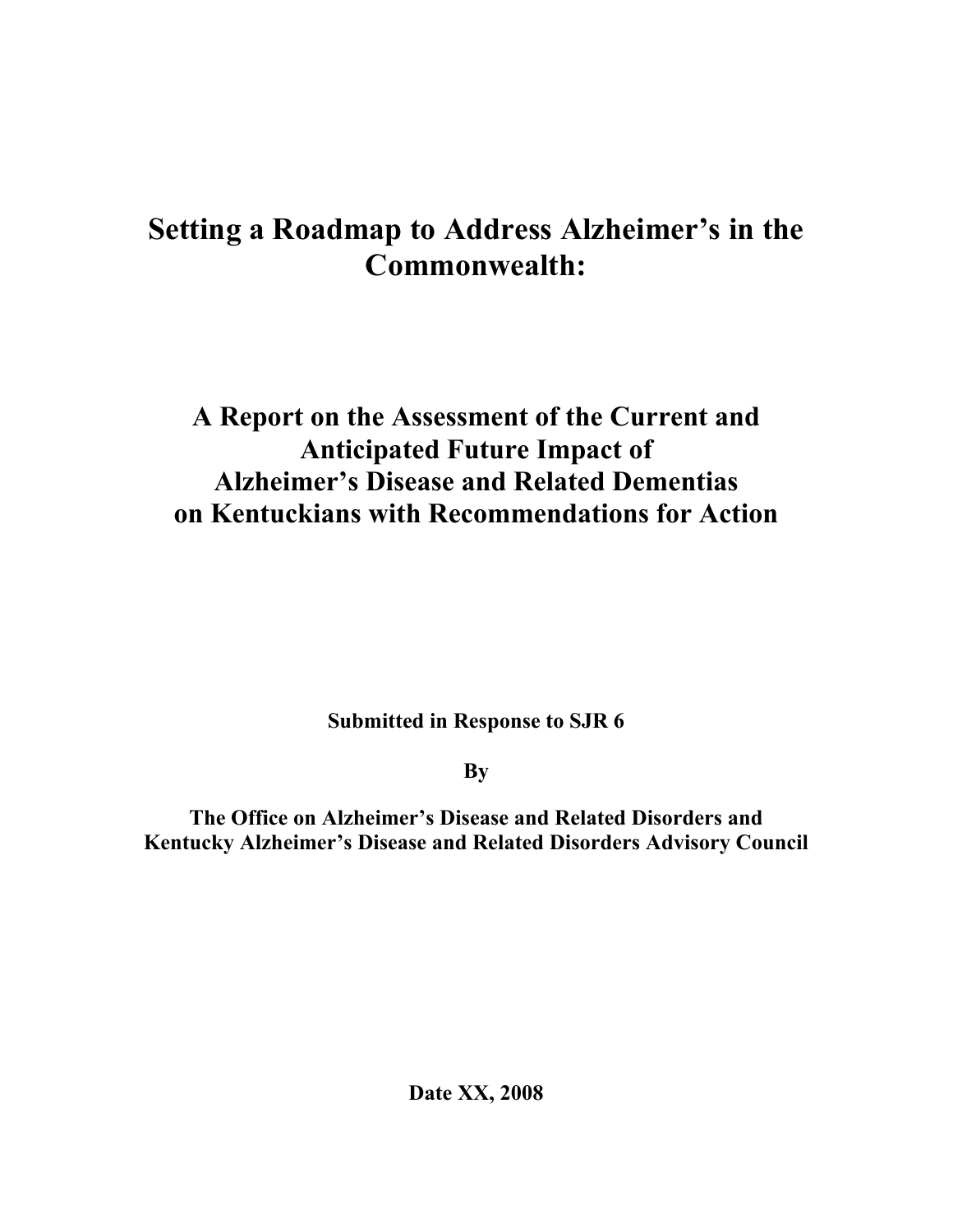January 15, 2008

Honorable David Williams, President, State Senate Honorable Jody Richards, Speaker, State House General Assembly, Commonwealth of Kentucky State Capitol, Frankfort, Kentucky

Dear President Williams and Speaker Richards,

We are pleased to submit this assessment of the current and future impact of Alzheimer's on the Commonwealth of Kentucky, as required by Senate Joint Resolution 6 passed in the 2007 Session. This report reflects the work and input of volunteer and paid stakeholders and state staff who spent seven months studying the needs of Kentuckians with Alzheimer's disease and their families, surveying state services and resources, and analyzing ways to improve the Commonwealth's response to this public heath crisis.

As the large baby-boom cohort of Kentuckians enters the age of greatest risk for Alzheimer's, the impact is going to be staggering on families, on our health care system, communities, public safety and long term care resources.

We urge every member of the General Assembly to read this report*: "Setting a Roadmap to Address Alzheimer's in the Commonwealth: A Report on the Assessment of the Current and Anticipated Future Impact of Alzheimer's Disease and Related Dementias on Kentuckians with Recommendations for Action."* 

In it, you will find that needed data and statistics about Kentucky's population with Alzheimer's are sorely lacking. So how is the Commonwealth to embark upon sound planning to address the needs of individuals and families living with this disease?

In it, you will find that there is no functioning entity within state government that can coordinate information, services or policies related to Alzheimer's and related dementias. With a badly out-dated statutory basis and insufficient resources, the Alzheimer's advisory council and office are ill-equipped to take on the important charge envisioned in this Report to continue to assess needs, establish training and practice protocols, encourage coordination among state agencies, and serve as a clearinghouse for up-todate information and resources.

This Alzheimer's state plan includes recommendations for ways to address these issues and to enhance existing state programs, improve the quality of dementia care across the array of services, help family caregivers, and encourage research on Alzheimer's disease and care practices. We urge the General Assembly to take action with legislation as appropriate and to monitor the state government response to this report.

Respectfully submitted,

Tonya M. Cox, MSW Jane M. Thibault, PhD Co-Chairs, State Advisory Council on Alzheimer's Disease and Related Disorders.

Enc.: "Setting a Roadmap to Address Alzheimer's in the Commonwealth: A Report on the Assessment of the Current and Anticipated Future Impact of Alzheimer's Disease and Related Dementias on Kentuckians with Recommendations for Action"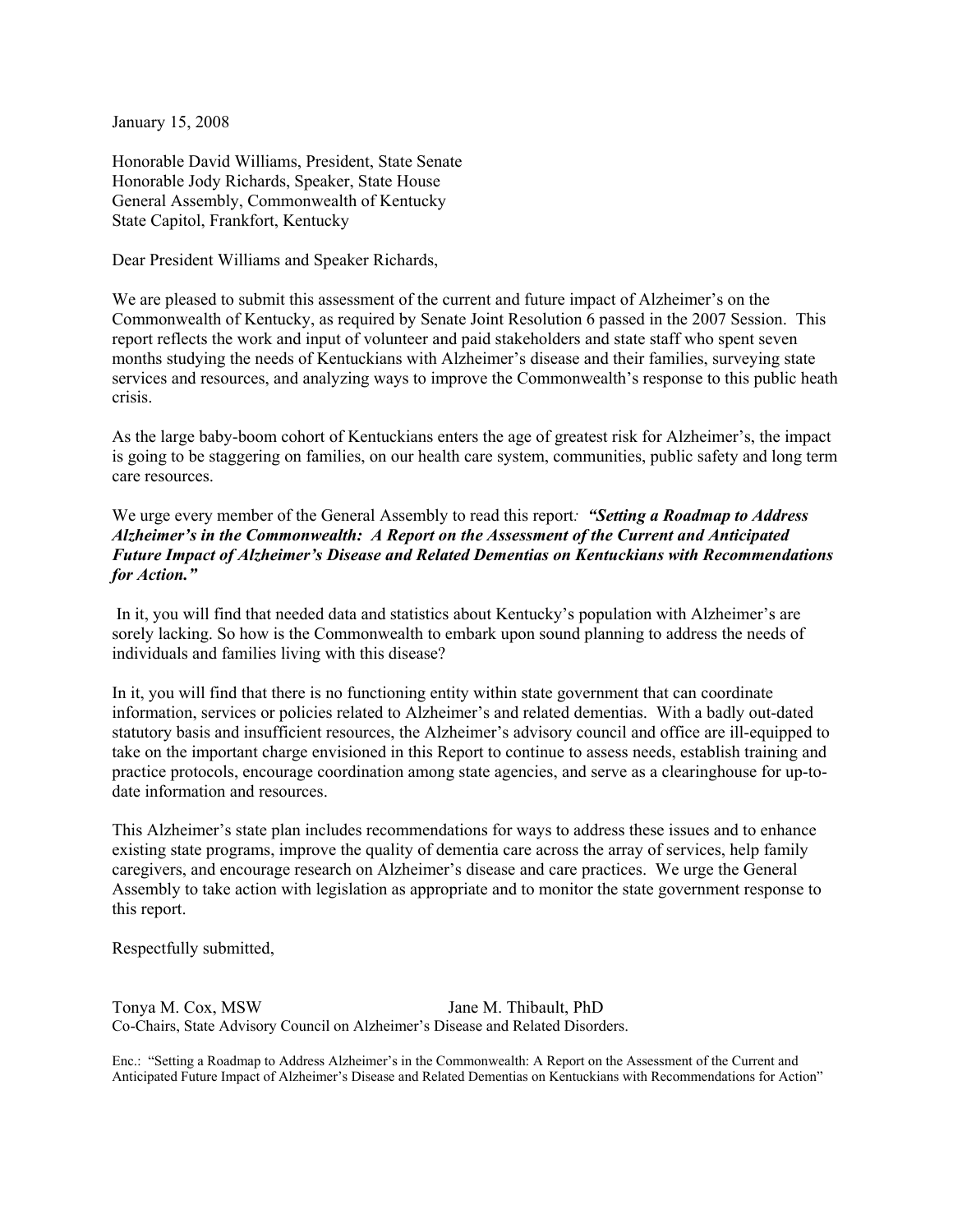

#### **CABINET FOR HEALTH AND FAMILY SERVICES** DEPARTMENT FOR AGING AND INDEPENDENT LIVING

**Steven L. Beshear** Governor

275 E Main St. 3W-F Frankfort, KY 40621 (502) 564-6930 Fax: (502) 564-4595 www.chfs.ky.gov

**Janie Miller** Secretary

January 24, 2008

The Honorable Steve Beshear Governor of Kentucky 700 Capitol Avenue Frankfort, Kentucky 40601

Dear Governor Beshear and Members of the General Assembly:

Accompanying this letter is 'Setting a Roadmap to Address Alzheimer's in the Commonwealth: A Report on the Assessment of the Current and Anticipated Future Impact of Alzheimer's Disease and Related Dementias on Kentuckians with Recommendations for Action.' This Report is submitted by the Office on Alzheimer's Disease and Related Disorders and Kentucky Alzheimer's Disease and Related Disorders Council. The Report was generated pursuant to the requirements of Senate joint Resolution 6 (SJR 6), passed and signed during the 2007 Legislative Session.

The requirements of the legislation, as stated in SJR 6, were to assess the current and future impact of Alzheimer's Disease and related dementias on Kentuckians, by examining the existing services and resources addressing the needs of persons with Alzheimer's, their families, and caregivers and, developing a strategy to mobilize a state response to this public health crisis. The Department for Aging and Independent Living (DAIL) concurs with the identified challenges and supports the recommendations to address this crisis and will pursue fulfilling the recommendations pending available funding.

Participants, on behalf of the Commonwealth, thank you and the Kentucky General Assembly for the opportunity to assess and summarize a comprehensive state strategy to address the needs of persons with Alzheimer's disease and related disorders.

Sincerely.

ebil &

Deborah S. Anderson Commissioner

**Enclosure** 



An Equal Opportunity Employer M/F/D

KentuckyUnbridledSpirit.com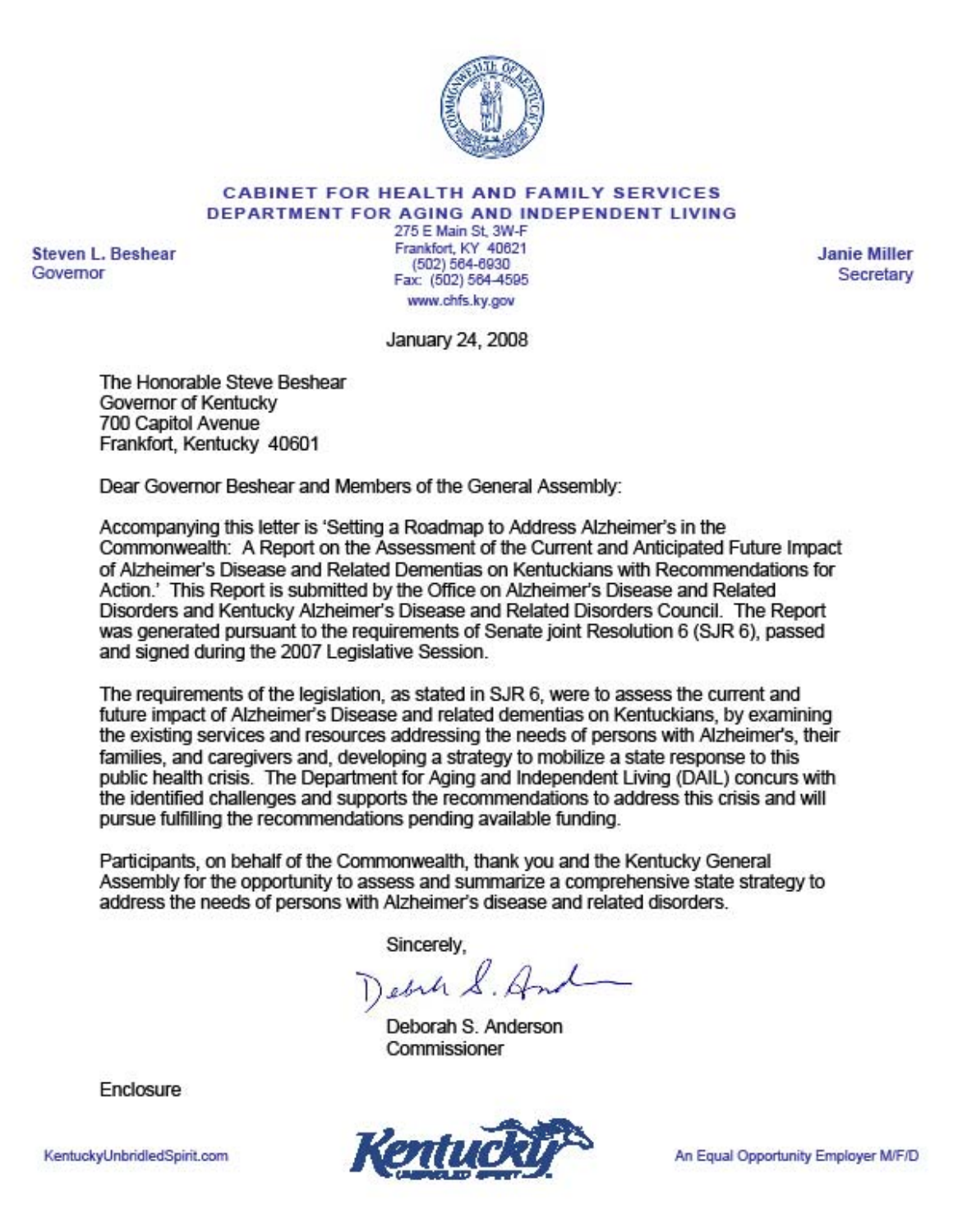# **Kentucky Advisory Council on Alzheimer's Disease Workgroups**

#### **Community Services**

#### **Nancy Addington**

Lincoln Trail Area Agency on Aging Elizabethtown, KY

**Elisa Freeman-Carr**  Alzheimer's Association Louisville, KY

**Robynn Pease, PhD**  Work life University of Kentucky Lexington, KY

**Debra Burchett**  United Mine Workers

Association Prestonsburg, KY

**Officer Steve Gaunce**  Project Lifesaver Lexington Fayette Urban County Government, Division of Police Lexington, KY

**Dona Renfro**  Lexington, KY

**Rhonda Davis**  Bluegrass Area Agency on Aging Lexington, KY

**Barbara Gordon**  Kentuckiana Regional Planning & Development Agency Louisville, KY

**Representative Susan Westrom**  Lexington, KY

#### **Bud Dixon**  Jefferson county Search Dog Association Louisville, KY

**Debbie McCarty**  Barren River Area Agency on Aging Bowling Green, KY

#### **Donna Frazier**

Big Sandy Area Agency on Aging Prestonsburg, KY

**Bill Nighbert**  Frankfort, KY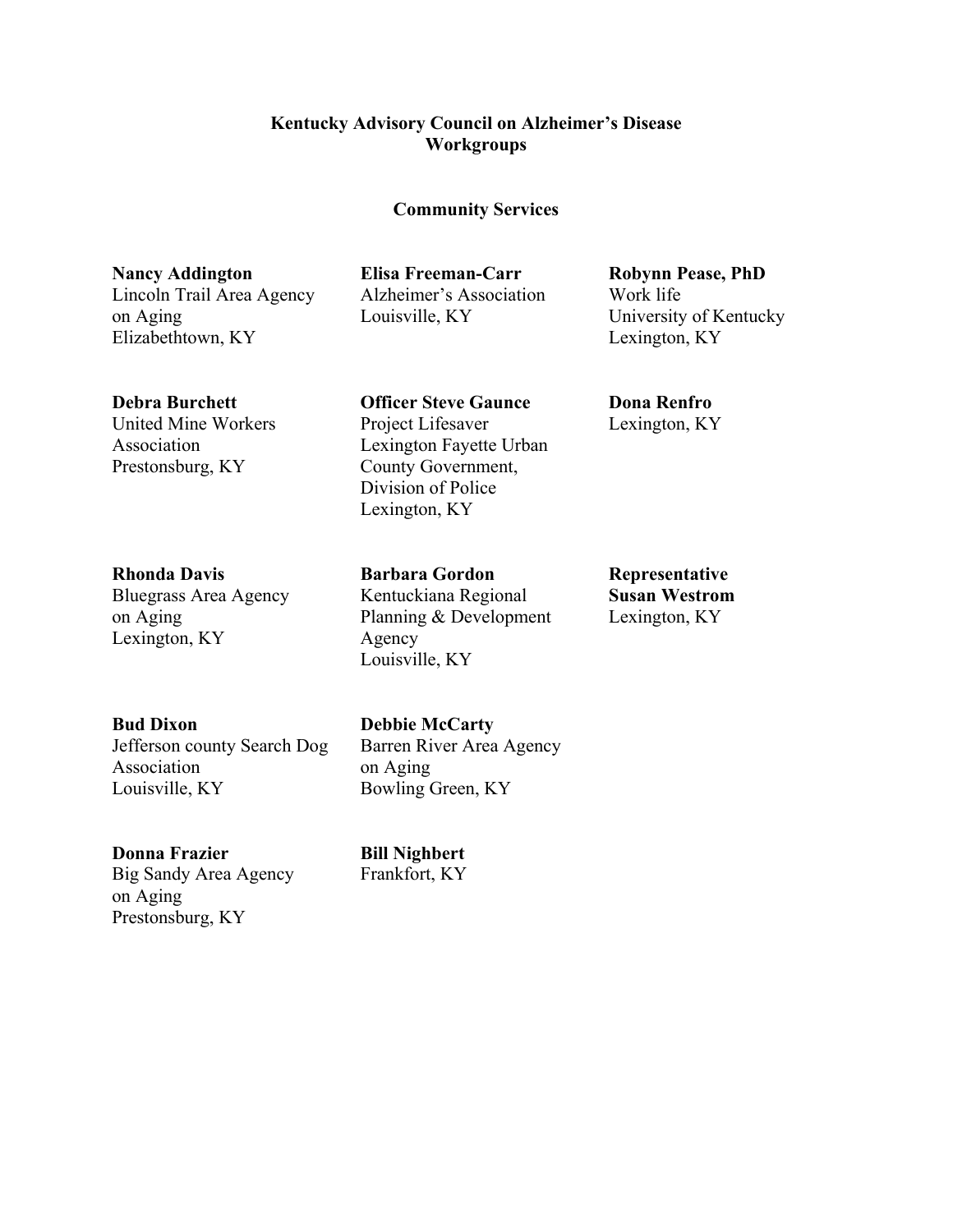# **Health and Health Services**

# **Stephen Combs**

Cumberland Valley District Health Department Pineville, KY

**Aletha Malone**  Alzheimer's Association Lexington, KY

**Joseph Smith**  Kentucky Primary Care Association Frankfort, KY

**Carol Hall**  Department for Aging and Independent Living Frankfort, KY

**Marnie Mountjoy**  Department for Aging and Independent Living Frankfort, KY

**Cris Sparks**  Department for Public Health Frankfort, KY

#### **Mary Ann Hirschler**

Department for Aging and Independent Living Frankfort, KY

**Phyllis Parker**  Department for Mental Health and Mental Retardation **Services** Frankfort, KY

**Sue Thomas-Cox**  Department for Public Health Frankfort, KY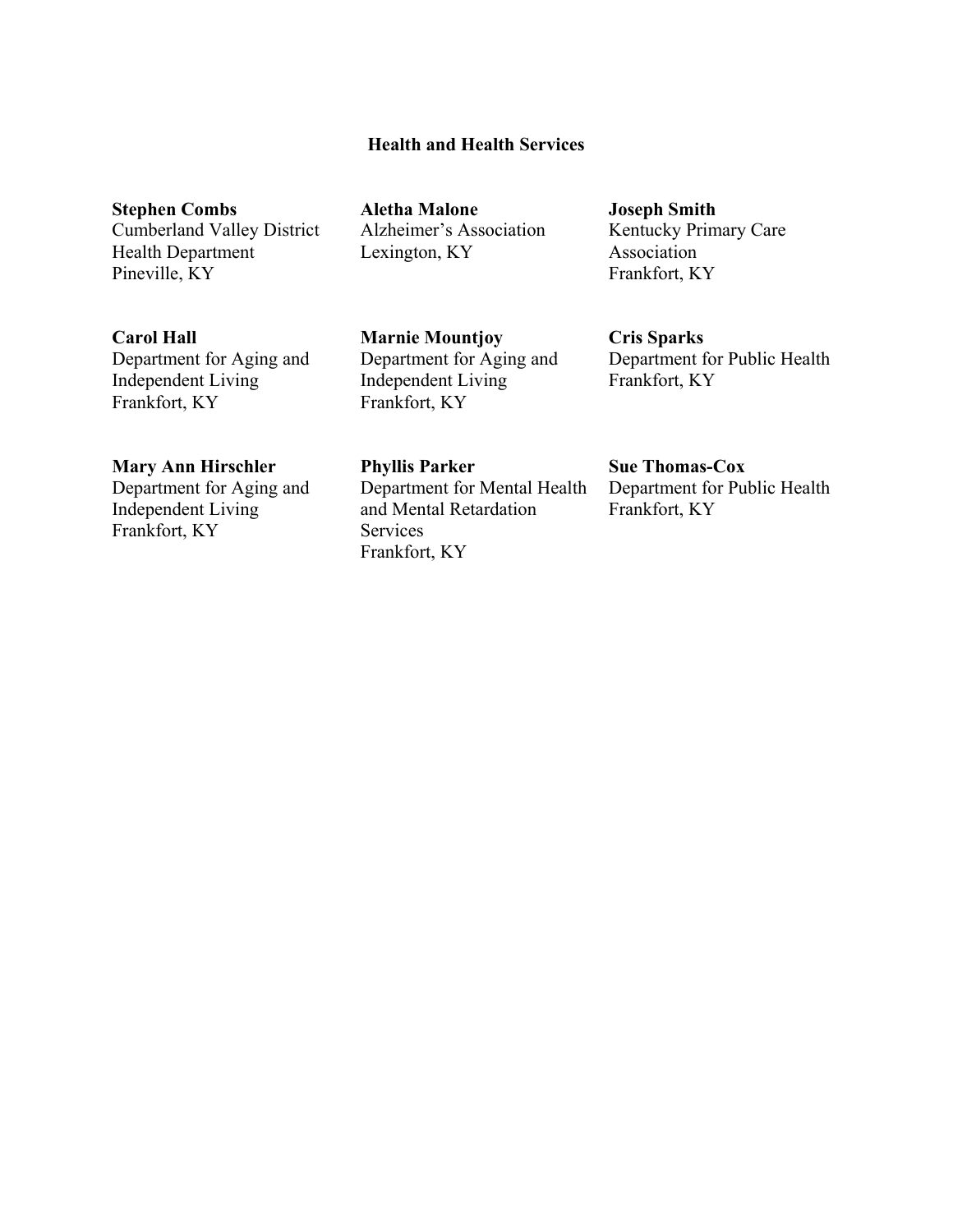#### **Long Term Care Residential**

#### **Alan Beuscher**

Wesley Village Wilmore, KY

**Ruby Jo Cummins Lubarsky**  Kentucky Association of Health Care Facilities Louisville, KY

**Charletta Parker, CNA**  Masonic Homes of Kentucky Louisville, KY

**Tonya Cox**  Alzheimer's Association Lexington, KY

**Margaret McCoskey**  Liberty Ridge Lexington, KY

**John Underwood**  Kentucky Association of Assisted Living Facilities Buckner, KY

**Sherry Culp**  Nursing Home Ombudsman Agency of the Bluegrass Lexington, KY

**Judy Montfort**  Division of Long-Term Care Frankfort, KY

**Kathy Wiederhold**  Masonic Homes of Kentucky Louisville, KY

#### **Keith Knapp, PhD**

Christian Care Communities Louisville, KY

**Nancy Orr-Rainey**  Louisville, KY

**Ray Dickson**  Kentucky Association of Not-for-Profit Homes and Services for the Aging Louisville, KY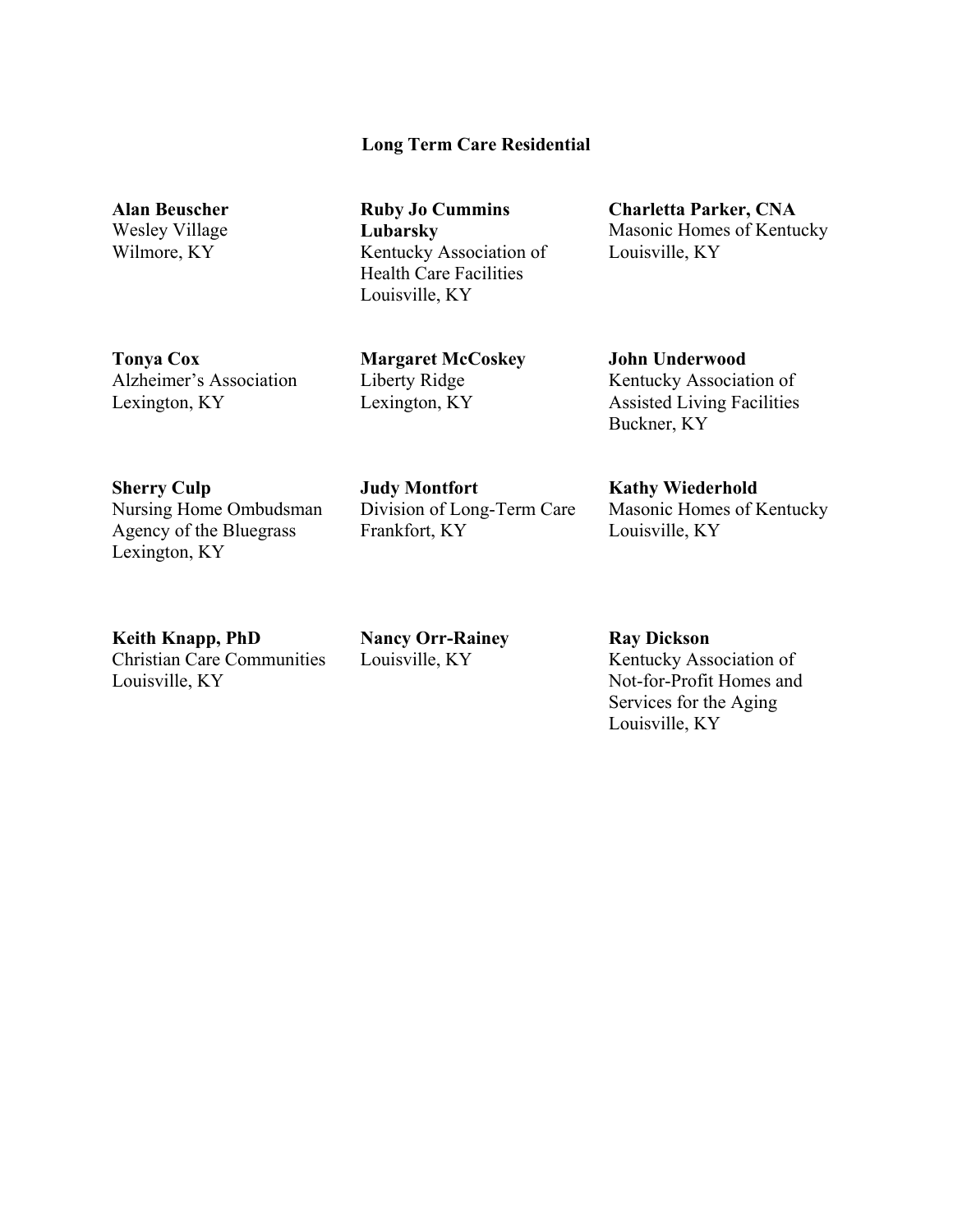#### **Long Term Care Home & Community Based Care**

**Nancy Addington** 

Lincoln Trail Area Agency on Aging Elizabethtown, KY

**Tonya Cox**  Alzheimer's Association Lexington, KY

**Karen Robinson** 

**Karen Hinkle**  Kentucky Home Health Association Lexington, KY

#### **David Bassoni**

Bluegrass Area Agency on Aging Lexington, KY

**Phyllis Culp**  Department for Aging and Independent Living Frankfort, KY

University of Louisville, School of Nursing Louisville, KY

#### **Bruce Carver**

Pennyrile Area Agency on Aging Hopkinsville, KY

**Joe Evanko**  Alzheimer's Support Group Leader Mayfield, KY

**Kay Williams**  The Kentucky Association of Hospice and Palliative Care & Lourdes Hospital Paducah, KY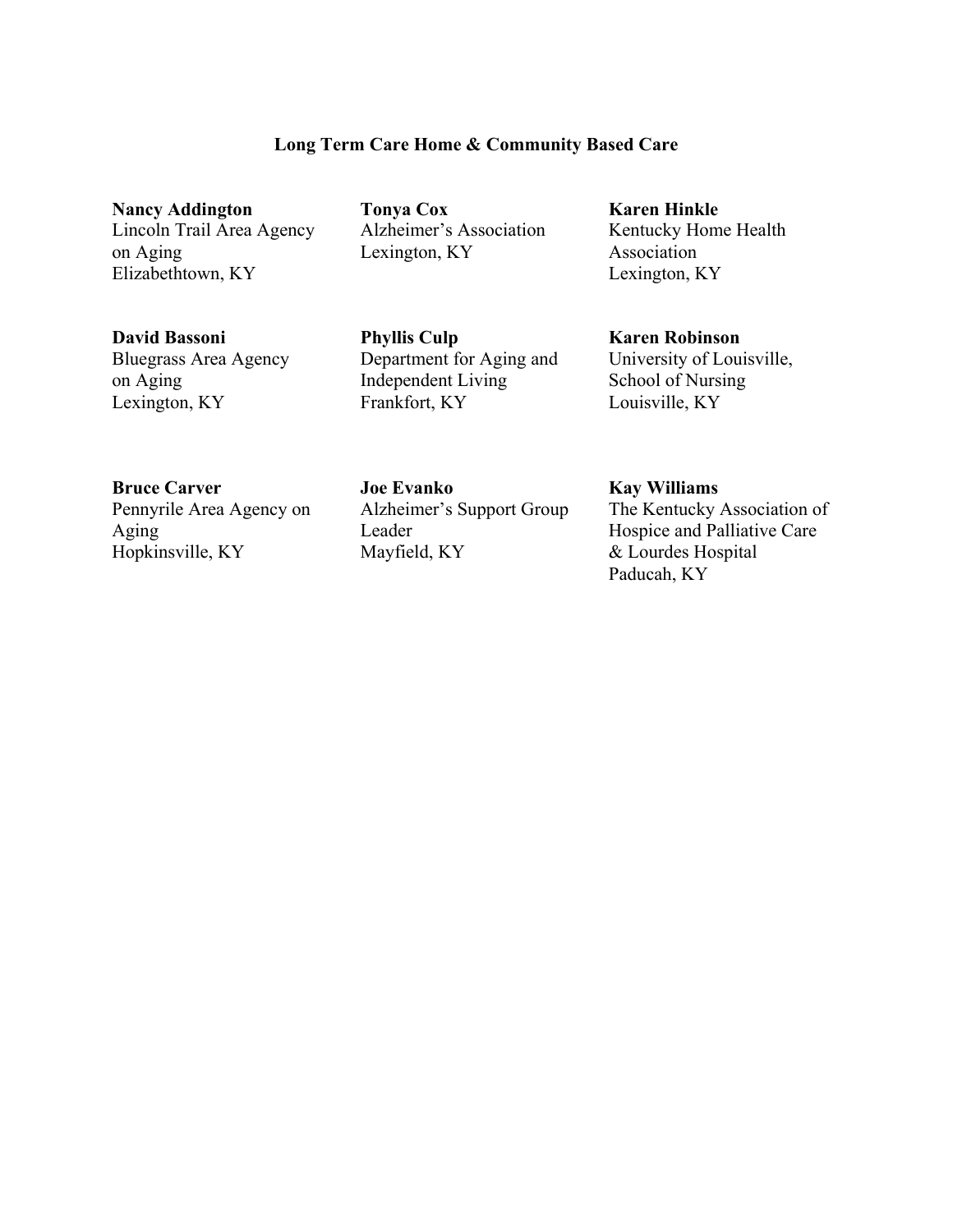#### **Disease Background**

#### **Arlene Johnson**

University of Kentucky Council on Aging OVAR/GEC Lexington, KY

#### **Ellen Kershaw**

Alzheimer's Association Louisville, KY

**Steve Olding**  Alzheimer's Association Cincinnati, OH

# **Mike Smith, PhD**  University of Kentucky College of Public Health Lexington, KY

#### **Research**

#### **Roberta Davis**

Alzheimer's Disease Center Sanders-Brown Center on Aging, University of Kentucky Lexington, KY

#### **Dr. Greg Jicha, MD, PhD**

Alzheimer's Disease Center Sanders-Brown Center on Aging, University of Kentucky Lexington, KY

# **Fred Schmitt, PhD**  Alzheimer's Disease Center Sanders-Brown Center on Aging, University of Kentucky Lexington, KY

#### **Dr. Jane Thibault, PhD**

Family & Geriatric Medicine University of Louisville Louisville, KY

#### **Ben Schoenbachler, M.D.**

University of Louisville, Department of Psychiatry and Behavioral Sciences Louisville, KY

#### **Deborah Danner, PhD**

Alzheimer's Disease Center Sanders-Brown Center on Aging, University of Kentucky Lexington, KY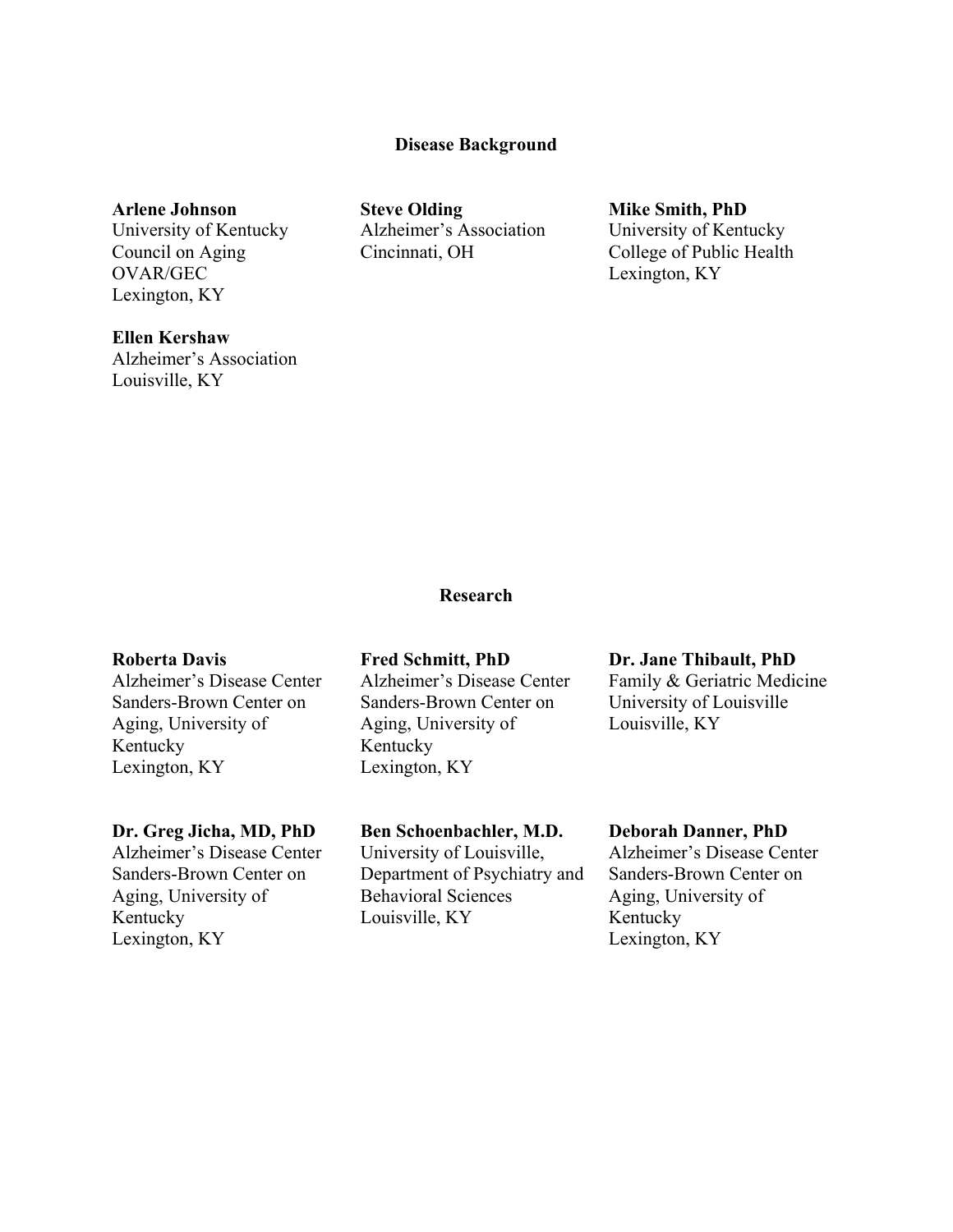# **TABLE OF CONTENTS**

| <b>EXECUTIVE SUMMARY</b>                                    | X              |
|-------------------------------------------------------------|----------------|
| RECOMMENDATIONS AND STRATEGIES                              | <b>XV11</b>    |
|                                                             |                |
| <b>CHAPTER 1: INTRODUCTION</b>                              | 1              |
| Organization of the Report                                  | $\mathbf{1}$   |
| Trends in Alzheimer's Population and Needs                  | $\mathbf{1}$   |
| Alzheimer's Disease                                         | $\mathbf{1}$   |
| Warning Signs of Alzheimer's Disease                        |                |
| <b>Stages of Alzheimer's Disease</b>                        | $\frac{2}{3}$  |
| <b>Prevalence Estimates</b>                                 | $\overline{5}$ |
| <b>CHAPTER 2: CURRENT AND FUTURE IMPACT</b>                 | 7              |
| State Role and Infrastructure                               | $\tau$         |
| Kentucky Department for Aging and Independent Living        | $\tau$         |
| Alzheimer's Association                                     | $8\,$          |
| Office on Alzheimer's Disease and Related Disorders         | 9              |
| Alzheimer's Disease and Related Disorders Advisory Council  | 9              |
| Healthy Kentucky 2010                                       | 9              |
| Cabinet for Health and Family Services Plan                 | 10             |
| State Plan on Aging                                         | 10             |
| <b>Existing Services</b>                                    | 11             |
| Type, Cost and Availability of Services                     | 11             |
| Capacity of Public Safety & Law Enforcement                 | 13             |
| Availability of Home and Community Based Resources          | 14             |
| Inventory of Long-term Care Special Dementia Units          | 36             |
| Adequacy and Appropriateness of Geriatric-Psychiatric Units | 36             |
| <b>Assisted Living Residential Options</b>                  | 36             |
| Research                                                    | 37             |
| <b>National Resources</b>                                   | 37             |
| <b>State Resources</b>                                      | 38             |
| University of Kentucky                                      | 38             |
| University of Louisville                                    | 39             |
| State Agency Support and Studies Specific to Kentuckians    | 39             |
| <b>Evidenced Based Practices</b>                            | 40             |
| <b>CHAPTER 3: IDENTIFIED CHALLENGES AND RECOMMENDATIONS</b> | 42             |
| State Role and Infrastructure                               | 42             |
| Recommendation 3.1 and Strategies                           | 45             |
| Recommendation 3.2 and Strategies                           | 46             |
| Recommendation 3.3 and Strategies                           | 47             |
| Recommendation 3.4 and Strategies                           | 47             |
| Recommendation 3.5 and Strategies                           | 49             |
| Recommendation 3.6 and Strategies                           | 49             |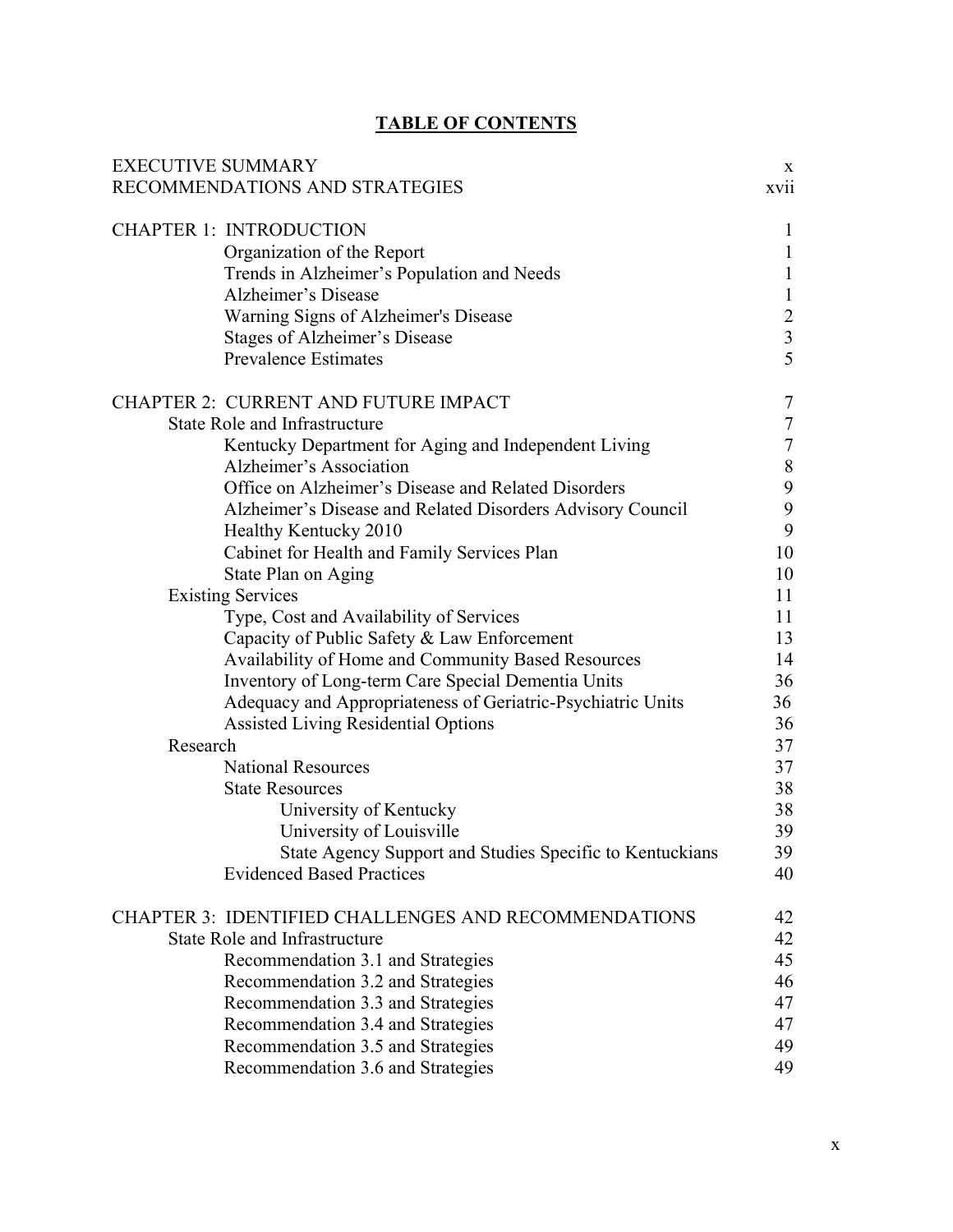# **TABLE OF CONTENTS**

| Programs and Services             | 50  |
|-----------------------------------|-----|
| Recommendation 3.7 and Strategies |     |
| Research and Evaluation           | 52. |
| Recommendation 3.8 and Strategies | 53. |
| Recommendation 3.9 and Strategies | 53. |
| Recommendation 3.10 and Strategy  | 54  |

# **LIST OF TABLES**

| Table 1. | <b>Expenditures Related to Respite Services</b><br>Provided In-Home and at Adult Day Care Centers                                                           |    |
|----------|-------------------------------------------------------------------------------------------------------------------------------------------------------------|----|
| Table 2. | Average Medicare Costs for Beneficiaries Age 65+ with<br>Alzheimer's Disease and Related Dementias Who Had<br>Specified Coexisting Medical Conditions, 2000 | 12 |
| Table 3. | Stages of Alzheimer's Disease, Current Medicaid and Non<br>Medicaid Services and Gaps in Services Specific to Kentucky                                      | 15 |
| Table 4. | Stages of Alzheimer's Disease and Service Payor Sources                                                                                                     | 26 |

# **APPENDICES**

| Appendix A: Glossary of Terms                                        | 56 |
|----------------------------------------------------------------------|----|
| Appendix B: Senate Joint Resolution 6                                | 57 |
| Appendix C: Certain Evidence Based Training Curricula for Caregivers | 59 |
| of Individuals with Alzheimer's Disease and Related Dementias        |    |
| Appendix D: Department for Aging and Independent Living Research     | 62 |
| and Program Evaluation Activities                                    |    |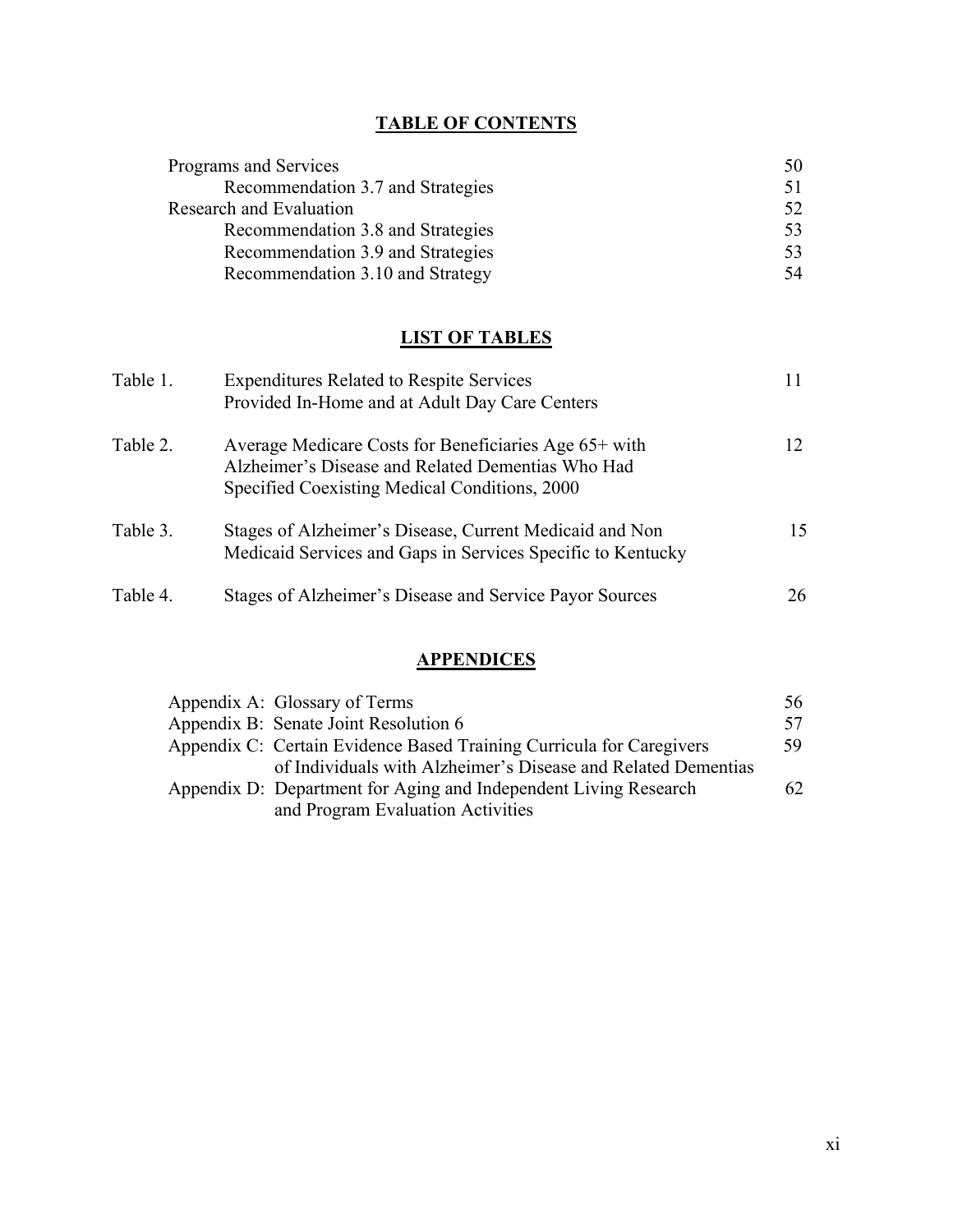# **EXECUTIVE SUMMARY**

Alzheimer's Disease is the seventh leading cause of death for people in the United States and the fifth leading cause of death for those over the age of 65. In 2000, approximately 74,000 Kentuckians age 65 and over were diagnosed with Alzheimer's Disease and that number is expected to rise to 80,000 by 2010. According to the Alzheimer's Association, it is estimated that 70% of people with Alzheimer's and other dementias live at home receiving care by family and friends and 70% of nursing home residents have some degree of cognitive impairment. The fragmented and out-dated resources, information, and services available in Kentucky will further impede the state's responses to the Alzheimer's Disease epidemic.

Addressing the need to provide viable resources to adequately care for persons with Alzheimer's Disease and the growing number of individuals who will most likely develop this disease in the future, Senate Joint Resolution 6 (SJR 6) (Appendix B) directed the Office on Alzheimer's Disease and Related Disorders and the Alzheimer's Disease and Related Disorders Advisory Council to assess the current and future impact of Alzheimer's disease on Kentuckians and State systems, programs, and services. In the following three chapters, this report presents the results of the assessment, issues and challenges, corresponding recommendations, and strategies to implement change.

Following is an abbreviated summary of each chapter along with global recommendations. Specific strategies to address the recommendations can be found in the next section, Recommendations and Corresponding Strategies, as well as in Chapter 3. Following each strategy is an estimated date of completion. Recommendations are in no particular order of priority and are summarized in the order they appear in the report.

# **Chapter 1:**

Chapter 1 includes an overview of the organization of the report as well as the trends, symptoms, warning signs, stages, and prevalence estimates related to Alzheimer's Disease.

# **Major Alzheimer's Disease Findings:**

- Families may notice warning signs of Alzheimer's Disease in a loved one but may relegate them to "normal aging". Physicians may also miss these early signs of the disease.
- Alzheimer's Disease typically develops slowly and causes a gradual decline in cognitive abilities, usually over a span of seven to 10 years. It eventually affects nearly all brain functions, including memory, movement, language, behavior, judgment and abstract reasoning. These changes impact the victim's ability to care for himself/herself, as daily living skills are gradually lost over the course of this disease.
- While each individual is different, the progression of his or her disease can be roughly divided into mild, moderate, and severe stages.
- According to the Alzheimer's Association, it is estimated that 70% of people with Alzheimer's and other dementias live at home receiving care by family and friends and 70% of nursing home residents have some degree of cognitive impairment.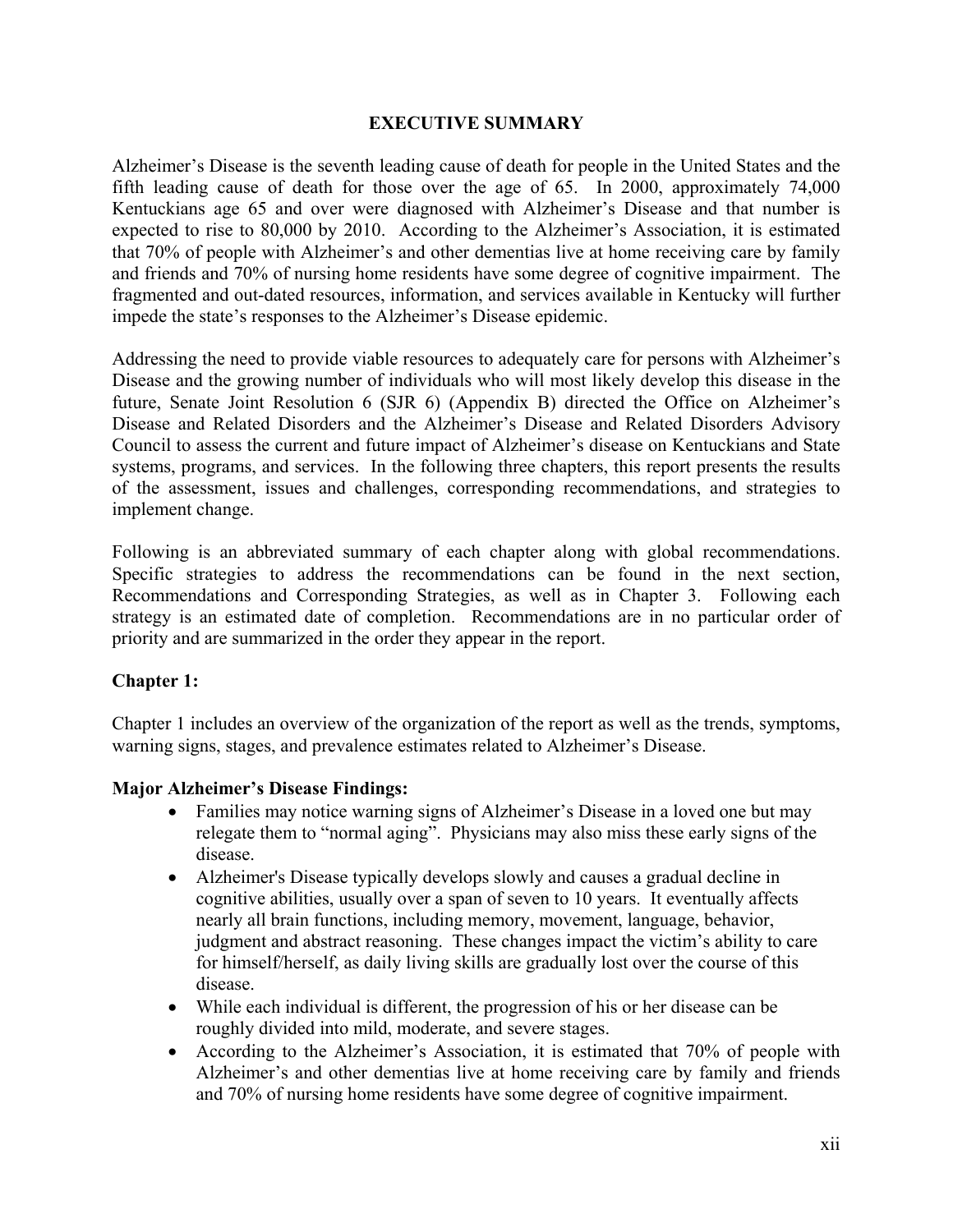- There is consensus in the research fields that this disease is linked to several changes in the brain's metabolism, resulting in abnormal brain structures called plaques and tangles. Plaques contain deposits of an abnormal protein fragment called betaamyloid that builds up between cells much like plaque on the teeth. As tangles develop in the brain due to changes in the tau protein, brain cells lose their ability to work normally and eventually die.
- An estimated 5.1 million Americans have Alzheimer's disease in 2007. This number includes 4.9 million people age 65 and older and at least 200,000 individuals younger than 65 with early-onset Alzheimer's.
- According to the Alzheimer's Association, "The greatest risk factor for Alzheimer's is increasing age, and with 78 million baby boomers beginning to turn 60 last year, it is estimated that someone in America develops Alzheimer's every 72 seconds; by mid-century someone will develop Alzheimer's every 33 seconds.
- Currently, very little information exists regarding demographics for AD and ethnicity groups in Kentucky.
- There is no cure for Alzheimer's but treatments for symptoms, combined with the right services and support, can make life better for those who have the disease and their caregivers.

# **Chapter 2:**

Chapter 2 provides a summary of the current and future impact of Alzheimer's Disease and related disorders as it relates to Kentucky's role and State infrastructure including existing services, programs, and State support of Alzheimer's research, and other resources.

# **Major State Role and Infrastructure Findings:**

- Realizing the imminent problem of age related neurodegenerative diseases, the 2000 Kentucky legislature created by statute (KRS 194A.601), the Office of Alzheimer's Disease and Related Disorders; however, the Office was established without any funding.
- Kentucky Department for Aging and Independent Living (DAIL) was established in December of 2006. DAIL administers programs and service, establishes policy and advocates on behalf of Kentucky's elders and people with disabilities.
- In partnership with Kentucky's 15 Area Agencies on Aging and community partners to provide needed services and programs, DAIL is focused on addressing issues and circumstances that stand in the way of elders and people with disabilities achieving the best possible quality of life.
- DAIL helps streamline processes and provides one-on-one assistance by phone through the Kentucky Resource Market, using a one-call-does-it all approach for elder Kentuckians; DAIL assists clients by finding the most individualized appropriate information, services, or program.

# **Major Services and Program Findings:**

• Alzheimer's is not a stand-alone disease but often resides in an individual with other major co-morbid chronic diseases. There is a drastic increase in cost for facility placement of individuals with a chronic disease and Alzheimer's.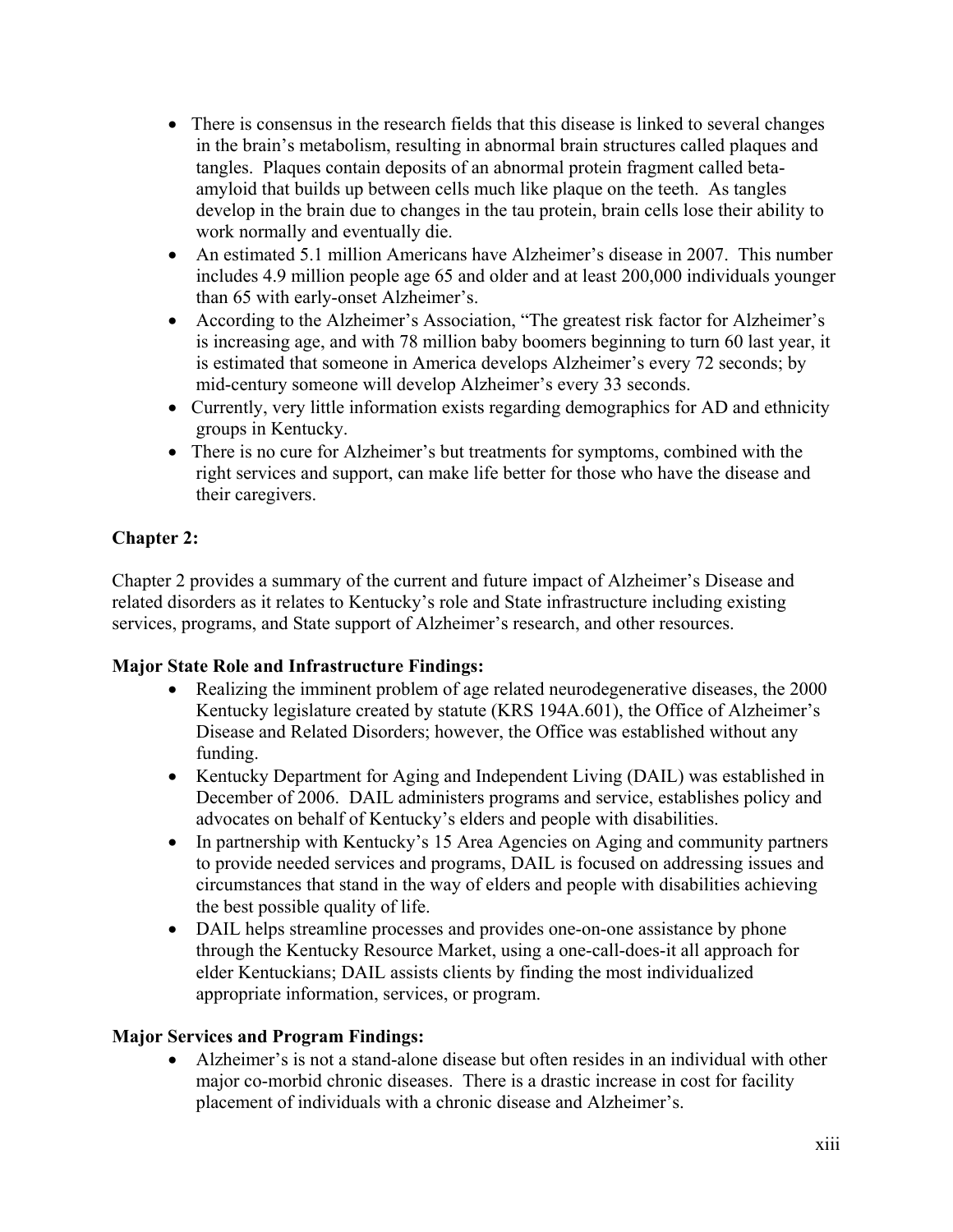- State and federal Medicaid spending for nursing home care for people with Alzheimer's and other dementias was estimated at \$21 billion in 2005. It is projected to increase to \$24 billion in 2010 and \$27 billion in 2015.
- There are only 10 geriatric Psychiatrists in Kentucky with rural areas in both eastern and western Kentucky underserved by all specialty medical services.
- There are currently 313 nursing home facilities in Kentucky.
- There are currently 100 certified assisted living facilities and of those, 12 have special dementia units with locked doors. Regulations limit the use of Assisted Living to individuals in the early or mid stages of the disease. Additionally, Kentucky regulations prohibit the administration of medications or any other medical care in Assisted Living facilities.
- Costs to business for employees who are caregivers of people with Alzheimer's and other dementias amount to \$36.5 billion. These costs result from lost productivity, missed work and costs to replace workers who leave their jobs to meet the demands of caregiving.
- The Adult Day/Alzheimer's Disease Respite Program was created in statute (KRS 205.950) in 1992. Currently, it is the only Alzheimer's Disease specific program in Kentucky serving approximately 700 individuals.
- There are 65 counties in Kentucky without any Adult Day Centers and 45 counties with only one Adult Day Center.
- Currently, there is a total of 3,872 on the waiting list for state funded home care services. Of this number, 1,079 are waiting on home delivered meal services and 113 are waiting on respite services.

# **Major Research Findings:**

- Of the total 29 Alzheimer's Disease Centers funded by National Institutes on Aging, one exists in Kentucky, University of Kentucky's Sanders-Brown Center on Aging. Research at Sander-Brown focuses on developing an understanding of age-related diseases including Alzheimer's Disease (AD), stroke, and prion diseases (e.g. mad cow and wasting diseases).
- In 1989, the State Legislature designated \$244,000 to support three AD research positions within UK's Sanders-Brown Center on Aging. This investment has helped return over \$40 million to Kentucky in the form of research grants and should be expanded.
- In 2000, the Gheens Center for Aging and Age-Related Diseases was established in University of Louisville's (U of L) School of Medicine with a \$2.5 million gift from the Gheens Foundation.
- Both UK and U of L recruit Kentuckians for studies focusing on brain changes as it relates to aging. The longitudinal Biological Resilient Adults in Neurological Studies (BRAiNS) and autopsy services for confirmation of diagnosis are key elements of the UK program.
- \$100,000 of state general funds was budgeted across fiscal years 2007 and 2008 for DAIL to partner with the Alzheimer's Association and UNC Chapel Hill to explore the effectiveness of dementia training in 6 long-term care facilities.
- Unlike states such as California and Florida, Kentucky does not have any targeted funds for AD research for Kentucky's unique population. This limits Kentucky's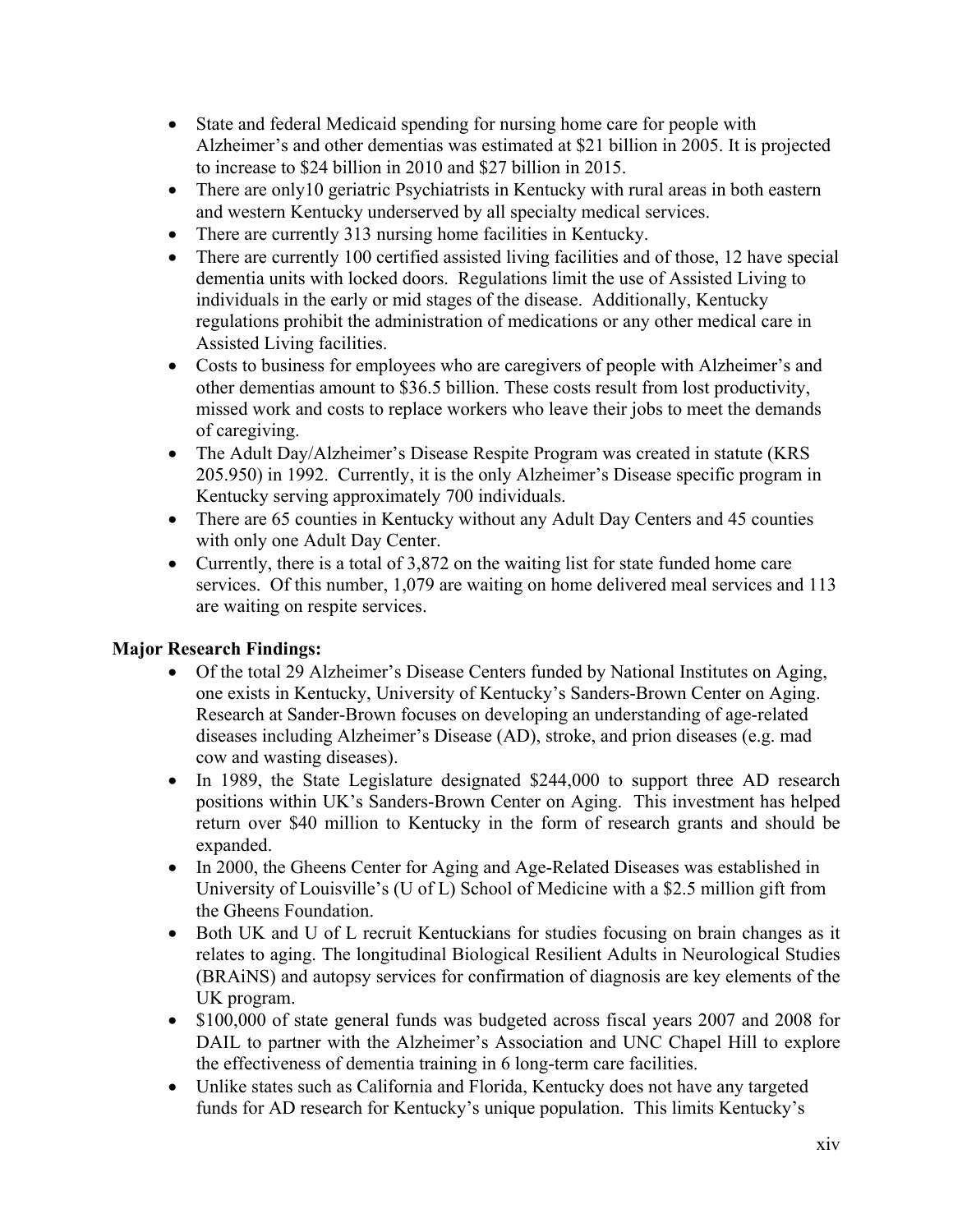ability to provide adequate clinical care for its elders and limits research grant competitiveness at the national level.

- During the past year, DAIL has secured approximately \$1.2 million in grants and often partners with University researchers and Alzheimer's Association trainers to implement and evaluate practices.
- The Administration on Aging currently lists 7 training curriculums as evidence-based practices. Most of the training components are delivered to the family caregiver of an individual with Alzheimer's Disease or Related Dementias.
- Through one of DAIL's secured grants, staff will partner with the Alzheimer's Association and Sander's Brown to evaluate the Kentucky-grown "Best Friends Approach to Dementia Care" a model widely used by other states as well as internationally. Although the model may be a promising practice or an evidence based practice, until now, the anecdotal benefits of this program have not been empirically tested.

# **Chapter 3:**

Chapter 3 details the identified issues or challenges and corresponding recommendations designed to improve state role and infrastructure, programs and services, and research and evaluation.

# **Major State Role and Infrastructure Issues or Challenges:**

- Initiatives addressing services and supports for individuals with Alzheimer's cross many agencies and organizations.
- The Office on Alzheimer's Disease and Related Disorders was created by statute (KRS 194A.601) in 2000; however, there was no funding for this Office and the duties ascribed to it were absorbed into the Office of Aging (now DAIL) by utilizing existing staff.
- The Kentucky Department for Aging and Independent Living does not require diagnostic data to be reported. Thus there is no conclusive information on the number of individuals who are being served with Alzheimer's in either the State general funded Homecare program or the Older Americans Act programs.
- The current array of institutional care options is rigidly sub-divided based on providers' service capabilities rather than on the changing needs of individuals; this is particularly problematic for persons with dementia because of their reliance on environmental consistency and reduced capacity for processing change.
- Unlike auto, home, disability, life or health insurance, long term care insurance is not widely perceived as a normal life risk to protect against with insurance; people mistakenly over-rely on Medicare and Medicaid to meet any long term care needs they may have in the future.
- Institutional environments are typically grounded in a "medical model" of care, and current regulations governing facility design and service reimbursement have the unintended effects of preserving the status quo and inhibiting innovation.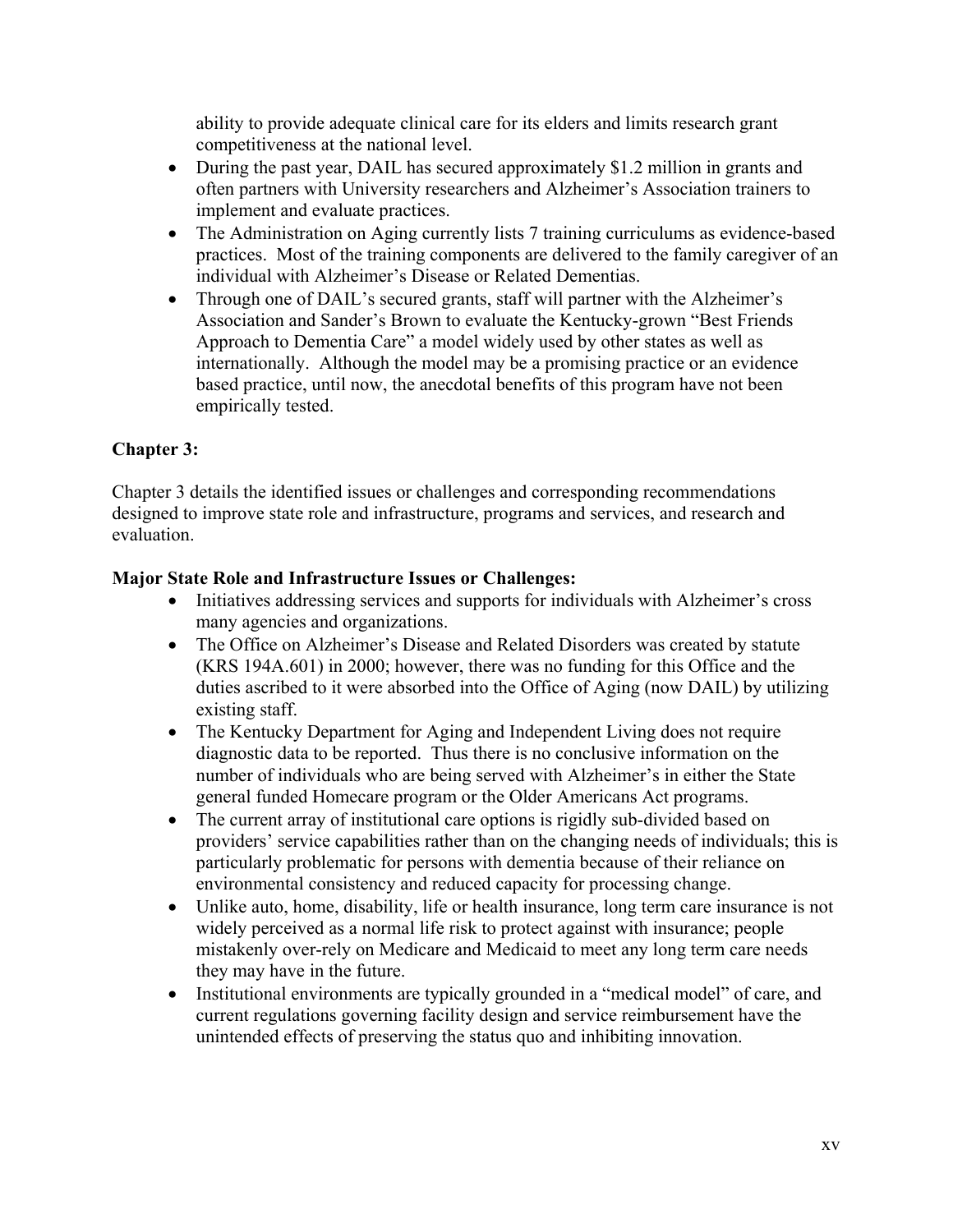**Recommendation 3.1**: Revise KRS 194A.601 to make the Office a viable, fully funded and staffed entity within the Department for Aging and Independent Living working in conjunction with the Council.

**Recommendation 3.2:** Increase and improve support for family caregivers.

**Recommendation 3.3**: Develop, implement and coordinate a statewide data collection system.

**Recommendation 3.4**: Develop and implement training on Alzheimer's and Related Dementias for various stakeholders.

**Recommendation 3.5**: Establish State Protocol on Appropriate Interface and Choices for Individuals with Alzheimer's and Related Dementias and Their Families.

**Recommendation 3.6**: Explore options to increase insurance coverage for individuals with Alzheimer's and Related Dementias.

# **Major Existing Program and Services Issues or Challenges**:

- Care providers (physicians, nurses, therapists, nursing assistants, psychologists, social workers) and regulators (enforcement officials) frequently operate with insufficient, incomplete and/or outdated information about diagnosing, effective treatment options and forming appropriate goals of care for persons with chronic, progressive memoryimpairing conditions.
- Behavioral challenges often exceed long-term care providers' capability; interest or perceived liability; admission and discharge criteria may be more provider-protective than resident-centered.

**Recommendation 3.7:** Institute State policies and procedures to provide additional support to ensure the health, safety and welfare of individuals with Alzheimer's and Related Dementias Related Disease.

# **Major Research and Evaluation Issues or Challenges:**

- Currently there is no known use in Kentucky of any of the 7 evidence-based training curricula/practices for family caregivers recognized by the U.S. Administration on Aging in Kentucky.
- Kentucky does not have any targeted funds to support Alzheimer's Disease research through Kentucky universities or other research and evaluation activities such as the implementation of evidence based practices, evaluation of evidence based practices specific to Kentucky populations and exploration of promising practices that may currently exist in the State.

**Recommendation 3.8:** Explore the designation of existing state funding supports of Alzheimer's research through Kentucky universities and other resources.

**Recommendation 3.9:**Establish policies, procedures, and incentives to incorporate evidencebased practices into training, service, and program activities.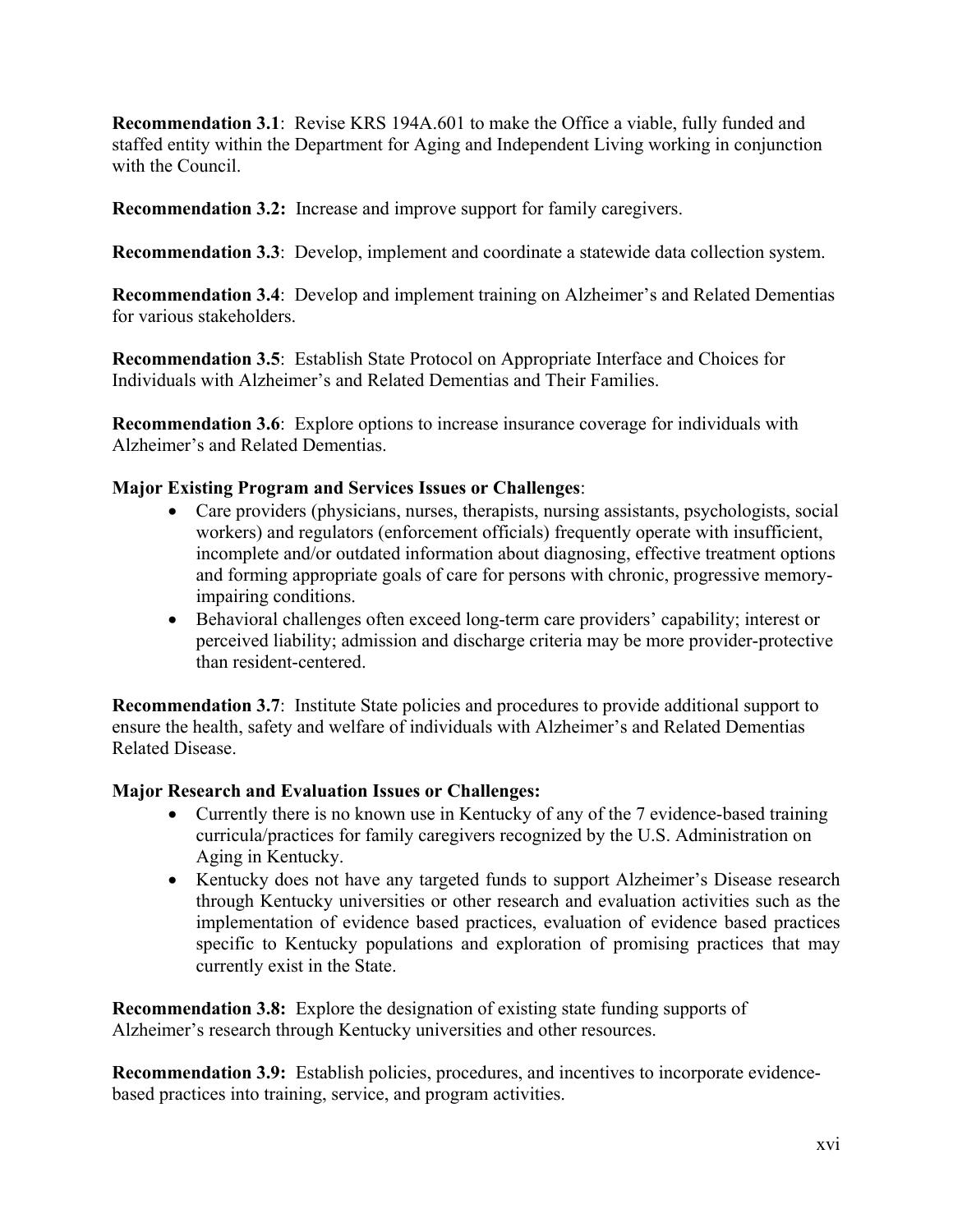**Recommendation 3.10:** Research and evaluate promising practices across various regions in Kentucky.

# **RECOMMENDATIONS AND STRATEGIES**

# **State Role and Infrastructure**

# **Recommendation 3.1**

*Revise KRS 194A.601 to make the Office a viable, fully funded and staffed entity within the Department for Aging and Independent Living working in conjunction with the Council.* 

# **Strategies:**

- 3.1.1. Recreate the "office" to become the Alzheimer's Disease and Related Dementias Unit working in conjunction with the Council. (2008)
- 3.1.2 Obtain specific State general funding to hire a full time coordinator and 2 FTE program staff for the Alzheimer's and Related Dementias Unit. (2008)
- 3.1.3. Expand the role of the Unit to include policy, research and coordination of services. (2008)
- 3.1.4. Require the Unit to conduct the following activities: (2008)
	- Disseminate information on services and related activities for individuals with Alzheimer's disease and related dementias to the medical and healthcare community, academic community, primary family caregivers, advocacy associations and general public.
	- Enhance the DAIL website to include Alzheimer's information and links.
	- Establish a strategy to link and coordinate services and activities of State agencies, other service providers, advocacy groups and other entities throughout the State such as emergency personnel, police, universities and attorneys and other staff associated with the legal system.
	- Coordinate and provide support for Council activities.

# **Recommendation 3.2**

*Increase and improve support for family caregivers*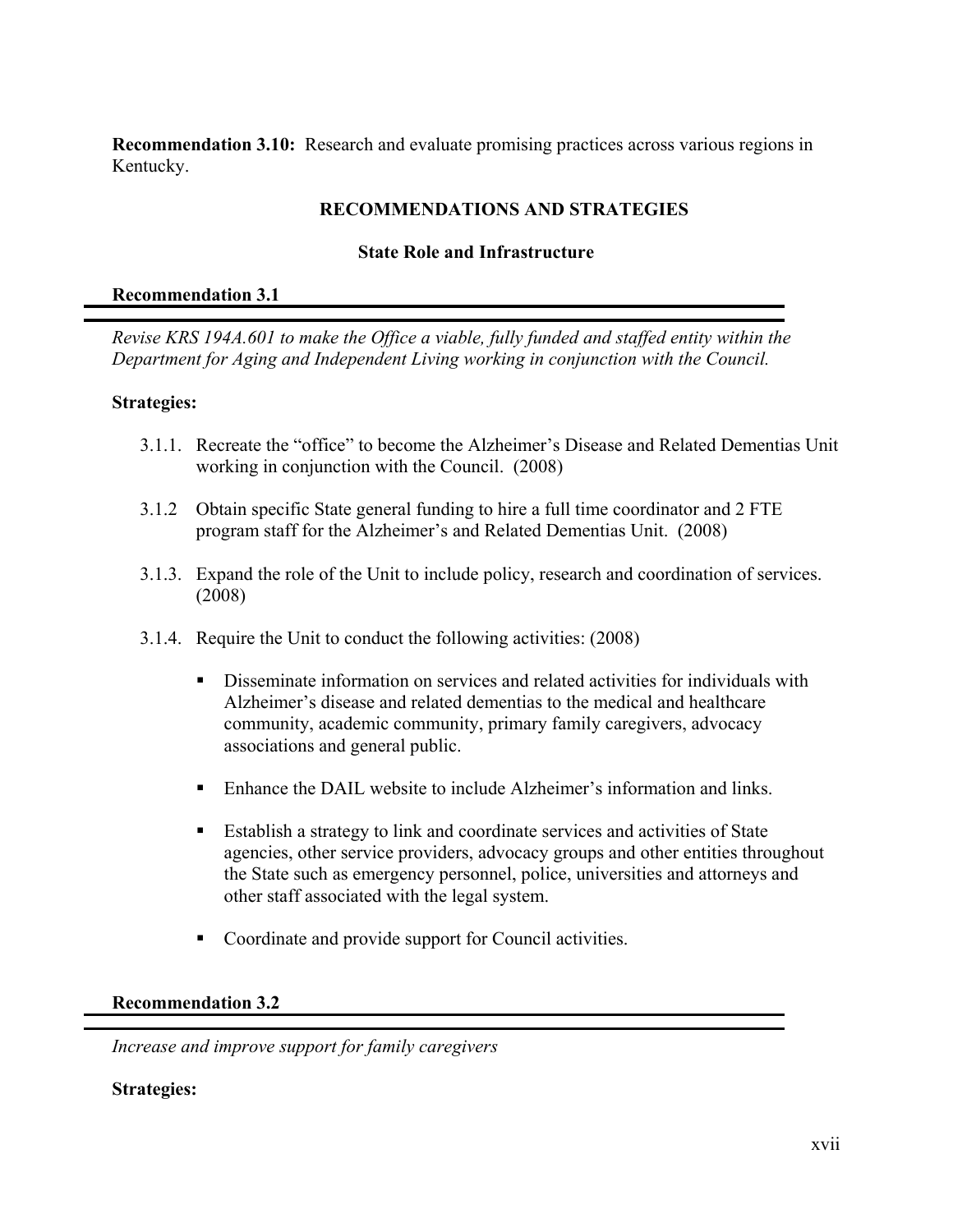- 3.2.1. Request an increase in the Alzheimer's Respite Services line item in the State budget. (2008)
- 3.2.2. Utilize the Council and stakeholder community to revise the current definition, eligibility and service requirements for the provision of respite. (2008)
- 3.2.3 Ensure a system of care coordinators and benefit counselors in each of the 15 ADD regions. (2010)
- 3.2.4. Develop incentives beyond tax incentives for caregivers. (2010)
- 3.2.5. Support legislation for a caregiver tax credit for people who provide in-home care for dependent relatives who have little to no income, and have been diagnosed with Alzheimer's Disease and related dementias. (2008)
- 3.2.6. Develop a demonstration to test the feasibility and cost-effectiveness of adult day care clients receiving services in other long- term care settings traditionally considered "institutional" in order to expand access and accommodate anticipated growth in demand. (2009)

# **Recommendation 3.3**

*Develop, implement and coordinate a statewide data collection system.* 

- 3.3.1 Require the Alzheimer's and Related Dementias Unit to coordinate a statewide effort to develop, and implement a statewide data collection system. (2009)
- 3.3.2. Collect data and monitor at a minimum the following data: (2010)
	- a. The prevalence of dementia related diseases across the Commonwealth;
	- b. The prevalence of dementia related diseases by county;
	- c. The prevalence of early onset dementia and related diseases across the Commonwealth;
	- d. The prevalence of inpatient geriatric psychiatry beds;
	- e. The availability of geriatric services and specialists;
	- f. The availability of dementia related services and supports;
	- g. The availability of assessment services for Alzheimer's and related dementias;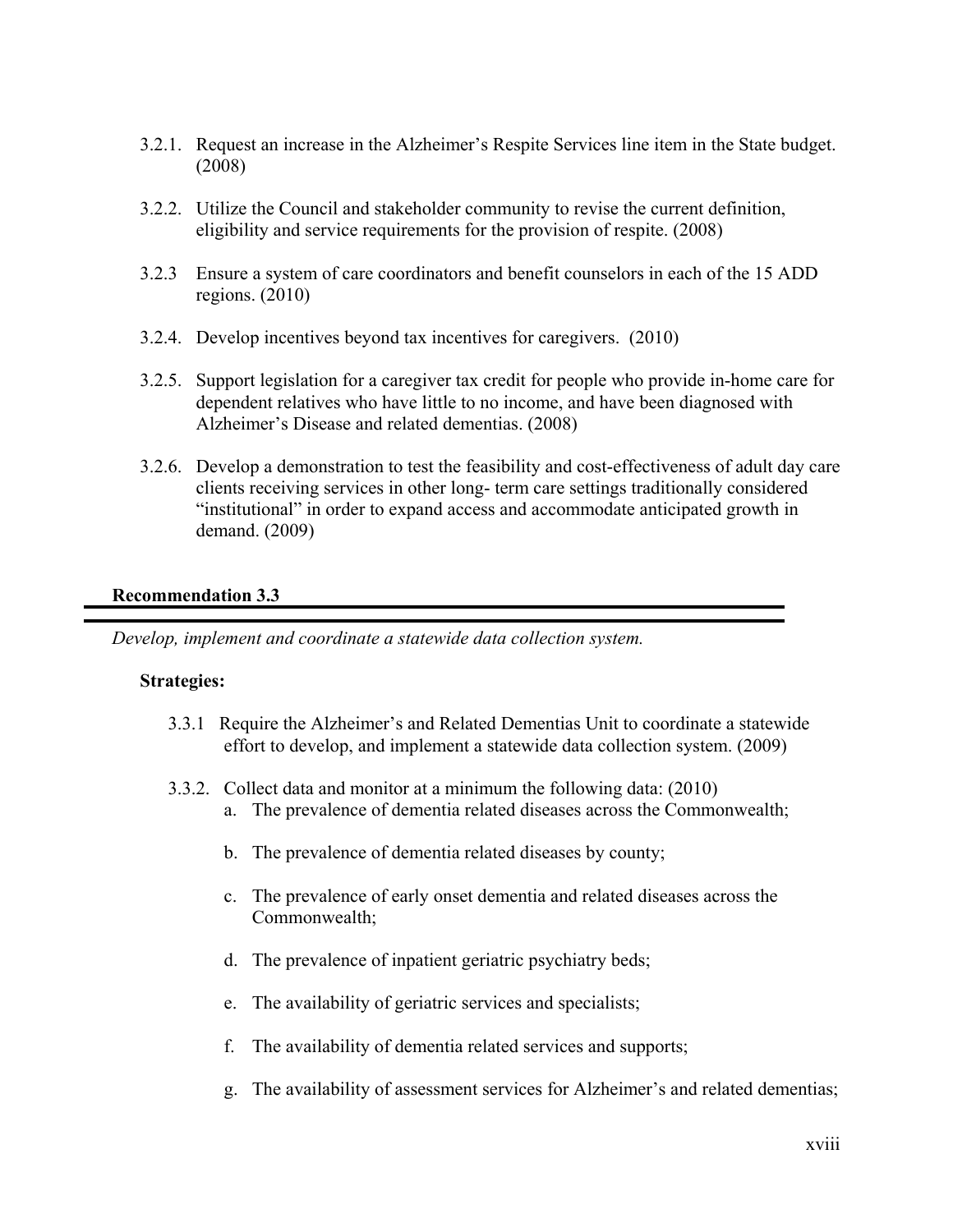h. The number and location (county) of Kentuckians who are currently providing care in their home to a family member.

# **Recommendation 3.4**

*Develop and implement training on Alzheimer's and Related Dementias Related Disorders for various stakeholders.* 

- 3.4.1. Identify specific training resources for targeted audiences across the state. (2009)
- 3.4.2. Develop relationships with police and community partners to develop and implement training (such as, but not excluding including but not limited to, bankers, attorneys, police, emergency personnel, etc.). (2009)
- 3.4.3. Develop and implement an evidence-based training curriculum and implementation strategies for targeted audiences (i.e. Department for Mental Health and Mental Retardation, Office of Inspector General surveyors, Comprehensive Care Centers, family caregivers, etc.). (2009)
- 3.4.4. Develop and implement an evidence-based training curriculum and implementation strategies for Long Term Care facilities. (2009)
- 3.4.5. Require mandatory dementia-specific training as part of DOCJT yearly in-service training for emergency personnel (e.g. firefighters, emergency medical technicians, police officers). (2009)
- 3.4.6. Require mandatory dementia-specific training for emergency room staff including nurses, physicians and related services technicians such as radiology. (2009)
- 3.4.7. Increase training for state adult protective services workers on Alzheimer's/dementia. (2009)
- 3.4.8. Require training for providers and State staff associated with any of the Medicaid home and community based waivers. (2010)
- 3.4.9. Develop a portable certification program for para-professional direct caregivers with standardized content designed to enhance their understanding of memory impairment and their performance in caring for individuals with Alzheimer's and related dementias. (2010)
- 3.4.10.Work with the universities to develop specific training and recruitment options including: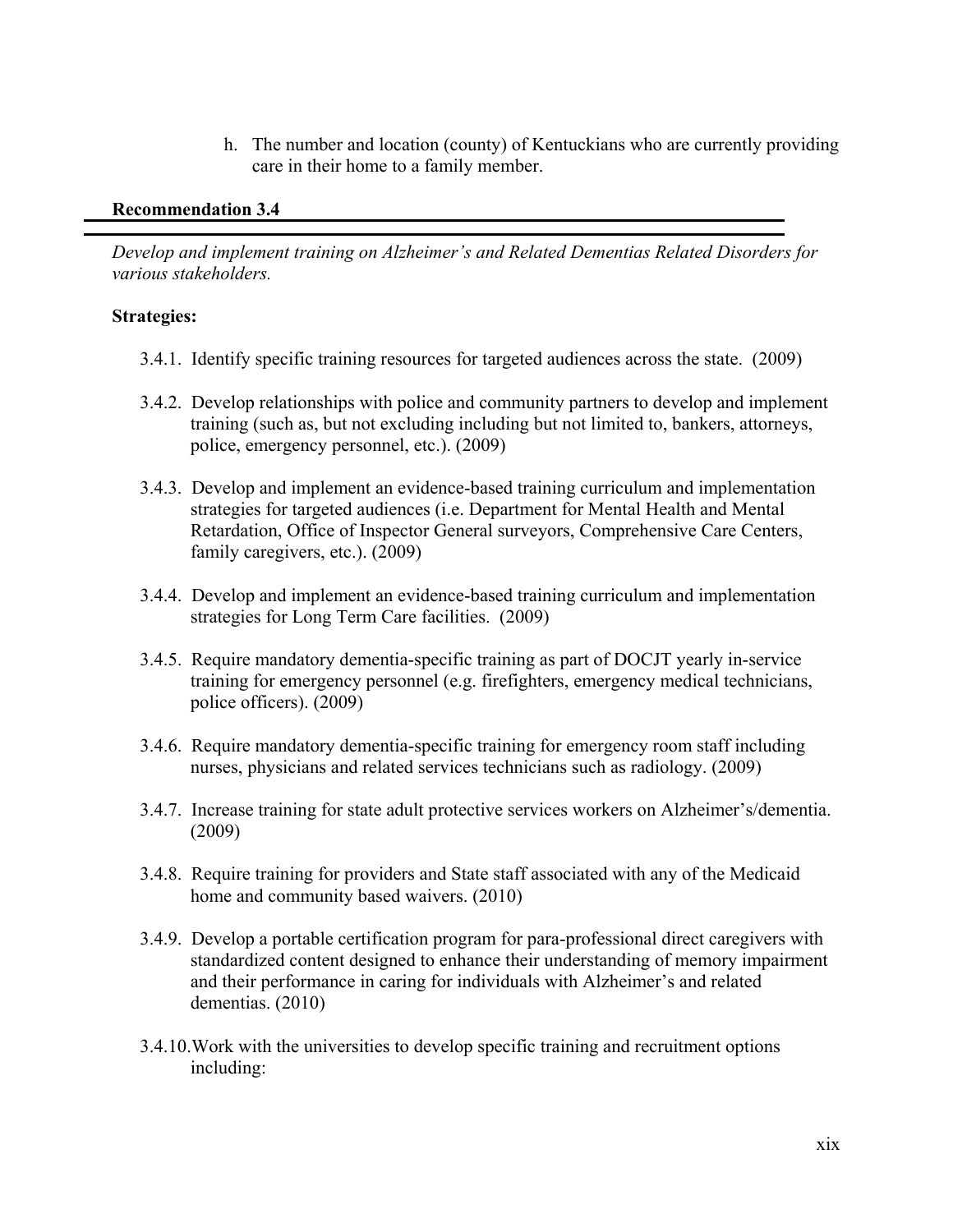- a. The development of optimal training content standards for licensed health professionals; target Kentucky's professional schools to integrate it into curricula. (2010)
- b. Create a "Bucks for Brains" program to recruit and train geriatric psychiatrists, geriatricians, and other geriatric specialists. (2012)
- c. The development of residencies or fellowships for training of geriatric psychiatrists, geriatricians, and other geriatric specialists.. (2012)
- d. The development of a specific track on Alzheimer's disease related dementias and dementia related diseases for medical students and residents. (2012)

# **Recommendation 3.5**

*Establish State Protocol on Appropriate Interface and Choices for Individuals with Alzheimer's and Related Dementias and Their Families.* 

# **Strategies:**

- 3.5.1. Require the Unit and Council to develop a protocol detailing how to interface with individuals with Alzheimer's and related dementias and their families. The protocol should include appropriate placement care options based on the stages of Alzheimer's and related dementias. (2008)
- 3.5.2. Require the Unit and DAIL to provide training to staff within the Cabinet for Health and Family Services on the protocol including but not limited to adult protective services workers, guardianship/social workers, and staff from the Office of Inspector General and the Department for Mental Health and Mental Retardation on the protocol. (2009)
- 3.5.3 Require, through the Secretary of the Cabinet, that all Department staff utilize the protocol as an established Cabinet practice. (2009)

# **Recommendation 3.6**

*Explore options to increase insurance coverage for individuals with Alzheimer's and Related Dementias.* 

# **Strategies:**

3.6.1. Explore changes needed to ensure Medicaid eligibility for individuals with early onset Alzheimer's Disease or Related Dementias. (2009)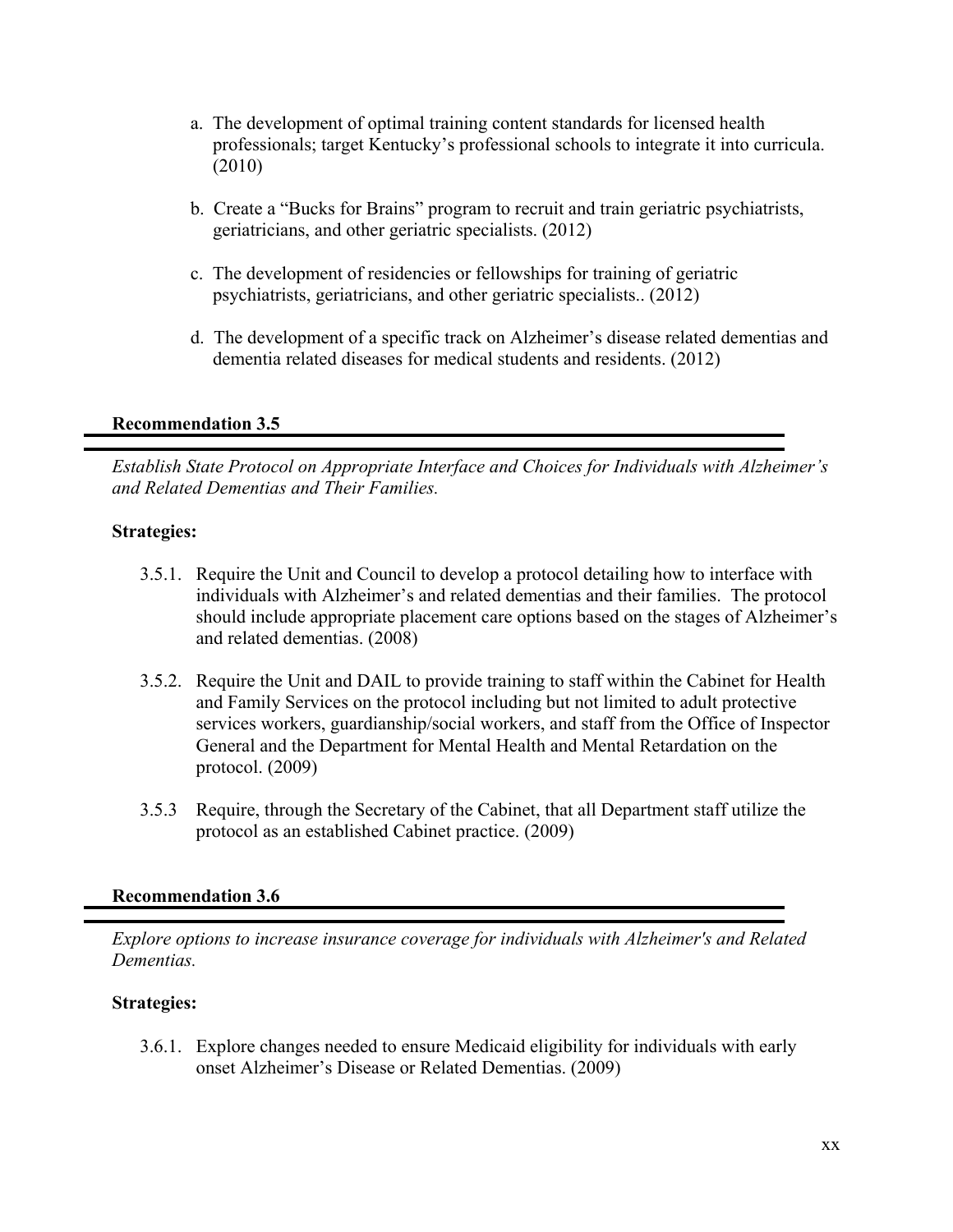- 3.6.2. Explore potential for Medicaid waiver specific to Alzheimer's Disease and Related Dementias. (2009)
- 3.6.3. Explore services and options available under private insurance entities. (2009)
- 3.6.4. Provide tax incentives for individuals who purchase long-term care insurance. (2008)
- 3.6.5. Support the establishment of a Kentucky Long-Term Care Partnership Insurance Program. This partnership has been successfully piloted in California, Connecticut, Indiana, and New York. (2008)
- 3.6.6. Advocate for integrated systems of healthcare and support that are effective for individuals with Alzheimer's disease or related dementias and their families. (e.g. disease management strategies, practice guidelines, home and community based care, hospice care and chronic care management). (2008)
- 3.6.7. Require mental health parity. (2008)
- 3.6.8. Promote educational resources for better understanding Long Term Care financing. (2008)

# **Programs and Services**

#### **Recommendation 3.7**

*Institute state polices and procedures to provide additional support to ensure the health, safety and welfare of individuals with Alzheimer's Disease and Related Dementias.* 

- 3.7.1 Work with law enforcement to implement a coordinated protocol or swift and appropriate action upon report of a missing adult with dementia. (2009)
- 3.7.2 Offer tax credits to families for the purchase of locator devices. (2009)
- 3.7.3 Direct the Council to study new technologies that can help locate missing persons and to make recommendations about implementation strategies. (2010)
- 3.7.4 Utilize the Council to evaluate state regulations on home care, adult day and home health to assure they are "dementia friendly". (2008)
- 3.7.5. Explore changes in the certificate of need requirements in order to foster expansions of Alzheimer's and dementia specific services. (2009)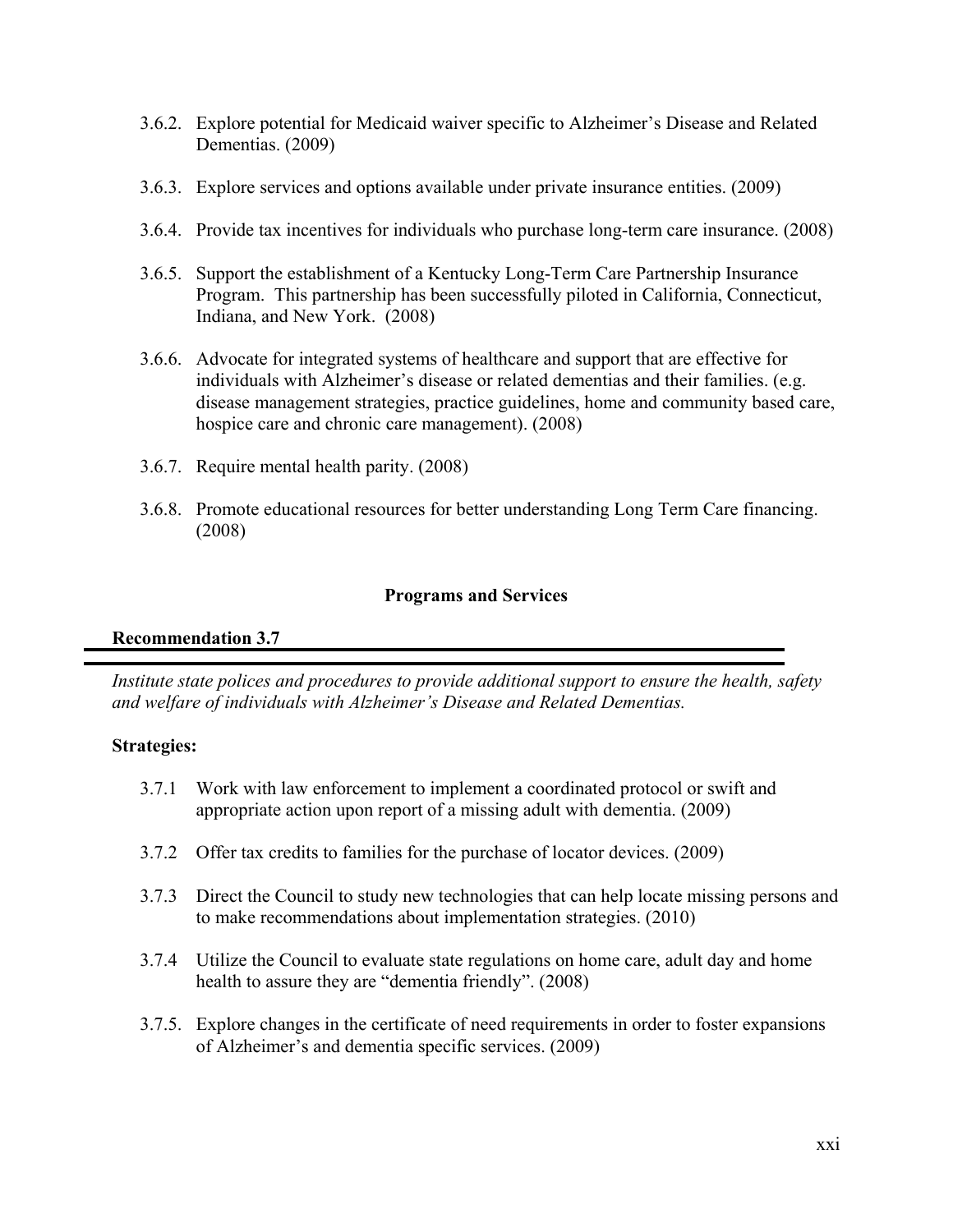- 3.7.6. Develop a process/protocol to permit persons with dementia to remain in their current living environment despite a change in their condition (e.g. challenging behaviors or other disease symptom) that under existing regulations might otherwise promote their move to a different level of care; this protocol should assure that the provider can adequately demonstrate that the person's care needs can be safely and effectively met without the disruption of moving. (2009).
- 3.7.7. Support a pilot demonstration project to address the problem of facility discharges of residents exhibiting challenging behavior. (2008)
- 3.7.8 Develop regulations or waiver protocol inviting the development of new approaches to facility design that are preserve resident safety, recognize the special needs of persons with memory loss and pursuant to evidence based practice show promise for improving the quality of their lives. (2009)
- 3.7.9 Review the current Kentucky Medicaid programs to ensure "dementia friendly" approaches and policies. (2008)
	- a. Review the "Resource Utilization Groups" (RUGs) system to determine values of behavior management and evidenced based interventions.
	- b. Increasing opportunities for self-determination.
	- c. Identify challenges to admission and eligibility requirements.
- 3.7.10 Review overlapping requirements for licenses for personal care homes and assisted living facilities such as medication management including oversight, assistance, administration and monitoring and recommend appropriate regulation changes to accommodate the needs of persons with dementia. (2010)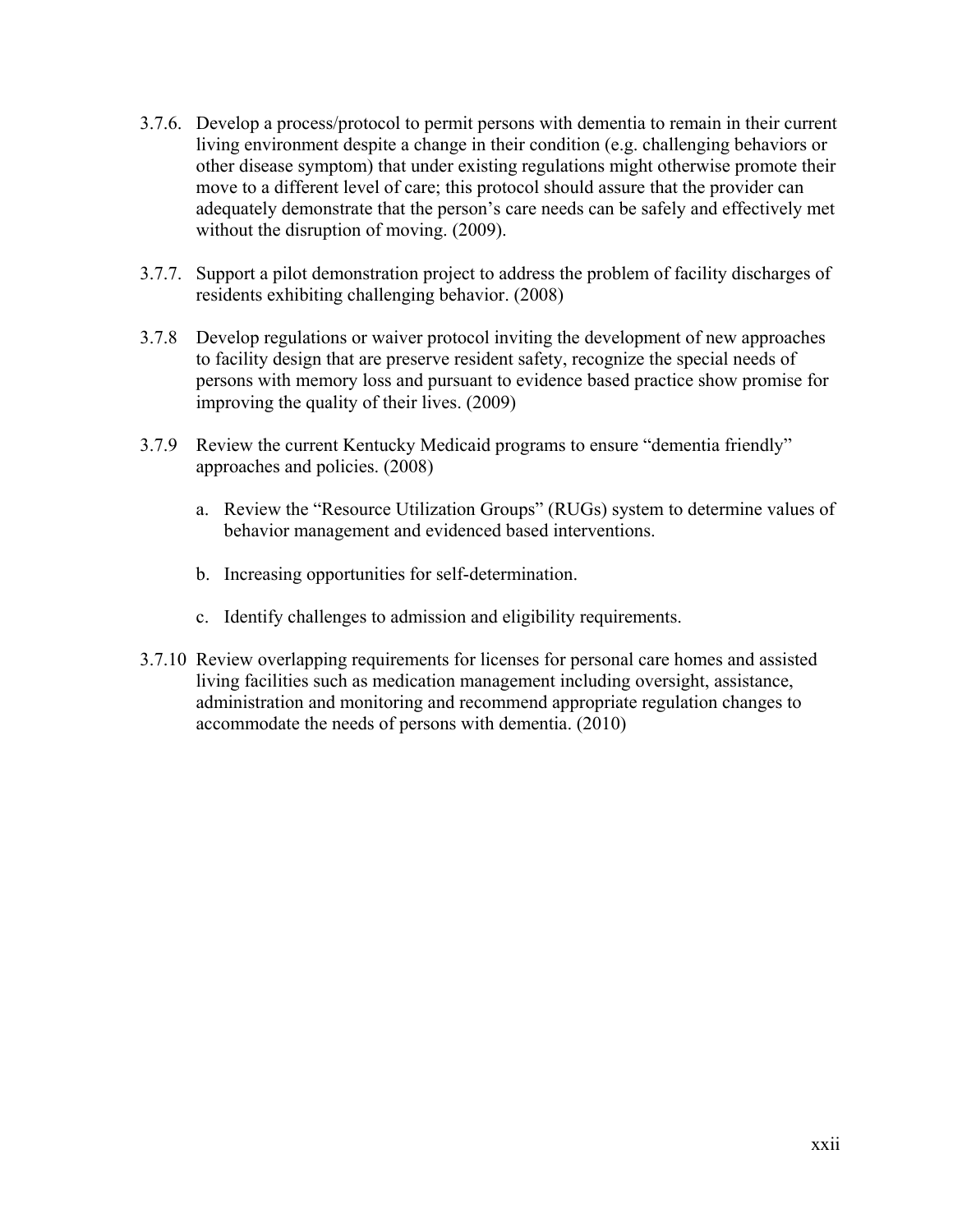# **Research and Evaluation**

#### **Recommendation 3.8**

*Explore the designation of existing state funding supports of Alzheimer's research through Kentucky universities and other resources:* 

#### **Strategies:**

- 3.8.1 Explore processes for distributing state funds to University faculty and determine feasibility of designating state funds specifically toward Alzheimer's research. (2009)
- 3.8.2 Explore additional funding sources for Alzheimer's research through Kentucky universities and other resources. (2009)

#### **Recommendation 3.9**

*Establish policies, procedures, and incentives to incorporate evidence-based practices into dementia-specific training, service, and program activities.* 

#### **Strategies:**

- 3.9.1. Identify and promote wide use of evidence based practices through the development of an Evidence-Based Practice Guide specific to Alzheimer's Care. (2008)
- 3.9.2. Explore changes needed to support the purchase and provision of evidence based practice training and education. (2008)
- 3.9.3. Require and provide training and the subsequent provision of evidence based practices in programs and services supported by State funds. (2009)
- 3.9.4 Identify and explore ways to further evaluate existing evidence based practices with Kentucky's populations. (2008)

#### **Recommendation 3.10**

*Research and evaluate promising practices across various regions in Kentucky.* 

#### **Strategies:**

3.10.1. Continue exploring grant opportunities to provide empirical evidence of nationally recognized evidence based practices as well as practices that are already occurring in the state (e.g., Best Friend's model of care). (2008)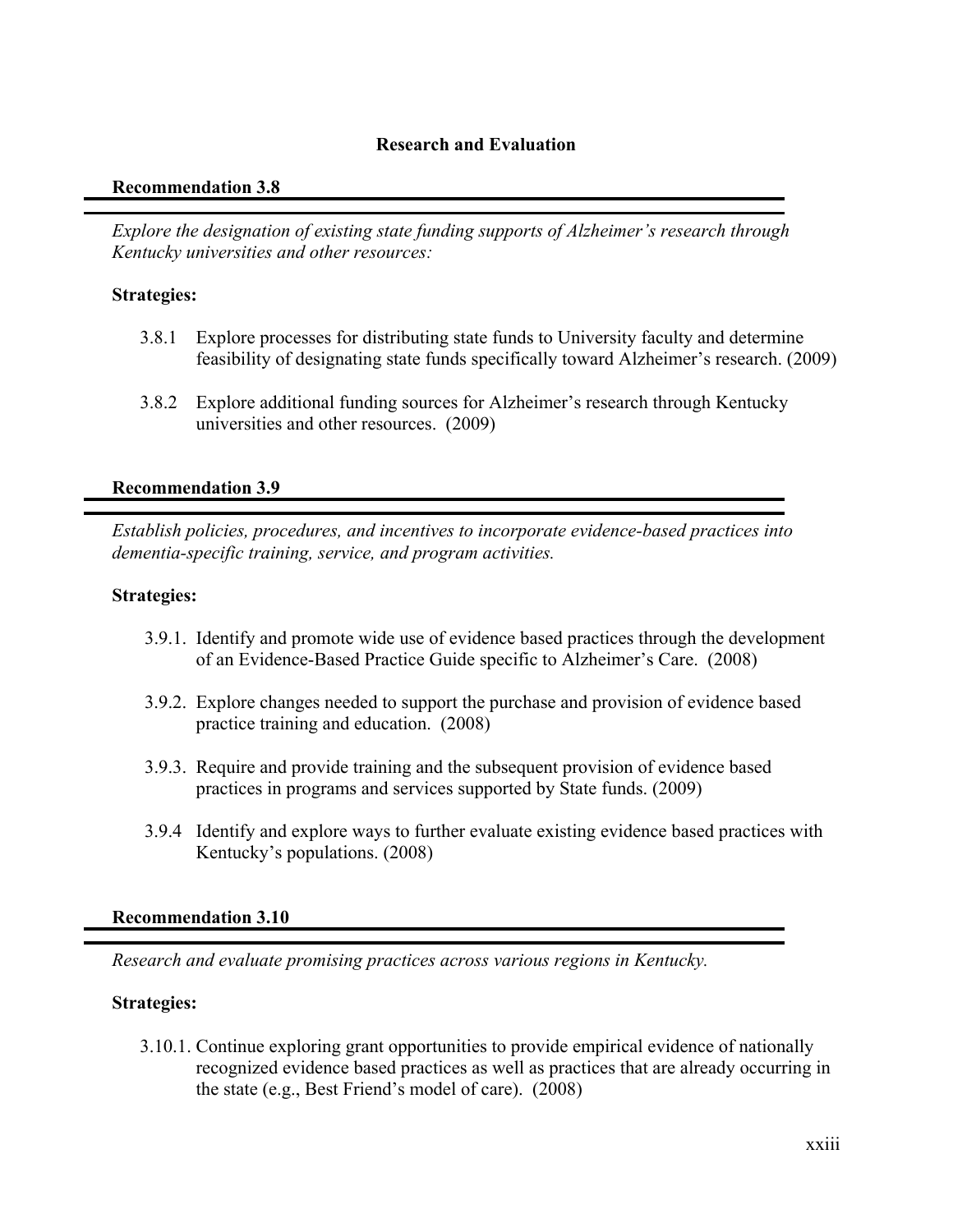# **CHAPTER 1: INTRODUCTION**

# **Organization of the Report**

This report includes three chapters. Chapter 1 includes an introductory overview of Alzheimer's Disease (AD) (Appendix A to this Report sets forth a Glossary of Terms) including trends and population needs, warning signs on AD, stages of AD and prevalence estimates. Chapter 2 provides an overview of existing services, resources, and the capacity of Kentucky's state infrastructure to meet the needs of the increasing population with AD. Chapter 3 details identified challenges and corresponding recommendations to address the short-term and longterm needs of individuals with Alzheimer's and the increasing number of persons who will most likely develop the disease. Strategies to implement recommendations are also provided.

# **Trends in Alzheimer's Populations and Needs**

Alzheimer's Disease is a progressive and terminal disease that destroys cells in the brain. It is the loss of brain cells that causes the loss of memory, distorted thinking and behavior changes that, in turn, affect the person's ability to work, enjoy hobbies, and social activities. The disease is progressive and the outcome is always fatal.

#### **Alzheimer's Disease**

Alzheimer's Disease (AD) is the most common form of the brain diseases listed under the major category of dementia. Dementia occurs in people with AD because healthy brain tissue degenerates, causing a steady decline in memory, mental abilities, and daily living skills. AD is a progressive, degenerative brain disease that causes more than simple forgetfulness. It may start with slight memory loss and confusion, but it eventually leads to irreversible mental impairment that destroys a person's ability to remember, reason, learn and imagine.

Symptoms common in early-stages include the first indications of memory loss, lapses in judgment, changes in personality, and the inability to follow through with common life tasks. Families may notice these changes but may relegate them to "normal aging". Physicians may also miss these early signs of the disease. These individuals usually require minimal assistance with normal activities of daily living such as cooking, dressing and cleaning. By the time a diagnosis is made the individual is most commonly past the early-stages. This delay in diagnosis is unfortunate since many medications currently available to treat the disease appear to work best in the early stages by providing some symptomatic relief and may also delay further deterioration of the brain and subsequent memory. Early stage often refers to individuals, irrespective of age, who are diagnosed during the early onset or early stages of the disease. Although most individuals experience the onset of stages at age 65 or older, there are also occurrences of the disease in persons under the age of 65 and younger, including persons in their early thirties, forties or fifties. Early on-set refers to individuals who develop dementia prior to age 65.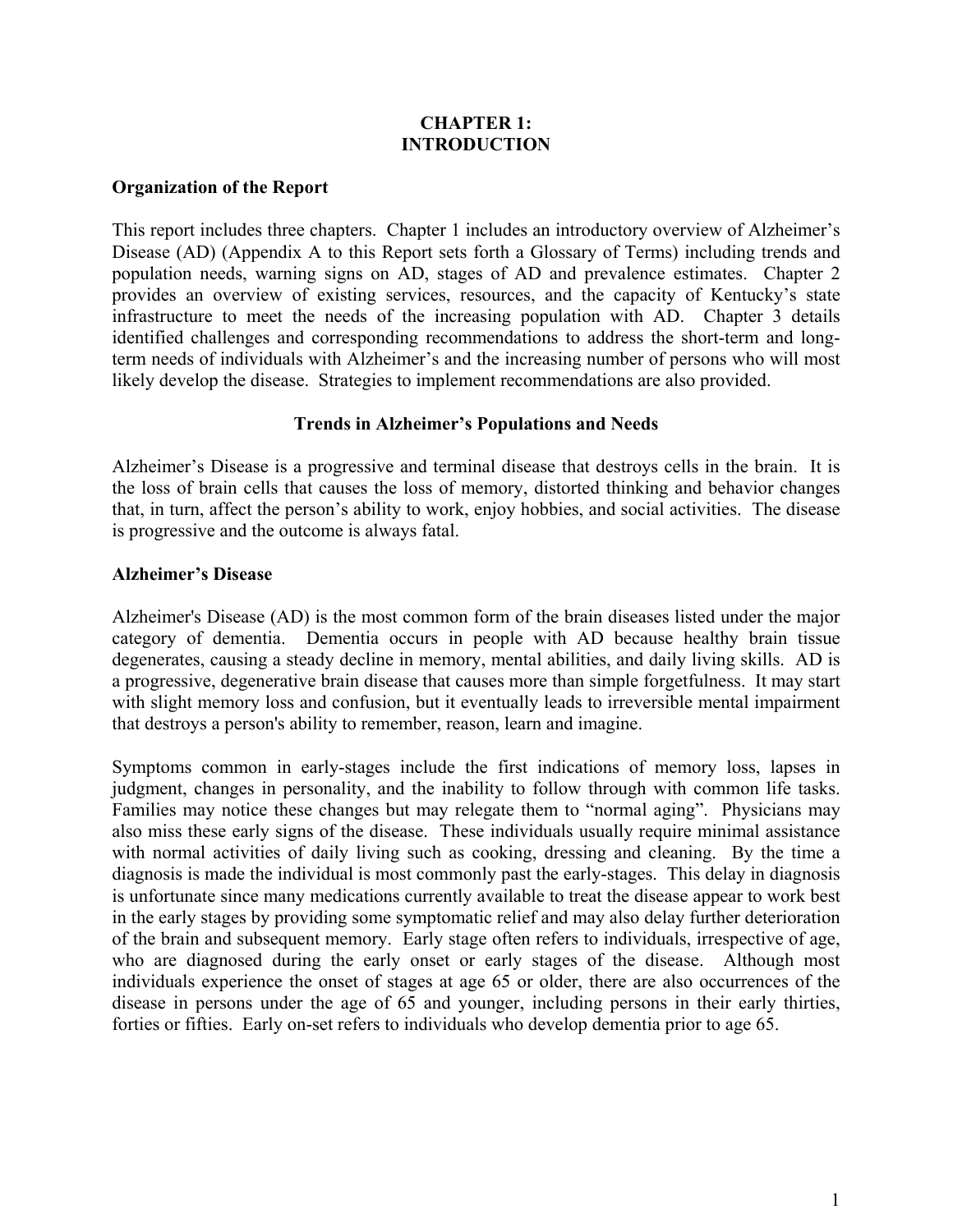There is currently no cure for AD but researchers have made progress in the last 10 years with treatment and identification. Treatment for symptoms combined with the right services and support can make life better for those who have the disease and their caregivers. Treatments primarily improve the quality of life for some people with AD and as more drugs are being studied, scientists have discovered several genes associated with Alzheimer's, which may lead to new treatments to block progression of this complex disease. There is consensus in the research fields that the disease is a combination of changes in the brain cells that are called plaques and tangles. Plaques contain abnormal protein deposits called beta-amyloid that builds up between cells. Tangles are twisted fibers of another protein called tau**.** Tau causes twisted strands inside the nerve cell and both lead to cell death.

#### **Warning Signs of Alzheimer's Disease:**

Because early Alzheimer's symptoms progress slowly, diagnosis is often delayed. People developing the condition may be frighteningly aware of their problems but careful to keep them hidden, refusing to see a doctor. As a result, even their families may fail to see what's going on. When the signs and symptoms are too obvious to miss, those closest to the person often realize that similar, but less severe, difficulties have been present for years. Contributing to the complexity of AD, normal aging processes may be mistaken for warning signs. Considering the potential confusion in regards to normal aging versus signs of AD, the Alzheimer's Association has provided the following warning signs of AD along with normal aging characteristics:

*Memory loss***.** Forgetting recently learned information is one of the most common early signs of dementia. A person begins to forget more often and is unable to recall the information later. *What's normal? Forgetting names or appointments occasionally.* 

*Difficulty performing familiar tasks***.** People with dementia often find it hard to plan or complete everyday tasks. Individuals may lose track of the steps involved in preparing a meal, placing a telephone call or playing a game. *What's normal? Occasionally forgetting why you came into a room or what you planned to say.* 

*Problems with language.* People with Alzheimer's disease often forget simple words or substitute unusual words, making their speech or writing hard to understand. They may be unable to find the toothbrush, for example, and instead ask for "that thing for my mouth." *What's normal? Sometimes having trouble finding the right word.*

*Disorientation to time and place.* People with Alzheimer's disease can become lost in their own neighborhood, forget where they are and how they got there, and not know how to get back home. *What's normal? Forgetting the day of the week or where you were going.* 

*Poor or decreased judgment*. Those with Alzheimer's may dress inappropriately, wearing several layers on a warm day or little clothing in the cold. They may show poor judgment, like giving away large sums of money to telemarketers. *What's normal? Making a questionable or debatable decision from time to time.*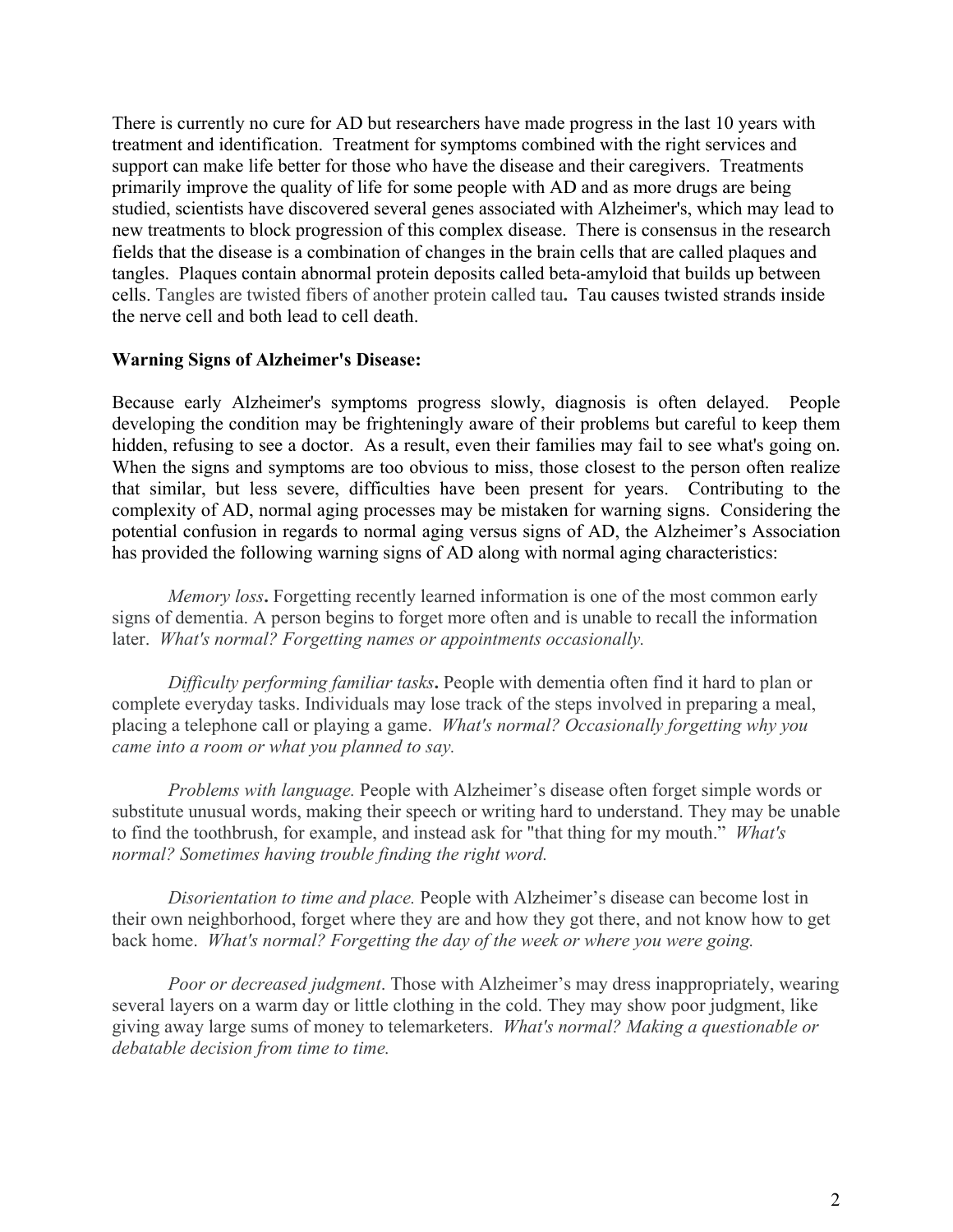*Problems with abstract thinking*. Someone with Alzheimer's disease may have unusual difficulty performing complex mental tasks, like forgetting what numbers are for and how they should be used. *What's normal? Finding it challenging to balance a checkbook.* 

*Misplacing things.* A person with Alzheimer's disease may put things in unusual places: an iron in the freezer or a wristwatch in the sugar bowl. *What's normal? Misplacing keys or a wallet temporarily.* 

*Changes in mood or behavior.* Someone with Alzheimer's disease may show rapid mood swings – from calm to tears to anger – for no apparent reason. *What's normal? Occasionally feeling sad or moody.* 

*Changes in personality*. The personalities of people with dementia can change dramatically. They may become extremely confused, suspicious, fearful or dependent on a family member. *What's normal? People's personalities do change somewhat with age.* 

*Loss of initiative*. A person with Alzheimer's disease may become very passive, sitting in front of the TV for hours, sleeping more than usual or not wanting to do usual activities. *What's normal? Sometimes feeling weary of work or social obligations.*

# **Stages of Alzheimer's Disease**

Alzheimer's disease typically develops slowly and causes a gradual decline in cognitive abilities, usually over a span of seven to 10 years. It eventually affects all brain functions, including memory, movement, language, behavior, judgment and abstract reasoning. Not everyone will experience the same symptoms or progress at the same rate. The rate of progression varies widely among individuals. For some, severe dementia occurs within five years of diagnosis. For others, it can take more than a decade. On average, people with Alzheimer's live for eight to 10 years after diagnosis. Some live as long as 20 years.

While each individual is different, the progression of his or her disease can be roughly divided into mild, moderate, and severe stages. In order to identify symptoms and to assist in identifying what services individuals and caregivers may need, the Alzheimer's Association provides the following stage categories:

- **Stage 1: No impairment (normal function).** Unimpaired individuals experience no memory problems and none are evident to a health care professional during a medical interview.
- **Stage 2: Very mild cognitive decline (may be normal age-related changes or earliest signs of Alzheimer's disease).** Individuals may feel as if they have memory lapses, especially in forgetting familiar words or names or the location of keys, eyeglasses or other everyday objects. But these problems are not evident during a medical examination or apparent to friends, family or co-workers.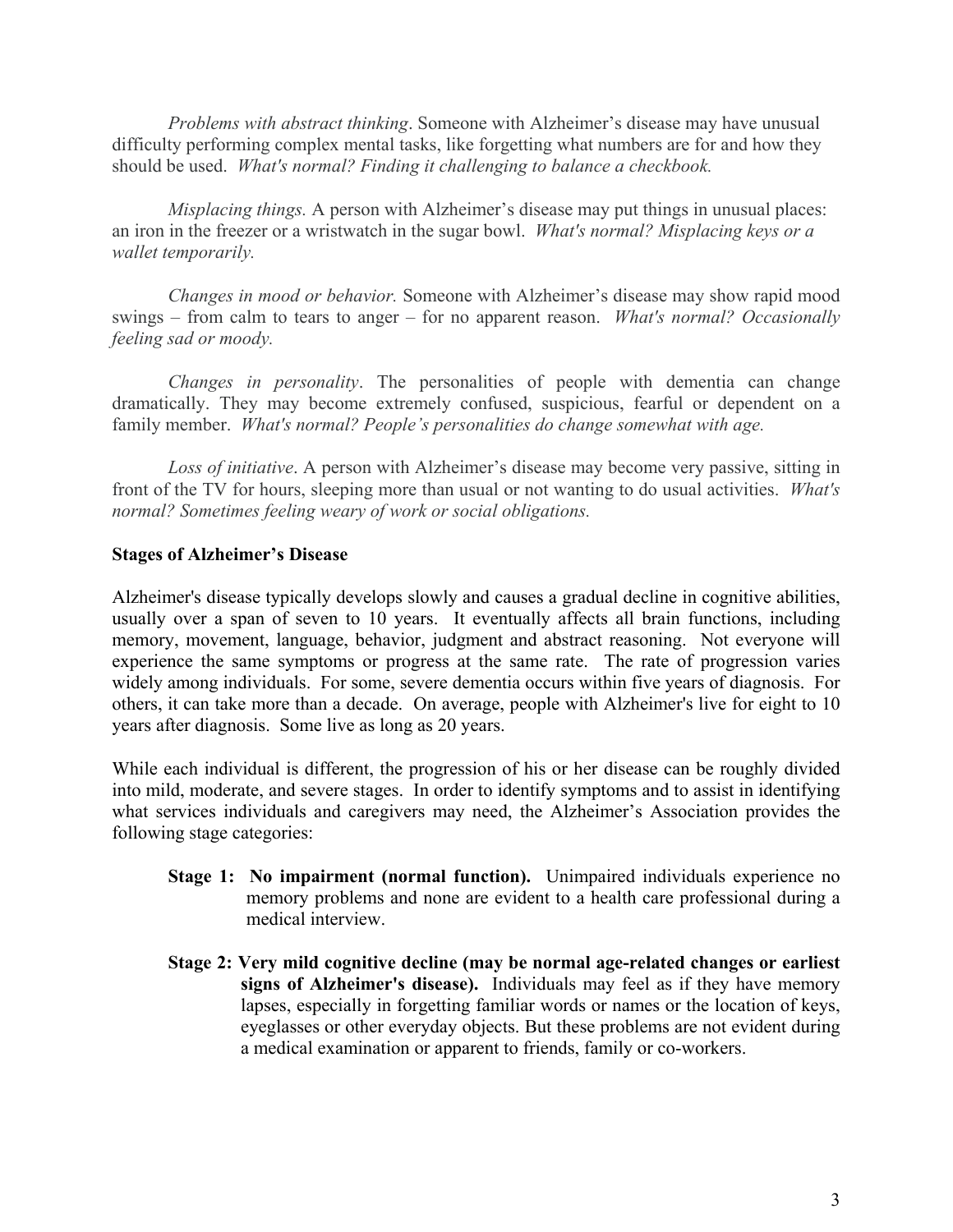- **Stage 3: Mild cognitive decline. (Early-stage Alzheimer's can be diagnosed in some, but not all, individuals with these symptoms).** Friends, family or co-workers begin to notice deficiencies. Problems with memory or concentration may be measurable in clinical testing or discernible during a detailed medical interview. Common difficulties include:
	- Word- or name-finding problems noticeable to family or close associates.
	- Decreased ability to remember names when introduced to new people.
	- Performance issues in social or work settings noticeable to family, friends or co-workers.
	- Reading a passage and retaining little material.
	- Losing or misplacing a valuable object.
	- Decline in ability to plan or organize.
- **Stage 4: Moderate cognitive decline (Mild or early-stage Alzheimer's disease).** At this stage, a careful medical interview detects clear-cut deficiencies in the following areas:
	- Decreased knowledge of recent occasions or current events.
	- Impaired ability to perform challenging mental arithmetic-for example, to count backward from 75 by 7s.
	- Decreased capacity to perform complex tasks, such as planning dinner for guests, paying bills and managing finances.
	- Reduced memory of personal history.
	- The affected individual may seem subdued and withdrawn, especially in socially or mentally challenging situations.
- **Stage 5: Moderately severe cognitive decline (Moderate or mid-stage AD).** Major gaps in memory and deficits in cognitive function emerge. Some assistance with day-to-day activities becomes essential. At this stage, individuals may:
	- Be unable during a medical interview to recall such important details as their current address, their telephone number or the name of the college or high school from which they graduated.
	- Become confused about where they are or about the date, day of the week or season.
	- Have trouble with less challenging mental arithmetic; for example, counting backward from 40 by 4s or from 20 by 2s.
	- Need help choosing proper clothing for the season or the occasion.
	- Usually retain substantial knowledge about themselves and know their own name and the names of their spouse or children.
	- Usually require no assistance with eating or using the toilet.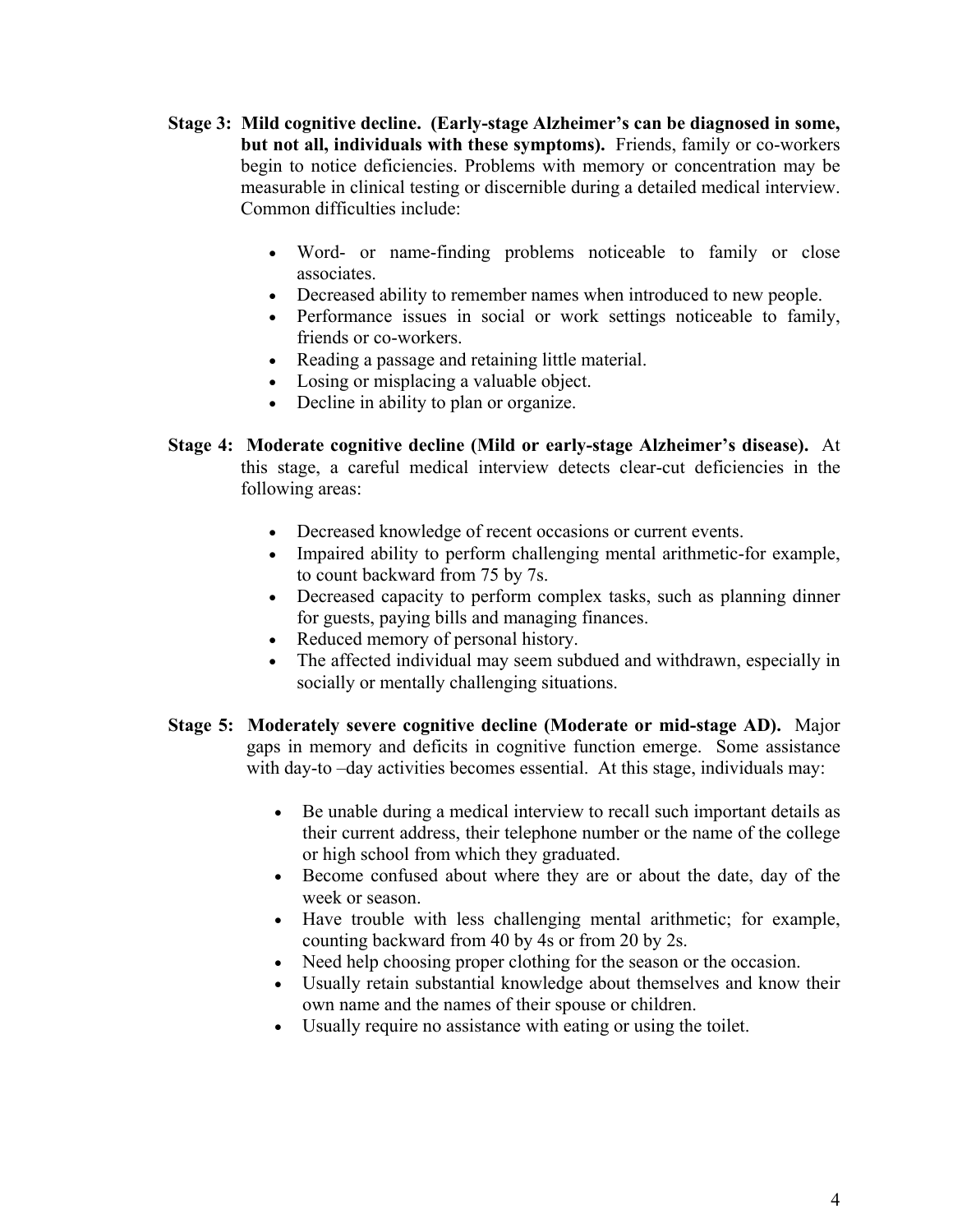- **Stage 6: Severe cognitive decline (Moderately, severe, or mid-stage AD).** Memory difficulties continue to worsen, significant personality changes may emerge and affected individuals need extensive help with customary daily activities. At this stage, individuals may:
	- Lose most awareness of recent experiences and events as well as of their surroundings.
	- Recollect their personal history imperfectly, although they generally recall their own name.
	- Occasionally forget the name of their spouse or primary caregiver but generally can distinguish familiar from unfamiliar faces.
	- Need help getting dressed properly; without supervision, may make such errors as putting pajamas over daytime clothes or shoes on wrong feet.
	- Experience disruptions of their normal sleep/waking cycle.
	- Need help with handling details of toileting (flushing toilet, wiping and disposing of tissue properly).
	- Have increasing episodes of urinary or fecal incontinence.
	- Experience significant personality changes and behavioral symptoms, including suspiciousness and delusions (for example, believing that their caregiver is an impostor); hallucinations (seeing or hearing things that are not really there); or compulsive, repetitive behaviors such as hand-wringing or tissue shredding.
	- Tend to wander and become lost.
- **Stage 7: Very severe cognitive decline (Severe or late-stage AD).** This is the final stage of the disease when individuals lose the ability to respond to their environment, the ability to speak and, ultimately, the ability to control movement.
	- Frequently individuals lose their capacity for recognizable speech, although words or phrases may occasionally be uttered.
	- Individuals need help with eating and toileting and there is general incontinence of urine.
	- Individuals lose the ability to walk without assistance, then the ability to sit without support, the ability to smile, and the ability to hold their head up.
	- Reflexes become abnormal and muscles grow rigid.
	- Swallowing is impaired.

# **Prevalence Estimates**

More than 5 million older Americans have Alzheimer's and this number is expected to triple by the year 2050 as the population ages. AD is the seventh leading cause of death for people in the United States; and the fifth leading cause of death for those over the age of 65. Additional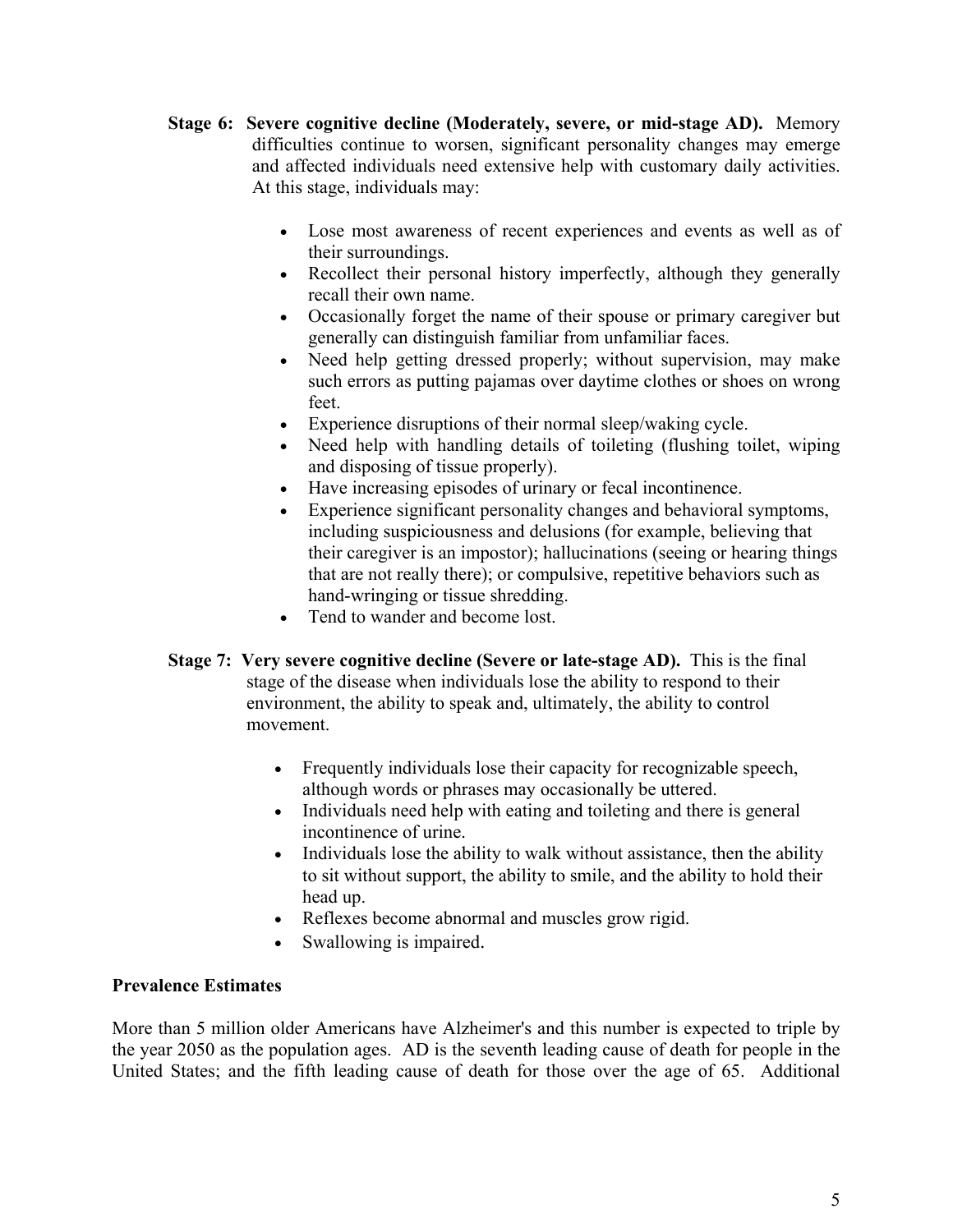estimates have placed the number somewhat higher or lower, but it is clear from all available data that Alzheimer's is a significant disease in an aging population.

By age group, the proportion of the 4.9 million Americans age 65 and over with Alzheimer's disease are as follows (Alzheimer's Disease Facts and Figures 2007, Alzheimer's Association) <sup>∗</sup> :

- 65-74 yrs.:  $2\%$
- 75-84 yrs:  $19\%$
- $85 + yrs$ .  $42\% +$

∗ "These figures reflect the total number of Americans estimated to have Alzheimer's, whether or not they have ever been diagnosed with the disease. Many people with Alzheimer's and other dementia have not been diagnosed and even if they have, their diagnosis may not be noted in their medical record. These numbers are based on several studies of incidence converted to prevalence, with adjustments." (Alzheimer's Disease Facts and Figures, 2007)

The Alzheimer's Association estimates that between 2000 and 2010 there will be an eight percent increase of Kentuckians age sixty-five and older who will acquire AD. By 2025, there will be 94,000 Kentuckians with Alzheimer's, a 27 % increase from year 2000. This dramatic increase is a result of the large proportion of Kentucky's population "baby boomers" reaching age 65+; this proportion will increase as the baby boomers reach the age of highest risk. By 2030, that number is expected to rise to more than 111,000.

Currently, very little information exists regarding demographics for AD and ethnicity groups in Kentucky. According to the Centers for Disease Control and Prevention, in 2003, 1,072 Kentuckians died due to AD (National Vital Statistics Report, 2006); however, this statistic is reflective of the death certificate record of which AD is believed to be under-reported as the cause of death. The number of persons with Alzheimer's is not reliably reported, because the disease is not a mandated reportable, autopsies are not routine, and it is often undiagnosed. According to the Alzheimer's Association, it is estimated that 70% of people with Alzheimer's and other dementias live at home receiving care by family and friends and 70% of nursing home residents have some degree of cognitive impairment.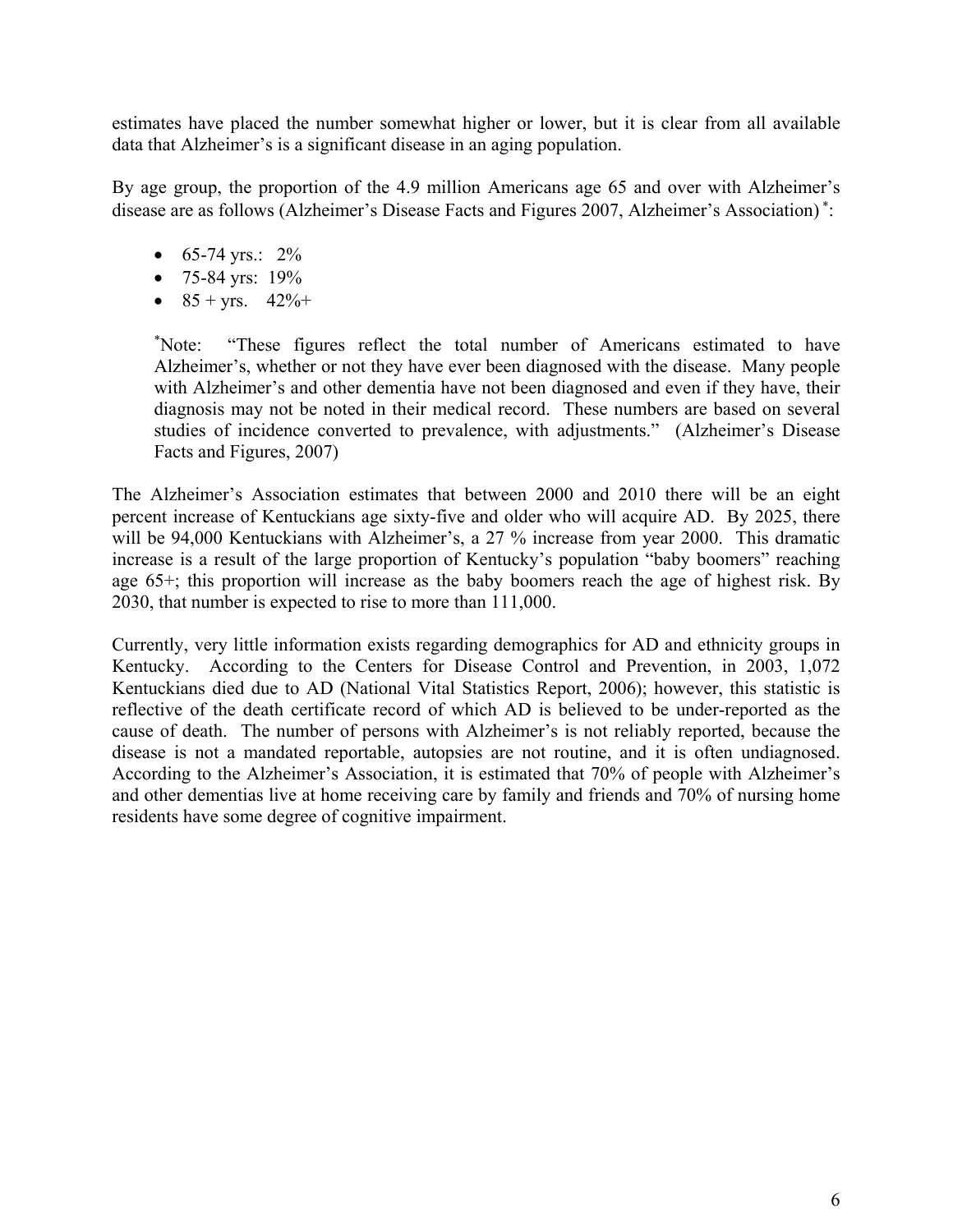## **CHAPTER 2: CURRENT AND FUTURE IMPACT**

This chapter provides a current overview of the state role and infrastructure supporting individuals with AD, a summary of existing services including type, cost, and availability, and finally, a summary of research and evidence based practices for family caregivers.

#### **State Role and Infrastructure**

Initiatives addressing services and supports for individuals with Alzheimer's cross many agencies and organizations. The following agencies provide lead roles for the integration, development, and coordination of strategies to address the needs of the current and future needs of individuals with AD: Kentucky Department for Aging and Independent Living, Office on Alzheimer's Disease and Related Disorders, and the Alzheimer's Disease and Related Disorders Advisory Council. Planning initiatives supporting the needs of individuals with AD included the following: Health Kentucky 2010, the Cabinet for Health and Family Services Plan, and the State Plan on Aging.

#### **Kentucky Department for Aging and Independent Living**

Kentucky, like many other states, is making a concerted effort to rebalance its long-term care service system by reducing institutionalization and increasing opportunities for people to experience meaningful lives in the community. In an attempt to better coordinate these fragmented activities, the Kentucky Department for Aging and Independent Living (DAIL) was established in December of 2006.

DAIL administers programs and service, establishes policy and advocates on behalf of Kentucky's elders and people with disabilities. DAIL works to support and enhance freedom of choice and independence. In partnership with Kentucky's 15 Area Agencies on Aging and community partners to provide needed services and programs, DAIL is focused on addressing issues and circumstances that stand in the way of elders and people with disabilities achieving the best possible quality of life.

#### *DAIL Mission and Vision Statement:*

The Department for Aging and Independent Living (DAIL) takes every opportunity to provide programs and services to preserve individual dignity, self respect, and independence on behalf o Kentucky's elders and people with disabilities. DAIL pledges to focus on issues and circumstances that create barriers to quality-of-life improvements for Kentucky's seniors and people with disabilities and to remove those barriers whenever possible.

Because locating, understanding, and accessing public programs and services can be difficult, DAIL helps streamline processes and provides one-on-one assistance by phone. Through the Kentucky Resource Market, one-call-does-it all services for elder Kentuckians, DAIL assists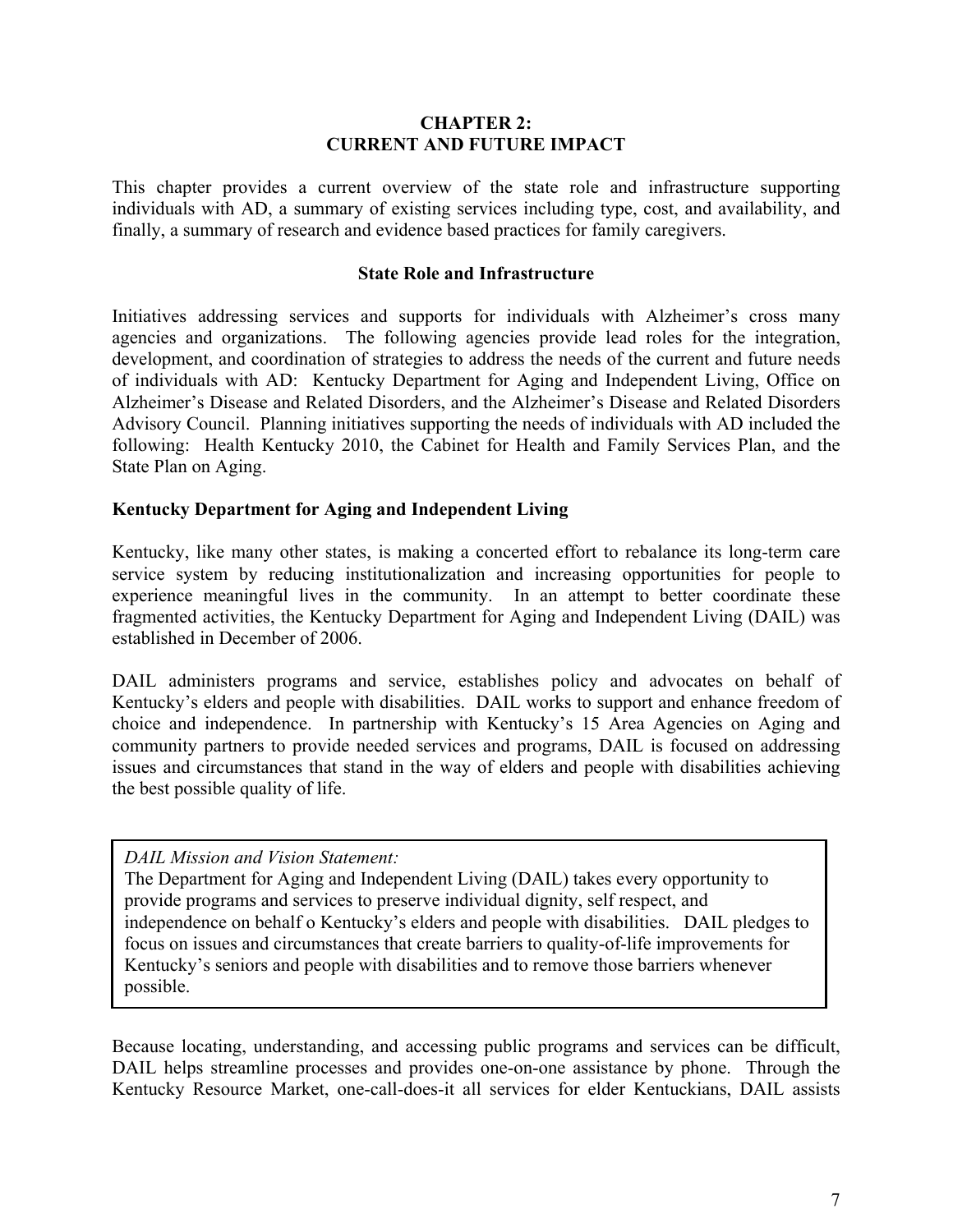clients by finding the most appropriate program and service for their needs. More specifically, the Kentucky Resource Market provides information about and access to information, resources and referrals regarding mental health issues, elder abuse, mental retardation, substance abuse, transportation, consumer relations, and long-term care planning.

Kentucky's overarching vision and guiding principles for rebalancing its long-term care system mirror that of the Centers for Medicare and Medicaid's plan for long-term care reform (http://www.cms.hhs.gov/MedicaidGenInfo/07\_LTCReform.asp#TopOfPage). Drafted by members of the Long-Term Living Policy Initiative, Kentucky's vision is one in which "funds and programs in the public and private sector are streamlined in a single system to enable easy consumer access, a full continuum of services to match consumer needs, and delivery of quality services in a timely manner". This vision statement, built upon a person-centered philosophy of care, is indicative of a system in which the needs of the individuals drive the organization of the system rather than the settings in which care is delivered. The operationalization of this longterm care vision is guided by the following principles:

- Consumers are served in the least restrictive setting appropriate to their needs.
- Choice and independence are optimized.
- An adequate workforce is in place.
- Interventions and supports are built upon consumer and family strengths and abilities.
- Coordinated, high quality care is provided.
- The system is flexible to allow consumers to move through the continuum as needs change.
- The system is financially sustainable.
- Health information technology is optimally utilized.

Consumer Direction allows individuals to have more of a say in how they receive medical care. The Association of Aging perceives consumer direction as a way to provide long-term care for future generations. Kentucky focuses on the cash and counseling Consumer Directed Option that allows Medicaid recipients receiving Home and Community Based, Supports for Community Living, and Acquired Brain Injury waiver services to train, hire, and fire their own employees. An Alzheimer's patient who is in the early stages of the disease and still has the mental capacity to self-direct could consumer direct personally. An Alzheimer's patient, who is in the later stages of the disease and has lost the mental capacity to self-direct, can consumer direct through the use of a personal representative who has been either chosen by the consumer or has been court-appointed.

# **Alzheimer's Association**

The Commonwealth is currently served by two chapters of the national Alzheimer's Association. The Greater Kentucky and Southern Indiana Chapter of the Alzheimer's Association serve all but nine (9) counties in Northern Kentucky in addition to twelve (12) counties in Indiana. The Northern Kentucky Counties are part of the Greater Cincinnati Chapter. Both chapters are represented on the Council.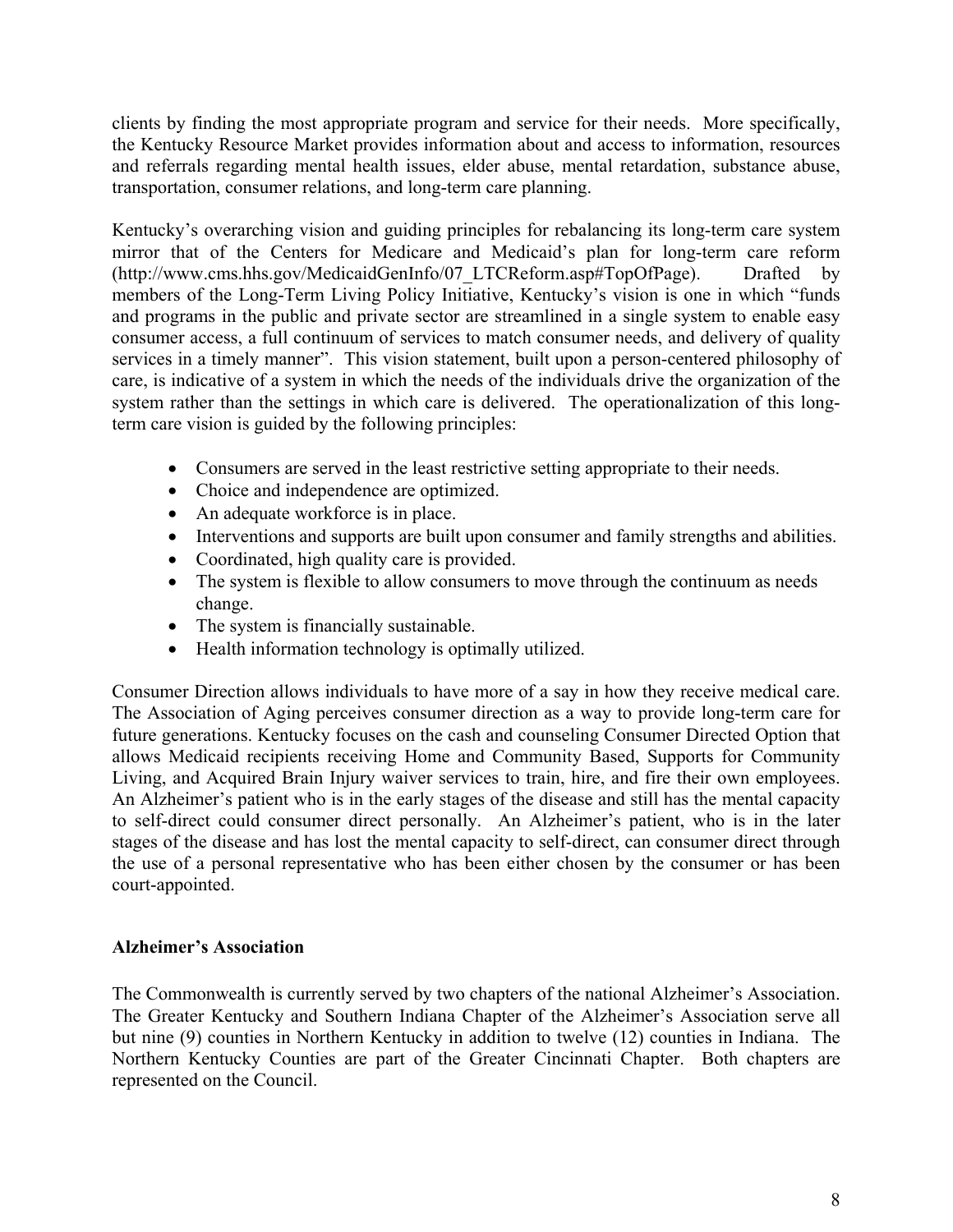## **Office on Alzheimer's Disease and Related Disorders**

The Office on Alzheimer's Disease and Related Disorders was created by statute (KRS 194A.601) on July 14, 2000. It was to be a part of the Cabinet for Health Services with the purpose of "overseeing information and resources related to policy and services affecting sixty thousand (60,000) residents of Kentucky with dementia, and the caregivers and families of the residents."

The Office was to have a Director and was to report back to the Interim Joint Committee on Health and Welfare by September 30, 2000. Duties for the Office are included in the Statute in Appendix A. There was however, no funding for this Office and the duties ascribed to it were absorbed into the Office of Aging Services by utilizing existing staff.

#### **Alzheimer's Disease and Related Disorders Advisory Council:**

The same Legislation created the Alzheimer's Disease and Related Disorders Advisory Council. The Council was to provide recommendations to the Office, elect a chair, select the Office Director establish goals and evaluate services and supports for those individuals and families dealing with this terminal disease. The membership of the Council was delineated in the statute to include representation from three (3) agencies of state government, three (3) from local health departments, one (1) from the University of Kentucky Alzheimer's Disease Research Center at Sanders-Brown Center on Aging, one from each of the chapters of the Alzheimer's Association serving the Commonwealth with the remainder of the fifteen (15) representing consumers, health care providers, and the medical research community. All members are appointed by the Governor's office.

The Commonwealth is currently served by two chapters of the national Alzheimer's Association. The Greater Kentucky and Southern Indiana Chapter of the Alzheimer's Association serve all but nine (9) counties in Northern Kentucky plus twelve (12) in Indiana. The Northern Kentucky Counties are part of the Greater Cincinnati Chapter.

#### **Healthy Kentucky 2010**

Healthy Kentuckians 2010 is Kentucky's commitment to the national prevention initiative Healthy People 2010. Common overreaching goals of these initiatives are to increase the quality and years of healthy life and eliminate health disparities. This document provides direction for individuals to change personal behaviors and for organizations and communities to support good health through health promotion policies. The following are current Healthy Kentucky objectives under the "Access to Quality Health Services: Clinical Preventive Services" section:

10.5 (Developmental) Increase the proportion of physicians, physician assistants, nurses and other clinicians who receive appropriate training to address important health disparities: disease prevention and health promotion, minority health, women's health, *geriatrics*.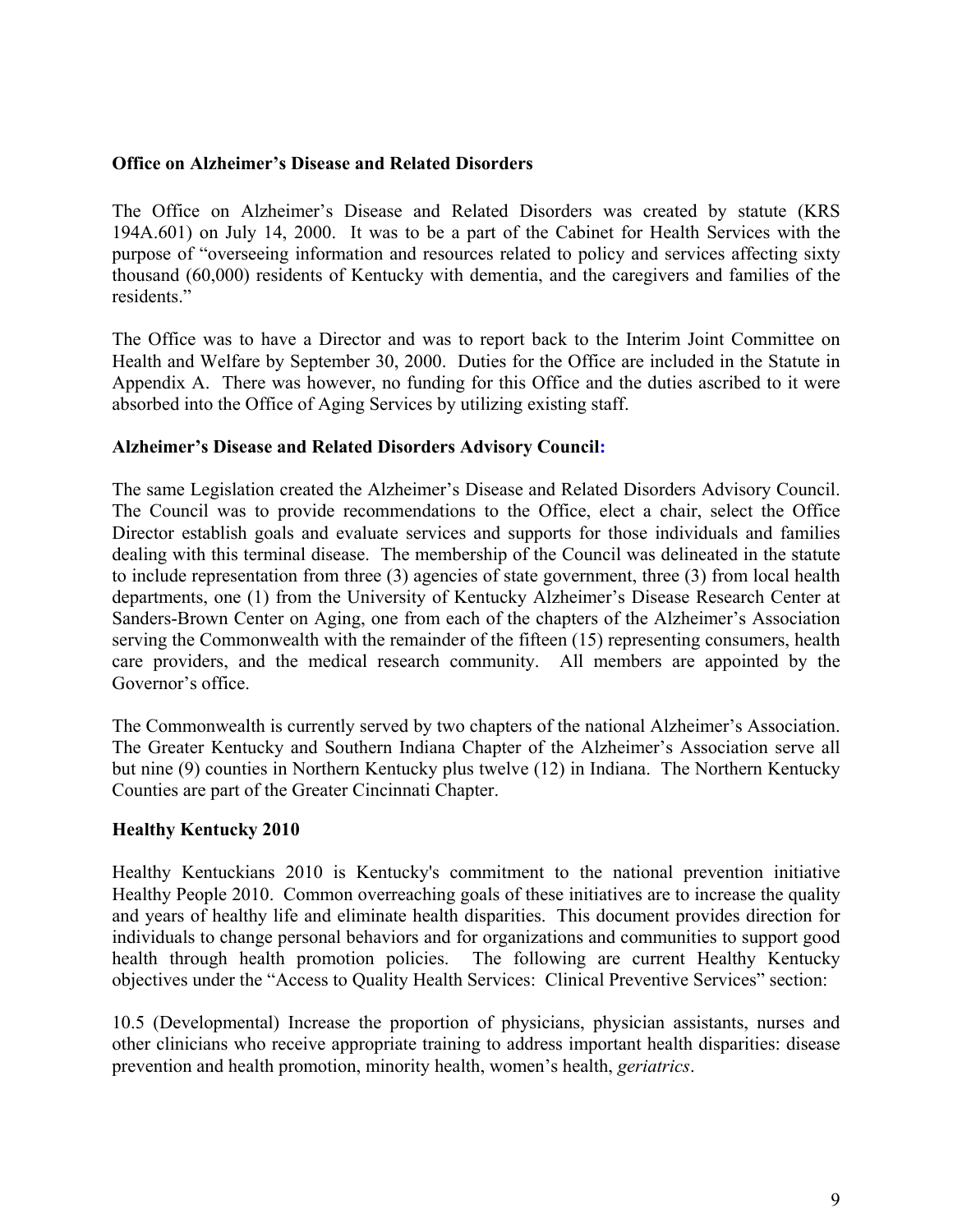10.21. (Developmental) Increase the proportion of primary care providers who routinely evaluate, treat, and, if appropriate, refer their long-term care patients to subacute rehabilitative and other services to address:

- Physical mobility
- Urinary incontinence
- Polypharmacy
- Communicating and hearing disorders
- Depression
- *Dementia*
- Mental disorders, including alcoholism & substance abuse

# **Cabinet for Health and Family Services Plan**

Currently, the Cabinet for Health and Family Services Plan does not specifically address services for or persons with AD; however, the following performance indicators specified increases in training opportunities for adult protective service workers:

- #53.3.2.1 Increase adult protective services training opportunities for staff from 40% to 65%
- #53.3.2.2 Increase the number of counties having at least one worker trained in adult protective services policies and procedures from 85% to 98%

# **State Plan on Aging**

Kentucky's Department for Aging and Independent Living's State Plan on Aging (2005-2008), references AD in Section II, Planning and Service Delivery. Under the heading of Programs administered by the office of Alzheimer's includes Adult Day/Alzheimer's Disease Respite. This is a program of adult-day center services for persons aged 60 and who have physical disabilities or frail persons who are in need of supervision for part of a day, and center or in-home services for persons of any age with AD or other and related dementias.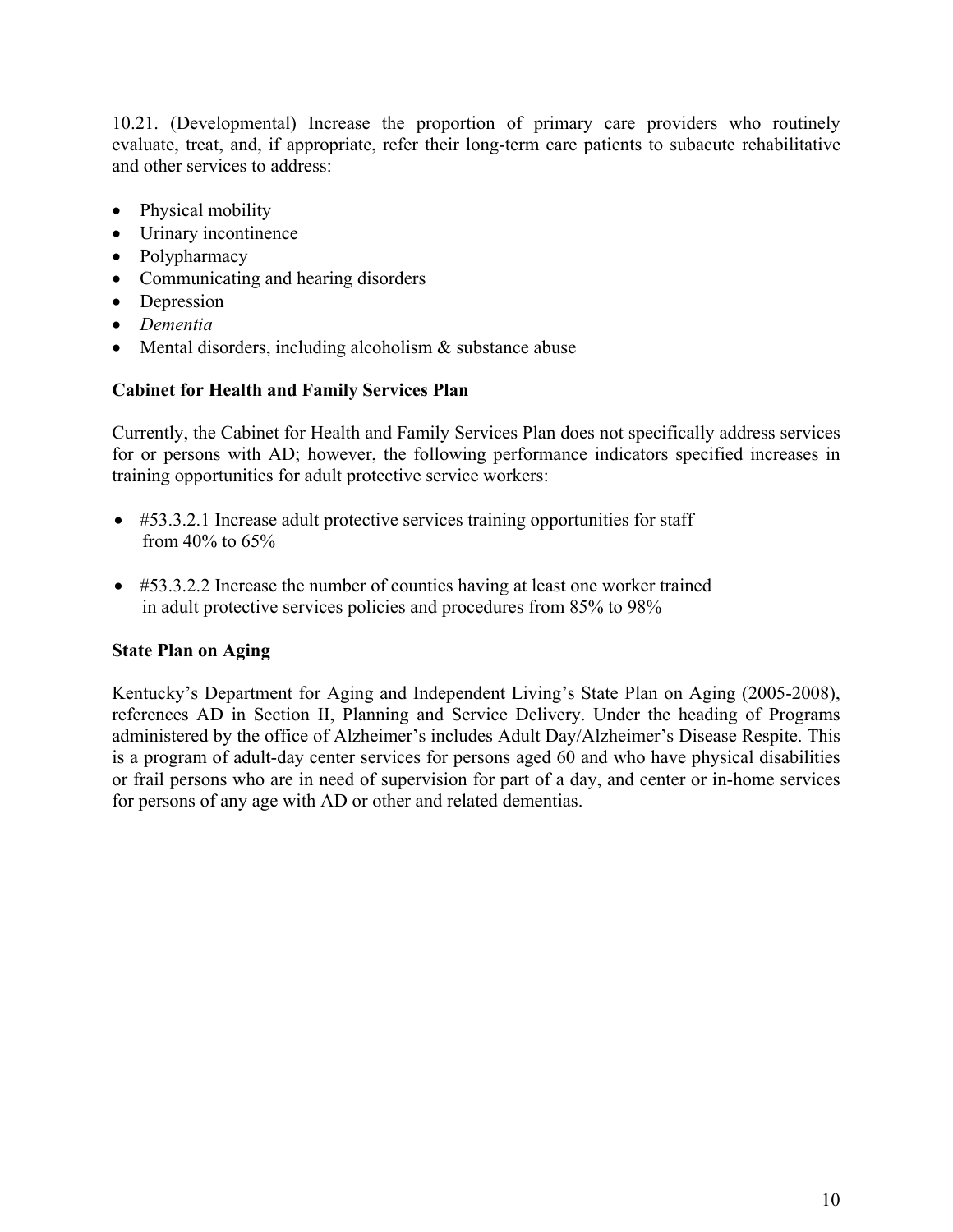# **Existing Services**

# **Type, Cost, and Availability of Dementia Services**

Kentucky currently has only one Alzheimer's Disease specific program**.** The Adult Day/Alzheimer's Disease Respite Program was created in statute (KRS 205.950) in 1992. This program provides services through adult-day center services for persons of any age with a diagnosis of Alzheimer's Disease. The program provides supervision for part of a day in a day care center or in home to allow caregivers to continue to work or take care of personal business or to simply rest. The chart below reflects current expenditures and utilization across Kentucky:

# **Table 1.**

# **Expenditures Related to Respite Services provided In-Home and at Adult Day Care Centers.**

| <b>Service Venue</b>  | <b>Number of</b><br><b>Participants</b> | <b>Expenditure</b> |
|-----------------------|-----------------------------------------|--------------------|
| In Home               | 89                                      | \$150,189          |
| <b>Adult Day Care</b> | 592                                     | \$1,236,286        |
| Centers (social)      |                                         |                    |
| <b>Total</b>          |                                         | \$1,286,475        |

There are currently three individuals on the waiting list and eighteen who are considered underserved. This is a deceiving number as the service is limited by the availability of adult day care centers in the person's region and the availability of transportation to and from the center.

While there is only one dementia specific program that is funded with state general fund dollars, individuals and families use all of the existing Older American Act programs, state funded Homecare and appropriate mental health services.

In a report titled Nursing Home Data Compendium 2005 published by the United States Department of Health and Human Services, Centers for Medicare and Medicaid, it is estimated that 47% of Kentucky's 48,485 nursing home residents have moderate to severe Alzheimer's Disease while an additional 24% have mild or very mild Alzheimer's.

The following table outlines the average Medicare costs for beneficiaries age 65+ with AD and Co-morbidities, and comes from the statistical abstract of U.S. data on Alzheimer's Disease published by the Alzheimer's Association titled: Every 72 seconds someone in America develops Alzheimer's: Alzheimer's Disease Facts and Figures 2007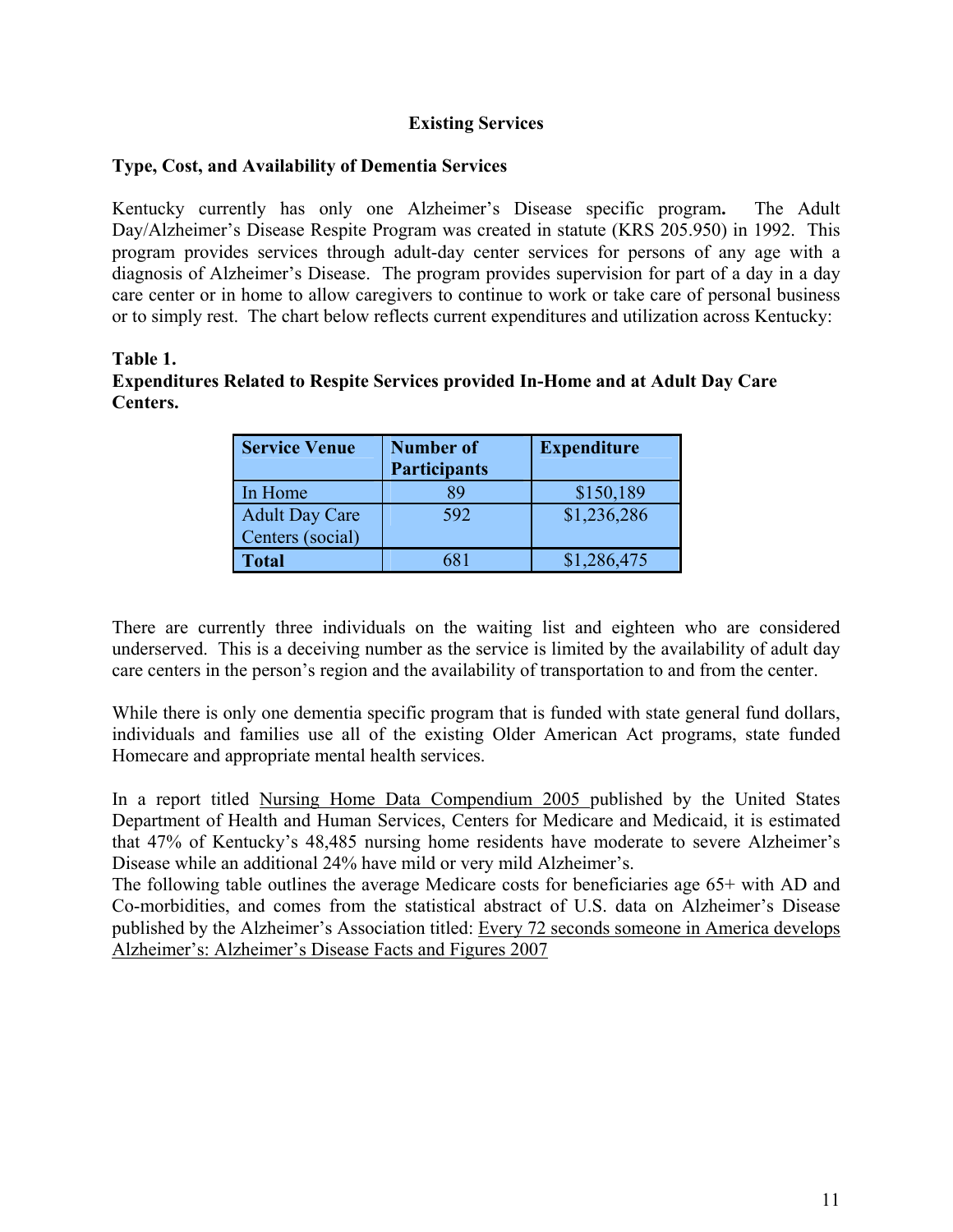The information provided in Table 2 demonstrates that Alzheimer's is not a stand-alone disease but resides in the individual with other major co-morbid chronic disease. Additionally, the data depicts a drastic increase in cost for facility placement of individuals with a chronic disease and Alzheimer's. While there are no comparable data for Medicaid expenditures, it is a realistic expectation that the same cost assumptions can be made. The Kentucky Department for Aging and Independent Living does not require diagnostic data to be reported. Thus there is no conclusive information on the number of individuals who are being served with Alzheimer's in either the state general funded Homecare program or the Older Americans Act programs.

# **Table 2.**

# **Average Medicare Costs for Beneficiaries Age 65+ with Alzheimer's Disease and Related Dementias Who Had Specified Coexisting Medical Conditions, 2000**

| <b>Population</b>                 | <b>Cost Per</b><br><b>Person</b> | <b>Hospital Cost</b> | <b>State Nursing</b><br><b>Facility</b><br>Cost | Home Health<br>Cost |
|-----------------------------------|----------------------------------|----------------------|-------------------------------------------------|---------------------|
| All                               |                                  |                      |                                                 |                     |
| <b>beneficiaries</b>              | \$5,329                          | \$2,640              | \$383                                           | \$238               |
| All beneficiaries<br>with no AD/D | 4,454                            | 2,204                | 210                                             | 190                 |
| <b>All with AD/D</b>              | 13,207                           | 7,074                | 2,144                                           | 728                 |
| <b>With CHD</b>                   |                                  |                      |                                                 |                     |
| CHD and no<br>AD/D                | 11,078                           | 6,559                | 526                                             | 391                 |
| CHD + AD/D                        | 21,538                           | 12,273               | 3,329                                           | 1,013               |
| <b>With Diabetes</b>              |                                  |                      |                                                 |                     |
| Diabetes and no<br>AD/D           | 8,011                            | 4,207                | 420                                             | 455                 |
| Diabetes+AD/D                     | 19,994                           | 10,943               | 3,021                                           | 1,265               |
| <b>With CHF</b>                   |                                  |                      |                                                 |                     |
| CHF and no<br>AD/D                | 15,441                           | 9,441                | 1,016                                           | 765                 |
| <b>CHF + AD/D</b>                 | 22,939                           | 13,178               | 3,658                                           | 1,222               |
| <b>With COPD</b>                  |                                  |                      |                                                 |                     |
| COPD and no<br>AD/D               | 12,450                           | 7,580                | 744                                             | 463                 |
| <b>COPD + AD/D</b>                | 23,693                           | 13,980               | 3,643                                           | 992                 |

 $SNF =$  Medicare-covered skilled nursing facility

 $AD/D = A1$ zheimer's disease and related dementias

 $CHD =$  Coronary heart disease

 $CHF =$ Congestive heart failure

COPD = Chronic obstructive pulmonary disease, including emphysema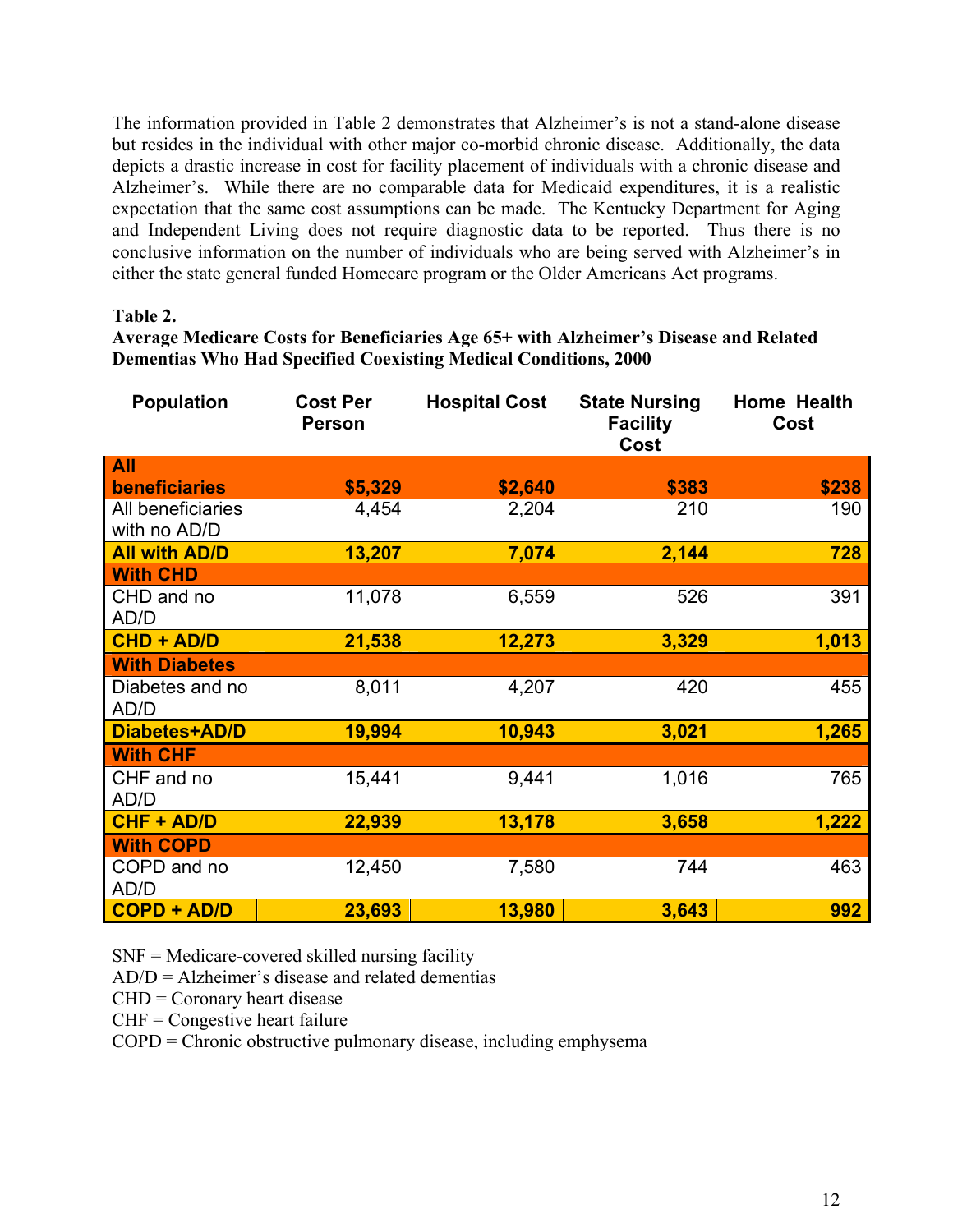Care for individuals with AD and related dementias also occurs in mental health arenas. In a report from the Kentucky Department for Mental Health and Mental Retardation Services, there are 230 individuals with a diagnosis of Alzheimer's Disease being treated through the mental health centers in the 15 Community mental health districts. Current data from the 8 state mental health hospitals and nursing facilities and intermediate care facilities for those with mental retardation shows an additional 105 individuals who have AD or related dementias being treated in those facilities.

The entire issue of caregiver support and the cost to both caregivers and the business community has been well documented through large studies from Metropolitan Life Insurance Company and the Alzheimer's Association. In the Alzheimer's Association publication Every 72 seconds someone in America develops Alzheimer's: Alzheimer's Disease Facts and Figures 2007 the "Direct and indirect costs of Alzheimer's and other dementias, including Medicare and Medicaid costs and the indirect cost to business of employees who are caregivers of persons with Alzheimer's, amount to more than \$148 billion annually.

- State and federal Medicaid spending for nursing home care for people with Alzheimer's and other dementias was estimated at \$21 billion in 2005. It is projected to increase to \$24 billion in 2010 and \$27 billion in 2015.
- Costs to business for employees who are caregivers of people with Alzheimer's and other dementias amount to \$36.5 billion. These costs result from lost productivity, missed work and costs to replace workers who leave their jobs to meet the demands of caregiving.

Based on data from THE METLIFE STUDY OF EMPLOYER COSTS FOR WORKING CAREGIVERS *Family Caregiving in the U.S.: Findings from a National Survey,* loss of productivity due to lost work time and inattention to duties contribute to a total cost to U.S. business, of \$11.4 billion per year for caregivers of aging individuals of all diagnoses. The cost offset of care provided in the home providing services to individuals with Alzheimer's Disease and related dementias is estimated to be \$84 billion.

# **Capacity of public safety and law enforcement to respond to persons with Alzheimer's Disease**

One of the most alarming, potentially life threatening, and common behaviors which accompanies Alzheimer's disease is wandering. In the early stages of the disease, people can get lost along a familiar route because they can no longer recognize landmarks or remember the names of streets. In later stages, wandering often takes the form of aimless, frequent ambulation without any seeming goal. At any stage the activity can and often does result in individuals wandering away from their caregivers; placing them at risk of becoming lost, injured, or exposed to the elements. One cannot predict when the wandering behavior will occur, becoming a public safety issue that will also involve law enforcement.

Kentucky's Department of Criminal Justice Training (DOCJT) is a nationally recognized agency that provides state-of-the-art training to law enforcement officers in Kentucky. The DOCJT provides entry-level and professional-development training for approximately 12,000 students each year, including city, county, airport and state university police officers, sheriffs, deputy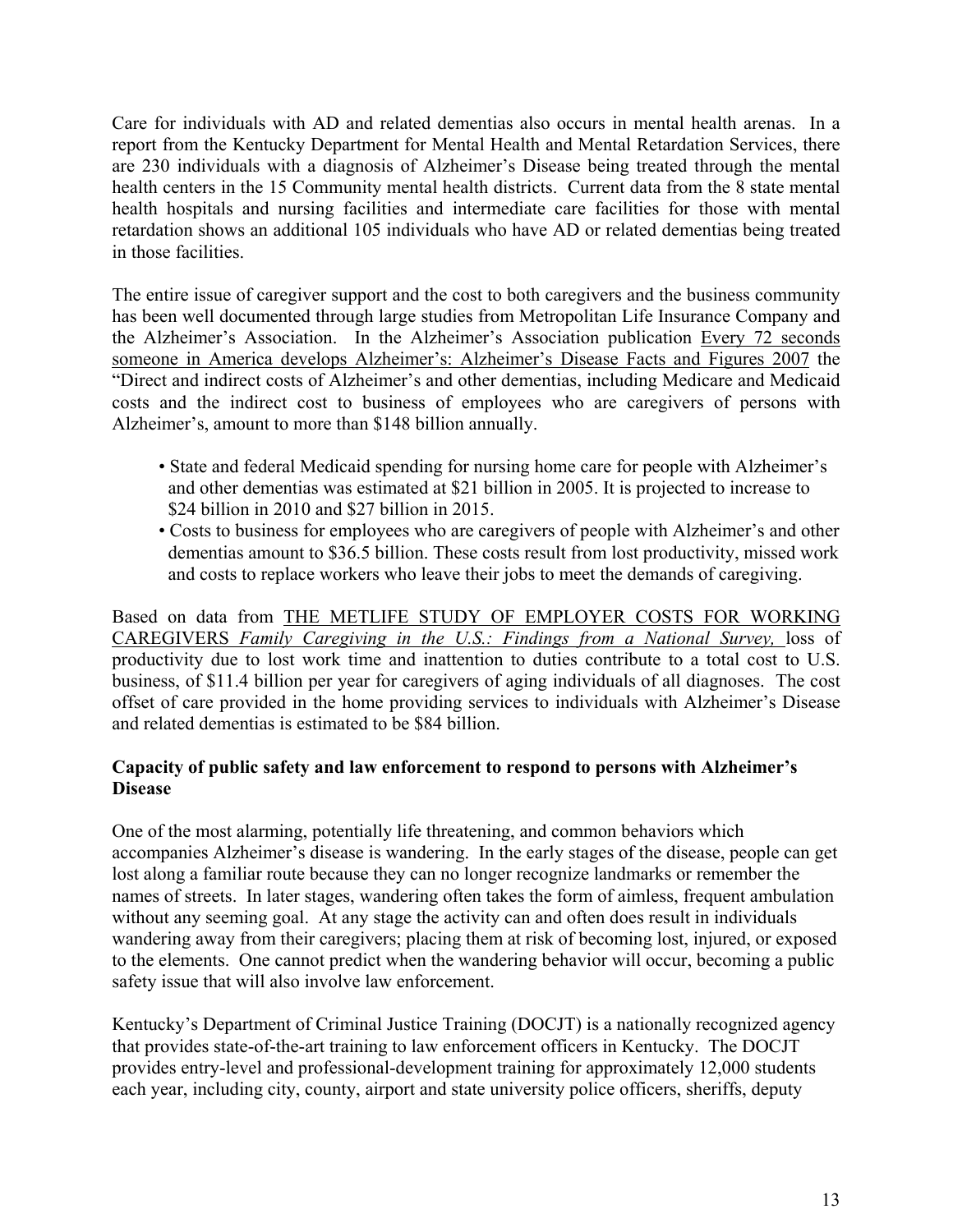sheriffs, coroners and law enforcement telecommunicators. DOCJT also offers training to officers from other state and federal agencies.

Nationally, there are nearly 125,000 cases a year called into local law enforcement agencies reporting a lost victim of Alzheimer's disease who has wandered away from home or a health care facility. Sometimes, these episodes of wandering end in tragedy for the person with Alzheimer's and their loved ones. In response to this growing concern, several local agencies and a health care provider have teamed up to create a program that will educate emergency personnel and caregivers on how to search and rescue some one with Alzheimer's disease and how to help make caregivers homes and health care facilities safer to prevent wandering in the first place.

Wellington Parc, Green River ADD, Green River AAA, and the Daviess County Emergency Management Agency have teamed up to develop the Alzheimer's Wandering and Rescue Education (AWARE) program. This is a free seminar, open to the public, and offered to police officers, emergency rescue personnel, family caregivers and professional caregivers. The training covers topics such as the etiology of Alzheimer's disease, communication, overall safety, behavioral problems, Alzheimer's sundowning, effective search and rescue techniques, and a home safety checklist.

# **Availability of home and community based resources and respite care**

Kentucky is quickly moving toward improving options for community and home based care for individuals who are Medicaid eligible through the Consumer Directed Option for the Home and Community Based Waiver and the Money Follows the Person Grant. This is not true for those who are not eligible for Medicaid services either functionally or financially. Community based funding for the federal Older Americans Act programs have been essentially flat funded for ten years. Although Kentucky general funds have been increased in the last biennial budget, funds still fall short of meeting the need for services. Table 3 depicts stages of the disease as identified by Dr. Barry Resiberg at New York University and the availability of and gaps in services specific to Kentucky for each stage. Table 4 provides a summary of services at each stage and potential payor sources for the required level of service.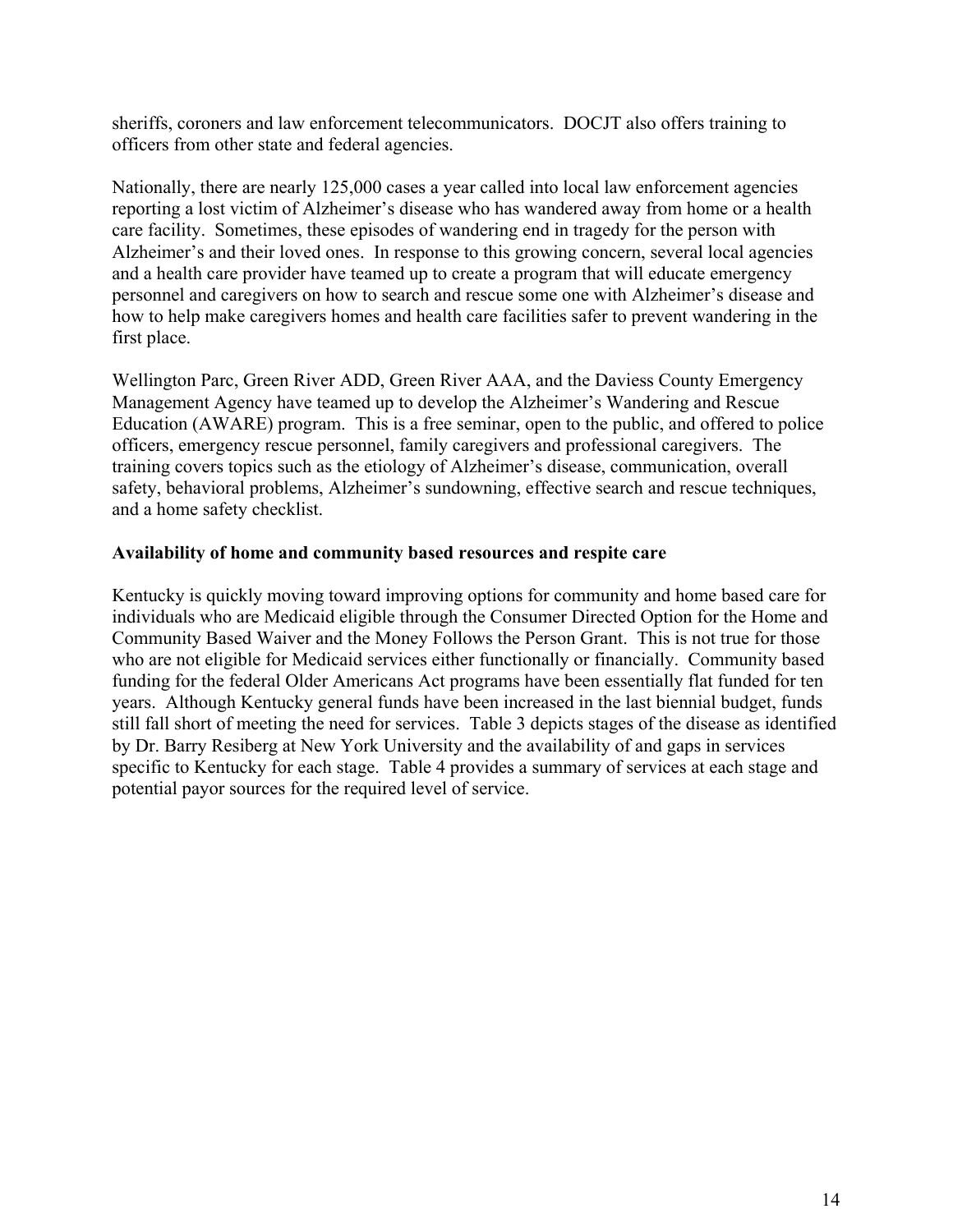| <b>Stage</b>                   | <b>Symptoms</b>                                                                                                          | <b>Needs</b>                                                                                                                                                                                                                                                                                            | <b>Current Services</b><br>in Kentucky                                          | <b>Gaps in Service</b><br>in Kentucky                                                                                                                                                                                                          |
|--------------------------------|--------------------------------------------------------------------------------------------------------------------------|---------------------------------------------------------------------------------------------------------------------------------------------------------------------------------------------------------------------------------------------------------------------------------------------------------|---------------------------------------------------------------------------------|------------------------------------------------------------------------------------------------------------------------------------------------------------------------------------------------------------------------------------------------|
| $\mathbf{1}$<br><b>Early</b>   | No impairment<br>(normal function)                                                                                       | Unimpaired individuals experience no<br>memory problems and none are evident<br>to a health care professional during a<br>medical interview.                                                                                                                                                            | None<br>Alzheimer's Association for education<br>and referral                   | None                                                                                                                                                                                                                                           |
| 1<br><b>Early</b>              | No impairment<br>(normal function)                                                                                       | Unimpaired individuals experience no<br>memory problems and none are evident<br>to a health care professional during a<br>medical interview.                                                                                                                                                            | None                                                                            | None                                                                                                                                                                                                                                           |
| $\overline{2}$<br><b>Early</b> | Very mild cognitive<br>decline (may be)<br>normal age-related<br>changes or earliest<br>signs of Alzheimer's<br>disease) | Individuals may feel as if they have<br>memory lapses, especially in forgetting<br>familiar words or names or the location<br>of keys, eyeglasses or other everyday<br>objects. But these problems are not<br>evident during a medical examination or<br>apparent to friends, family or co-<br>workers. | • Medical Evaluation<br>• Alzheimer's Association for<br>education and referral | Only 10 geriatric<br>$\bullet$<br>Psychiatrists in the state.<br>Rural areas in both eastern<br>$\bullet$<br>and western Kentucky are<br>underserved by specialty<br>medical services.<br>Few experts in Elder law<br>outside of major cities. |
| $\overline{2}$                 | Very mild cognitive<br>decline (may be<br>normal age-related<br>changes or earliest<br>signs of Alzheimer's<br>disease)  | Individuals may feel as if they have<br>memory lapses, especially in forgetting<br>familiar words or names or the location<br>of keys, eyeglasses or other everyday<br>objects. But these problems are not<br>evident during a medical examination or                                                   | • Medical Evaluation<br>• Alzheimer's Association for<br>education              | • Only 10 geriatric<br>Psychiatrists in the state.<br>• Rural areas in both eastern<br>and western Kentucky are<br>underserved by specialty<br>medical services.                                                                               |

# **Table 3. Stages of Alzheimer's Disease, Current Medicaid and Non Medicaid**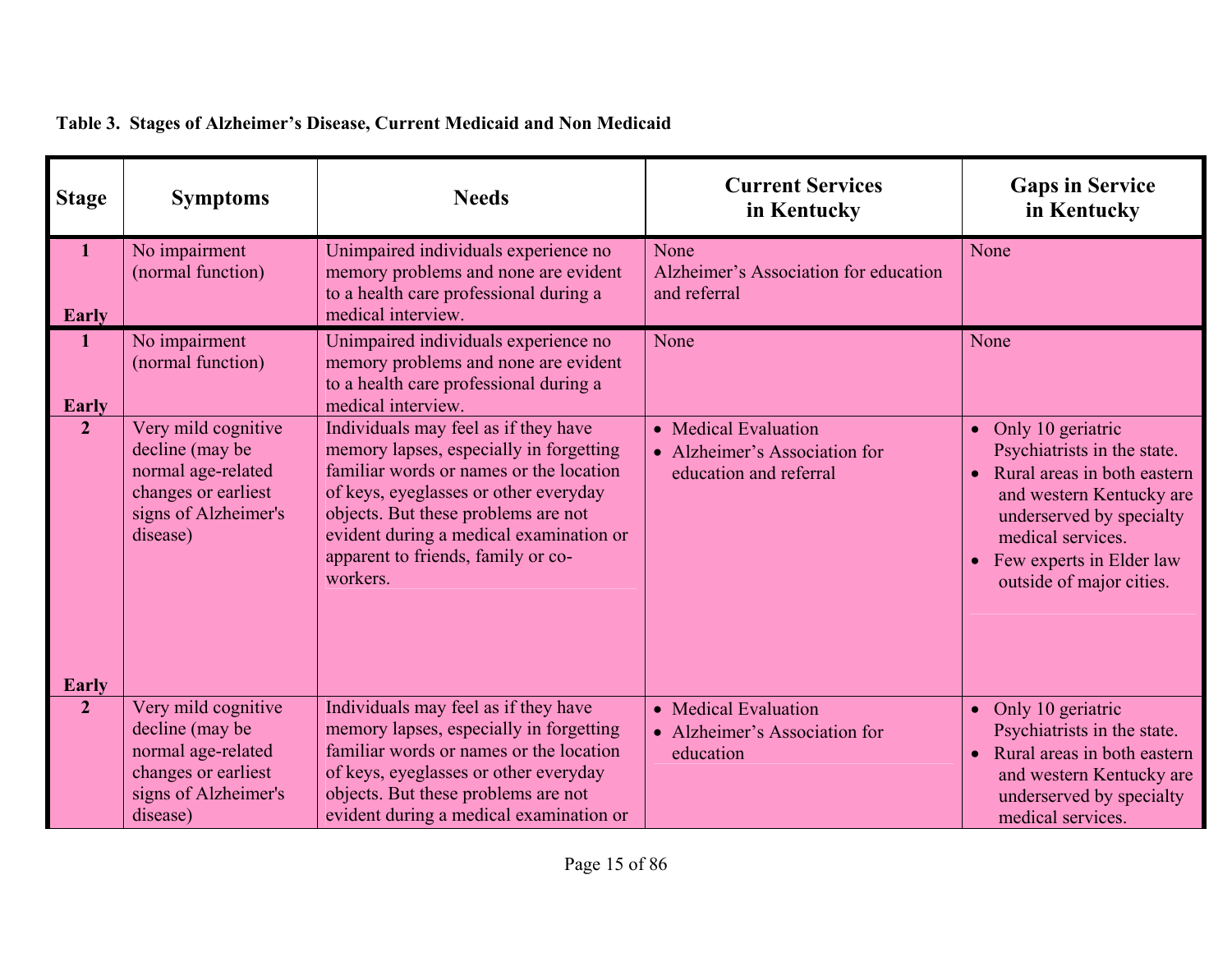| <b>Stage</b>                   | <b>Symptoms</b>                                                                                                                      | <b>Needs</b>                                                                                                                                                                                                                                                                                                                                                                                          | <b>Current Services</b><br>in Kentucky                                                                                                                       | <b>Gaps in Service</b><br>in Kentucky                                                                                                         |
|--------------------------------|--------------------------------------------------------------------------------------------------------------------------------------|-------------------------------------------------------------------------------------------------------------------------------------------------------------------------------------------------------------------------------------------------------------------------------------------------------------------------------------------------------------------------------------------------------|--------------------------------------------------------------------------------------------------------------------------------------------------------------|-----------------------------------------------------------------------------------------------------------------------------------------------|
| <b>Early</b><br>3 <sup>1</sup> | Mild cognitive decline<br>Early-stage<br>Alzheimer's can be<br>diagnosed in some, but<br>not all, individuals<br>with these symptoms | apparent to friends, family or co-<br>workers.<br>Friends, family or co-workers begin to<br>notice deficiencies. Problems with<br>memory or concentration may be<br>measurable in clinical testing or<br>discernible during a detailed medical<br>interview. Common difficulties include:                                                                                                             | • Medical Evaluation-Diagnosis<br>possible<br>• Early Stage Support groups<br>• Medication if indicated<br>• Adult day care<br>• Alzheimer's Association for | Few experts in Elder law<br>outside of major cities.<br>As above<br>$\bullet$<br>Support groups not<br>$\bullet$<br>available in all counties |
|                                |                                                                                                                                      | Word- or name-finding problems<br>noticeable to family or close<br>associates<br>Decreased ability to remember names<br>when introduced to new people<br>Performance issues in social or work<br>settings noticeable to family, friends<br>or co-workers<br>Reading a passage and retaining little<br>material<br>Losing or misplacing a valuable<br>object<br>Decline in ability to plan or organize | education and referral<br>• Medic Alert Safe Return                                                                                                          |                                                                                                                                               |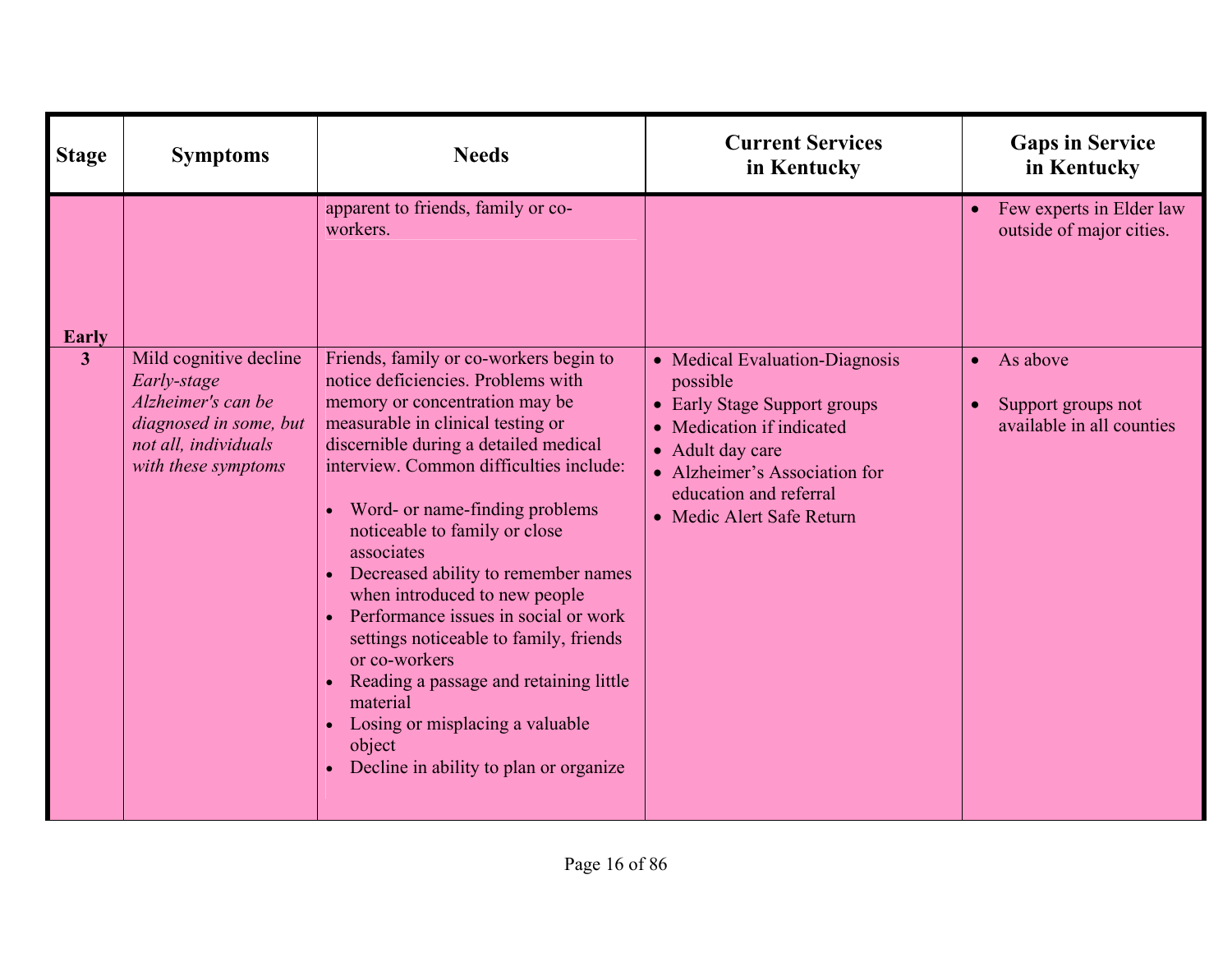| <b>Stage</b>                                   | <b>Symptoms</b>                                                                                                                      | <b>Needs</b>                                                                                                                                                                                                                                                                                                                                                                                                                                                                                                                                                                                                                                                               | <b>Current Services</b><br>in Kentucky                                                                                                                       | <b>Gaps in Service</b><br>in Kentucky                                      |
|------------------------------------------------|--------------------------------------------------------------------------------------------------------------------------------------|----------------------------------------------------------------------------------------------------------------------------------------------------------------------------------------------------------------------------------------------------------------------------------------------------------------------------------------------------------------------------------------------------------------------------------------------------------------------------------------------------------------------------------------------------------------------------------------------------------------------------------------------------------------------------|--------------------------------------------------------------------------------------------------------------------------------------------------------------|----------------------------------------------------------------------------|
| <b>Early</b><br>3 <sup>1</sup><br><b>Early</b> | Mild cognitive decline<br>Early-stage<br>Alzheimer's can be<br>diagnosed in some, but<br>not all, individuals<br>with these symptoms | Friends, family or co-workers begin to<br>notice deficiencies. Problems with<br>memory or concentration may be<br>measurable in clinical testing or<br>discernible during a detailed medical<br>interview. Common difficulties include:<br>Word- or name-finding problems<br>$\bullet$<br>noticeable to family or close<br>associates<br>Decreased ability to remember names<br>when introduced to new people<br>Performance issues in social or work<br>$\bullet$<br>settings noticeable to family, friends<br>or co-workers<br>Reading a passage and retaining little<br>material<br>Losing or misplacing a valuable<br>object<br>Decline in ability to plan or organize | <b>Medical Evaluation-Diagnosis</b><br>possible<br><b>Early Stage Support groups</b><br>Medication if indicated<br>Adult day care<br>Medic Alert Safe Return | • As above<br>• Support groups not<br>available in all counties            |
| 4                                              | Moderate cognitive<br>decline<br>(Mild or early-stage                                                                                | At this stage, a careful medical interview<br>detects clear-cut deficiencies in the                                                                                                                                                                                                                                                                                                                                                                                                                                                                                                                                                                                        | <b>Medical Assistance</b><br>$\bullet$<br>Medications<br>$\bullet$<br>Respite for family                                                                     | • Insufficient funding for<br>Homecare (1,835 Waiting)<br>list of $8300$ ) |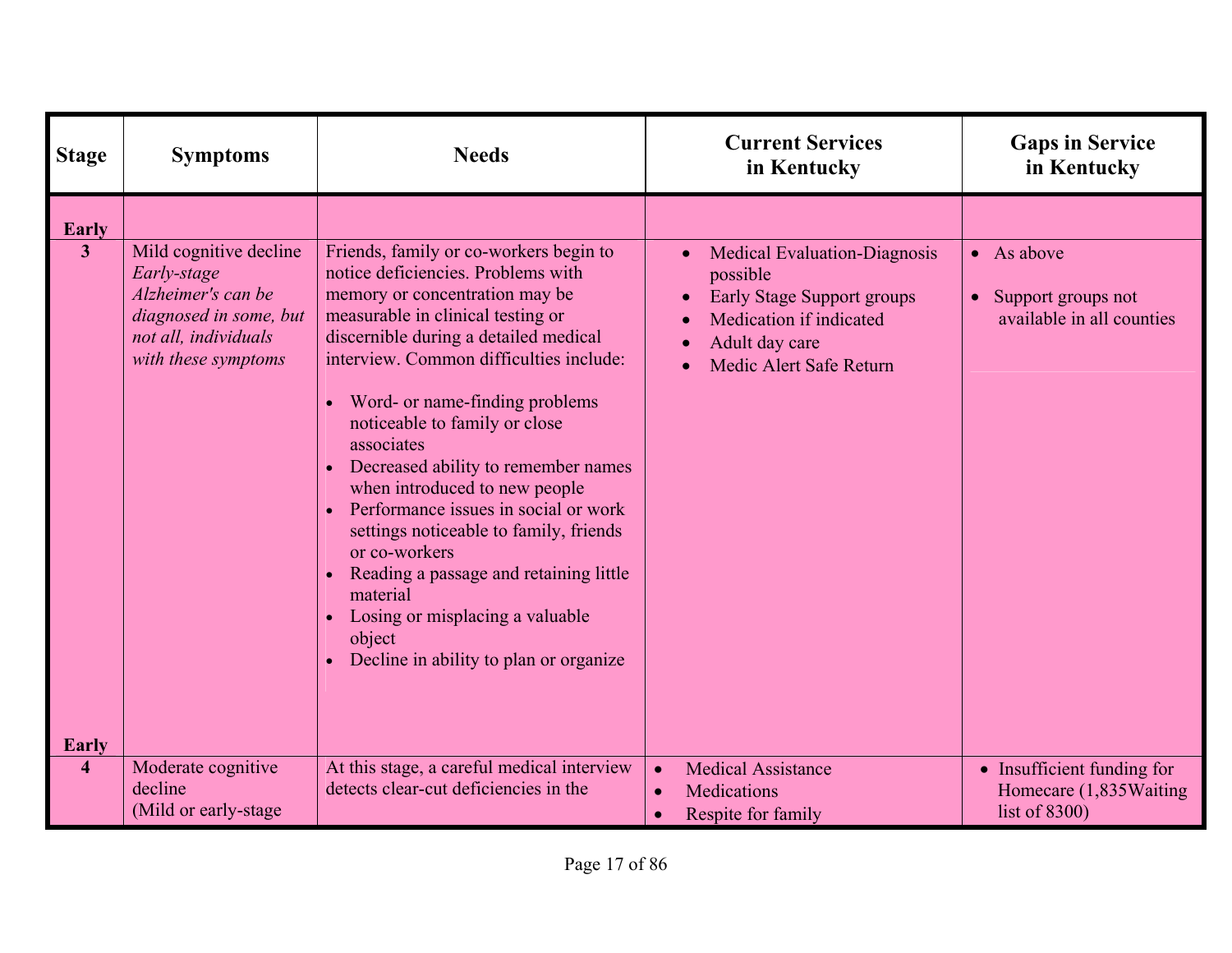| <b>Stage</b> | <b>Symptoms</b>                                                               | <b>Needs</b>                                                                                                                                                                                                                                                                                                                                                                                                                                                                                                            | <b>Current Services</b><br>in Kentucky                                                                                                                                                                                                                                                                                                               | <b>Gaps in Service</b><br>in Kentucky                                                                                                                                                                                                                                                                 |
|--------------|-------------------------------------------------------------------------------|-------------------------------------------------------------------------------------------------------------------------------------------------------------------------------------------------------------------------------------------------------------------------------------------------------------------------------------------------------------------------------------------------------------------------------------------------------------------------------------------------------------------------|------------------------------------------------------------------------------------------------------------------------------------------------------------------------------------------------------------------------------------------------------------------------------------------------------------------------------------------------------|-------------------------------------------------------------------------------------------------------------------------------------------------------------------------------------------------------------------------------------------------------------------------------------------------------|
| <b>Early</b> | Alzheimer's disease)                                                          | following areas:<br>Decreased knowledge of recent<br>occasions or current events<br>Impaired ability to perform<br>$\bullet$<br>challenging mental arithmetic-for<br>example, to count backward from<br>75 by 7s<br>Decreased capacity to perform<br>complex tasks, such as planning<br>dinner for guests, paying bills and<br>managing finances<br>Reduced memory of personal<br>history<br>The affected individual may seem<br>subdued and withdrawn, especially in<br>socially or mentally challenging<br>situations | Homecare and Meals on Wheels<br>$\bullet$<br><b>Financial Assistance</b><br>Home Health<br><b>Private Caregivers</b><br>$\bullet$<br><b>Education and Support Groups</b><br><b>Assisted Living</b><br><b>Nursing Facility</b><br><b>Family Care Home</b><br>$\bullet$<br>Adult day care<br><b>Alzheimer's Association</b><br>Medic Alert Safe Return | Insufficient funding<br>$\bullet$<br>for Meals on Wheels<br>(waiting list of $1,079$ )<br><b>Insufficient Funding</b><br>for respite (waiting<br>list of $113$ )<br>Need additional<br>training for paid in<br>home caregivers<br>Regulation of private<br>respite companies<br>operating in Kentucky |
| 4            | Moderate cognitive<br>decline<br>(Mild or early-stage<br>Alzheimer's disease) | At this stage, a careful medical interview<br>detects clear-cut deficiencies in the<br>following areas:<br>Decreased knowledge of recent<br>occasions or current events<br>Impaired ability to perform<br>challenging mental arithmetic-for<br>example, to count backward from                                                                                                                                                                                                                                          | <b>Medical Assistance</b><br>$\bullet$<br>Medications<br>Respite for family<br>$\bullet$<br>Homecare and Meals on Wheels<br><b>Financial Assistance</b><br><b>Home Health</b><br>$\bullet$<br>Private Caregivers<br><b>Education and Support Groups</b><br><b>Assisted Living</b>                                                                    | <b>Insufficient State</b><br>$\bullet$<br>funding for Homecare<br>(Total of 3,872 on<br>waiting list)<br><b>Insufficient State</b><br>funding for Meals on<br>Wheels $(1,079$ on<br>waiting list)<br><b>Insufficient State</b><br>Funding for respite                                                 |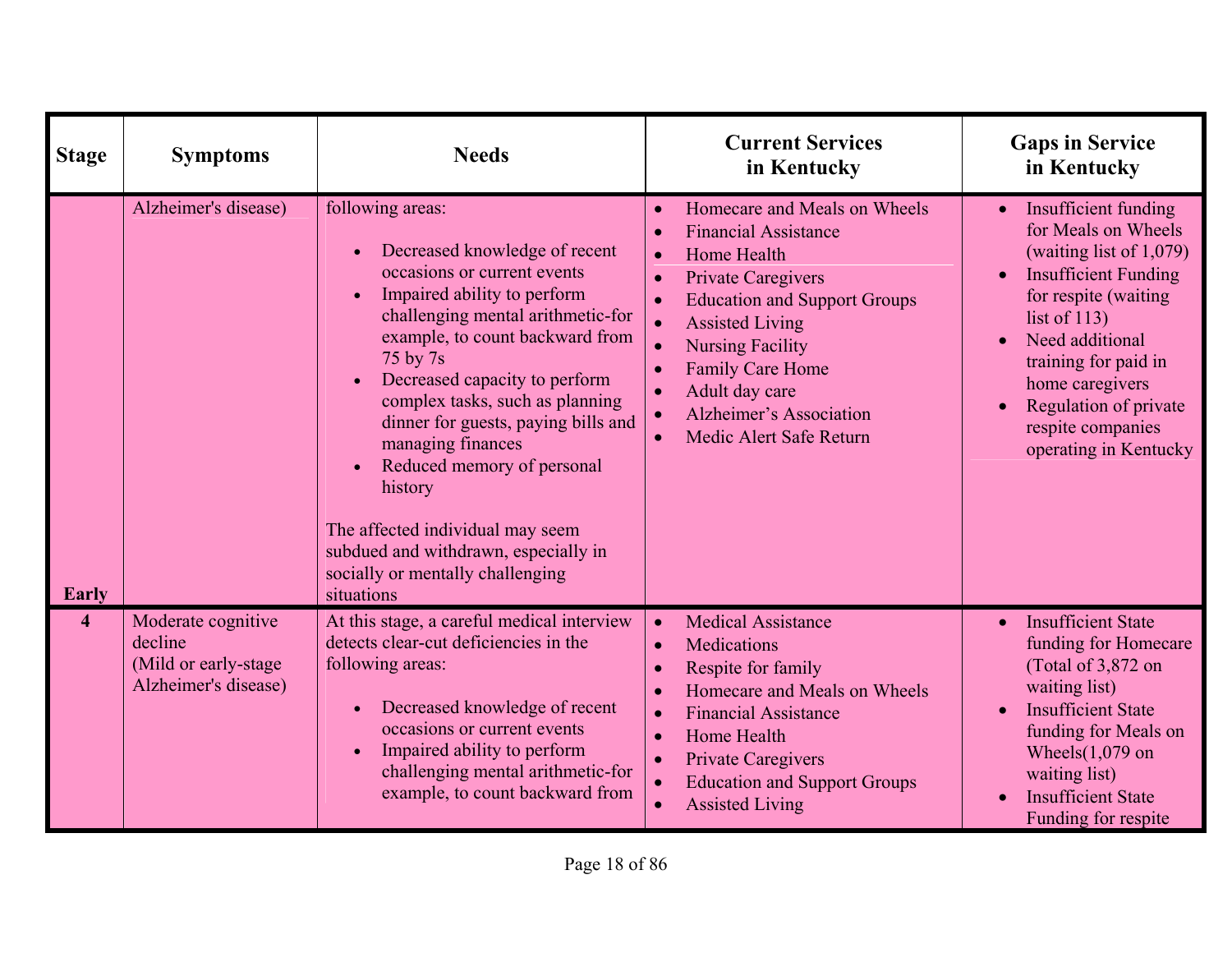| <b>Stage</b>   | <b>Symptoms</b>                                                                          | <b>Needs</b>                                                                                                                                                                                                                                                                                                                                                                                                                                                                                                                         | <b>Current Services</b><br>in Kentucky                                                                                                                                                                                                                                                                                                                                                                                                                                                                                                                         | <b>Gaps in Service</b><br>in Kentucky                                                                                                                                                                                                                                                                                                                                                             |
|----------------|------------------------------------------------------------------------------------------|--------------------------------------------------------------------------------------------------------------------------------------------------------------------------------------------------------------------------------------------------------------------------------------------------------------------------------------------------------------------------------------------------------------------------------------------------------------------------------------------------------------------------------------|----------------------------------------------------------------------------------------------------------------------------------------------------------------------------------------------------------------------------------------------------------------------------------------------------------------------------------------------------------------------------------------------------------------------------------------------------------------------------------------------------------------------------------------------------------------|---------------------------------------------------------------------------------------------------------------------------------------------------------------------------------------------------------------------------------------------------------------------------------------------------------------------------------------------------------------------------------------------------|
| <b>Early</b>   |                                                                                          | 75 by 7s<br>Decreased capacity to perform<br>complex tasks, such as planning<br>dinner for guests, paying bills and<br>managing finances<br>Reduced memory of personal<br>history<br>The affected individual may seem<br>subdued and withdrawn, especially in<br>socially or mentally challenging<br>situations                                                                                                                                                                                                                      | <b>Nursing Facility</b><br>$\bullet$<br>Family Care Home<br>Adult day care<br>$\bullet$<br>Medic Alert Safe Return                                                                                                                                                                                                                                                                                                                                                                                                                                             | $(113$ on waiting list)<br>Need additional<br>training for paid in<br>home caregivers<br>Regulation of private<br>respite companies<br>operating in Kentucky                                                                                                                                                                                                                                      |
| 5 <sup>5</sup> | Moderately severe<br>cognitive decline<br>(Moderate or mid-stage<br>Alzheimer's disease) | Major gaps in memory and deficits in<br>cognitive function emerge. Some<br>assistance with day-to-day activities<br>becomes essential. At this stage,<br>individuals may:<br>Be unable during a medical interview<br>to recall such important details as<br>their current address, their telephone<br>number or the name of the college or<br>high school from which they<br>graduated<br>Become confused about where they<br>are or about the date, day of the week<br>or season<br>Have trouble with less challenging<br>$\bullet$ | <b>Medical Assistance</b><br>$\bullet$<br>Medications<br>$\bullet$<br>Respite for family<br>$\bullet$<br>Homecare and Meals on Wheels<br>$\bullet$<br><b>Financial Assistance</b><br>$\bullet$<br>Home Health<br>$\bullet$<br><b>Private Caregivers</b><br>$\bullet$<br><b>Education and Support Groups</b><br>$\bullet$<br><b>Assisted Living</b><br>$\bullet$<br><b>Nursing Facility</b><br>$\bullet$<br>Family Care Home<br>$\bullet$<br>Adult day care<br>$\bullet$<br><b>Alzheimer's Association</b><br>$\bullet$<br>Medic Alert Safe Return<br>$\bullet$ | <b>Insufficient State</b><br>$\bullet$<br>funding for Homecare<br>(Total of 3,872 on<br>waiting list)<br><b>Insufficient State</b><br>funding for Meals on<br>Wheels $(1,079$ on<br>waiting list)<br><b>Insufficient State</b><br>Funding for respite<br>(113 on waiting list)<br>Need additional<br>training for paid in<br>home caregivers<br><b>Regulation of private</b><br>respite companies |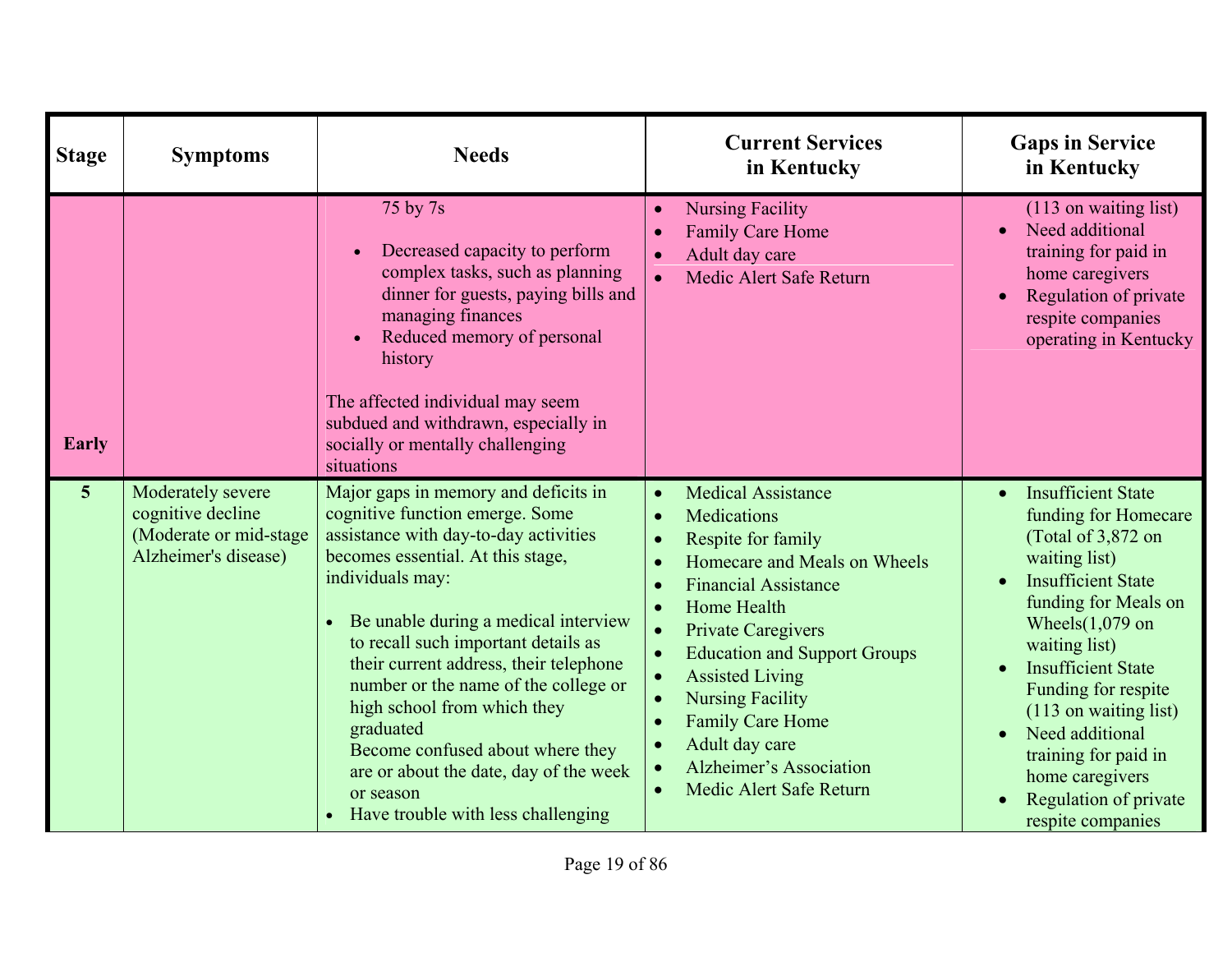| <b>Stage</b>   | <b>Symptoms</b>                                                                           | <b>Needs</b>                                                                                                                                                                                                                                                                                                                                                                                                                                                         | <b>Current Services</b><br>in Kentucky                                                                                                                                                                                                                                                                                                                                                                                             | <b>Gaps in Service</b><br>in Kentucky                                                                                                                                                                                                                                                                                            |
|----------------|-------------------------------------------------------------------------------------------|----------------------------------------------------------------------------------------------------------------------------------------------------------------------------------------------------------------------------------------------------------------------------------------------------------------------------------------------------------------------------------------------------------------------------------------------------------------------|------------------------------------------------------------------------------------------------------------------------------------------------------------------------------------------------------------------------------------------------------------------------------------------------------------------------------------------------------------------------------------------------------------------------------------|----------------------------------------------------------------------------------------------------------------------------------------------------------------------------------------------------------------------------------------------------------------------------------------------------------------------------------|
| <b>Mid</b>     |                                                                                           | mental arithmetic; for example,<br>counting backward from 40 by 4s or<br>from $20$ by $2s$<br>Need help choosing proper clothing<br>$\bullet$<br>for the season or the occasion<br>Usually retain substantial knowledge<br>about themselves and know their own<br>name and the names of their spouse or<br>children<br>Usually require no assistance with<br>$\bullet$<br>eating or using the toilet                                                                 |                                                                                                                                                                                                                                                                                                                                                                                                                                    | operating in Kentucky                                                                                                                                                                                                                                                                                                            |
| $\overline{5}$ | Moderately severe<br>cognitive decline<br>(Moderate or mid-stage)<br>Alzheimer's disease) | Major gaps in memory and deficits in<br>cognitive function emerge. Some<br>assistance with day-to-day activities<br>becomes essential. At this stage,<br>individuals may:<br>Be unable during a medical interview<br>to recall such important details as<br>their current address, their telephone<br>number or the name of the college or<br>high school from which they<br>graduated<br>Become confused about where they<br>are or about the date, day of the week | <b>Medical Assistance</b><br>$\bullet$<br>Medications<br>Respite for family<br>Homecare and Meals on Wheels<br><b>Financial Assistance</b><br>Home Health<br><b>Private Caregivers</b><br>$\bullet$<br><b>Education and Support Groups</b><br>$\bullet$<br><b>Assisted Living</b><br>$\bullet$<br><b>Nursing Facility</b><br>$\bullet$<br><b>Family Care Home</b><br>Adult day care<br><b>Alzheimer's Association</b><br>$\bullet$ | <b>Insufficient State</b><br>funding for Homecare<br>(Total of 3,872 on<br>waiting list)<br><b>Insufficient State</b><br>funding for Meals on<br>Wheels $(1,079)$ on<br>waiting list)<br><b>Insufficient State</b><br>Funding for respite<br>(113 on waiting list)<br>Need additional<br>training for paid in<br>home caregivers |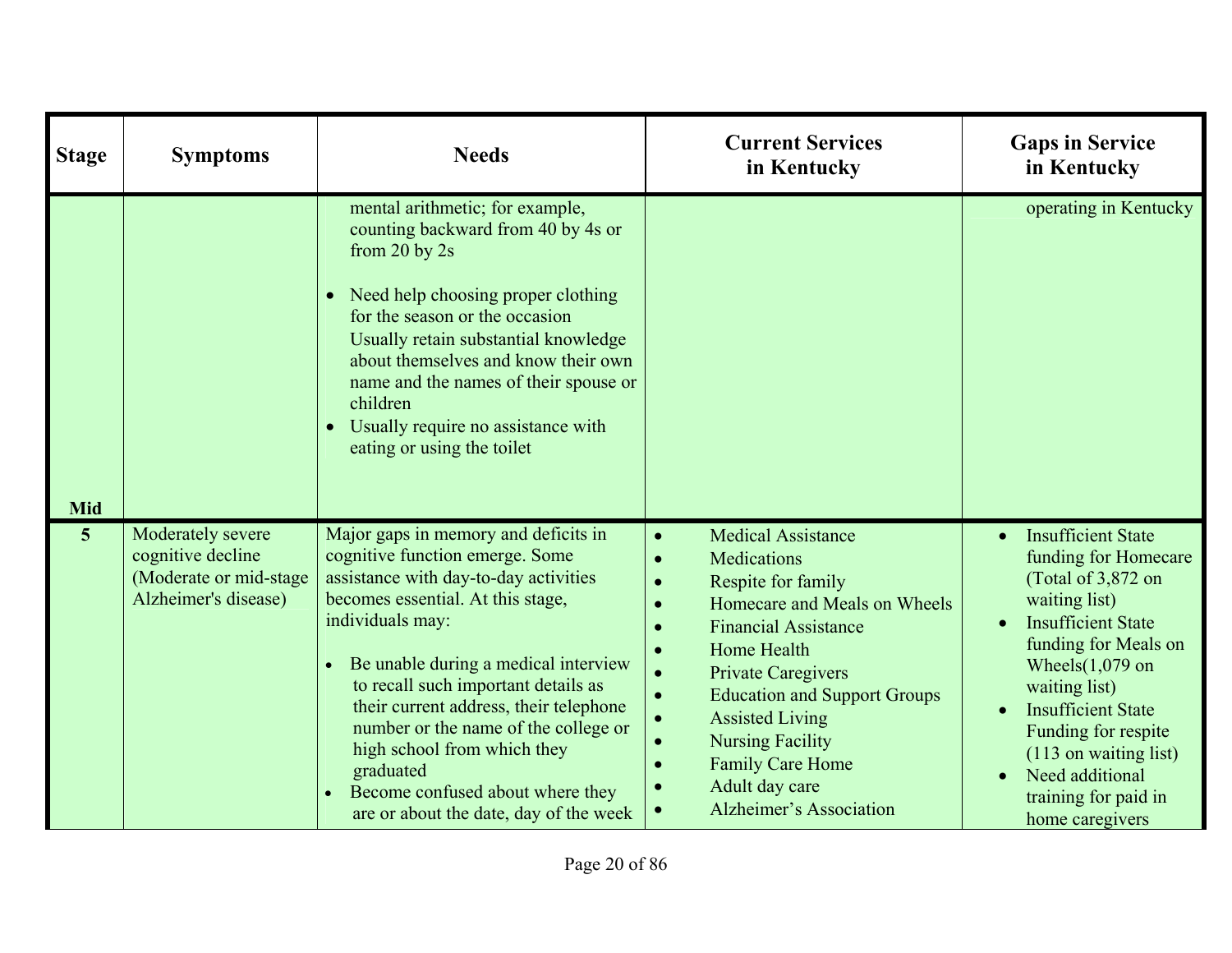| <b>Stage</b> | <b>Symptoms</b>                                                                           | <b>Needs</b>                                                                                                                                                                                                                                                                                                                                                                                                                  | <b>Current Services</b><br>in Kentucky                                                                                                                                                                                                                                                                                                                                                                                             | <b>Gaps in Service</b><br>in Kentucky                                                                                                                                                                                                                                                             |
|--------------|-------------------------------------------------------------------------------------------|-------------------------------------------------------------------------------------------------------------------------------------------------------------------------------------------------------------------------------------------------------------------------------------------------------------------------------------------------------------------------------------------------------------------------------|------------------------------------------------------------------------------------------------------------------------------------------------------------------------------------------------------------------------------------------------------------------------------------------------------------------------------------------------------------------------------------------------------------------------------------|---------------------------------------------------------------------------------------------------------------------------------------------------------------------------------------------------------------------------------------------------------------------------------------------------|
| <b>Mid</b>   |                                                                                           | or season<br>Have trouble with less challenging<br>mental arithmetic; for example,<br>counting backward from 40 by 4s or<br>from $20$ by $2s$<br>Need help choosing proper clothing<br>for the season or the occasion<br>Usually retain substantial knowledge<br>about themselves and know their own<br>name and the names of their spouse or<br>children<br>Usually require no assistance with eating<br>or using the toilet | Medic Alert Safe Return<br>$\bullet$                                                                                                                                                                                                                                                                                                                                                                                               | Regulation of private<br>$\bullet$<br>respite companies<br>operating in Kentucky                                                                                                                                                                                                                  |
| 6            | Severe cognitive<br>decline<br>(Moderately severe or<br>mid-stage Alzheimer's<br>disease) | Memory difficulties continue to worsen,<br>significant personality changes may<br>emerge and affected individuals need<br>extensive help with customary daily<br>activities. At this stage, individuals may:<br>Lose most awareness of recent<br>$\bullet$<br>experiences and events as well as of<br>their surroundings<br>Recollect their personal history<br>imperfectly, although they generally<br>recall their own name | <b>Medical Assistance</b><br>$\bullet$<br>Medications<br>$\bullet$<br>Respite for family<br>$\bullet$<br>Homecare and Meals on Wheels<br>$\bullet$<br><b>Financial Assistance</b><br>$\bullet$<br>Home Health<br>$\bullet$<br><b>Private Caregivers</b><br>$\bullet$<br><b>Education and Support Groups</b><br>$\bullet$<br><b>Assisted Living</b><br>$\bullet$<br><b>Nursing Facility</b><br><b>Family Care Home</b><br>$\bullet$ | <b>Insufficient State</b><br>$\bullet$<br>funding for Homecare<br>(Total of 3,872 on<br>waiting list)<br><b>Insufficient State</b><br>funding for Meals on<br>Wheels $(1,079$ on<br>waiting list)<br><b>Insufficient State</b><br>Funding for respite<br>(113 on waiting list)<br>Need additional |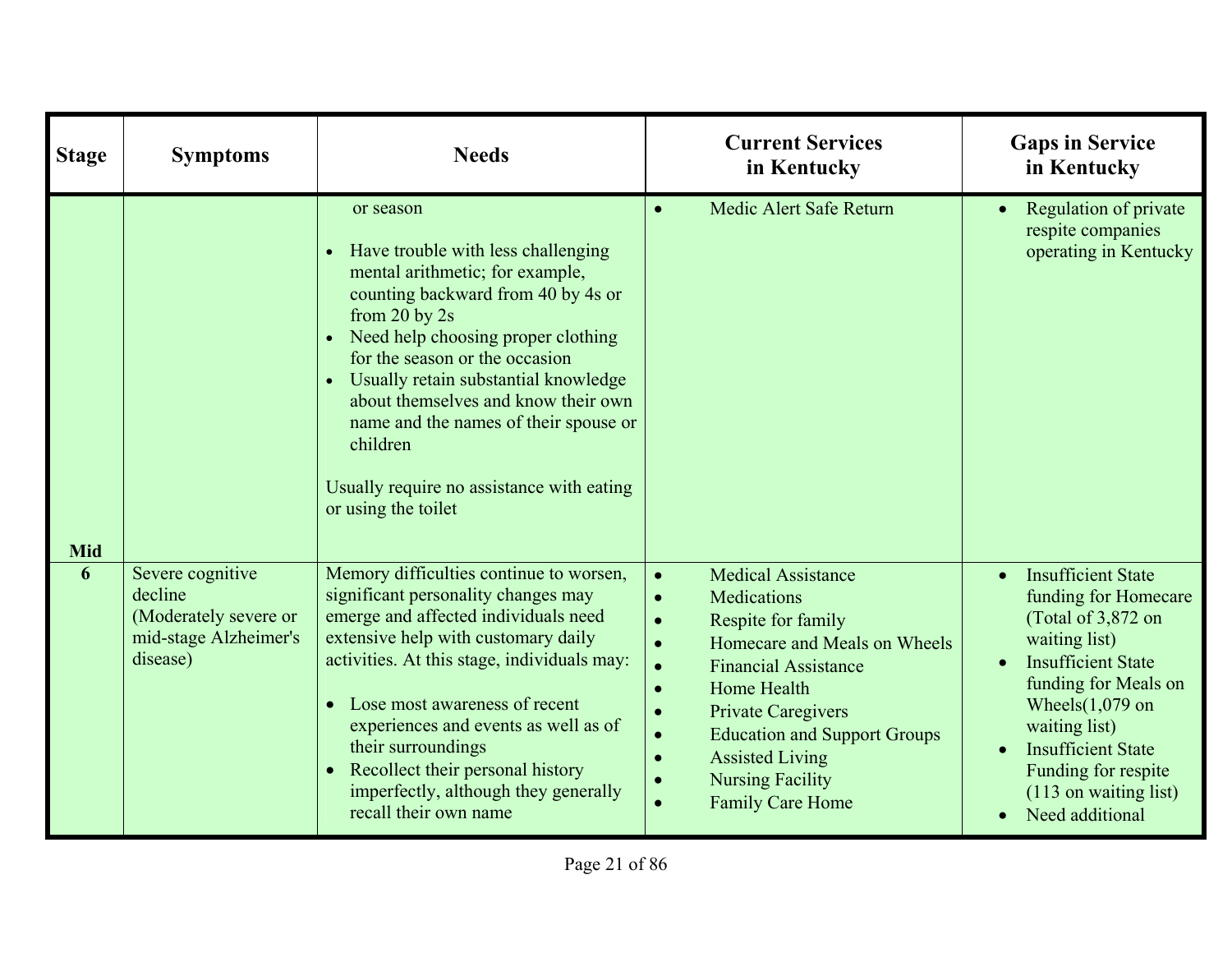| <b>Stage</b> | <b>Symptoms</b> | <b>Needs</b>                                                                                                                                                                                                                                                                                                                                                                                                                                                                                                                                                                                                                                                                                                                                                                                                                                                                                                                                 | <b>Current Services</b><br>in Kentucky                                                     | <b>Gaps in Service</b><br>in Kentucky                                                                          |
|--------------|-----------------|----------------------------------------------------------------------------------------------------------------------------------------------------------------------------------------------------------------------------------------------------------------------------------------------------------------------------------------------------------------------------------------------------------------------------------------------------------------------------------------------------------------------------------------------------------------------------------------------------------------------------------------------------------------------------------------------------------------------------------------------------------------------------------------------------------------------------------------------------------------------------------------------------------------------------------------------|--------------------------------------------------------------------------------------------|----------------------------------------------------------------------------------------------------------------|
|              |                 | Occasionally forget the name of their<br>spouse or primary caregiver but<br>generally can distinguish familiar<br>from unfamiliar faces<br>Need help getting dressed properly;<br>without supervision, may make such<br>errors as putting pajamas over<br>daytime clothes or shoes on wrong<br>feet<br>Experience disruption of their normal<br>sleep/waking cycle<br>Need help with handling details of<br>toileting (flushing toilet, wiping and<br>disposing of tissue properly)<br>Have increasing episodes of urinary<br>or fecal incontinence<br>Experience significant personality<br>changes and behavioral symptoms,<br>including suspiciousness and<br>delusions (for example, believing that<br>their caregiver is an impostor);<br>hallucinations (seeing or hearing<br>things that are not really there); or<br>compulsive, repetitive behaviors such<br>as hand-wringing or tissue shredding<br>Tend to wander and become lost | <b>Alzheimer's Association</b><br><b>Adult Day</b><br>Medic Alert Safe Return<br>$\bullet$ | training for paid in<br>home caregivers<br>Regulation of private<br>respite companies<br>operating in Kentucky |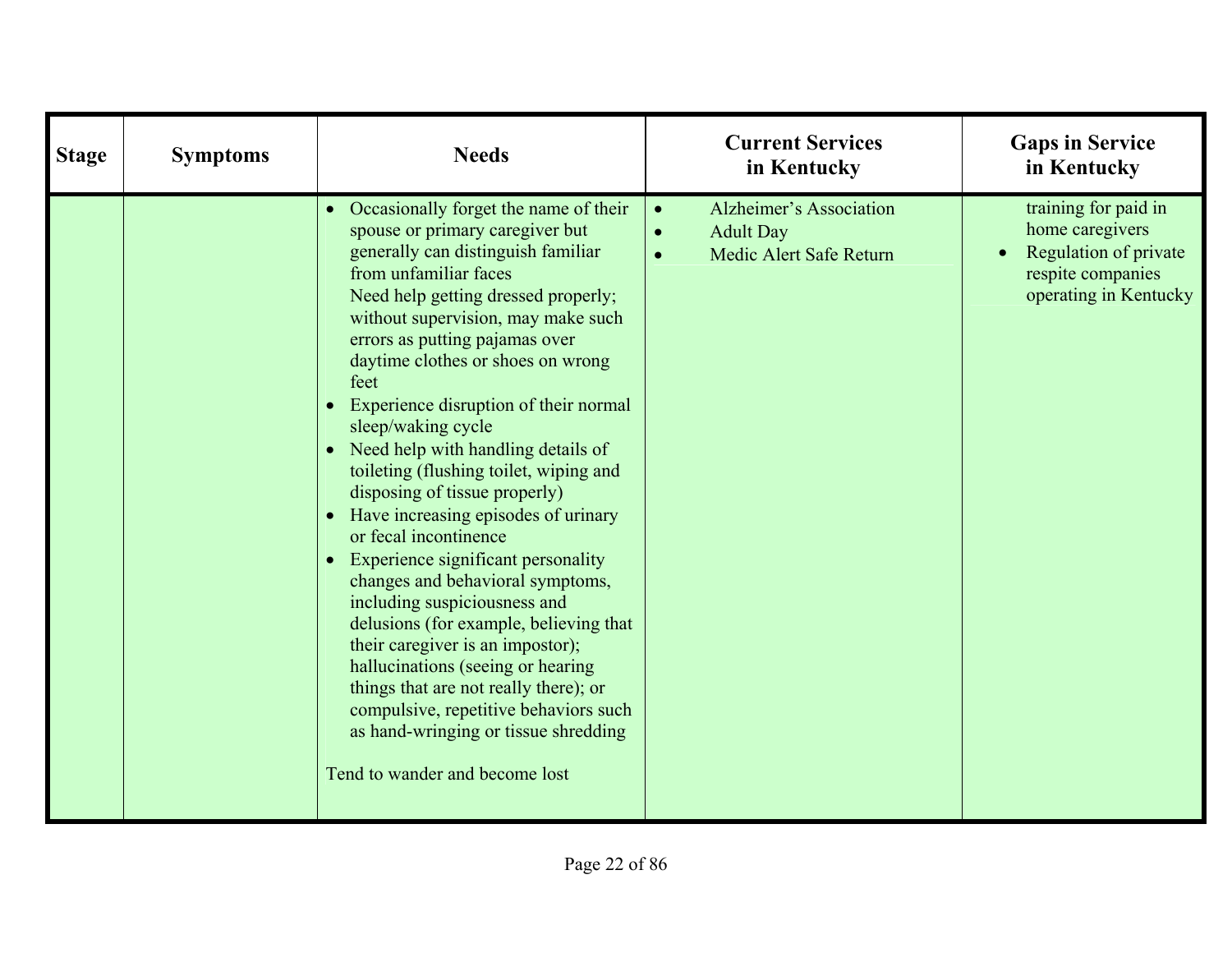| <b>Stage</b> | <b>Symptoms</b>                                                                           | <b>Needs</b>                                                                                                                                                                                                                                                                                                                                                                                                                                                                                                                                                                                                                                                                                                                                                                                                                                                                                                                              | <b>Current Services</b><br>in Kentucky                                                                                                                                                                                                                                                                                                                                          | <b>Gaps in Service</b><br>in Kentucky                                                                                                                                                                                                                                                                                                                                                                  |
|--------------|-------------------------------------------------------------------------------------------|-------------------------------------------------------------------------------------------------------------------------------------------------------------------------------------------------------------------------------------------------------------------------------------------------------------------------------------------------------------------------------------------------------------------------------------------------------------------------------------------------------------------------------------------------------------------------------------------------------------------------------------------------------------------------------------------------------------------------------------------------------------------------------------------------------------------------------------------------------------------------------------------------------------------------------------------|---------------------------------------------------------------------------------------------------------------------------------------------------------------------------------------------------------------------------------------------------------------------------------------------------------------------------------------------------------------------------------|--------------------------------------------------------------------------------------------------------------------------------------------------------------------------------------------------------------------------------------------------------------------------------------------------------------------------------------------------------------------------------------------------------|
| <b>Mid</b>   |                                                                                           |                                                                                                                                                                                                                                                                                                                                                                                                                                                                                                                                                                                                                                                                                                                                                                                                                                                                                                                                           |                                                                                                                                                                                                                                                                                                                                                                                 |                                                                                                                                                                                                                                                                                                                                                                                                        |
| 6            | Severe cognitive<br>decline<br>(Moderately severe or<br>mid-stage Alzheimer's<br>disease) | Memory difficulties continue to worsen,<br>significant personality changes may<br>emerge and affected individuals need<br>extensive help with customary daily<br>activities. At this stage, individuals may:<br>Lose most awareness of recent<br>experiences and events as well as<br>of their surroundings<br>Recollect their personal history<br>imperfectly, although they<br>generally recall their own name<br>Occasionally forget the name of<br>their spouse or primary caregiver<br>but generally can distinguish<br>familiar from unfamiliar faces<br>Need help getting dressed<br>properly; without supervision,<br>may make such errors as putting<br>pajamas over daytime clothes or<br>shoes on wrong feet<br>Experience disruption of their<br>normal sleep/waking cycle<br>Need help with handling details<br>of toileting (flushing toilet,<br>wiping and disposing of tissue<br>properly)<br>Have increasing episodes of | <b>Medical Assistance</b><br>$\bullet$<br>Medications<br>$\bullet$<br>Respite for family<br>Homecare and Meals on Wheels<br>$\bullet$<br><b>Financial Assistance</b><br>$\bullet$<br>Home Health<br><b>Private Caregivers</b><br><b>Education and Support Groups</b><br><b>Assisted Living</b><br><b>Nursing Facility</b><br><b>Family Care Home</b><br>Medic Alert Safe Return | <b>Insufficient State</b><br>funding for Homecare<br>(Total of 3,872 on<br>waiting list)<br><b>Insufficient State</b><br>funding for Meals on<br>Wheels $(1,079$ on<br>waiting list)<br><b>Insufficient State</b><br>Funding for respite<br>(113 on waiting list)<br>Need additional<br>training for paid in<br>home caregivers<br>Regulation of private<br>respite companies<br>operating in Kentucky |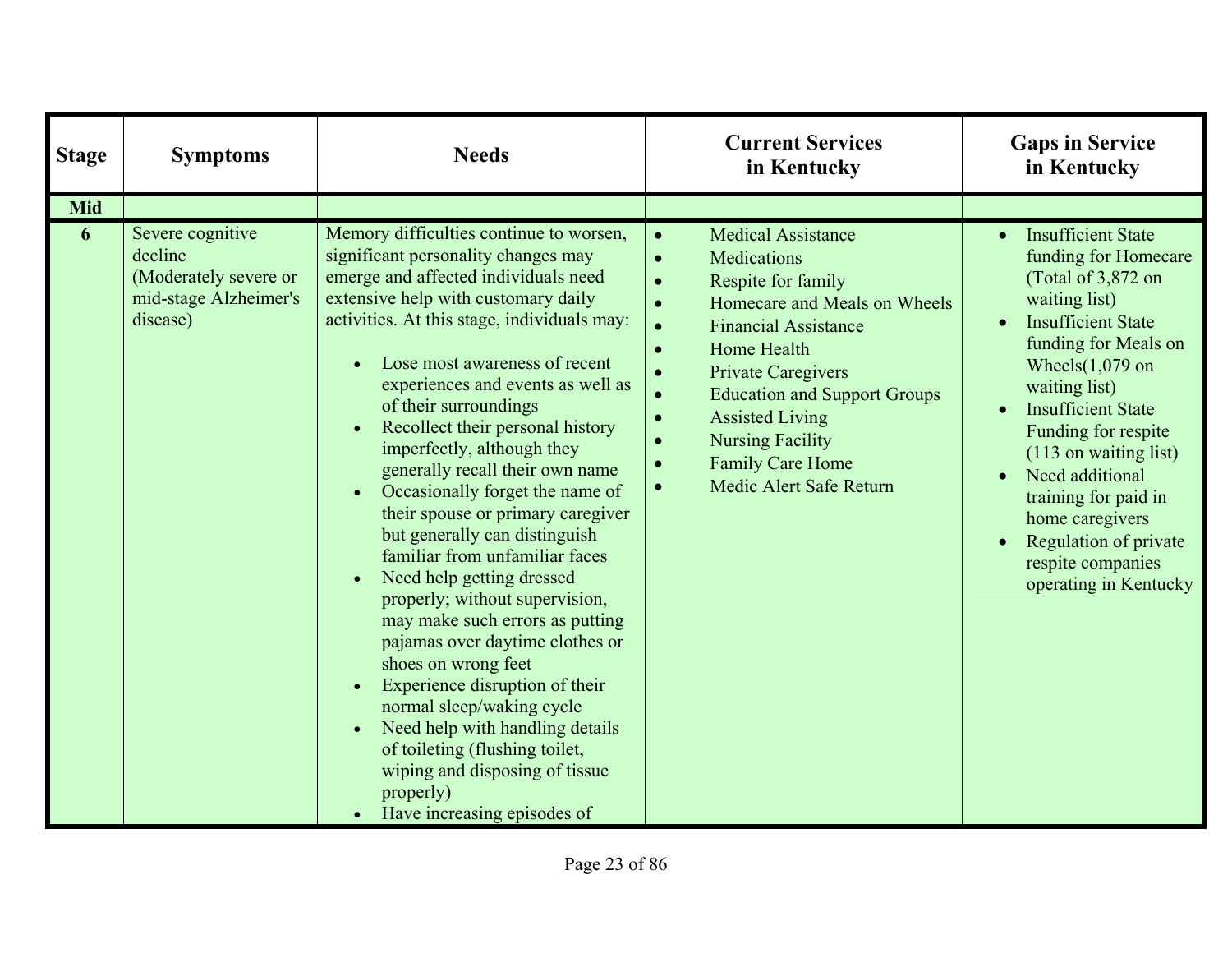| <b>Stage</b>    | <b>Symptoms</b>                                                                    | <b>Needs</b>                                                                                                                                                                                                                                                                                                                                                                                                                                                                   | <b>Current Services</b><br>in Kentucky                                                                                                                                                                                                                                                                                                                                                                                                         | <b>Gaps in Service</b><br>in Kentucky                                                                                                                                                                                                                                                                                                                                                |
|-----------------|------------------------------------------------------------------------------------|--------------------------------------------------------------------------------------------------------------------------------------------------------------------------------------------------------------------------------------------------------------------------------------------------------------------------------------------------------------------------------------------------------------------------------------------------------------------------------|------------------------------------------------------------------------------------------------------------------------------------------------------------------------------------------------------------------------------------------------------------------------------------------------------------------------------------------------------------------------------------------------------------------------------------------------|--------------------------------------------------------------------------------------------------------------------------------------------------------------------------------------------------------------------------------------------------------------------------------------------------------------------------------------------------------------------------------------|
| <b>Mid</b>      |                                                                                    | urinary or fecal incontinence<br>Experience significant personality<br>changes and behavioral<br>symptoms, including<br>suspiciousness and delusions (for<br>example, believing that their<br>caregiver is an impostor);<br>hallucinations (seeing or hearing<br>things that are not really there); or<br>compulsive, repetitive behaviors<br>such as hand-wringing or tissue<br>shredding<br>Tend to wander and become lost                                                   |                                                                                                                                                                                                                                                                                                                                                                                                                                                |                                                                                                                                                                                                                                                                                                                                                                                      |
| $7\overline{ }$ | Very severe cognitive<br>decline<br>(Severe or late-stage)<br>Alzheimer's disease) | This is the final stage of the disease when<br>individuals lose the ability to respond to<br>their environment, the ability to speak<br>and, ultimately, the ability to control<br>movement.<br>Frequently individuals lose their<br>capacity for recognizable speech,<br>although words or phrases may<br>occasionally be uttered<br>Individuals need help with eating<br>and toileting and there is general<br>incontinence of urine<br>Individuals lose the ability to walk | <b>Medical Assistance</b><br>$\bullet$<br>Medications<br>$\bullet$<br>Respite for family<br>$\bullet$<br>Homecare and Meals on Wheels<br>$\bullet$<br><b>Financial Assistance</b><br>$\bullet$<br>Home Health<br>$\bullet$<br>Private Caregivers<br>$\bullet$<br><b>Alzheimer's Association</b><br>$\bullet$<br><b>Education and Support Groups</b><br>$\bullet$<br><b>Nursing Facility</b><br>Hospice<br>Medic Alert Safe Return<br>$\bullet$ | <b>Insufficient State</b><br>$\bullet$<br>funding for Homecare<br>(Total of 3,872 on<br>waiting list)<br><b>Insufficient State</b><br>funding for Meals on<br>Wheels $(2,079$ on<br>waiting list)<br><b>Insufficient State</b><br>Funding for respite<br>$(113$ on waiting list)<br>Need additional<br>$\bullet$<br>training for paid in<br>home caregivers<br>Regulation of private |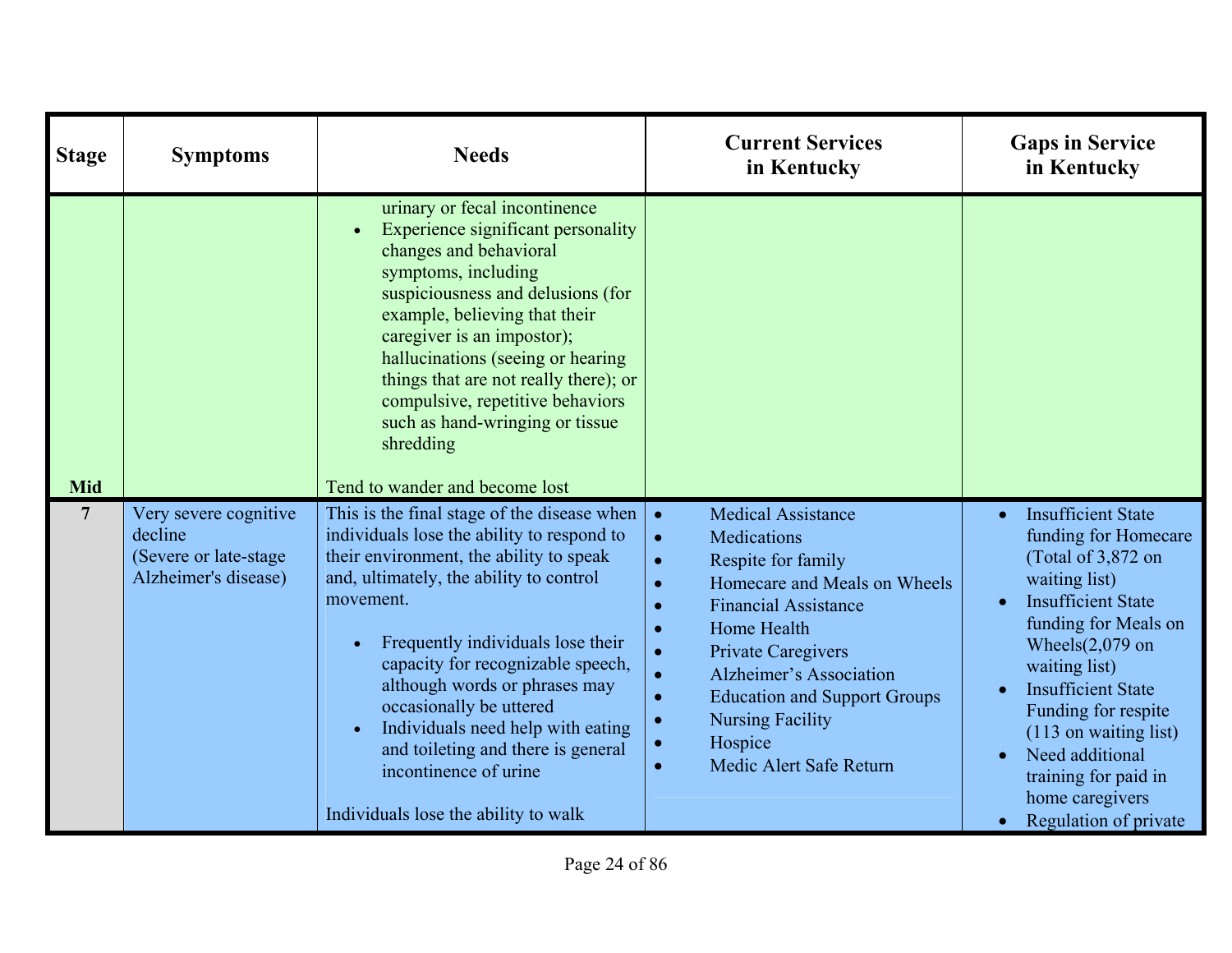| <b>Stage</b> | <b>Symptoms</b>                                                                    | <b>Needs</b>                                                                                                                                                                                                                                                                                                                                                                                                                                                                                                                                                                                                                                                                                                  | <b>Current Services</b><br>in Kentucky                                                                                                                                                                                                                                                                                                                                | <b>Gaps in Service</b><br>in Kentucky                                                                                                                                                                                                                                                                                                                                                                                                        |
|--------------|------------------------------------------------------------------------------------|---------------------------------------------------------------------------------------------------------------------------------------------------------------------------------------------------------------------------------------------------------------------------------------------------------------------------------------------------------------------------------------------------------------------------------------------------------------------------------------------------------------------------------------------------------------------------------------------------------------------------------------------------------------------------------------------------------------|-----------------------------------------------------------------------------------------------------------------------------------------------------------------------------------------------------------------------------------------------------------------------------------------------------------------------------------------------------------------------|----------------------------------------------------------------------------------------------------------------------------------------------------------------------------------------------------------------------------------------------------------------------------------------------------------------------------------------------------------------------------------------------------------------------------------------------|
| Late         |                                                                                    | without assistance, then the ability to sit<br>without support, the ability to smile, and<br>the ability to hold their head up. Reflexes<br>become abnormal and muscles grow<br>rigid. Swallowing is impaired.                                                                                                                                                                                                                                                                                                                                                                                                                                                                                                |                                                                                                                                                                                                                                                                                                                                                                       | respite companies<br>operating in Kentucky<br><b>Expanded Hospice</b><br>benefit                                                                                                                                                                                                                                                                                                                                                             |
| 7<br>Late    | Very severe cognitive<br>decline<br>(Severe or late-stage)<br>Alzheimer's disease) | This is the final stage of the disease when<br>individuals lose the ability to respond to<br>their environment, the ability to speak<br>and, ultimately, the ability to control<br>movement.<br>Frequently individuals lose their<br>capacity for recognizable speech,<br>although words or phrases may<br>occasionally be uttered<br>Individuals need help with eating<br>$\bullet$<br>and toileting and there is general<br>incontinence of urine<br>Individuals lose the ability to walk<br>without assistance, then the ability to sit<br>without support, the ability to smile, and<br>the ability to hold their head up. Reflexes<br>become abnormal and muscles grow<br>rigid. Swallowing is impaired. | <b>Medical Assistance</b><br>$\bullet$<br>Medications<br>$\bullet$<br>Respite for family<br>Homecare and Meals on Wheels<br>$\bullet$<br><b>Financial Assistance</b><br>$\bullet$<br>Home Health<br>$\bullet$<br>Private Caregivers<br>$\bullet$<br><b>Education and Support Groups</b><br><b>Nursing Facility</b><br>Hospice<br>$\bullet$<br>Medic Alert Safe Return | <b>Insufficient State</b><br>funding for Homecare<br>(Total of 3,872 on<br>waiting list)<br><b>Insufficient State</b><br>funding for Meals on<br>Wheels $(1,079$ on<br>waiting list)<br><b>Insufficient State</b><br>Funding for respite<br>(113 on waiting list)<br>Need additional<br>training for paid in<br>home caregivers<br>Regulation of private<br>respite companies<br>operating in Kentucky<br><b>Expanded Hospice</b><br>benefit |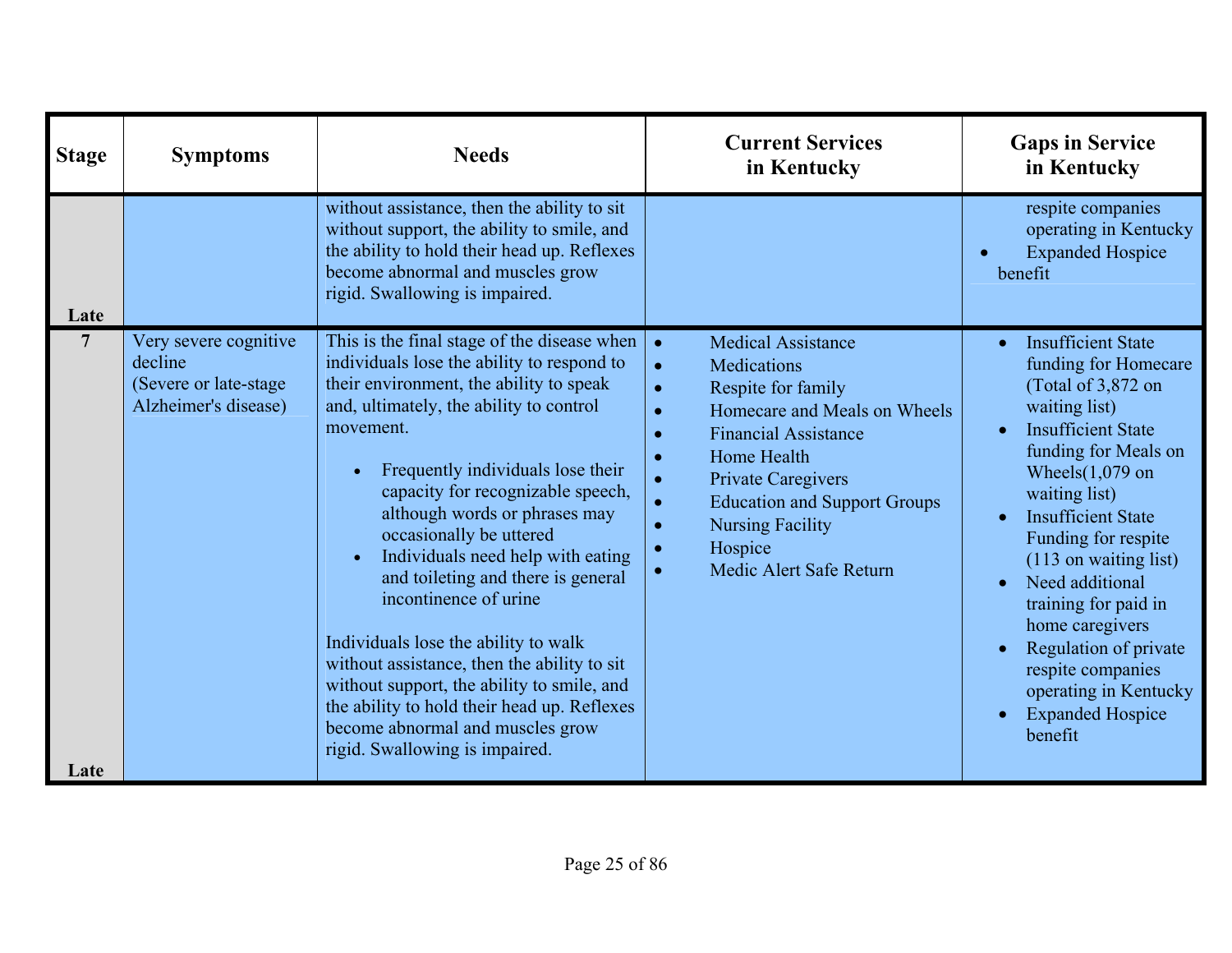| <b>Stage</b>          | <b>Symptoms</b>                                                                                          | <b>Current Services</b>                  | <b>Providers</b><br>in Kentucky              | <b>Payor Source</b><br>in Kentucky          |
|-----------------------|----------------------------------------------------------------------------------------------------------|------------------------------------------|----------------------------------------------|---------------------------------------------|
| $\mathbf{1}$<br>Early | No impairment<br>(normal function)                                                                       | N/A                                      | N/A                                          | N/A                                         |
| $\boldsymbol{2}$      |                                                                                                          | <b>Medical Evaluation</b>                | Physicians                                   | Medicare<br>Medicaid<br>Private Insurance   |
|                       | Very mild cognitive<br>decline (may be<br>normal age-related                                             | Caregiver Education & Training           | Alzheimer's Association                      | Donations & Fees<br>$\blacksquare$          |
|                       | changes or earliest<br>signs of Alzheimer's<br>disease)                                                  |                                          | Home Health                                  | Medicare<br>Private Insurance<br>п          |
| Early                 |                                                                                                          |                                          | National Family Caregiver Support<br>Program | Administration on Aging<br>with Local Match |
| 3 <sup>1</sup>        | Mild cognitive decline<br><b>Early-stage</b><br>Alzheimer's can be<br>diagnosed in some,<br>but not all, | Medical Evaluation-Diagnosis<br>Possible | Private Physicians                           | Medicare<br>Medicaid<br>Private Insurance   |
|                       | individuals with these<br>symptoms                                                                       | <b>Early Stage Support Groups</b>        | Alzheimer's Association                      | Donations & Fees<br>п.                      |

# **Table 4. Stages of Alzheimer's Disease and Service Payor Sources**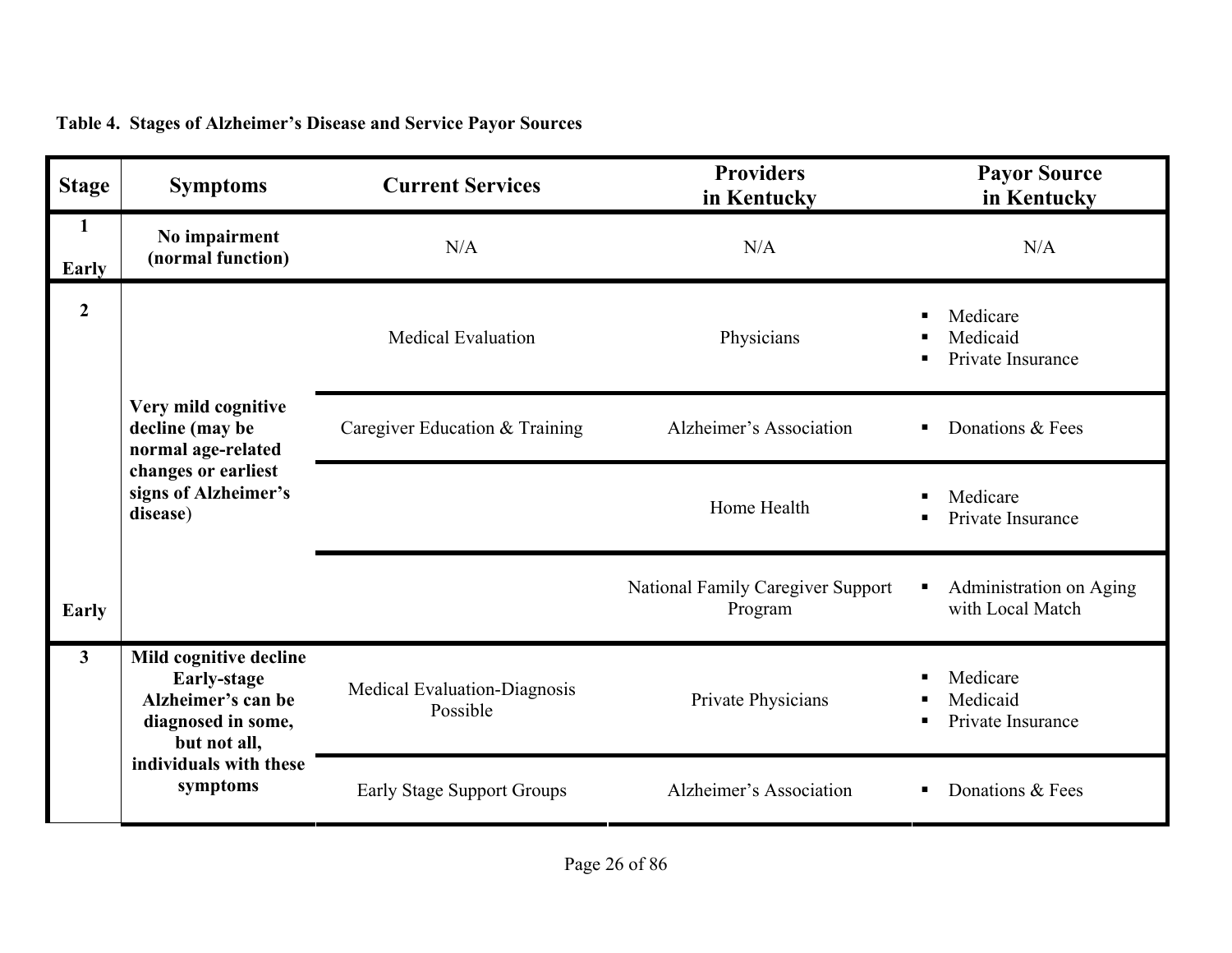| <b>Stage</b>            | <b>Symptoms</b>                                                               | <b>Current Services</b>   | <b>Providers</b><br>in Kentucky | <b>Payor Source</b><br>in Kentucky                                                                                               |
|-------------------------|-------------------------------------------------------------------------------|---------------------------|---------------------------------|----------------------------------------------------------------------------------------------------------------------------------|
|                         |                                                                               | Medication if indicated   | Physician Order                 | Medicare<br>Medicaid<br>Private Insurance                                                                                        |
|                         |                                                                               | <b>Adult Day Care</b>     | Adult Day Care Social Model     | Private Insurance<br>П<br><b>Older Americans Act</b><br><b>State General Funds</b><br>Private Insurance<br>п<br>Private Pay<br>٠ |
| Early                   |                                                                               |                           | <b>Adult Day Health Care</b>    | Medicare<br>Medicaid<br>Private Insurance<br>Private Pay                                                                         |
| $\overline{\mathbf{4}}$ | Moderate cognitive<br>decline (Mild or<br>early-stage<br>Alzheimer's disease) | <b>Medical Assistance</b> | Physicians                      | Medicare<br>Medicaid<br>Private Insurance<br>Private Pay                                                                         |
|                         |                                                                               | Medications               | Pharmacies                      | Medicare<br>Medicaid<br>Private Insurance<br>Private Pay                                                                         |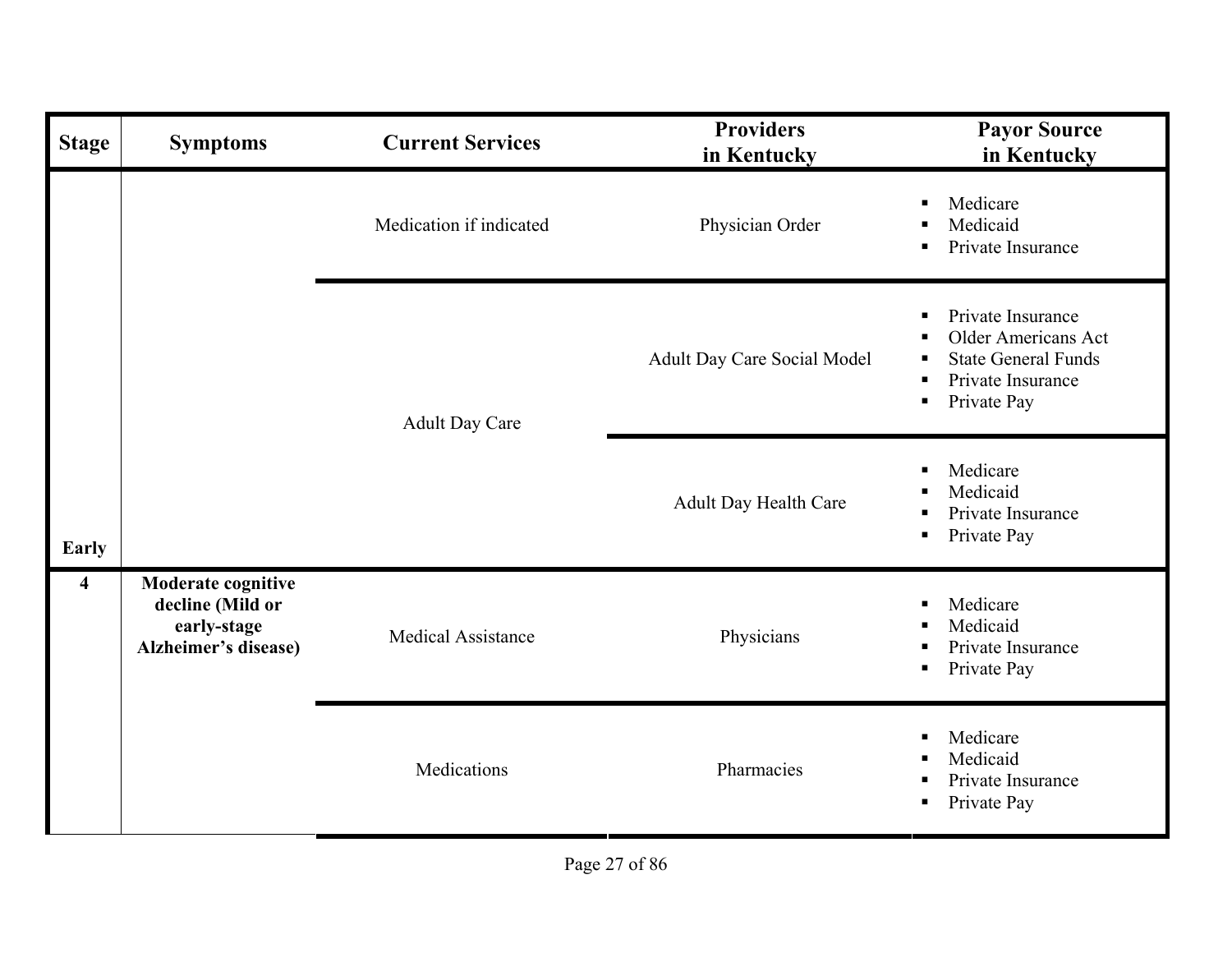| <b>Stage</b> | <b>Symptoms</b>                                         | <b>Current Services</b>      | <b>Providers</b><br>in Kentucky                                                                                                                            | <b>Payor Source</b><br>in Kentucky                                                                                                                                                                    |
|--------------|---------------------------------------------------------|------------------------------|------------------------------------------------------------------------------------------------------------------------------------------------------------|-------------------------------------------------------------------------------------------------------------------------------------------------------------------------------------------------------|
|              | <b>Moderate cognitive</b>                               | Respite for Family           | Private Caregivers<br>Home Health Agencies<br>Medicaid<br>Older Americans Act program<br>Homecare<br><b>Adult Day Care</b><br><b>Adult Day Health Care</b> | Medicare<br>Medicaid<br>Private Insurance<br>Private Pay<br>Area Agencies on Aging<br>National Family Caregiver<br><b>Support Program</b><br><b>Older Americans Act</b><br><b>State General Funds</b> |
|              | decline (Mild or<br>early-stage<br>Alzheimer's disease) | Homecare and Meals on Wheels | Area Agencies on Aging $\&$<br>Subcontractors                                                                                                              | <b>State General Funds</b><br>Older Americans Act                                                                                                                                                     |
|              |                                                         | <b>Financial Assistance</b>  | Attorneys<br><b>Bankers</b><br>Fee for Service Counselors                                                                                                  | Private Pay                                                                                                                                                                                           |
|              |                                                         | Home Health                  | Licensed Home Health Agencies                                                                                                                              | Medicare<br>Medicaid<br>Private Insurance<br>Private Pay                                                                                                                                              |
|              |                                                         | Private Caregivers           | <b>Independent Providers</b>                                                                                                                               | Private Pay                                                                                                                                                                                           |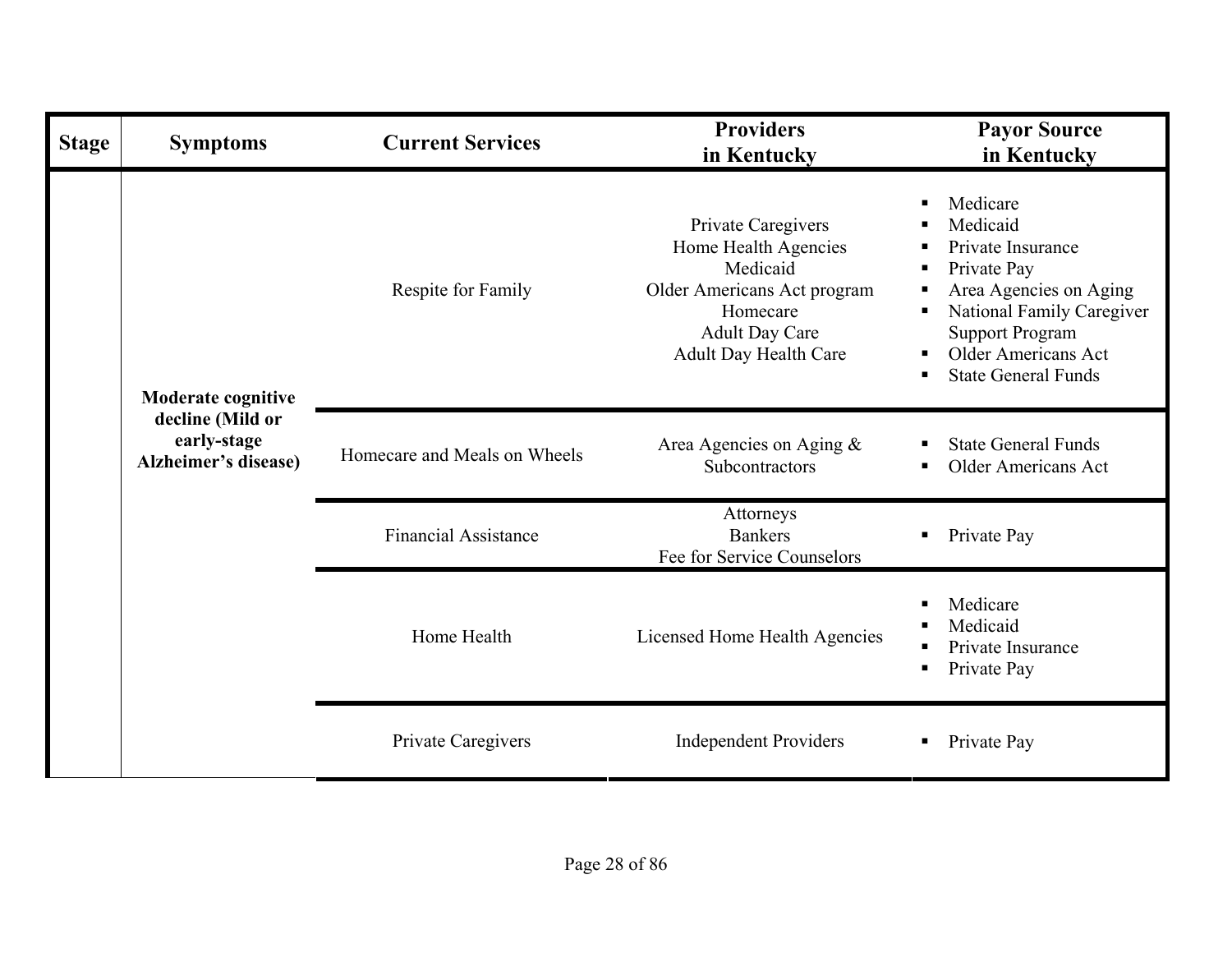| <b>Stage</b> | <b>Symptoms</b>                                                                             | <b>Current Services</b>    | <b>Providers</b><br>in Kentucky      | <b>Payor Source</b><br>in Kentucky                                                        |
|--------------|---------------------------------------------------------------------------------------------|----------------------------|--------------------------------------|-------------------------------------------------------------------------------------------|
|              |                                                                                             | Education & Support Groups | Alzheimer's Association              | Donations & Fees                                                                          |
|              | <b>Moderate cognitive</b><br>decline (Mild or<br>early-stage<br><b>Alzheimer's disease)</b> | <b>Assisted Living</b>     | Certified Assisted Living Facilities | Limited rental assistance<br>Private Pay                                                  |
| <b>Early</b> |                                                                                             | <b>Nursing Facility</b>    | <b>Licensed Facilities</b>           | <b>Limited Medicare</b><br>Medicaid<br>Private Insurance<br>Private Pay                   |
|              |                                                                                             | Family Care Home           | <b>Licensed Homes</b>                | Private Pay                                                                               |
|              |                                                                                             | <b>Adult Day Care</b>      | Certified Social Model               | <b>State General Funds</b><br>Private Pay                                                 |
|              |                                                                                             |                            | Licensed Health Model                | Medicaid (Health model)<br><b>State General Funds</b><br>Private Insurance<br>Private Pay |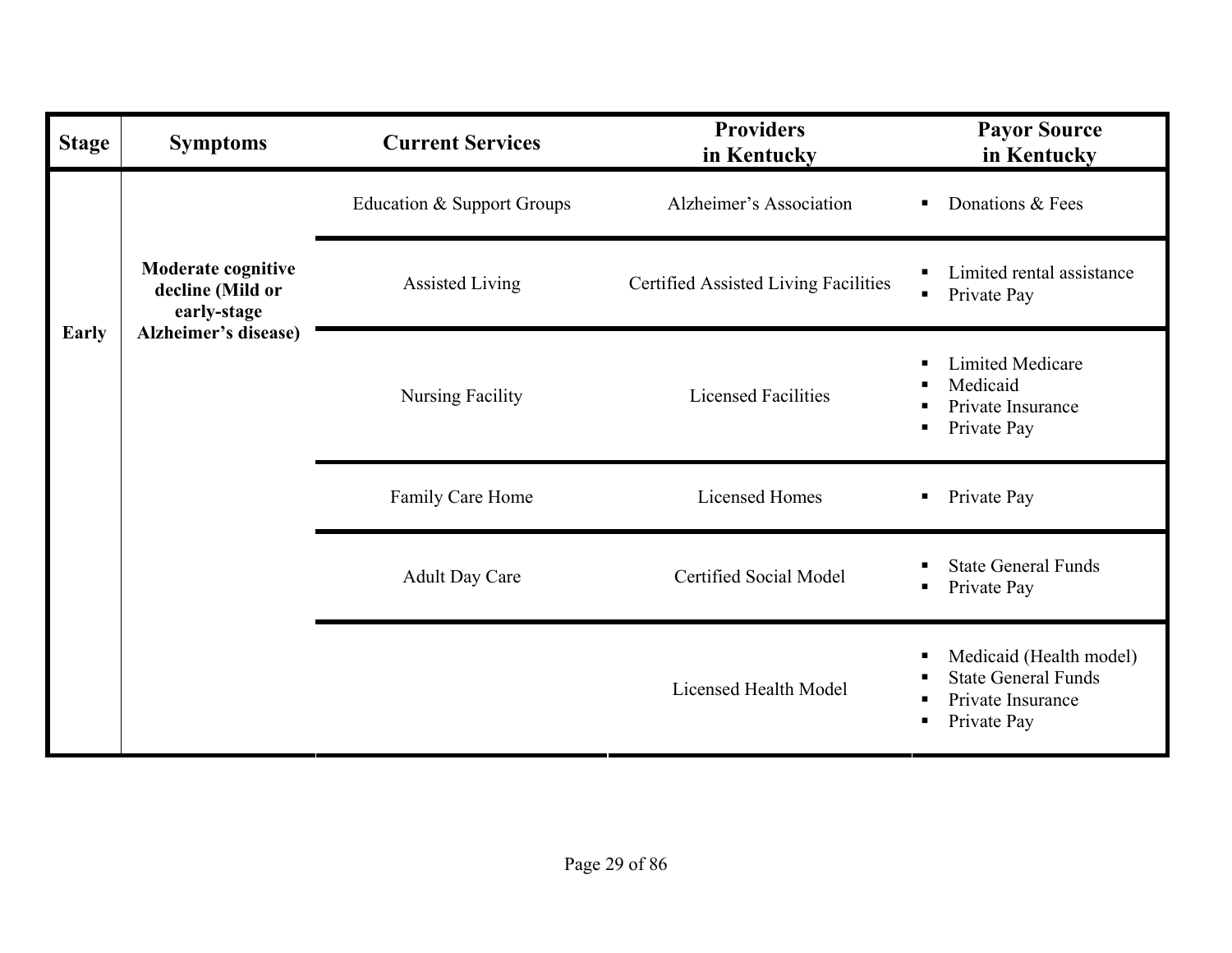| <b>Stage</b> | <b>Symptoms</b>                                                                                     | <b>Current Services</b>      | <b>Providers</b><br>in Kentucky                                                                                                                                       | <b>Payor Source</b><br>in Kentucky                                                                                                                                                                    |
|--------------|-----------------------------------------------------------------------------------------------------|------------------------------|-----------------------------------------------------------------------------------------------------------------------------------------------------------------------|-------------------------------------------------------------------------------------------------------------------------------------------------------------------------------------------------------|
| 5            | <b>Moderately severe</b><br>cognitive decline<br>(Moderate or mid-<br>stage Alzheimer's<br>disease) | <b>Medical Assistance</b>    | Physicians                                                                                                                                                            | Medicare<br>Medicaid<br>Private Insurance<br>Private Pay                                                                                                                                              |
|              |                                                                                                     | Medications                  | Pharmacies                                                                                                                                                            | Medicare<br>Medicaid<br>Private Insurance<br>Private Pay                                                                                                                                              |
|              |                                                                                                     | Respite for Family           | Private Caregivers<br>Home Health<br>Agencies<br>Medicaid<br><b>Older Americans Act Programs</b><br>Homecare<br><b>Adult Day Care</b><br><b>Adult Day Health Care</b> | Medicare<br>Medicaid<br>Private Insurance<br>Private Pay<br>Area Agencies on Aging<br>National Family Caregiver<br><b>Support Program</b><br><b>Older Americans Act</b><br><b>State General Funds</b> |
|              | <b>Moderately severe</b><br>cognitive decline<br>(Moderate or mid-                                  | Homecare and Meals on Wheels | Area Agencies on Aging &<br>Subcontractors                                                                                                                            | <b>State General Funds</b><br><b>Older Americans Act</b>                                                                                                                                              |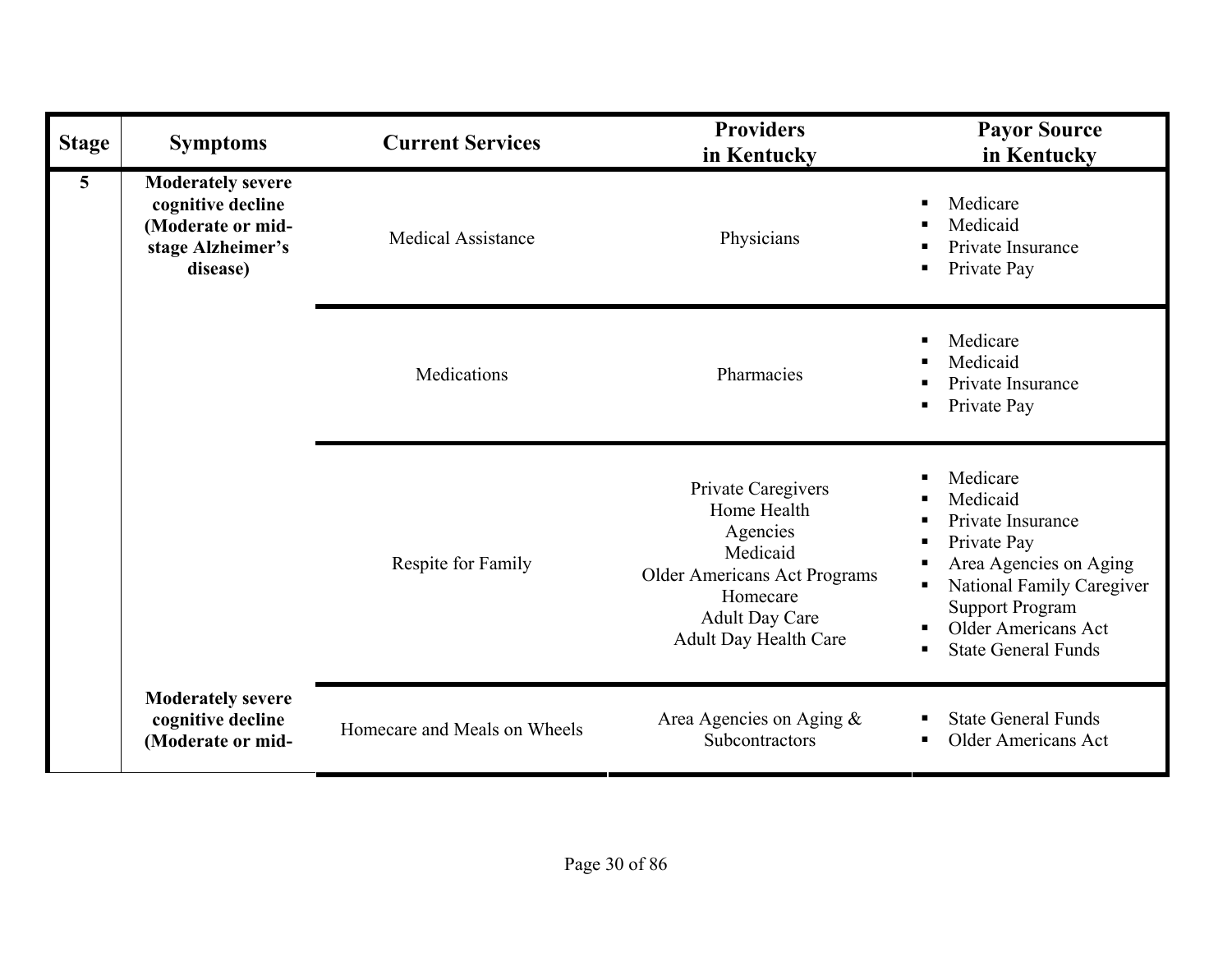| <b>Stage</b> | <b>Symptoms</b>                                                                                     | <b>Current Services</b>     | <b>Providers</b><br>in Kentucky                           | <b>Payor Source</b><br>in Kentucky                                      |
|--------------|-----------------------------------------------------------------------------------------------------|-----------------------------|-----------------------------------------------------------|-------------------------------------------------------------------------|
|              | stage Alzheimer's<br>disease)                                                                       | <b>Financial Assistance</b> | Attorneys<br><b>Bankers</b><br>Fee for Service Counselors | $\blacksquare$ Private Pay                                              |
|              |                                                                                                     | Home Health                 | Licensed Home Health Agencies                             | Medicare<br>Medicaid<br>Private Insurance<br>Private Pay                |
|              |                                                                                                     | Private Caregivers          | <b>Independent Providers</b>                              | Private Pay<br>$\blacksquare$                                           |
| Mid          |                                                                                                     | Education & Support Groups  | Alzheimer's Association                                   | Donations & Fees                                                        |
|              |                                                                                                     | <b>Assisted Living</b>      | Certified Assisted Living Facilities                      | Limited rental assistance<br>Private Pay<br>π.                          |
|              | <b>Moderately severe</b><br>cognitive decline<br>(Moderate or mid-<br>stage Alzheimer's<br>disease) | <b>Nursing Facility</b>     | <b>Licensed Facilities</b>                                | <b>Limited Medicare</b><br>Medicaid<br>Private Insurance<br>Private Pay |
|              |                                                                                                     | Family Care Home            | <b>Licensed Homes</b>                                     | Private Pay                                                             |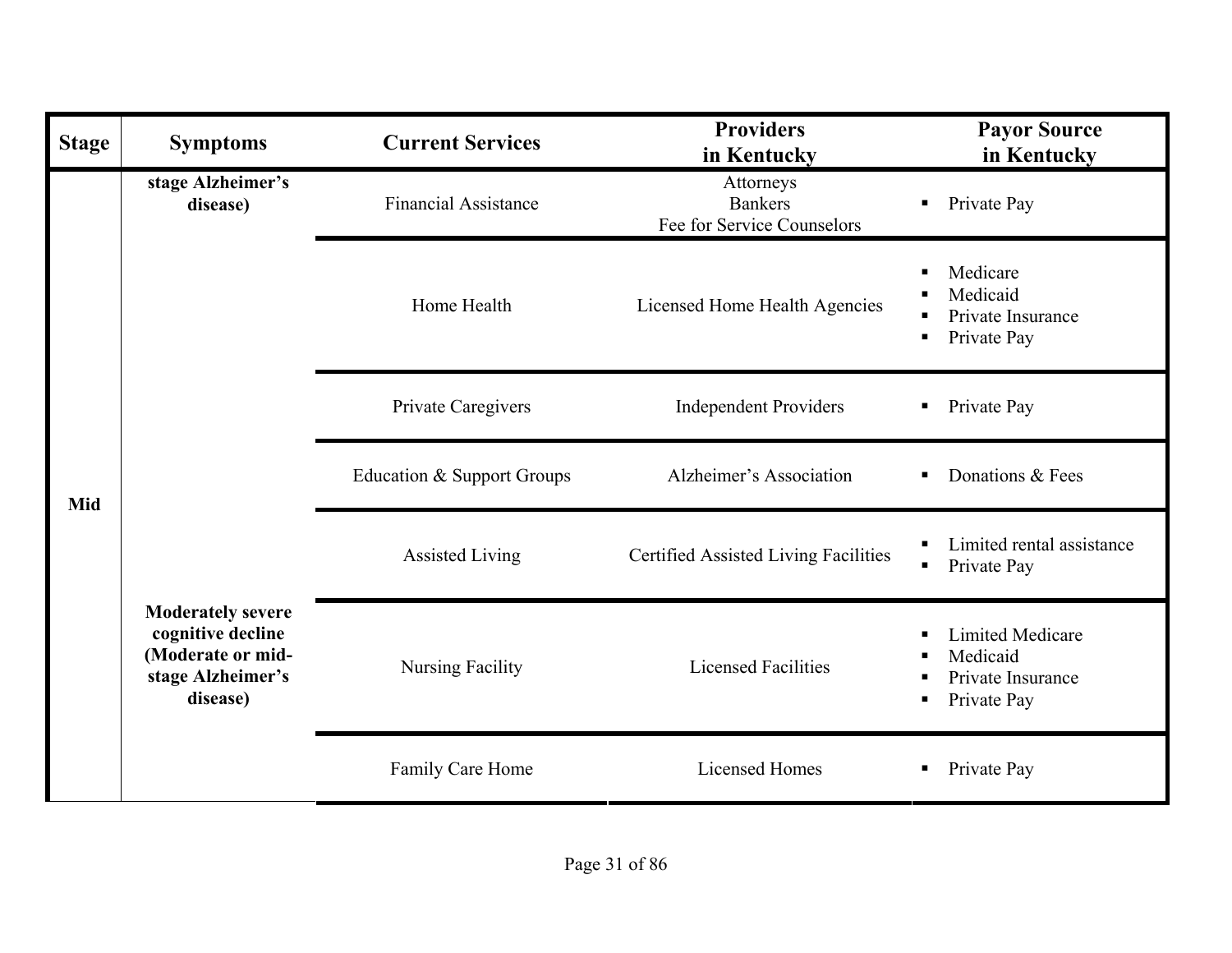| <b>Stage</b> | <b>Symptoms</b>                                                                               | <b>Current Services</b>   | <b>Providers</b><br>in Kentucky | <b>Payor Source</b><br>in Kentucky                                                        |
|--------------|-----------------------------------------------------------------------------------------------|---------------------------|---------------------------------|-------------------------------------------------------------------------------------------|
|              |                                                                                               |                           | Certified Social Model          | <b>State General Funds</b><br>Private Pay<br>п.                                           |
|              |                                                                                               | <b>Adult Day Care</b>     | Licensed Health Model           | Medicaid (Health Model)<br><b>State General Funds</b><br>Private Insurance<br>Private Pay |
| 6            | <b>Severe cognitive</b><br>decline (Moderately<br>severe or mid-stage<br>Alzheimer's disease) | <b>Medical Assistance</b> | Physicians                      | Medicare<br>Medicaid<br>Private Insurance<br>Private Pay                                  |
|              |                                                                                               | Medications               | Pharmacies                      | Medicare<br>Medicaid<br>Private Insurance<br>Private Pay                                  |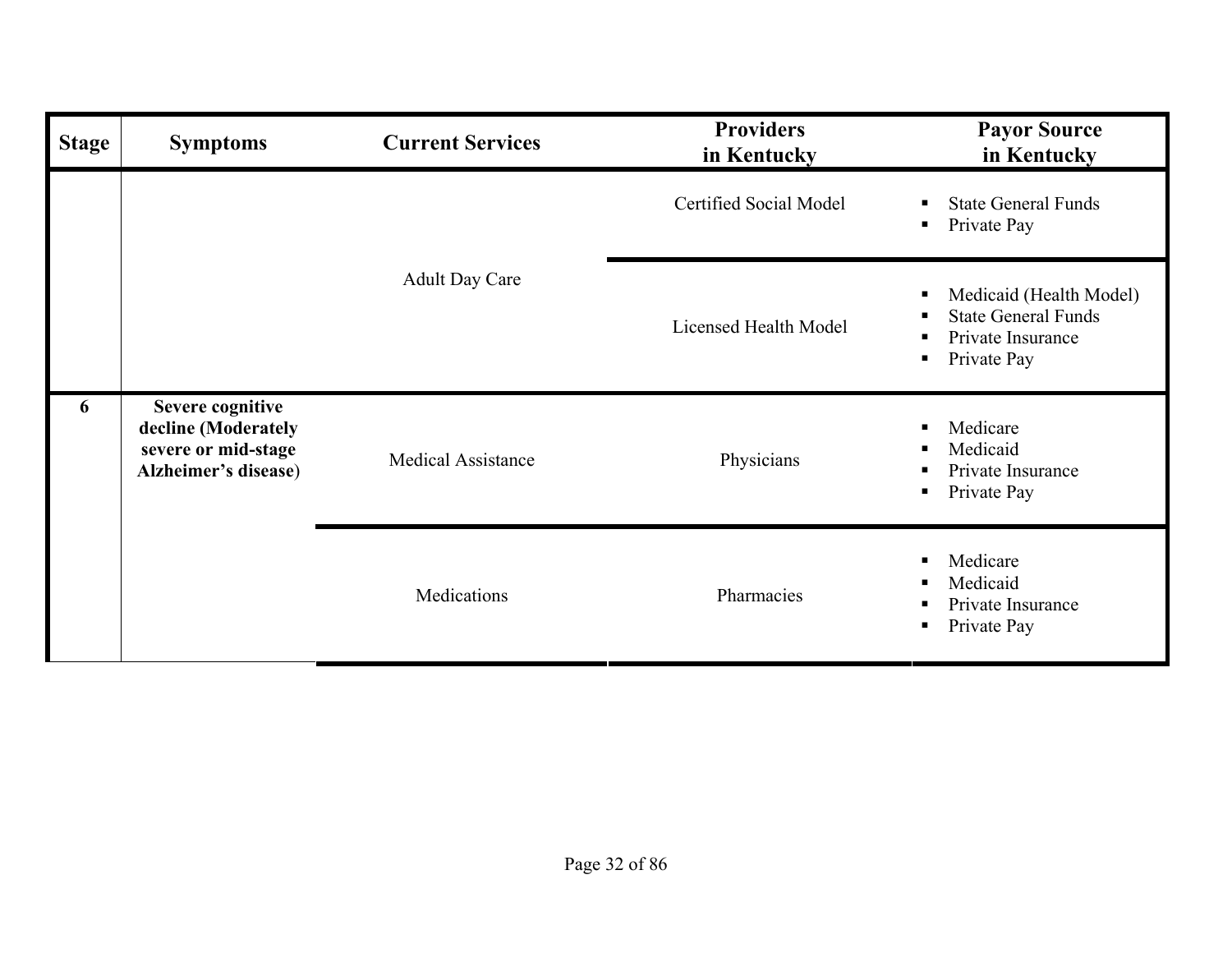| <b>Stage</b> | <b>Symptoms</b>                                                       | <b>Current Services</b>      | <b>Providers</b><br>in Kentucky                                                                                                                                    | <b>Payor Source</b><br>in Kentucky                                                                                                                                                             |
|--------------|-----------------------------------------------------------------------|------------------------------|--------------------------------------------------------------------------------------------------------------------------------------------------------------------|------------------------------------------------------------------------------------------------------------------------------------------------------------------------------------------------|
|              |                                                                       | Respite for Family           | Private Caregivers<br>Home Health Agencies<br>Medicaid<br><b>Older Americans Act Programs</b><br>Homecare<br><b>Adult Day Care</b><br><b>Adult Day Health Care</b> | Medicare<br>Medicaid<br>Private Insurance<br>Private Pay<br>Area Agencies on Aging<br>National Family Caregiver<br><b>Support Program</b><br>Older Americans Act<br><b>State General Funds</b> |
|              |                                                                       | Homecare and Meals on Wheels | Area Agencies on Aging &<br>Subcontractors                                                                                                                         | <b>State General Funds</b><br><b>Older Americans Act</b>                                                                                                                                       |
|              |                                                                       | <b>Financial Assistance</b>  | Attorneys<br><b>Bankers</b><br>Fee for Service Counselors                                                                                                          | Private Pay                                                                                                                                                                                    |
|              | <b>Severe cognitive</b><br>decline (Moderately<br>severe or mid-stage | Home Health                  | Licensed Home Health Agencies                                                                                                                                      | Medicare<br>Medicaid<br>Private Insurance<br>Private Pay                                                                                                                                       |
|              | Alzheimer's disease)                                                  | Private Caregivers           | <b>Independent Providers</b>                                                                                                                                       | Private pay<br>ш                                                                                                                                                                               |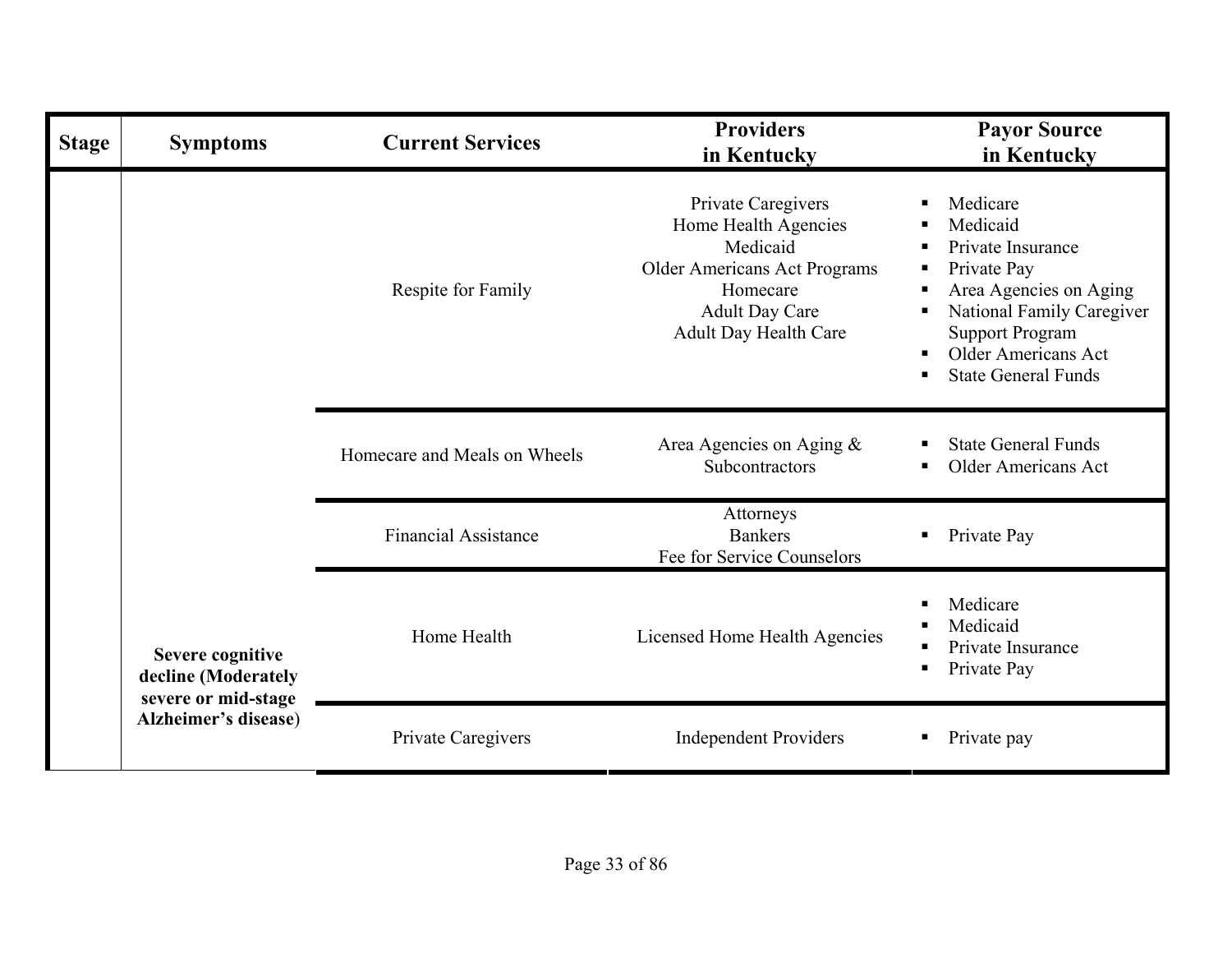| <b>Stage</b> | <b>Symptoms</b> | <b>Current Services</b>    | <b>Providers</b><br>in Kentucky      | <b>Payor Source</b><br>in Kentucky                                                             |
|--------------|-----------------|----------------------------|--------------------------------------|------------------------------------------------------------------------------------------------|
| Mid          |                 | Education & Support Groups | Alzheimer's Association              | Donations & Fees<br>$\blacksquare$                                                             |
|              |                 | <b>Assisted Living</b>     | Certified Assisted Living Facilities | <b>Limited Rental Assistance</b><br>Private Pay                                                |
|              |                 | Nursing Facility           | <b>Licensed Facilities</b>           | <b>Limited Medicare</b><br>Medicaid<br>Private Insurance<br>Private Pay                        |
|              |                 | Family Care Home           | <b>Licensed Homes</b>                | Private Pay<br>$\blacksquare$                                                                  |
|              |                 | <b>Adult Day Care</b>      | Certified Social Model               | <b>State General Funds</b><br>Private Pay                                                      |
|              |                 |                            | Licensed Health Model                | Medicaid (Health Model)<br><b>State General Funds</b><br>Private Insurance<br>Private Pay<br>٠ |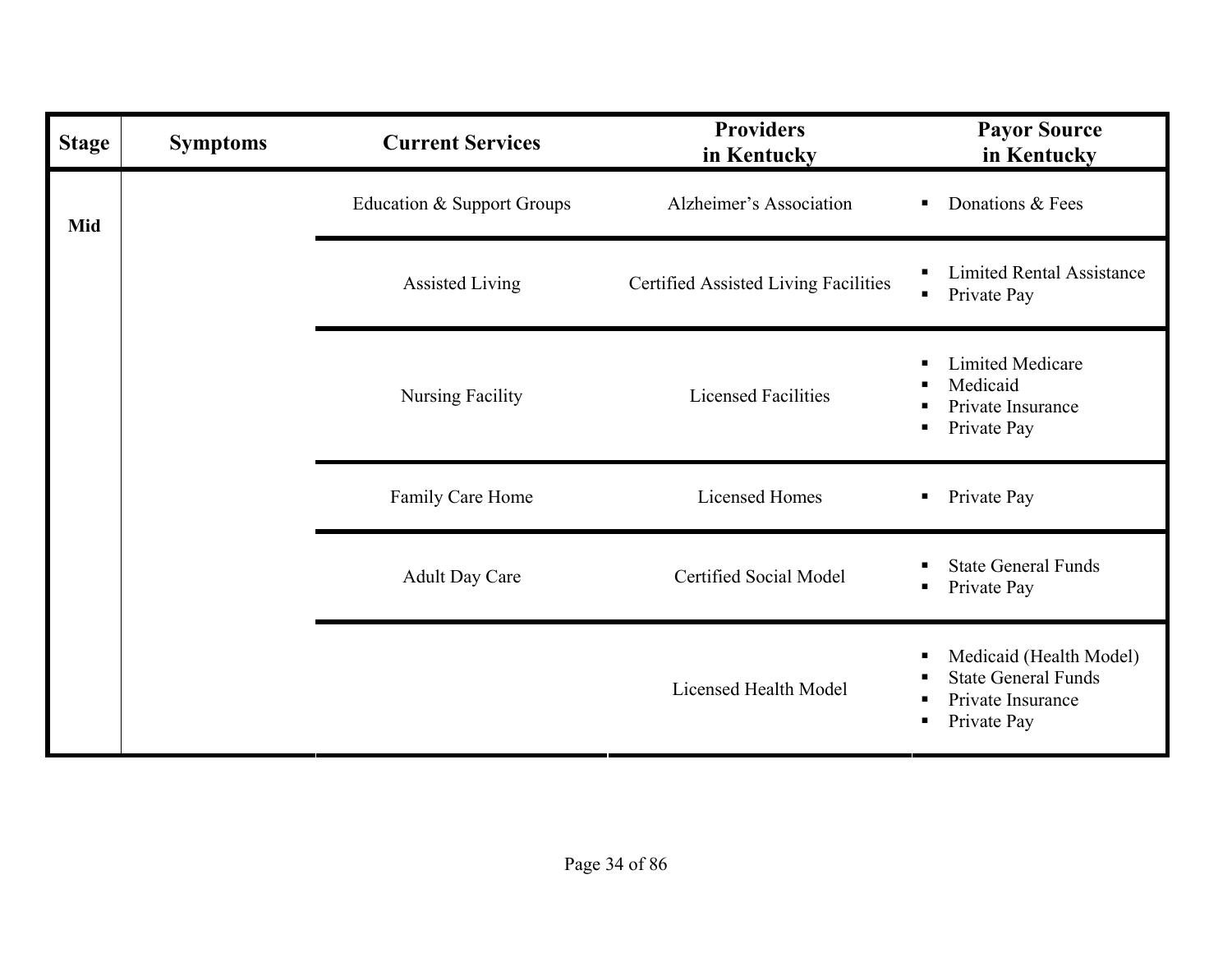| <b>Stage</b>   | <b>Symptoms</b>                                                                   | <b>Current Services</b>    | <b>Providers</b><br>in Kentucky                                                                                                                                    | <b>Payor Source</b><br>in Kentucky                                                                                                                                                                    |
|----------------|-----------------------------------------------------------------------------------|----------------------------|--------------------------------------------------------------------------------------------------------------------------------------------------------------------|-------------------------------------------------------------------------------------------------------------------------------------------------------------------------------------------------------|
| $\overline{7}$ | Very severe cognitive<br>decline (Severe or<br>late-stage Alzheimer's<br>disease) | <b>Medical Assistance</b>  | Physicians                                                                                                                                                         | Medicare<br>Medicaid<br>Private Insurance<br>Private Pay                                                                                                                                              |
|                |                                                                                   | Medications                | Pharmacies                                                                                                                                                         | Medicare<br>Medicaid<br>Private Insurance<br>Private Pay                                                                                                                                              |
|                |                                                                                   | Respite for Family         | Private Caregivers<br>Home Health Agencies<br>Medicaid<br><b>Older Americans Act Programs</b><br>Homecare<br><b>Adult Day Care</b><br><b>Adult Day Health Care</b> | Medicare<br>Medicaid<br>Private Insurance<br>Private Pay<br>Area Agencies on Aging<br>National Family Caregiver<br><b>Support Program</b><br><b>Older Americans Act</b><br><b>State General Funds</b> |
|                |                                                                                   | Homecare & Meals on Wheels | Area Agencies on Aging $\&$<br>Subcontractors                                                                                                                      | <b>State General Funds</b><br>Older Americans Act                                                                                                                                                     |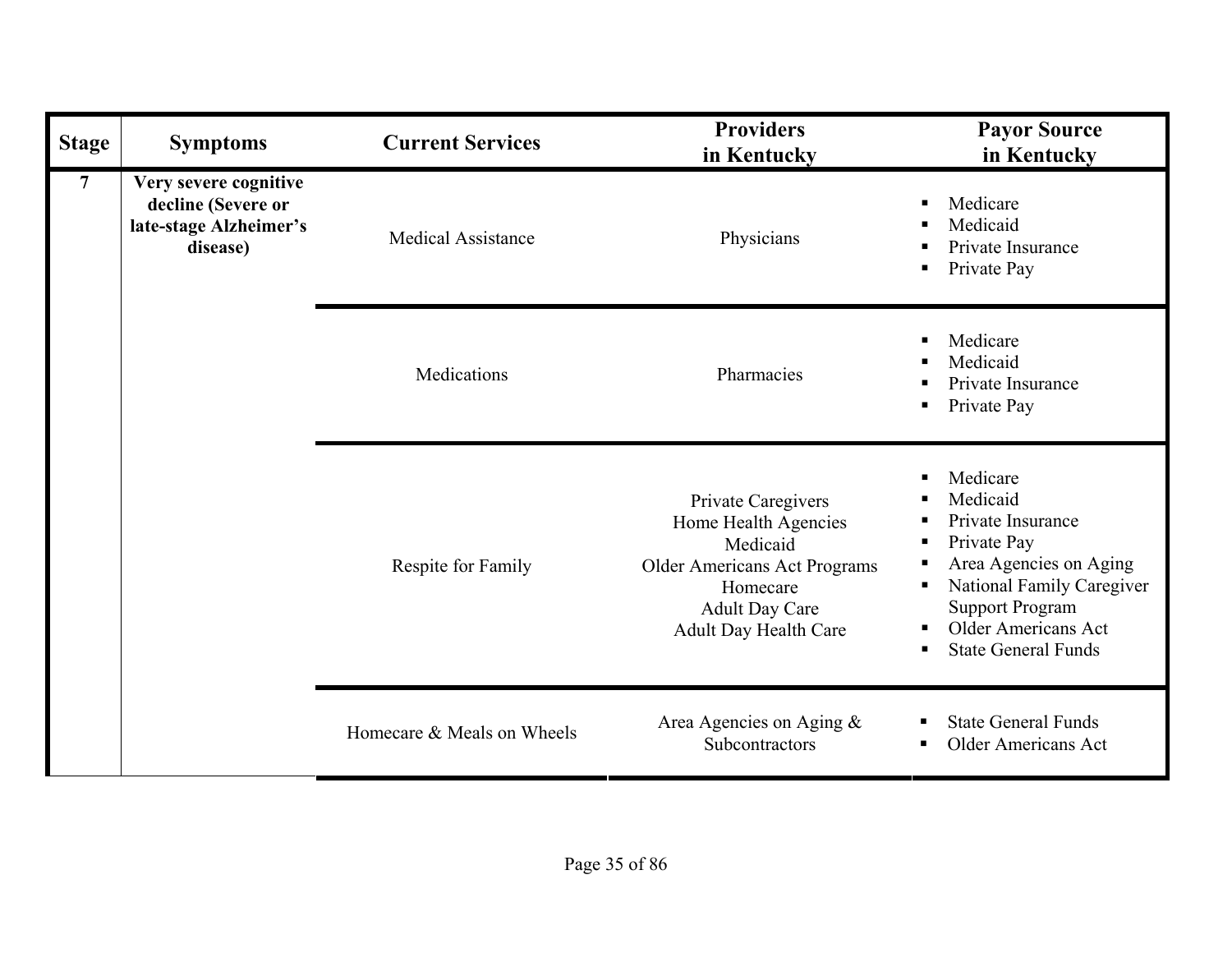| <b>Stage</b> | <b>Symptoms</b>                                                                   | <b>Current Services</b>     | <b>Providers</b><br>in Kentucky                           | <b>Payor Source</b><br>in Kentucky                            |
|--------------|-----------------------------------------------------------------------------------|-----------------------------|-----------------------------------------------------------|---------------------------------------------------------------|
|              |                                                                                   | <b>Financial Assistance</b> | Attorneys<br><b>Bankers</b><br>Fee for Service Counselors | Private Pay                                                   |
|              | Very severe cognitive<br>decline (Severe or<br>late-stage Alzheimer's<br>disease) | Home Health                 | Licensed Home Health Agencies                             | Medicare<br>Medicaid<br>Private Insurance<br>Private Pay<br>٠ |
|              |                                                                                   | Private Caregivers          | <b>Independent Providers</b>                              | Private Pay<br>$\blacksquare$                                 |
|              |                                                                                   | Education & Support Groups  | Alzheimer's Association                                   | Donations & Fees                                              |
| Late         |                                                                                   | <b>Assisted Living</b>      | Certified Assisted Living Facilities                      | <b>Limited Rental Assistance</b><br>Private Pay<br>٠          |
|              |                                                                                   | <b>Nursing Facility</b>     | <b>Licensed Facilities</b>                                | <b>Limited Medicare</b><br>Medicaid<br>Private Insurance      |
|              |                                                                                   | Family Care Home            | <b>Licensed Homes</b>                                     | Private Pay<br><b>State General Funds</b>                     |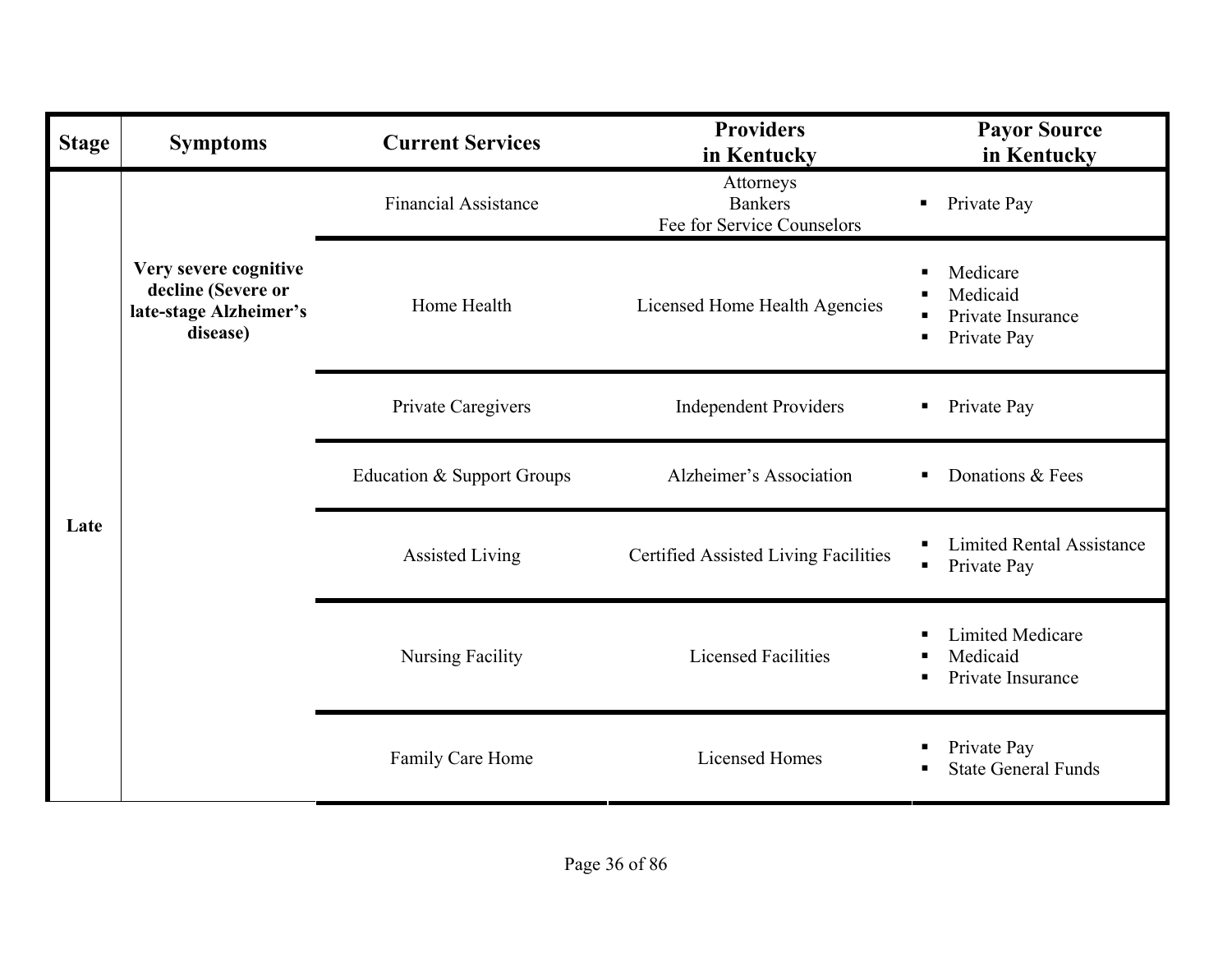| <b>Stage</b> | <b>Symptoms</b> | <b>Current Services</b> | <b>Providers</b><br>in Kentucky | <b>Payor Source</b><br>in Kentucky                                                        |
|--------------|-----------------|-------------------------|---------------------------------|-------------------------------------------------------------------------------------------|
|              |                 |                         | Certified Social Model          | Private Pay                                                                               |
|              |                 | <b>Adult Day Care</b>   | Licensed Health Model           | Medicaid (Health Model)<br><b>State General Funds</b><br>Private Insurance<br>Private Pay |
|              |                 | Hospice                 | Licensed Hospice                | Medicare<br>Medicaid<br>Private Insurance<br>Private Pay                                  |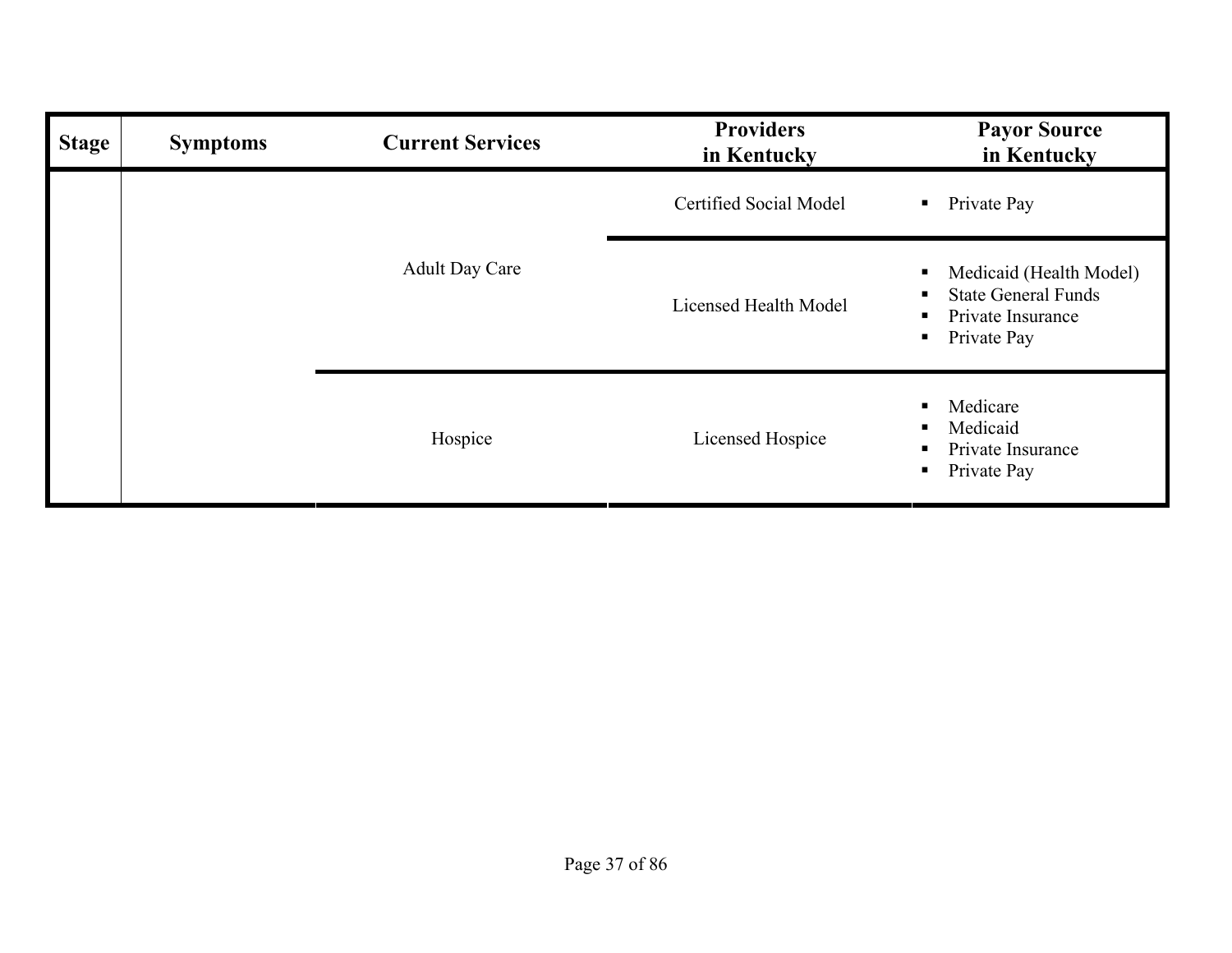### **Services and Gaps in Services Specific to Kentucky**

#### **Inventory of long term care special dementia units**

Service approaches provided through special care units for dementia in long-term care facilities potentially offer better care for residents than nursing homes without such specially structured programs. Because residents with dementia can be disruptive to other residents, difficult to manage and times, and challenging to health care professionals charged with their care, a structured approach to care targets specific stages and behaviors that are common with the disease. Currently, there are more than 36 long term care dementia units in Kentucky.

#### **Adequacy and appropriateness of geriatric psychiatry units for persons with behavior disorders associated with AD**

All psychiatry beds are required to be licensed in Kentucky and the licensing categories include, child, adolescent, adult, or geriatric. According to the Office of Inspector General, there are currently twenty four licensed geriatric psychiatry beds in the Commonwealth; however, the utilization of psychiatric beds by the elderly may be underestimated because they may also be served under the adult licensure. According to information received from the 2006 Annual Kentucky Hospital Utilization and Services Report, there are approximately 2,855 licensed psychiatric inpatient hospital beds in Kentucky for adults 18 years of age and over. Of the 2,855, the total is unknown for the number of beds that are in service (actively used – still funded). Additionally, there are 3 outpatient programs for older adults.

#### **Assisted living residential options for persons with dementia**

There are currently 100 certified assisted living facilities. Of those 100 there are twelve (12), which have special dementia units with locked doors. Regulations limit the use of Assisted Living to the early or mid stages of the disease. In Kentucky, medications may not be administered to the individuals nor can any other medical care be given. As seen in Table 2 individuals with Alzheimer's often have serious chronic co-morbid disease which limits the use of Assisted Living. At the present time, there are 2 assisted living units that accept HUD rental subsidy; however, each housing tower is located side by side in Louisville. The other ninety nine (99) facilities require lease agreements and cash payment unless the individual has some form of long term care insurance, which covers that level of care.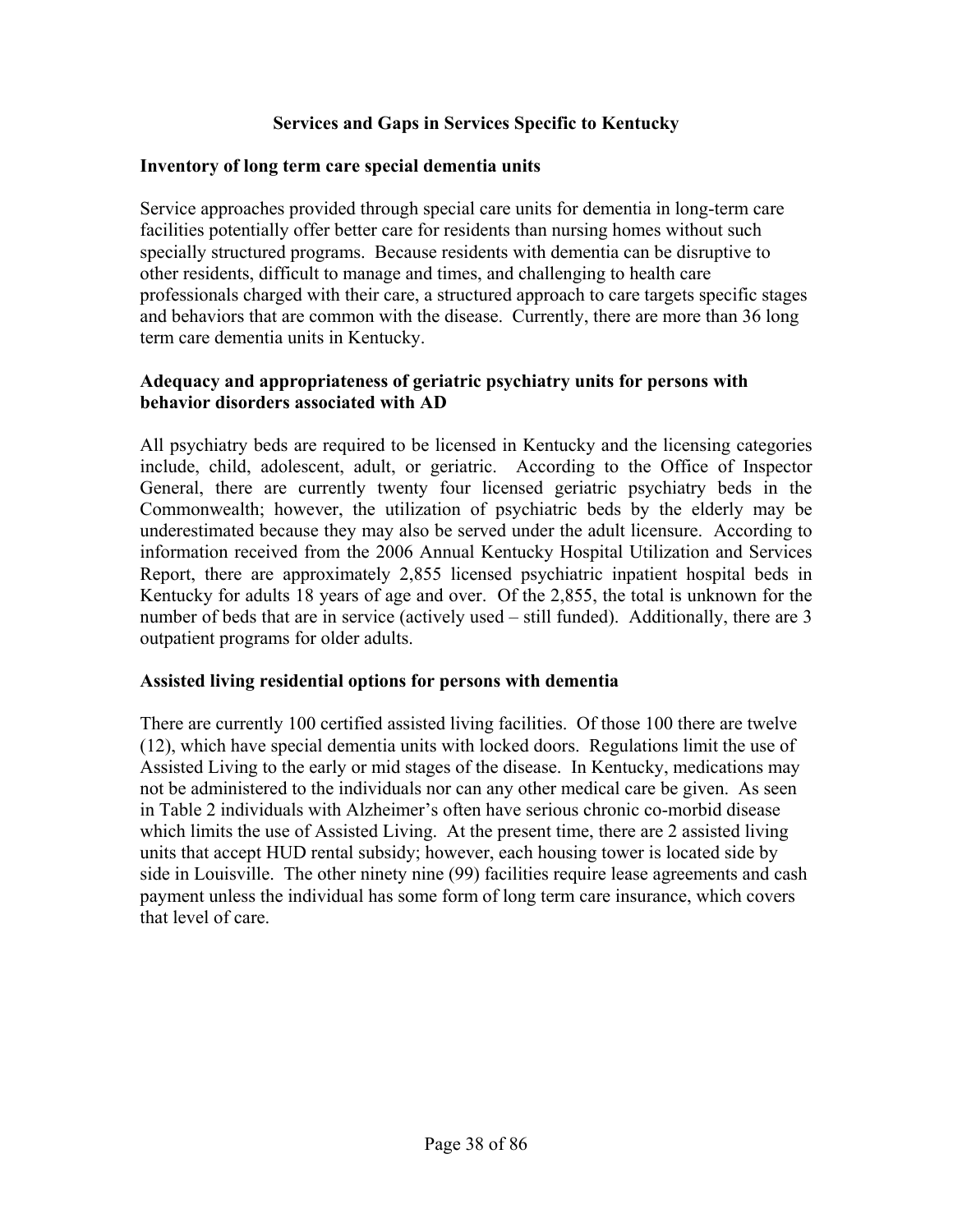#### **Research**

Competitive funding for AD research represents a major challenge for researchers. Federal programs sponsored by the National Institutes of Health (NIH) currently fund only the top 8% of grants submitted. These funding awards are not evenly distributed across states. Researchers in Kentucky must compete independently for funds with researchers throughout the United States. Unlike states such as California and Florida, Kentucky does not have any targeted funds for AD research for Kentucky's unique population. Private funding sources are also available to researchers but such funding opportunities are also extremely competitive.

Although the Universities of Kentucky and Louisville are actively participating in AD research, state supported funding for this public health crisis has been insignificant. On the other hand, under the leadership of Commissioner Deborah Anderson through the newly formed Department for Aging and Independent Living, staff have recently become more aggressive in partnering with various institutions to compete for federal grants and secure funding. Following is a brief summary of current research initiatives, education, outreach, and funding sources at the national, state, and community level. Complex medical studies will not be summarized, please contact the various Departments for more medical detail.

### **National Resources**

In 1974, Congress created the National Institute on Aging (NIA) with a mission to gain further insight into normal aging. The NIA, part of the NIH, is the lead Federal agency for AD research. Currently, the NIA funds 29 Alzheimer's Disease Centers (ADCs) at major medical institutions across the United States. Through these centers, scientists are testing a number of drugs to see if they prevent AD, slow the disease, or help reduce symptoms. Researchers undertake clinical trials to learn whether treatments that appear promising in observational and animal studies actually are safe and effective in people. Although each center has its own unique areas of emphasis, common goals include the enhancement of research by providing a network for sharing new ideas. Research is also supported by the National Alzheimer's Coordinating Center through the coordination of data collection and fostering collaborative research among the centers. Additionally, the National Cell Repository for Alzheimer's Disease maintains a database of family histories and medical records and provides genetic researchers with cell lines and/or DNA samples.

The National Institute on Aging (NIA), part of the National Institutes of Health (NIH), is the lead Federal agency for AD research. Since the formation of NIA by Congress in 1974 supported scientists are testing a number of drugs to see if they prevent AD, slow the disease, or help reduce symptoms. Researchers undertake clinical trials to learn whether treatments that appear promising in observational and animal studies actually are safe and effective in people.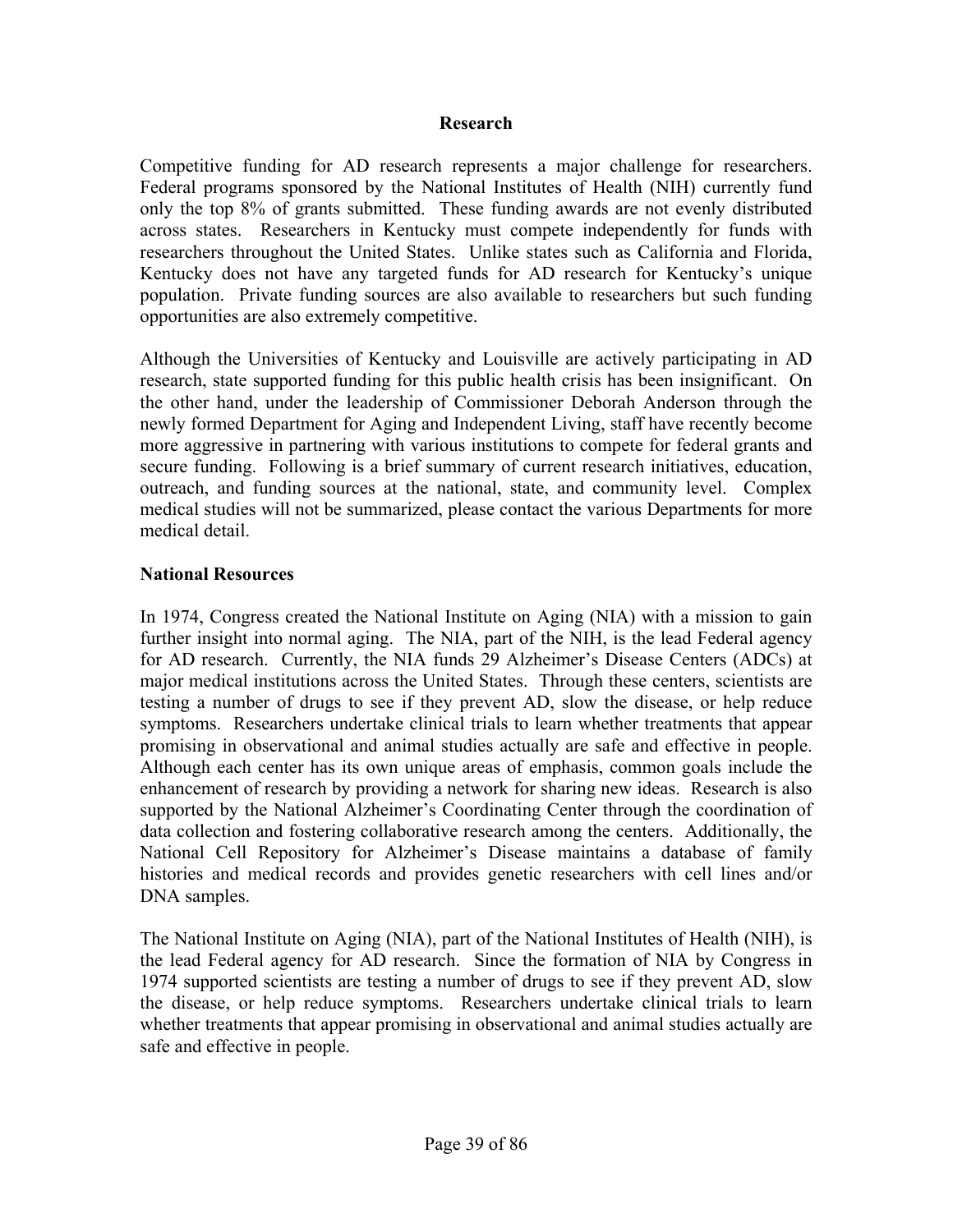Still, community level information and support was lacking. In response, a small group of family Alzheimer caregivers founded the Alzheimer's Association in 1980. Currently, the Association consists of 78 chapters nationwide and is the leading source of support, education, and advocacy for those affected by AD and related dementias. The Alzheimer's Association is the largest private non-profit funding source of research in the United States.

#### **State Resources**

Despite the competitiveness of securing federally funded grants, both the University of Kentucky and the University of Louisville have had many successes across various areas of study. Each University also has Centers designated for Alzheimer's and related dementias research. For the sake of brevity, the following summaries regarding research at the Universities of Kentucky and Louisville are brief and limited in scope. Please contact the various University Departments for more detailed information.

*University of Kentucky***.** Currently, there is one Alzheimer's Disease Center (ADC) funded by NIA in Kentucky, University of Kentucky's Sanders-Brown Center on Aging. Research at the UK ADC is focused on developing an understanding of agerelated diseases including AD, stroke, and prion diseases. Prion diseases belong to a group of progressive conditions that affect the nervous system in humans and animals. In people, prion diseases impair brain function, causing memory changes, personality changes, dementia, and problems with movement that worsen over time. Familial prion diseases of humans include classic Creutzfeldt-Jakob disease, Gerstmann-Sträussler-Scheinker syndrome, and fatal insomnia. Animal disease versions include chronic wasting disease in deer and elk and "mad cow" disease in cattle.

Cutting edge research at the UK Sanders-Brown Center on Aging ranges from basic laboratory science to clinical trials. The overall goal of Center research is to understand dementing disorders so that they can be successfully treated and prevented. This ADC also supports 10 other NIH and Alzheimer's Association grants at the University of Kentucky. Governor Martha Layne Collins along with the 1986 Kentucky General Assembly designated the Center as a Commonwealth Center on Excellence in Aging.

Between the years of 1989 and 1995 researchers at UK produced over 450 professional research publications and obtained 34 federal and industry research grant awards totaling \$8.9 million. The subsequent 5-year interval (1995-2000) included continued research productivity resulting in over 390 publications and 54 grants totaling \$40.5 million in new and ongoing research support for AD. Research at UK's ADC continued to flourish from year 2000 through 2005, with 340 research publications and continued grant support of \$44 million. The Center also partners with other national entities (federally and industry funded), the Alzheimer's Disease Neuroimaging Initiative and the Alzheimer's Disease Cooperative Study Group. An educational component of the program provides support to families, caregivers, health professionals, and persons with AD. Funding for this educational program is currently limited to a small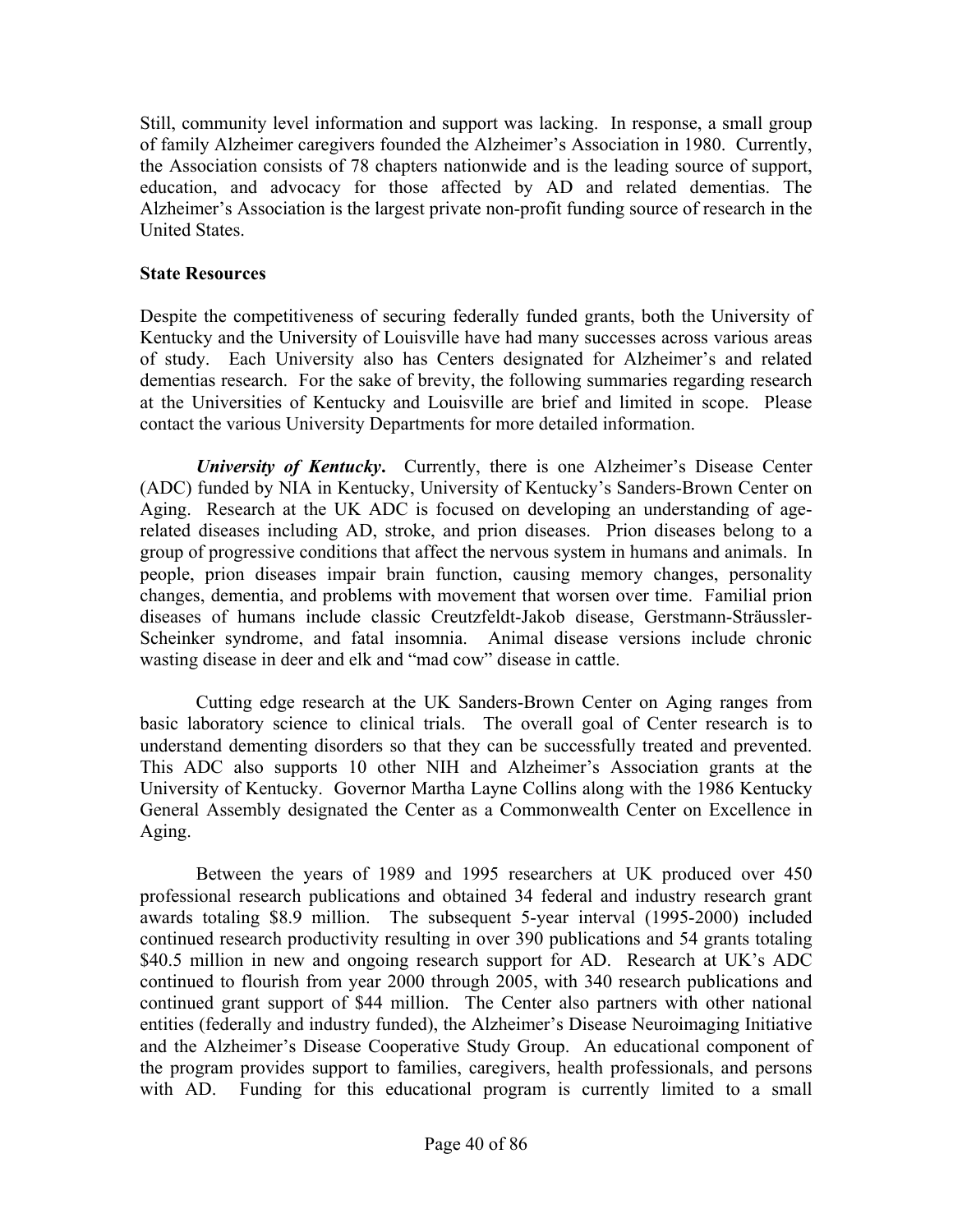independently secured grant from the national Alzheimer's Association, which will expire in 2009. Since 1989 UK's ADC Sander's-Brown Center for Aging has also been studying normal, healthy brain aging in research participants from Fayette and surrounding counties in central Kentucky (BRAiNS program).

*University of Louisville***.** Research specific to AD at the University of Louisville crosses the Departments of Biochemistry and Molecular biology, Pathology and Laboratory Medicine, Family and Geriatric Medicine, as well as the Gheens Center on Aging, and the University Research Foundation.

Since 1984 the Department of Family and Geriatric Medicine has sponsored an interdisciplinary Geriatric Evaluation and Treatment Unit focusing on assessment, diagnosis, and treatment of AD patients and their families. Students and faculty from other Departments such as Psychological and Brain Sciences and Kent School of Social Work derive research subjects and projects from this program. Additional activities of the Department focus on estimating the prevalence of cognitive impairment in primary care, identifying provider attitudes that create challenges to diagnosing AD among primary care patients, and the linkage between screening with clock drawing and identification of middle aged and older adults with AD.

In 2000, the Gheens Center for Aging and Age-Related Diseases was established in U of L's School of Medicine with a \$2.5 million gift from the Gheens Foundation, a Louisville-based organization supporting charitable and educational endeavors. Research priorities at the Gheens Center on Aging focus on the role of genetic mechanisms in the aging process, an effort that could lead to ways of slowing or stopping adult-onset diabetes, some forms of cardiovascular disease such as stroke, and neurodegenerative diseases such as Parkinson's and Alzheimer's. Finally, the University Research Foundation, Inc. for Alzheimer's disease research received a three-year grant (\$240,000) in 2004 from the Alzheimer's Association to explore AD connections in cultured neurons.

*State Agency Supports and Studies Specific to Kentuckians***.** In 1989, the State Legislature designated \$244,000 to support three AD research positions within UK's Sanders-Brown Center on Aging. The State commitment stimulated additional research through the ADC resulting in clinical investigations into possible AD therapies as well as basic research into mechanisms involved in the development of AD.

More recently, \$100,000 of state general funds was budgeted to cross over fiscal years 2007 and 2008, to explore the effectiveness of dementia training in selected long-term care facilities. Furthermore, during the past year, DAIL secured a total of approximately \$1.2 million in research dollars to explore nursing home diversion, consumer directed options pilot focusing on goods and services, quality dementia care, legal services, and a state profile assessment. Kentucky also proposed to administer and evaluate practical applications of an evidence-based practice, the Savvy Caregiver Program, a curriculum designed to decrease caregiver burden for those who care for individuals with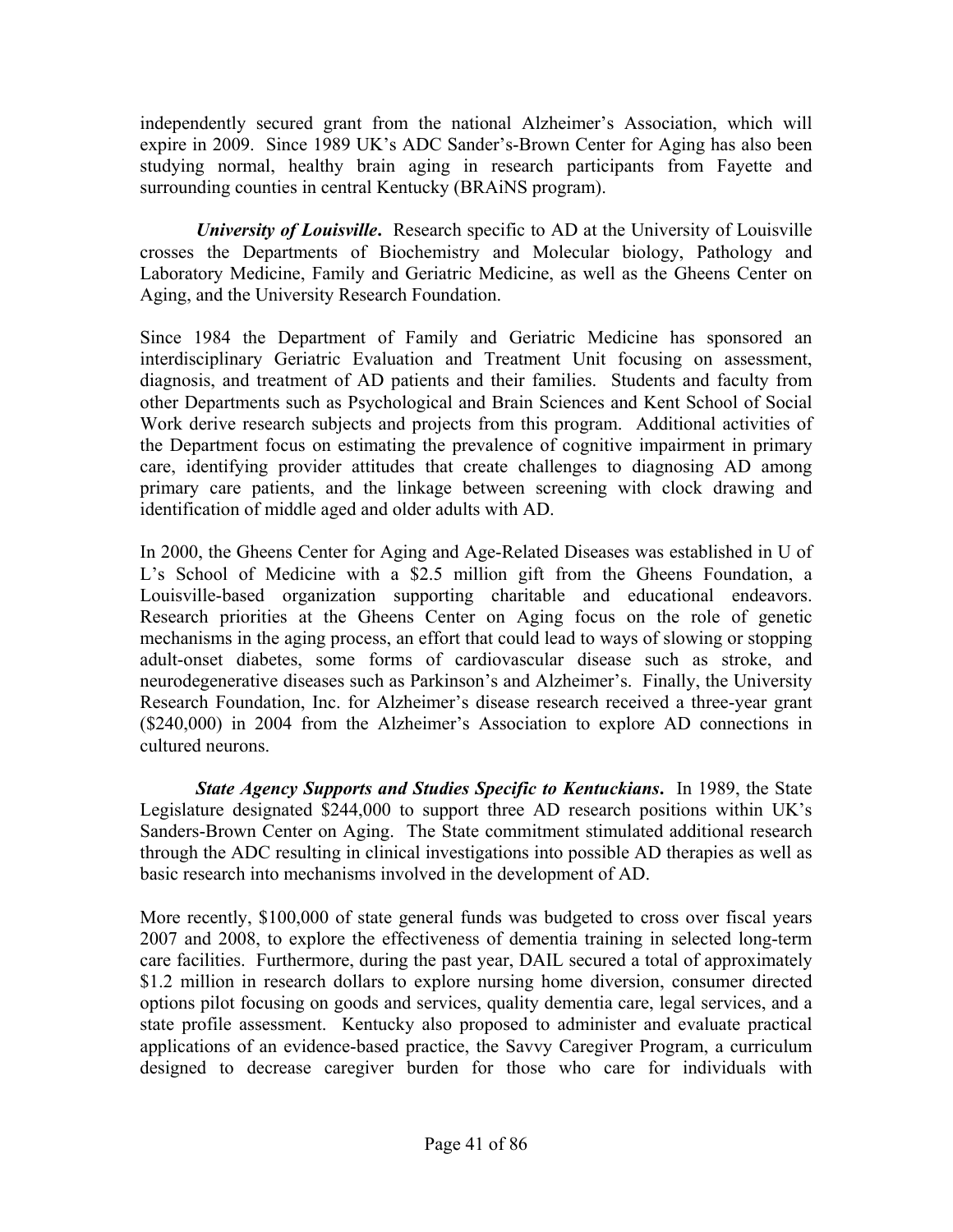Alzheimer's disease or related dementia in rural areas; however, the funding for this project was not awarded.

It should be noted that Kentucky's Quality Dementia Care Project includes an evaluation of the "Best Friends Approach to Dementia Care" in an Adult Day Care Center in a rural impoverished area and one in a predominantly African American community in an urban area. Although the Best Friends model is widely used by other states as well as internationally, until now, the anecdotal benefits of this program have not been empirically tested.

Although Kentucky does not designate funds for Alzheimer's Disease research to be applied toward studies including Kentucky's unique population, both UK and U of L have successfully secured funding and recruited Kentucky residents for studies focusing on changes in brain functioning as it relates to aging. Since 1989 UK's ADC Sanders-Brown Center for Aging has been studying normal, healthy brain aging in research participants from Fayette and surrounding counties in central Kentucky. The group, selfnamed as the "Biological Resilient Adults in Neurological Studies" cohort (BRAiNS), has aided in unlocking the mysteries of memory and thinking changes associated with normal healthy brain aging. Participants receive yearly physical and neurological examinations, tests of memory and thinking, and agree to donate their brain tissue at death. Research activities at the U of L include neurodegenerative autopsy services for the Louisville region to determine the pathologic diagnosis of clinical dementia. The information gained from the autopsy is used for the confirmation of clinical diagnosis for the family and the advancement of education for medical investigators for research studies focusing on neurodegeneration.

# **Evidenced Based Practices**

An evidence-based practice is a practice that has been or is being evaluated resulting in some quantitative and qualitative data that supports general positive public health outcomes. The research or evaluation of the practice has also been subject to expert or peer review resulting in a significant level of evidence of effectiveness as described in public health research literature. Due to the potential detrimental personal, social, and health impacts of caring for an individual with AD, most evidence-based training curriculums are targeted toward the family caregiver. Some studies have demonstrated that caregiver training delays nursing home placement of the individual with AD by as many as 557 days, or approximately 1.5 years.

The Administration on Aging currently lists the following 7 curriculums as evidencebased practices: 1) Managing Difficult Behaviors: A Standardized Intervention to Help Family Caregivers (STAR-C), 2) Making Sense of Memory Loss, 3) The New York University Counseling and Support Intervention for Caregivers, 4) Reducing Disability in Alzheimer's Disease (RDAD), 5) Resources for Enhancing Alzheimer's Caregiver Health I REACH I), 6) REACH II, and 7) Savvy Caregiver. A brief summary of each evidencebased practice is provided in Appendix C.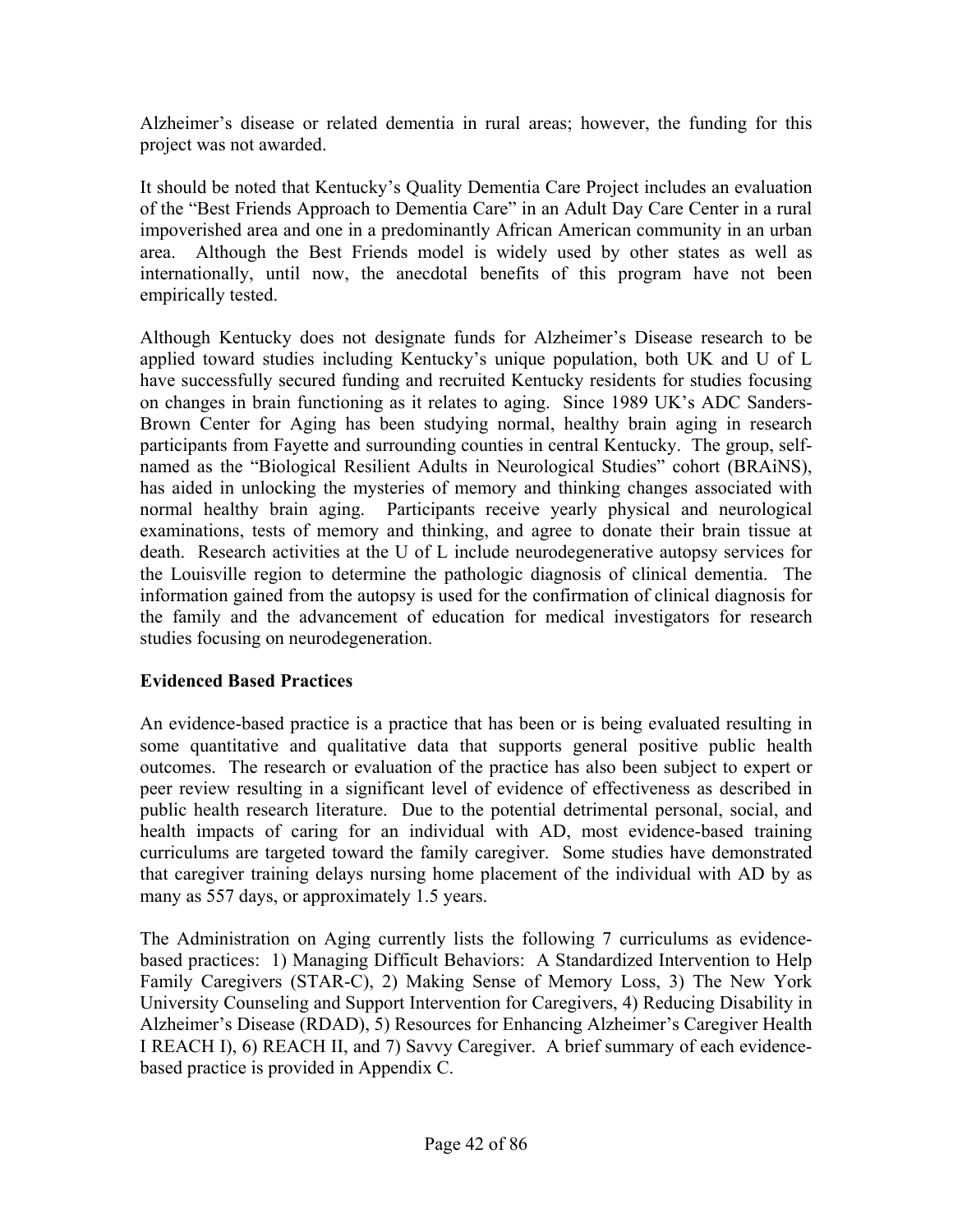In summary, State support for AD research has not increased since the initial investment in 1989, leaving researchers at institutions like UK's Sanders-Brown Center on Aging to seek alternative means of support. While UK and U of L AD researchers have shown that they can successfully compete for extramural funding, current federal and private funding cutbacks will make the work of AD researchers even more difficult.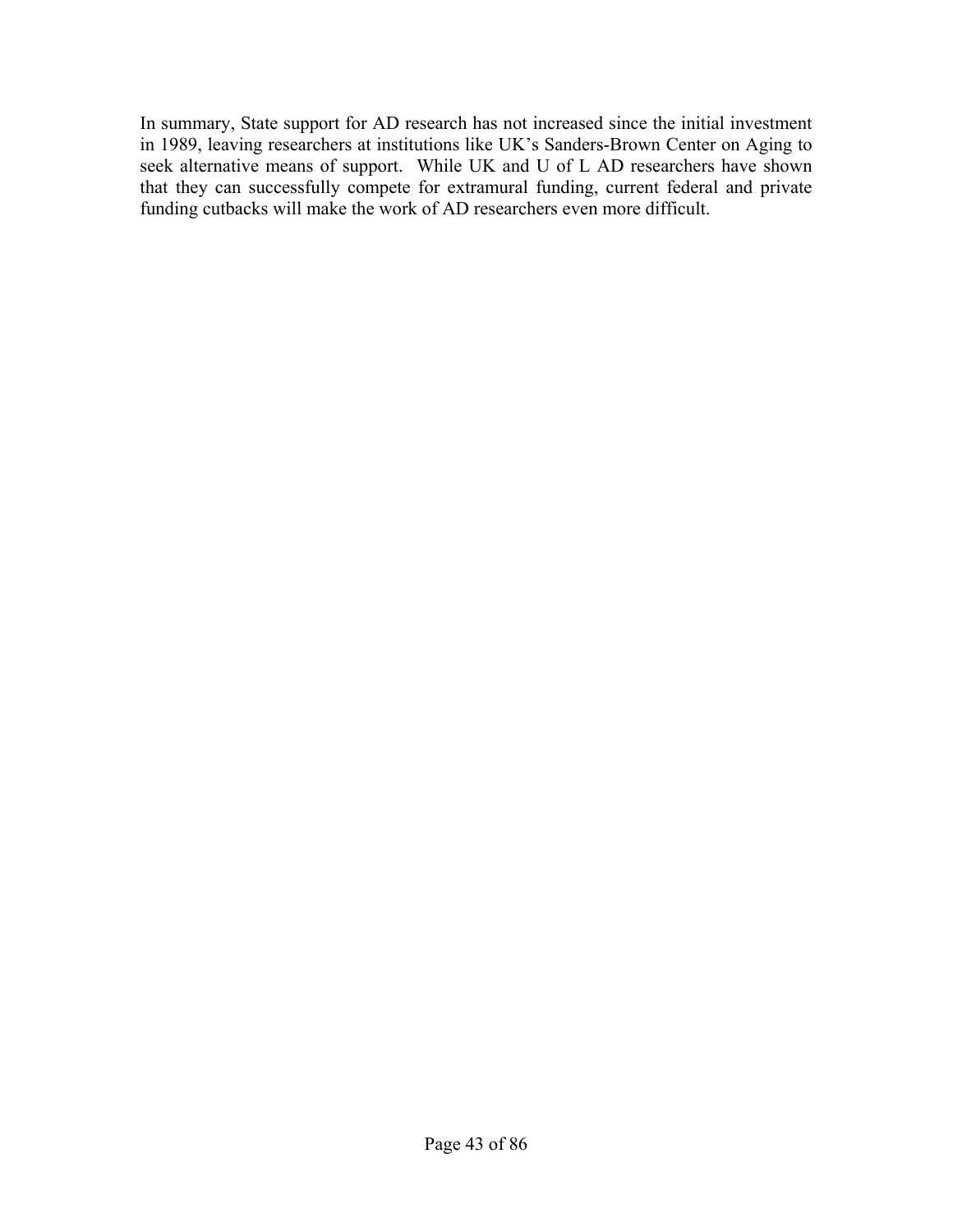#### **CHAPTER 3: IDENTIFIED ISSUES OR CHALLENGES AND CORRESPONDING RECOMMENDATIONS**

This chapter details the identified issues or challenges and corresponding recommendations designed to improve state role and infrastructure, programs and services, and research and evaluation. An estimated completion data follows each recommendation.

#### **State Role and Infrastructure**

**Identified Challenge:** Fragmented and under funded State system in long-term care

**SJR 6 Goal:** Build appropriate infrastructure to support the State role in long-term care, family caregiver support and assistance

Realizing the imminent problem of age related neurodegenerative diseases, the 2000 Kentucky legislature created by statute (KRS 194A.601) the Office of Alzheimer's Disease and Related Disorders.

The Office was required to be included within the Cabinet for Health Services and was charged with overseeing information and resources related to policy and services affecting sixty thousand residents of Kentucky with dementia, and the caregivers and families of the residents.

The legislation called for the Office to have a Director; however, duties for the Office and the duties ascribed to it were absorbed into the Office of Aging Services by utilizing existing state staff.

The same Legislation created the Alzheimer's Disease and Related Disorders Advisory Council. The Council was to provide recommendations to the Office, elect a chair, select the Office Director, establish goals and evaluate services and supports for those individuals and families dealing with this terminal disease. The membership of the Council was delineated in the statute to include representation from three agencies of state government, three from local health departments, one from the University of Kentucky Alzheimer's Disease Research Center at Sanders-Brown Center on Aging, one each from the Chapters of the Alzheimer's Association serving the Commonwealth with the remainder of the fifteen representing consumers, health care providers and the medical research community. All members are appointed by the Governor's office.

While the intent of the legislation was certainly valid, the "Office within an Office" as well as the Council, struggled to be effective due to the lack of clear structure, status and an identified funding source.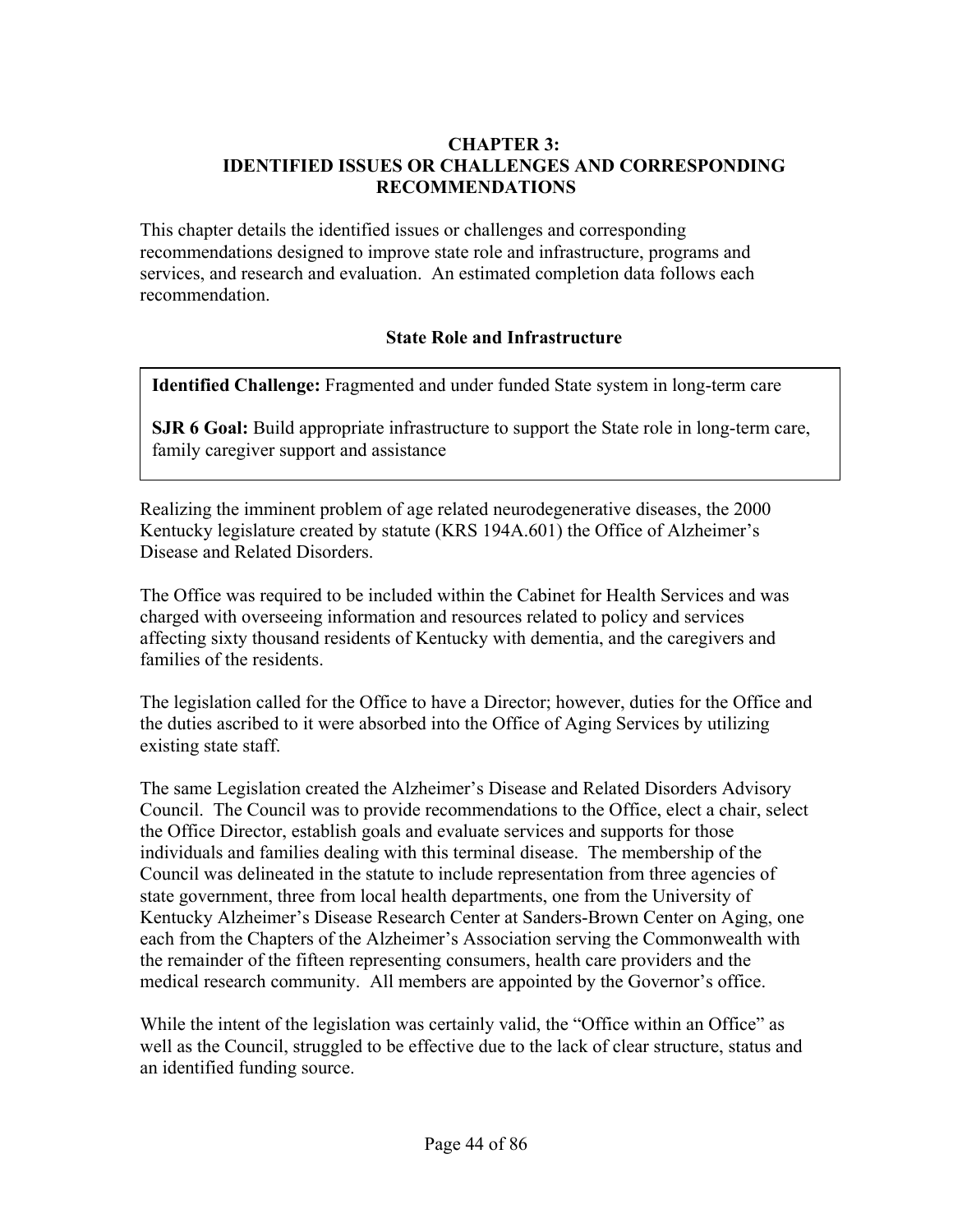During the next few years the state infrastructure was restructured many times. Cabinets were separated and then put together, Departments were combined and Divisions eliminated. Over time, the Office of Aging Services became a Department and then a Division and the "Office" of Alzheimer's Disease and Related Disorders was diminished to a .10 FTE staff position that coordinated quarterly Council meetings.

Despite these efforts to improve the infrastructure and organizational structure for Kentucky's health care system, one factor remained the same. The system remained fragmented. Each Department created their own activities and programs for long-term care including dementia related services and supports but there were no centralized decision making, policy or coordination. Usually, each Department was not aware of the activities of the other Departments.

The toll a fragmented service and support system takes on the individual and their family, friends in charge of their caregiving can be insurmountable. Currently, of the five million Americans with Alzheimer's, approximately 70% live at home, receiving most of their care from family members. The challenge of providing assistance with basic activities of daily living and watching the deterioration of their loved one results in an onslaught of physical and emotional stress as well as a significant financial strain. Our current system fails to adequately address the needs of caregivers across the state. As of June 30, 2007 there were 45 caregivers on the waiting list for respite care services. This number may be somewhat misleading in that not all counties have an Adult Day respite program and only one region offers in–home respite care services. In addition, the current eligibility and service requirements often prohibit the ability to provide services to caregivers of individuals with early on-set dementia. Without adequate support systems, these individuals will most likely end up in an institutional setting at a cost estimated to be four times higher than patients treated in the community.<sup>1</sup>

While families absorb most of the costs for the care of an Alzheimer's patient, the federal and state governments are attempting to assist caregivers. Congress made altercations to the Federal Internal Revenue Code that allows caregivers to receive tax credit. On a state level, the Kentucky General Assembly attempted to pass Household and Dependent Care Credit in 2007.

Because locating, understanding and accessing public programs and services can be difficult in the fragmented system, Kentucky recently created the Kentucky Resource Market to assist in streamlining information and referral services. The Kentucky Resource Market provides one-on-one assistance by phone. Through the system "one call does it all" in finding the most appropriate program and service for their needs.

However, family members and caregivers realize that just finding a needed resource or service isn't enough. Significant issues can arise due to the lack of knowledge of the providers regarding Alzheimer's and related dementias. Family members and caregivers lament most staff are trained to assist the elderly but not specifically to the Alzheimer related diseases. There are limited training opportunities on Alzheimer's and related dementia diseases across the state. Reasons for the limitations include the lack of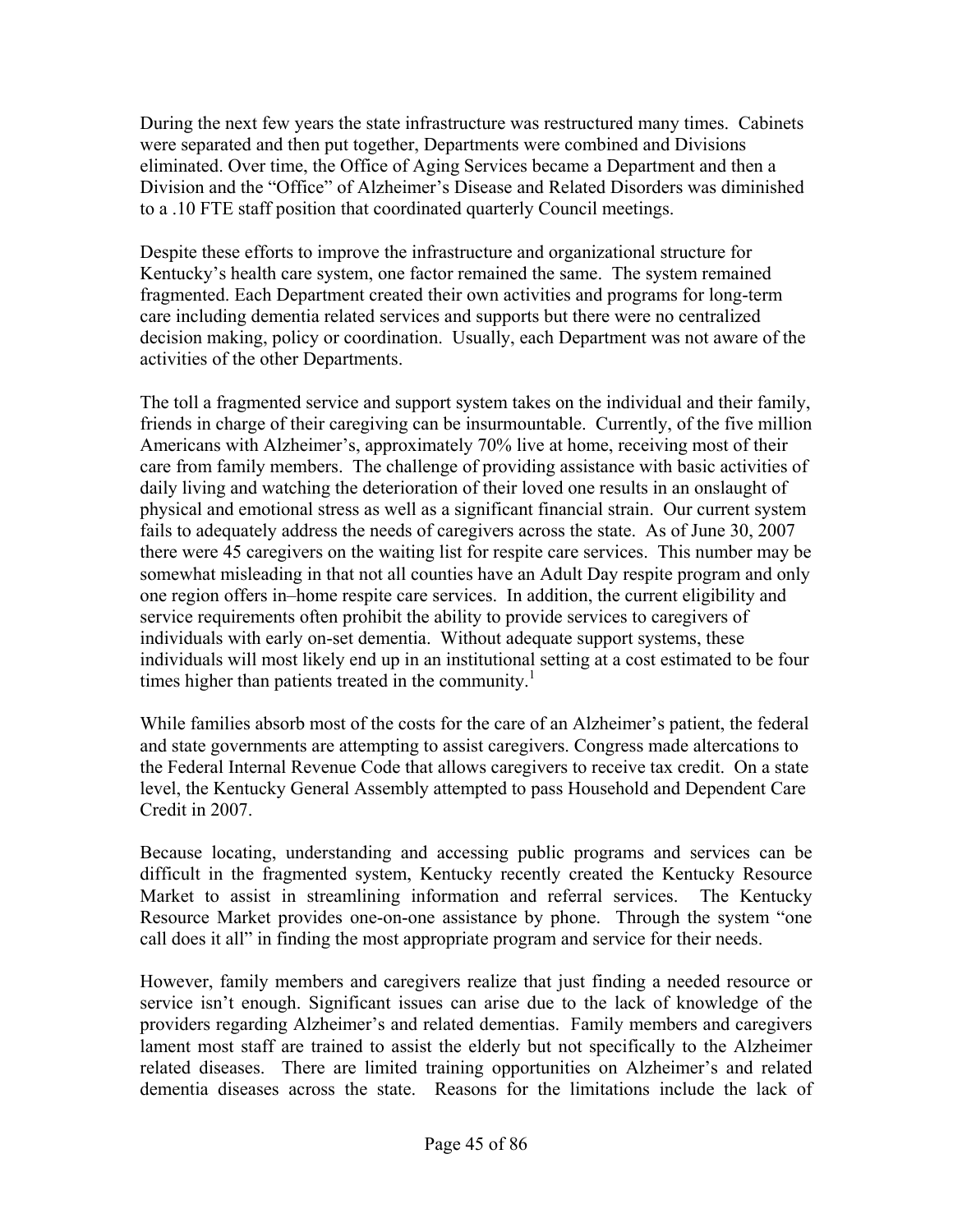approved training materials steeped in evidence based practices, inadequate requirements to obtain training on Alzheimer's and related dementias or other components of the long term care system and a lack of qualified staff to provide the training.

The fragmented system has also resulted in an inability to collect specific data on the disease or other components of long term care. Currently Kentucky does not have a statewide data system or a centralized portal to submit the data. Determining data for this report, such as the number of geriatric psychiatrists in the state, required numerous calls and resulted in varying answers depending on which entity was contacted.

Additionally, providers, consumers and family members expressed significant concerns about the extreme diversity in how state staff, whether adult protective services workers, state guardians or health department nurses, worked with individuals with Alzheimer's. The Council concluded there is a clear lack of understanding on Alzheimer's and Dementia, the progressive stages of the disease, available services and supports and various placement options. Training for staff on working with this population has been sporadic resulting in each Department and individual worker often "making it up as they go along", often with unfortunate results for the consumer and family.

The current array of institutional care options is rigidly sub-divided based on providers' service capabilities and state regulations rather than on the changing needs of individuals; this is particularly problematic for persons with dementia because of their reliance on environmental consistency and reduced capacity for processing change. In addition, behavioral issues often result in continuous placement changes.

The importance of early detection and treatment for Alzheimer's and related dementias cannot be overstated. The earlier the diagnosis the more likely symptoms will respond to treatment. Additionally, many conditions with dementia-like symptoms are reversible. Early identification and aggressive treatment of Alzheimer's and other related dementias offer the greatest opportunity to decrease cost and progression of the disease. Despite the potential to reduce costs and reduce the rate of disease progression, many insurance plans, including Medicaid, incorporate barriers to treatment and services for early on-set of Alzheimer's disease and related dementias.

In Kentucky, there have been numerous efforts through various agencies to ensure the health, safety and welfare of this vulnerable population. However, this population brings along a multitude of challenges, issues and concerns when it comes to emergency management, preparedness, response and recovery. These individuals pose one of the greatest challenges to communities, families, friends and first responders. Although elder abuse is often a silent crime, Kentucky is a mandatory reporting state (KRS 209.030)

According to the Elder Abuse in Kentucky 2006 Annual Report, in 2005, the overall National average for substantiated cases of elder abuse, neglect and exploitation involving adults remained steady at about 47%; however, Kentucky realized a substantiation rate of 30% in 2005, and 29% in 2006 (SFY). Over the past several years, the substantiation rate has increased due to improved training for staff, the proposed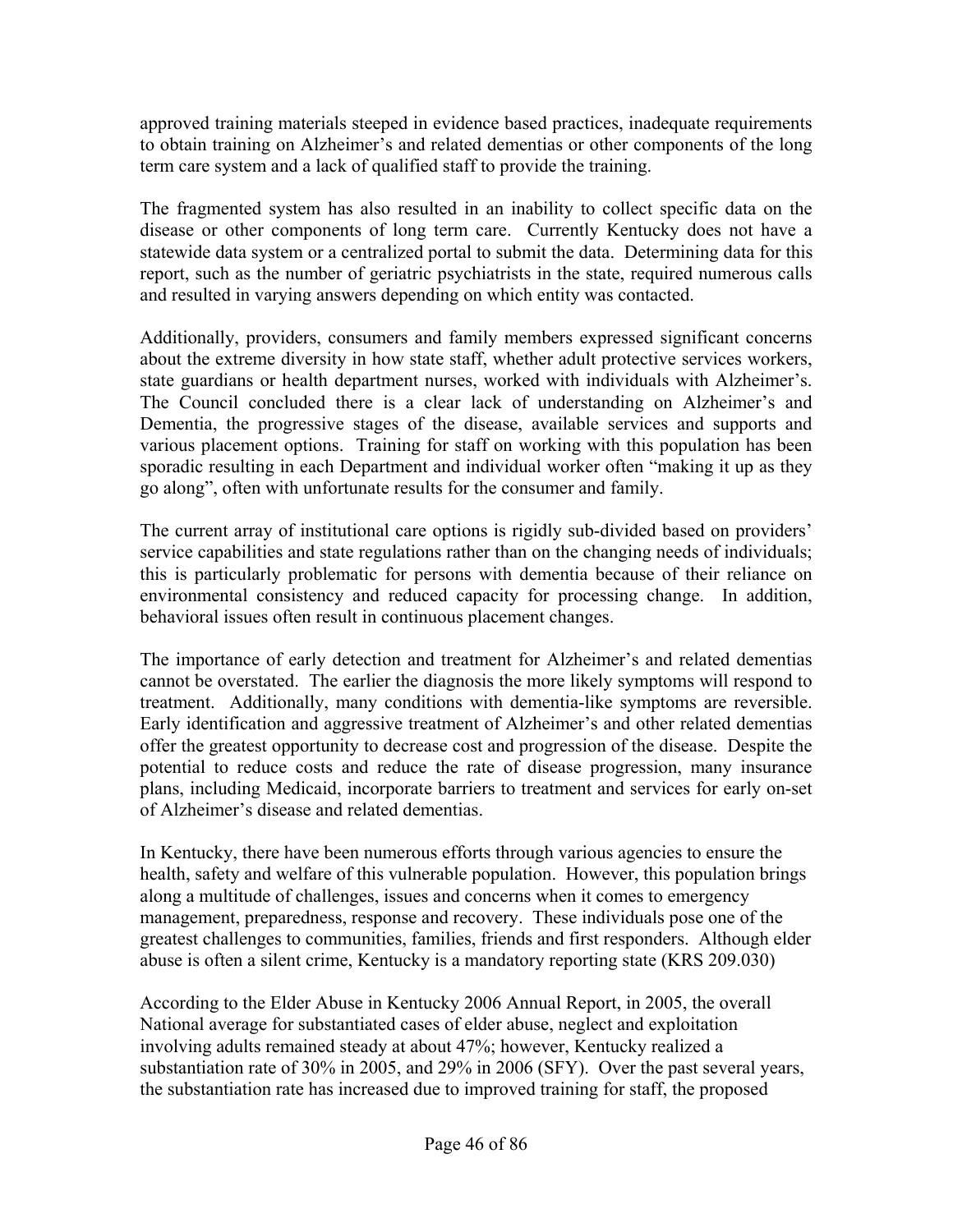addition of designated APS staff, an increase in public awareness campaigns, as well as, assistance from the Office of Attorney General's Office in developing a Prosecutor's Manual. According to the same report, a total of 9,387 adult protective services cases were reported for individuals  $60+$  in State Fiscal Year 2006 and a total of 6,548 reports were investigated. The investigations resulted in 1,585 substantiated reports with the caretaker found to have neglected an elderly person in 21% of the cases, and 16% of the elderly were exploited.

In December 2006, the Department for Aging and Independent Living (DAIL) was created in an attempt to better coordinate the aforementioned and fragmented activities. DAIL administers programs and services, establishes policy and coordinates activities for long- term care regardless of the age or disability. In addition, DAIL strives to provide programs and services to ensure individual dignity, self-respect, and independence on behalf of Kentucky's elders and people with disabilities and focuses on removing challenges to improving the quality of life for these vulnerable Kentucky citizens.

The creation of the Department along with the mandates contained within State Joint Resolution Six have assisted the staff and Council in clearly identifying the issues and needs for creating a strong infrastructure and clearly delineating the State role within that infrastructure. The Council recommends the following:

# **RECOMMENDATION 3.1**

*Revise KRS 194A.601 to make the Office a viable, fully funded and staffed entity within the Department for Aging and Independent Living working in conjunction with the Council.* 

# **Strategies:**

- 3.1.1. Recreate the "office" to become the Alzheimer's and Related Dementias Unit working in conjunction with the Council. (2008)
- 3.1.2 Obtain specific State general funding to hire a full time coordinator and 2 FTE program staff for the Alzheimer's and Related Dementias Diseases Unit. (2008)
- 3.1.3. Expand the role of the Unit to include policy, research and coordination of services. (2008)
- 3.1.4. Require the Unit to conduct the following activities: (2008)
	- Disseminate information on services and related activities for individuals with Alzheimer's disease and related dementias to the medical and healthcare community, academic community, primary family caregivers,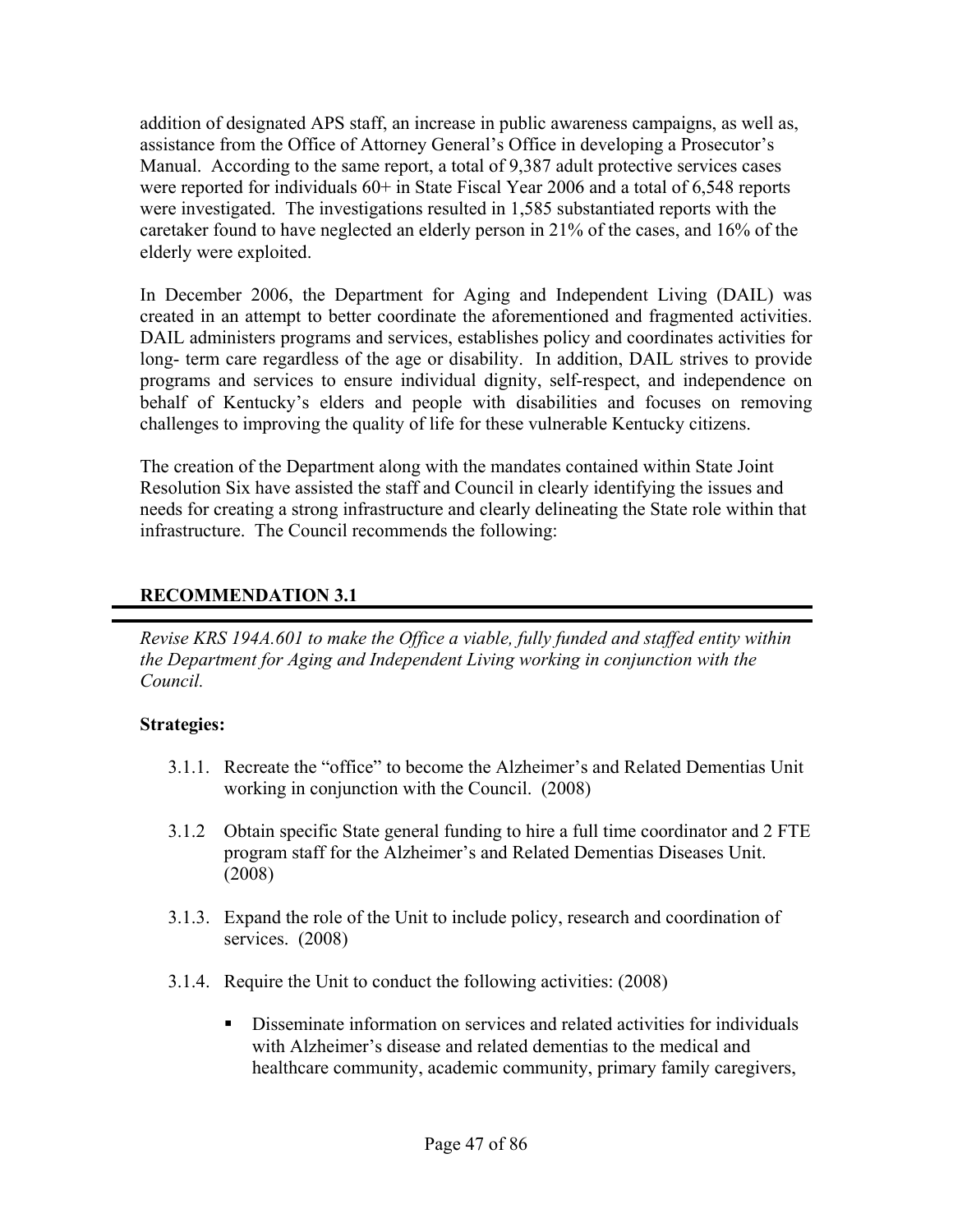advocacy associations and general public.

- Enhance the DAIL website to include Alzheimer's information and links.
- Establish a strategy to link and coordinate services and activities of State agencies, other service providers, advocacy groups and other entities throughout the State such as emergency personnel, police, universities and attorneys and other staff associated with the legal system.
- Coordinate and provide support for Council activities.

# **RECOMMENDATION 3.2**

*Increase and improve support for family caregivers* 

# **Strategies:**

- 3.2.1. Request an increase in the Alzheimer's Respite Services line item in the State budget. (2008)
- 3.2.2. Utilize the Council and stakeholder community to revise the current definition, eligibility and service requirements for the provision of respite. (2008)
- 3.2.3 Ensure a system of care coordinators and benefit counselors in each of the 15 ADD regions. (2010)
- 3.2.4. Develop incentives beyond tax incentives for caregivers (2010)
- 3.2.5. Support legislation for a caregiver tax credit for people who provide in-home care for dependent relatives who have little to no income, and have been diagnosed with Alzheimer's Disease and related dementias. (2008)
- 3.2.6. Develop a demonstration to test the feasibility and cost-effectiveness of adult day care clients receiving services in other long term care settings traditionally considered "institutional" in order to expand access and accommodate anticipated growth in demand. (2009)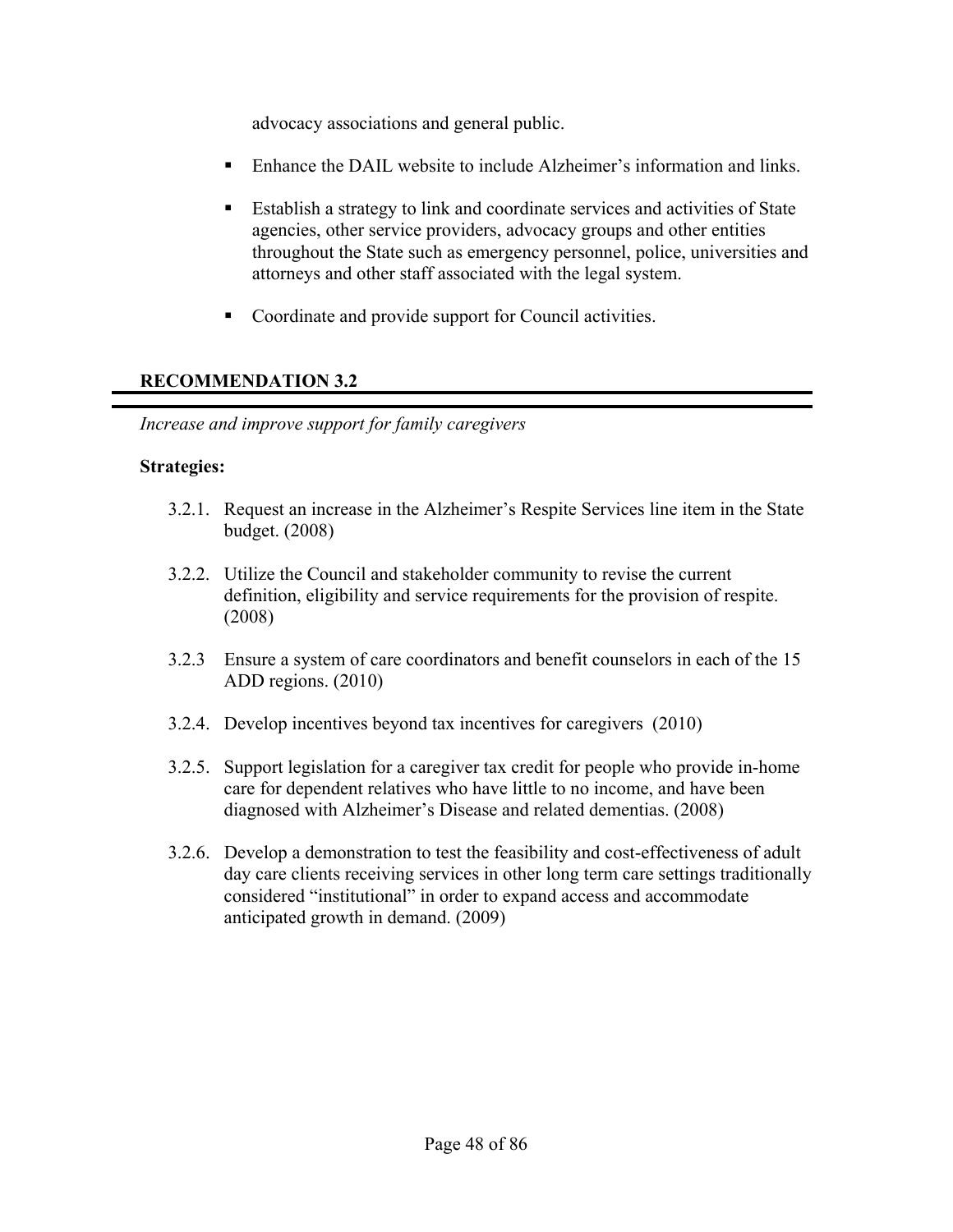#### **RECOMMENDATION 3.3**

*Develop, implement and coordinate a Statewide data collection system.* 

#### **Strategies:**

- 3.3.1. Require the Alzheimer's and Related Dementias Unit to develop, implement and coordinate a Statewide data collection system. (2009)
- 3.3.2. Collect data and monitor at a minimum the following data: (2010)
	- a. The prevalence of dementia related diseases across the Commonwealth
	- b. The prevalence of dementia related diseases by county
	- c. The prevalence of early on-set dementia related diseases across the Commonwealth
	- d. The prevalence of inpatient geriatric psychiatry beds
	- e. The availability of geriatric services and specialists
	- f. The availability of dementia related services and supports
	- g. The availability of assessment services for Alzheimer's and dementia
	- h. The number and location (county) of Kentuckians who are currently providing care in their home to a family member.

# **RECOMMENDATION 3.4**

*Develop and implement training on Alzheimer's and Dementia Related Disorders for various stakeholders.* 

#### **Strategies:**

- 3.4.1 Identify specific training resources for targeted audiences across the State. (2009)
- 3.4.2 Develop relationships with police and community partners to develop and implement training (such as, but not excluding, bankers, attorneys, police, emergency personnel, etc.). (2009)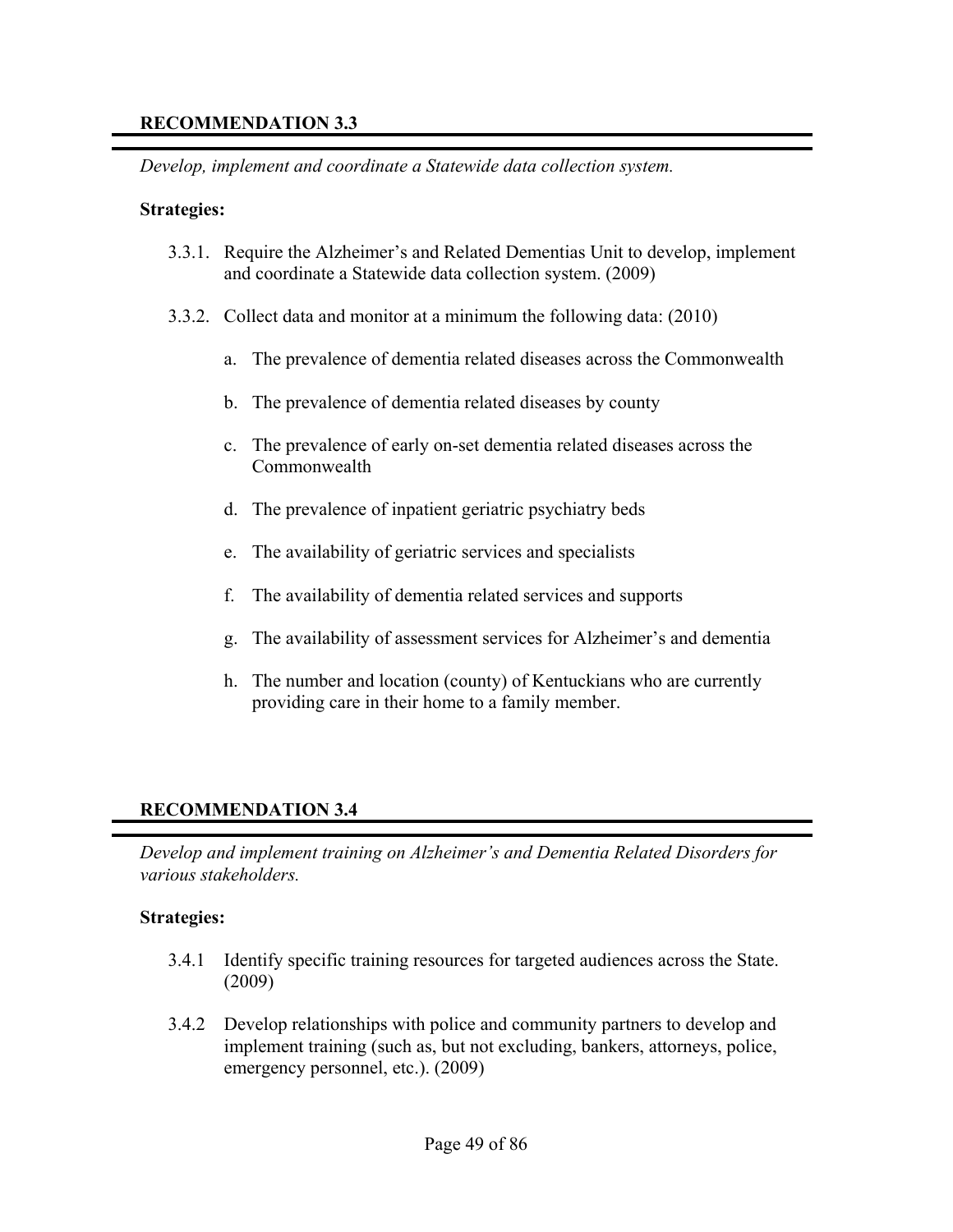- 3.4.2. Develop and implement evidence-based training curriculum and implementation strategy for targeted audiences (i.e. Department for Mental Health and Mental Retardation, Office of Inspector General surveyors, Comprehensive Care Centers, family caregivers, etc.). (2009)
- 3.4.4. Develop and implement an evidence-based training curriculum and implementation strategies for Long Term Care facilities. (2009)
- 3.4.5 Require mandatory training as part of DOCJT yearly in-service training for emergency personnel (e.g. firefighters, emergency medical technicians, police officers). (2009)
- 3.4.6 Require mandatory dementia-specific training for emergency room staff including nurses, physicians and related services technicians such as radiology. (2009)
- 3.4.7 Increase training for State adult protective services workers on Alzheimer's/dementia. (2009)
- 3.4.8 Require training for providers and State staff associated with any of the Medicaid home and community based waivers. (2010)
- 3.4.9 Develop a portable certification program for para-professional direct caregivers with standardized content designed to enhance their understanding of memory impairment and their performance in caring for individuals with Alzheimer's and related dementias. (2010)
- 3.4.10 Work with the universities to develop specific training and recruitment options including:
	- a. The development of optimal training content standards for licensed health professionals; target Kentucky's professional schools to integrate it into curricula. (2010)
	- b. Create a "Bucks for Brains" program to recruit and train geriatric psychiatrists, geriatricians, and other geriatric medical specialists. (2012)
	- c. The development of residencies or fellowships for training of geriatric psychiatrists, geriatricians, and other geriatric specialists. (2012)
	- d. The development of a specific track on Alzheimer's and related dementias for medical students. (2012)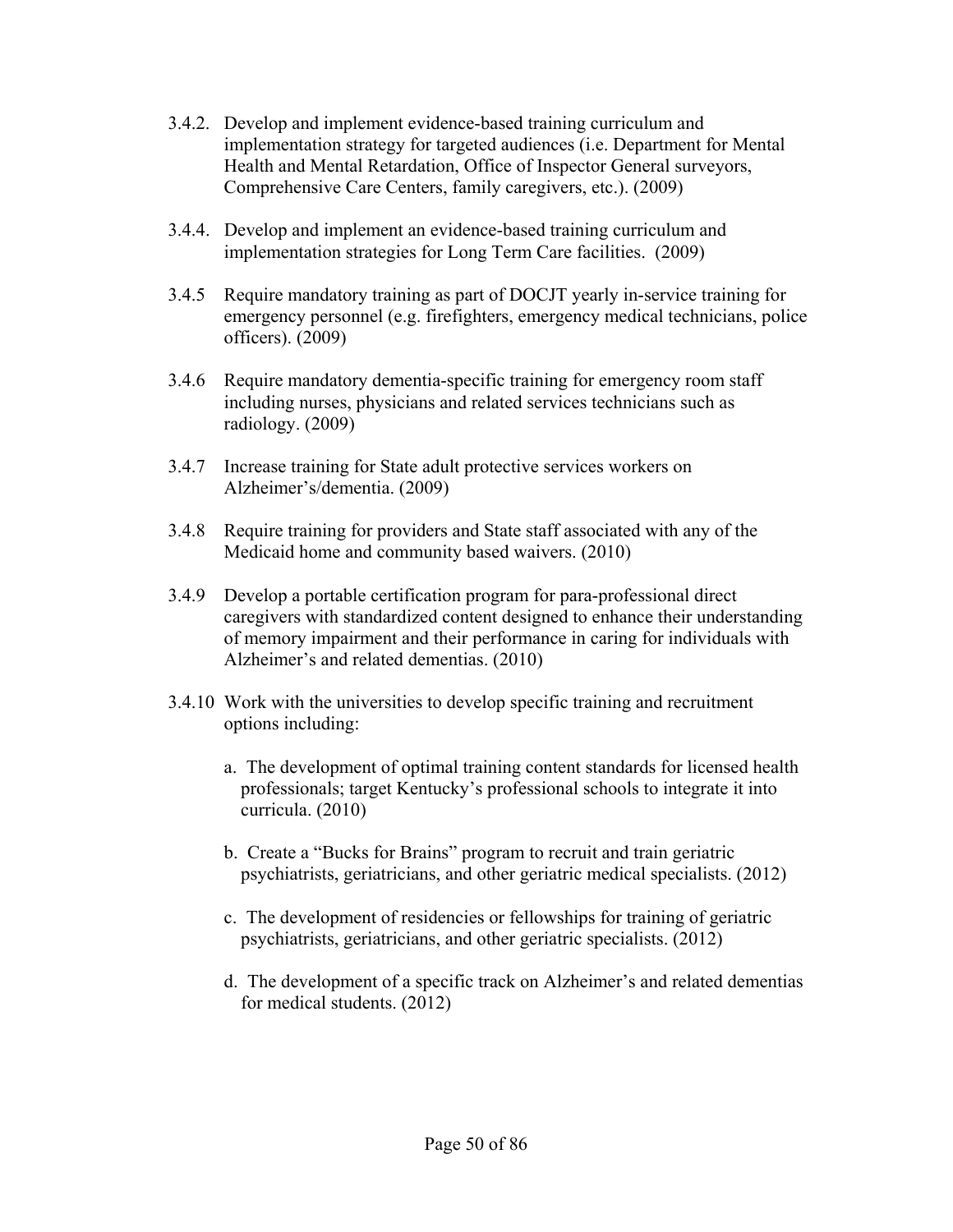### **RECOMMENDATION 3.5**

*Establish State Protocol on Appropriate Interface and Choices for Individuals with Alzheimer's Disease, Related Dementias and Their Families.* 

#### **Strategies:**

- 3.5.1. Require the Unit and Council to develop a protocol detailing how to interface with individuals with Alzheimer's and related dementias and their families. The protocol should include appropriate placement options based on the stages of Alzheimer's and dementia related diseases. (2008)
- 3.5.2. Require the Unit and DAIL to provide training to staff within the Cabinet for Health and Family Services on the protocol including but not limited to adult protective services workers, guardianship/social workers, and staff from the Office of Inspector General and the Department for Mental Health and Mental Retardation on the protocol. (2009)
- 3.5.3 Require, through the Secretary of the Cabinet, that all Department staff utilize the protocol as an established Cabinet practice. (2009)

## **RECOMMENDATION 3.6**

*Explore options to increase insurance coverage for individuals with Alzheimer's and Related Dementias* 

### **Strategies:**

- 3.6.1. Explore changes needed to ensure Medicaid eligibility for early onset dementia. (2009)
- 3.6.2. Explore potential for Medicaid waiver specific to Alzheimer's and Related Dementias. (2009)
- 3.6.3. Explore services and options available under private insurance entities. (2009)
- 3.6.4. Provide tax incentives for individuals who purchase long term care insurance. (2008)
- 3.6.5. Support the establishment of a Kentucky Long-Term Care Partnership Insurance Program. This partnership has been successfully piloted in California, Connecticut, Indiana, and New York. (2008)
- 3.6.6. Advocate for integrated systems of healthcare and support that are effective for individuals with Alzheimer's disease or related dementias and their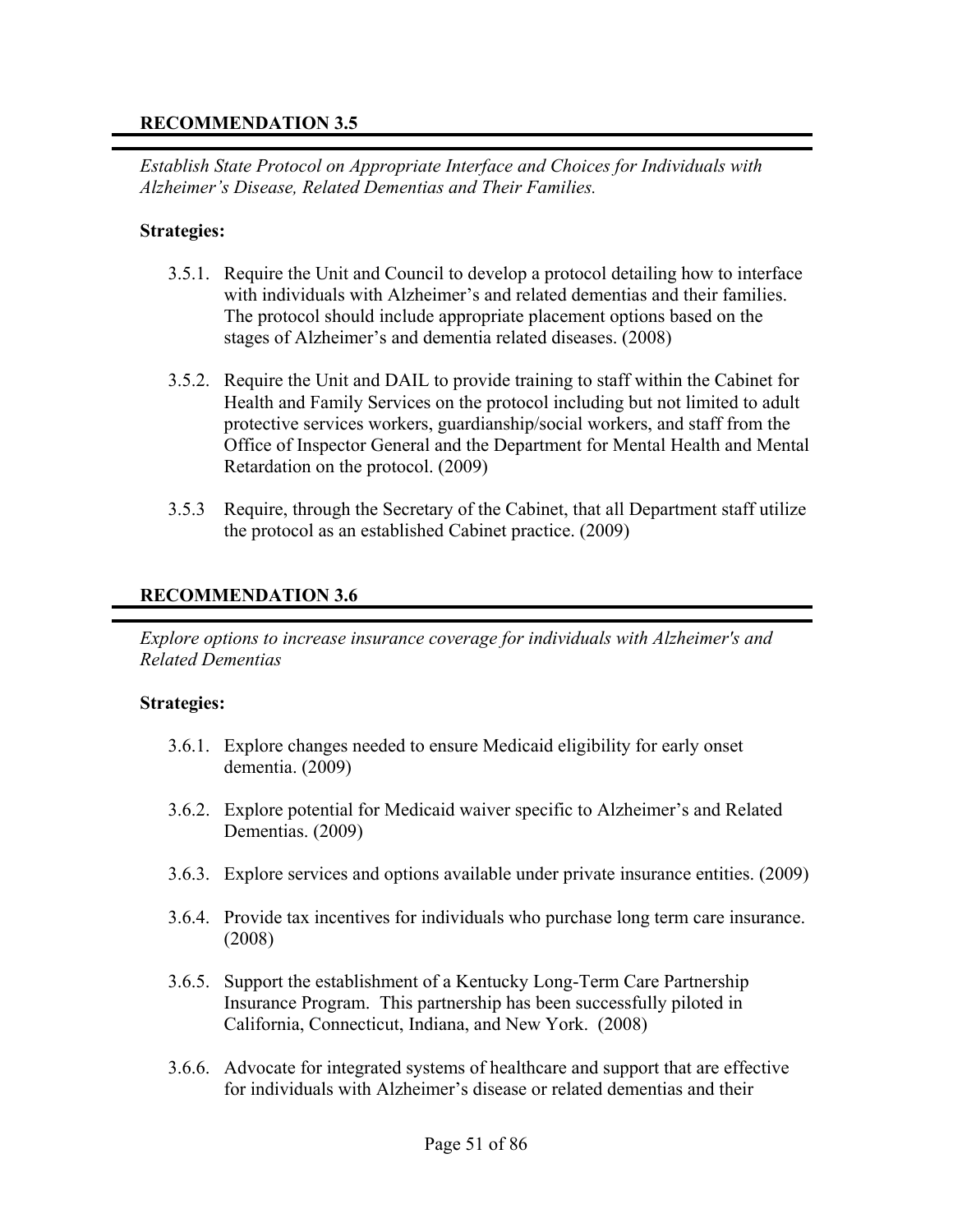families. (e.g. disease management strategies, practice guidelines, home and community based care, hospice care and chronic care management). (2008)

- 3.6.7. Require mental health parity (2008)
- 3.6.8. Promote educational resources for better understanding of Long Term Care financing. (2008)

#### **Programs and Services**

**Identified Challenge:** Lack of existing services, resources, and capacity to effectively serve individuals with Alzheimer's Disease and Related Dementias.

**SJR 6 Goal:** Build capacity to support the service spectrum of both current and future individuals who will need effective supports and services for Alzheimer's Disease and Related Dementias.

Kentucky's current service array system resembles a collage rather than a continuum of care. Services are provided through a cadre of providers with disjointed funding sources, coordination and policy.

Upon review, it was determined that many of the issues and challenges prohibiting the development of a cohesive system of services and programs are related to three core factors:

- 1. State regulations and licensure requirements are prohibitive of "dementia friendly" approaches.
- 2. A lack of incentives for caregivers and providers to create quality initiatives.
- 3. Lack of appropriate strategies and programs to address behavior issues associated with dementia.

Regulations, licensure requirements and departmental polices and procedures are sometimes conflicting and often not considered "dementia friendly", meaning they do not take into account the unique needs and stages related to dementia including early on-set. State regulations often inadvertently present barriers to quality care for this population.

The current array of institutional care options is rigidly sub-divided based on providers' service capabilities rather than on the changing needs of individuals; this is particularly problematic for persons with dementia because of their reliance on environmental consistency for processing change.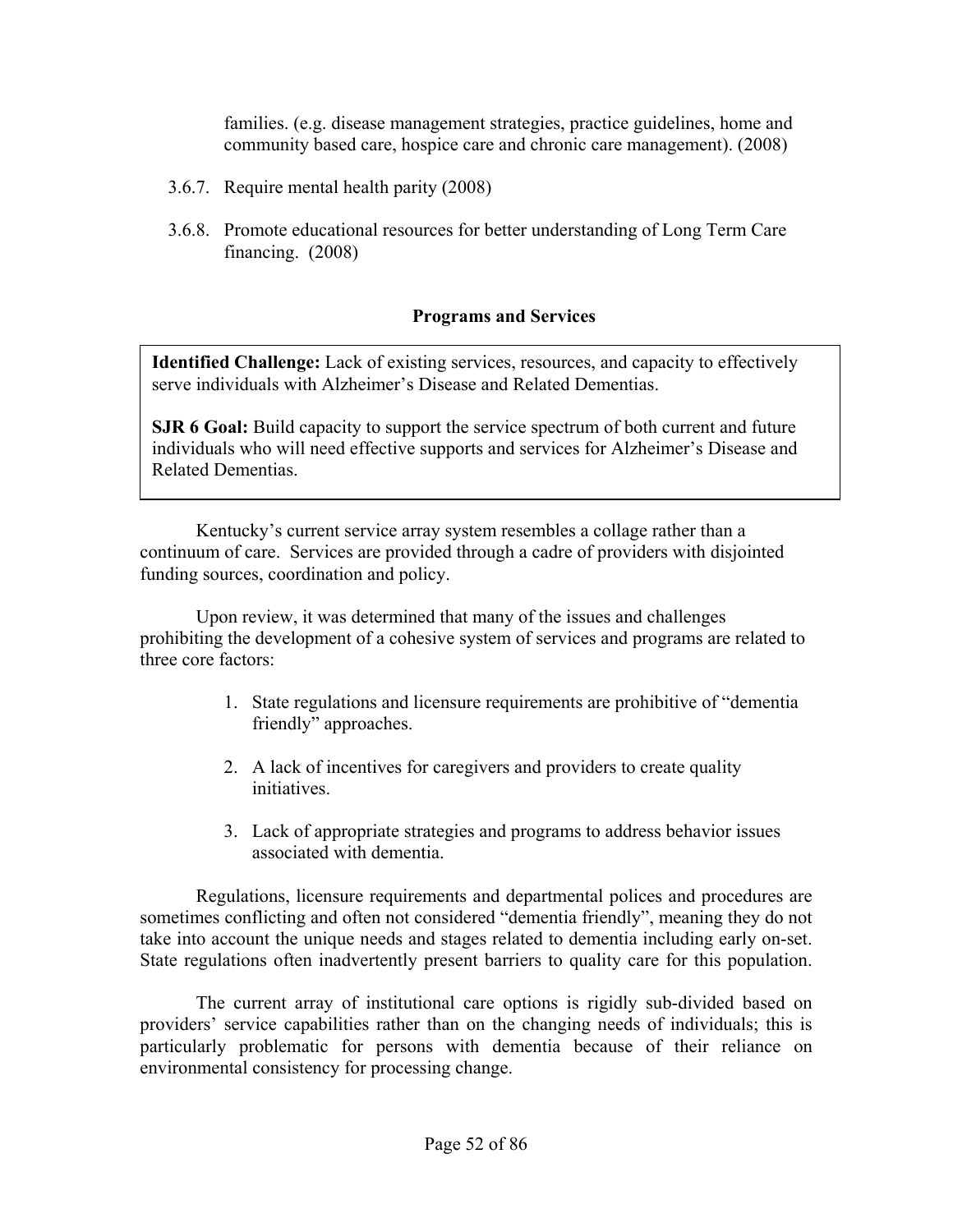Additionally, constant turnover in caregiver staff creates a hardship for the provider agency as well as the consumer and family member. One key reason for the turnover is the lack of career path and low pay for caregivers. Currently there is not a mechanism in place to support the development of a clear career path for direct care workers (caregivers). These two issues result in one of the greatest challenges to creating a continuum of care.

Kentucky has been remiss in developing new, evidence based innovations for serving this population. Institutional environments have been typically grounded in a "medical model" of care and current regulations governing facility design have the unintended effects of preserving the status quo and inhibiting innovation.

Finally, there are occasions when an individual's behavior severity exceeds the capabilities of the long-term care facility and the surrounding community, leading to early and unnecessary discharge. Innovative resources in each setting would also assist with this challenge.

## **RECOMMENDATION 3.7**

*Institute State polices and procedures to provide additional support to ensure the health, safety and welfare of individuals with Alzheimer's Disease Related Dementias.* 

### **Strategies**:

- 3.7.1 Work with law enforcement to implement a coordinated protocol or swift and appropriate action upon report of a missing adult with dementia. (2009)
- 3.7.2. Offer tax credits to families for the purchase of locator devices. (2009)
- 3.7.3 Direct the Council to study new technologies that can help locate missing persons and make recommendations about implementation strategies. (2010)
- 3.7.4 Utilize the Council to evaluate State regulations on home care, adult day and home health to assure they are "dementia friendly". (2008)
- 3.7.5. Explore changes in the certificate of need requirements in order to foster expansions of Alzheimer's and dementia specific services. (2009)
- 3.7.6. Develop a process/protocol to permit persons with dementia to remain in their current living environment despite a change in their condition (e.g. challenging behaviors or other disease symptom) that under existing regulations might otherwise promote their move to a different level of care; this protocol should assure that the provider can adequately demonstrate that the person's care needs can be safely and effectively met without the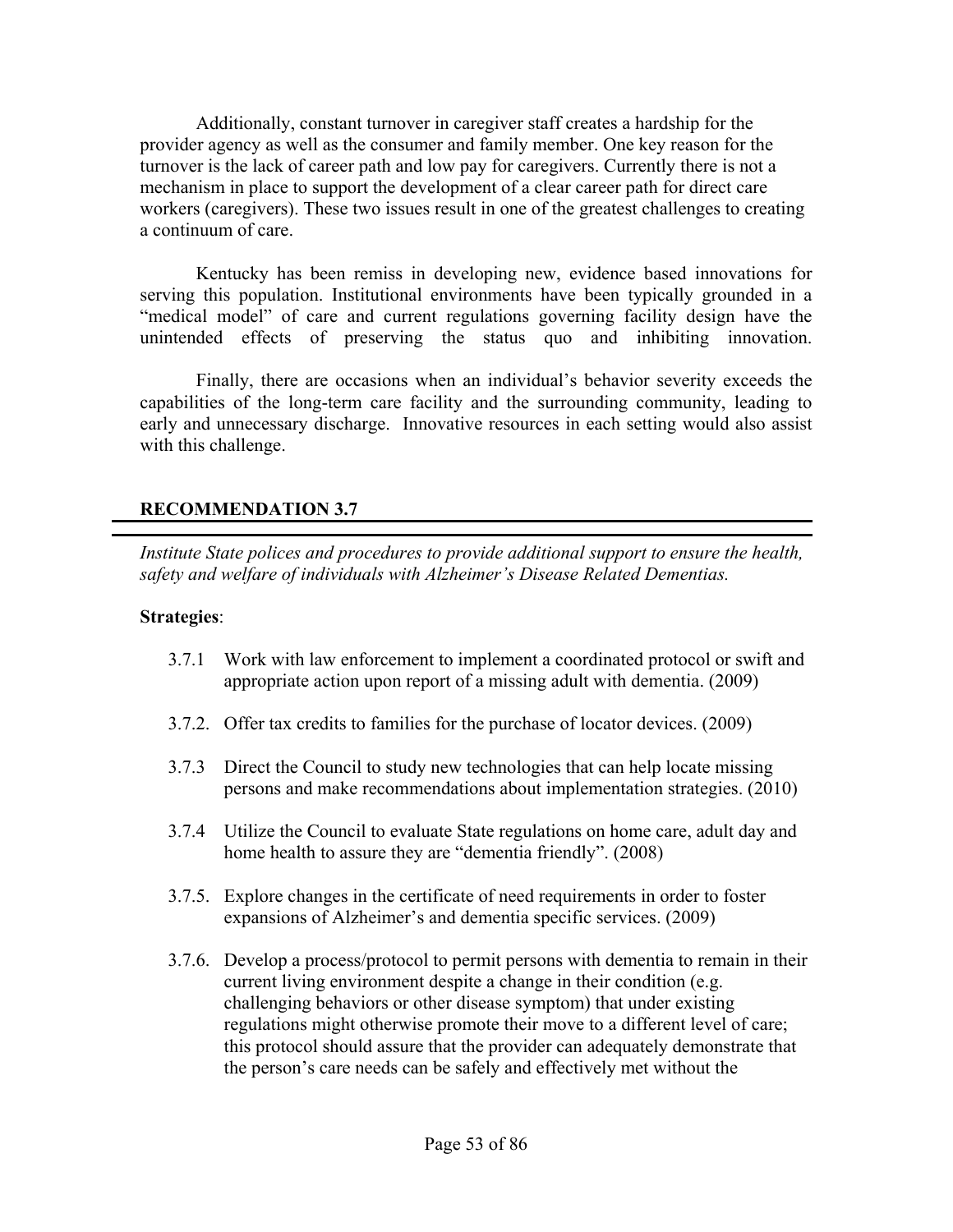disruption of moving. (2009).

- 3.7.7. Support a pilot demonstration project to address the problem of facility discharges of residents exhibiting challenging behavior. (2008)
- 3.7.8 Develop by 2009 regulations or waiver protocol inviting the development of new approaches to facility design that are preserve resident safety, recognize the special needs of persons with memory loss and show promise for improving the quality of their lives. (2009)
- 3.7.9 Review the current Kentucky Medicaid programs to ensure "dementia friendly" approaches and policies. (2008)
	- d. Review the "Resource Utilization Groups" (RUGs) system to determine values of behavior management and evidenced based interventions.
	- e. Increasing opportunities for self determination
	- f. Identify challenges to admission and eligibility requirements
- 4.7.10 Review overlapping requirements for licenses for personal care homes and assisted living facilities such as medication management including oversight, assistance, administration and monitoring. (2010)

# **Research and Evaluation**

**Identified Challenge:** Lack of State support of Alzheimer's research through Kentucky universities and other resources.

**SJR 6 Goal:** Build capacity to support Alzheimer's research and evidence based practices specific to the populations residing and receiving services in Kentucky

Although Kentucky provides funds to Universities to support faculty positions in various capacities, monies are not designated for use in specific areas of research. Furthermore, Kentucky does not have any targeted funds to specifically support Alzheimer's Disease research through Kentucky universities or other research and evaluation activities such as the implementation of evidence based practices, evaluation of evidence based practices specific to Kentucky populations or exploration of promising practices that may currently exist in the State.

While DAIL has successfully secured numerous grants during the past calendar year, funds to support implementation or further examination of existing evidence-based practices recognized by the Alzheimer's Association have not been obtained. Currently, there is no information that supports the use of an evidence based training curriculum in Kentucky.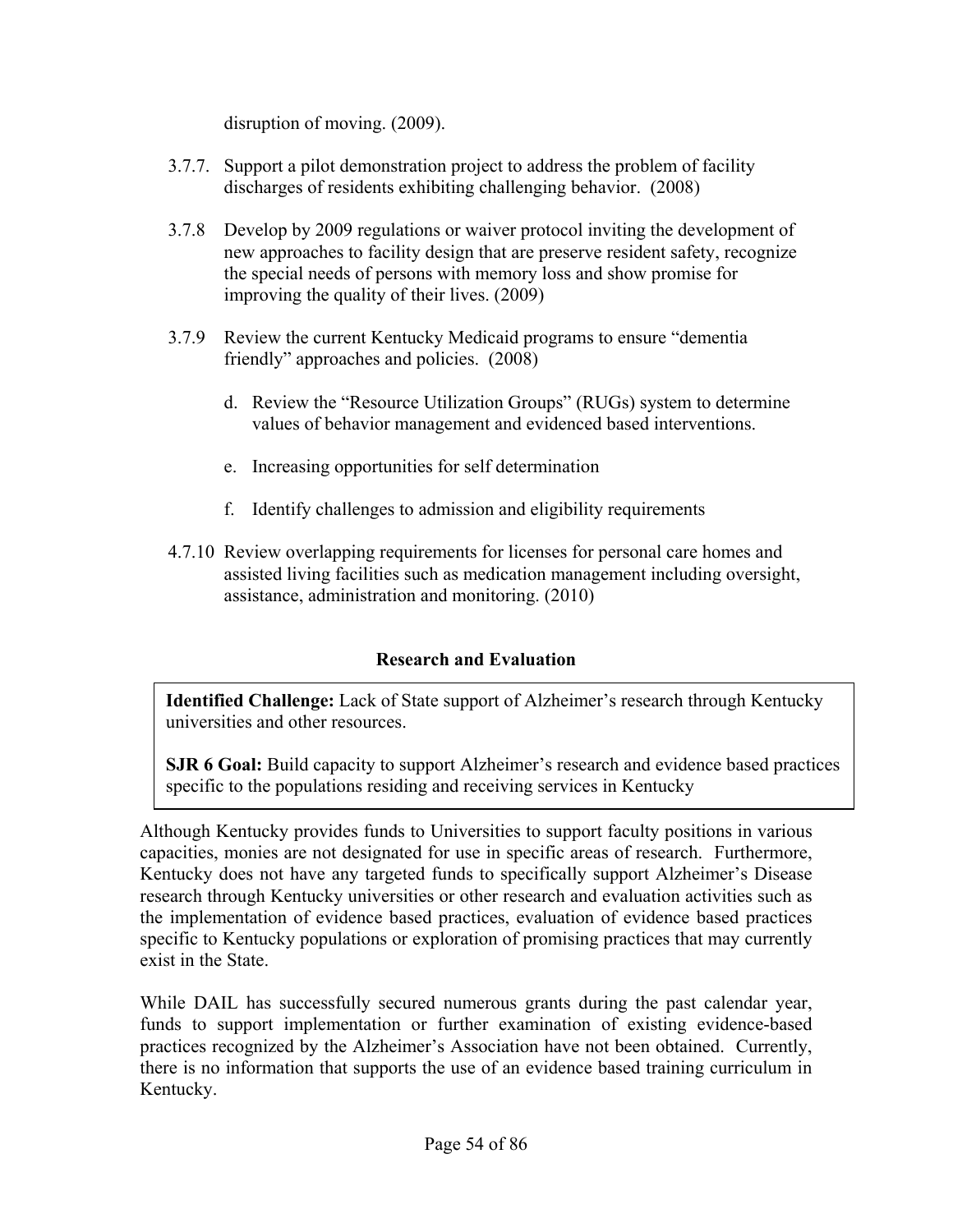Finally, DAIL has recently collaborated with Sander's Brown Center on Aging and the Alzheimer's Association to explore outreach services for the African American Community by specifically targeting individuals who may have Alzheimer's Disease and Related Dementias as well as, the empirical evidence that may support the Best Friends model of care for individuals with Alzheimer's Disease who are being served in both a rural and urban Adult Day Center. These promising practices may soon become evidence-based practices that could serve as a national model of excellence.

# **RECOMMENDATION 3.8**

*Explore the designation of existing State funding supports of Alzheimer's research through Kentucky universities and other resources:* 

#### **Strategies:**

- 3.8.1 Explore process for distributing State funds to University faculty and determine feasibility of designating State funds specifically toward Alzheimer's research. (2009)
- 3.8.2 Explore additional funding sources for Alzheimer's research through Kentucky universities and other resources. (2009)

# **RECOMMENDATION 3.9**

*Establish policies, procedures, and incentives to incorporate evidence-based practices into training, service, and program activities.* 

Strategies:

- 3.9.1 Identify and promote wide use of evidence based practices through the development of an Evidence Based Practice Guide specific to Alzheimer's Care. (2008)
- 3.9.2 Explore changes needed to support the purchase and provision of evidence based practice training and education. (2008)
- 3.9.3 Require and provide training and the subsequent provision of evidence based practices in programs and services supported by State funds. (2009)
- 3.9.4 Identify and explore ways to further evaluate existing evidence based practices with Kentucky's populations. (2008)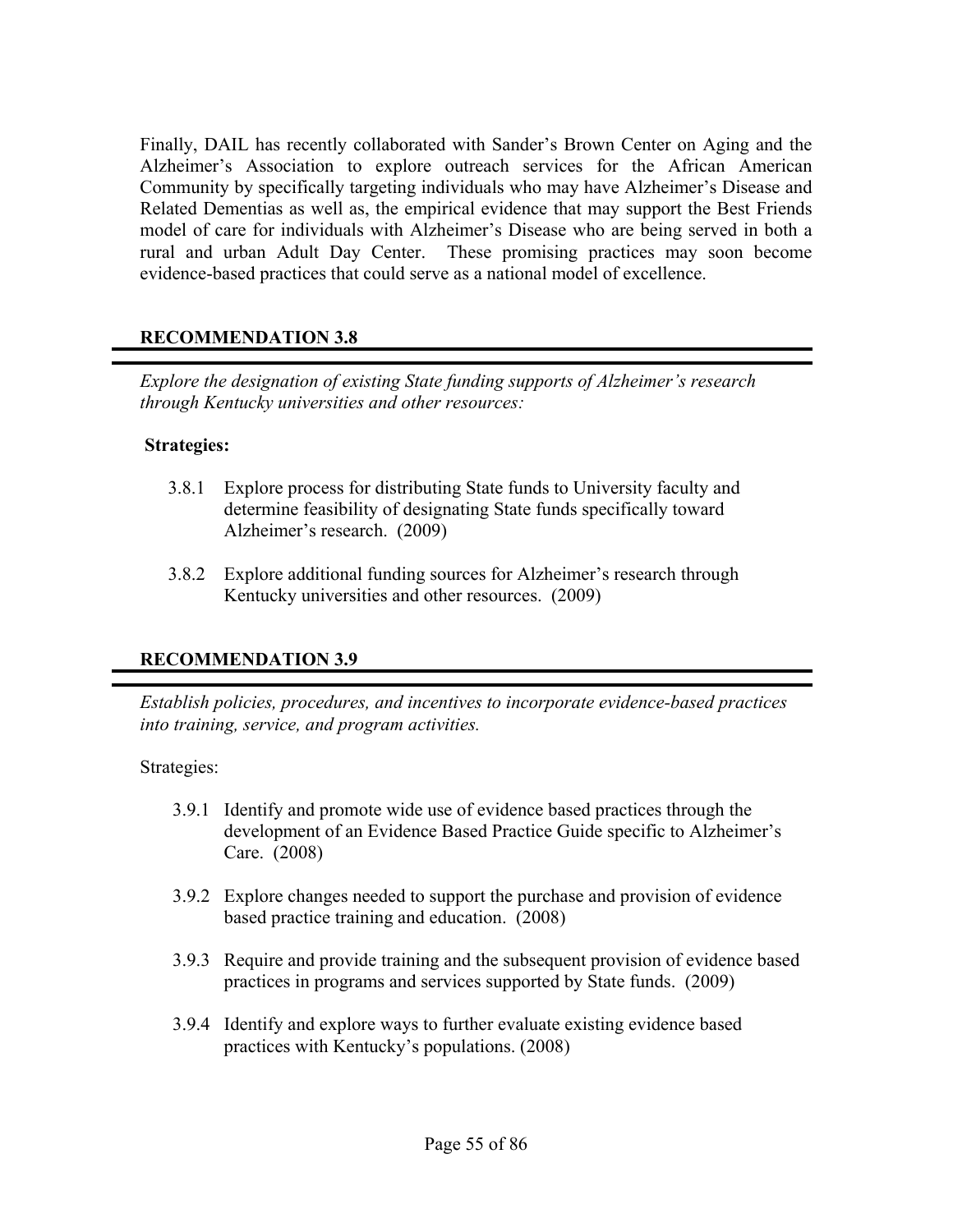## **RECOMMENDATION 3.10**

*Research and evaluate promising practices across various regions in Kentucky* 

Strategy:

3.10.1 Continue exploring grant opportunities to provide empirical evidence of nationally recognized evidence-based practices as well as practices that are already occurring in the State (e.g., Best Friend's model of care). (2008)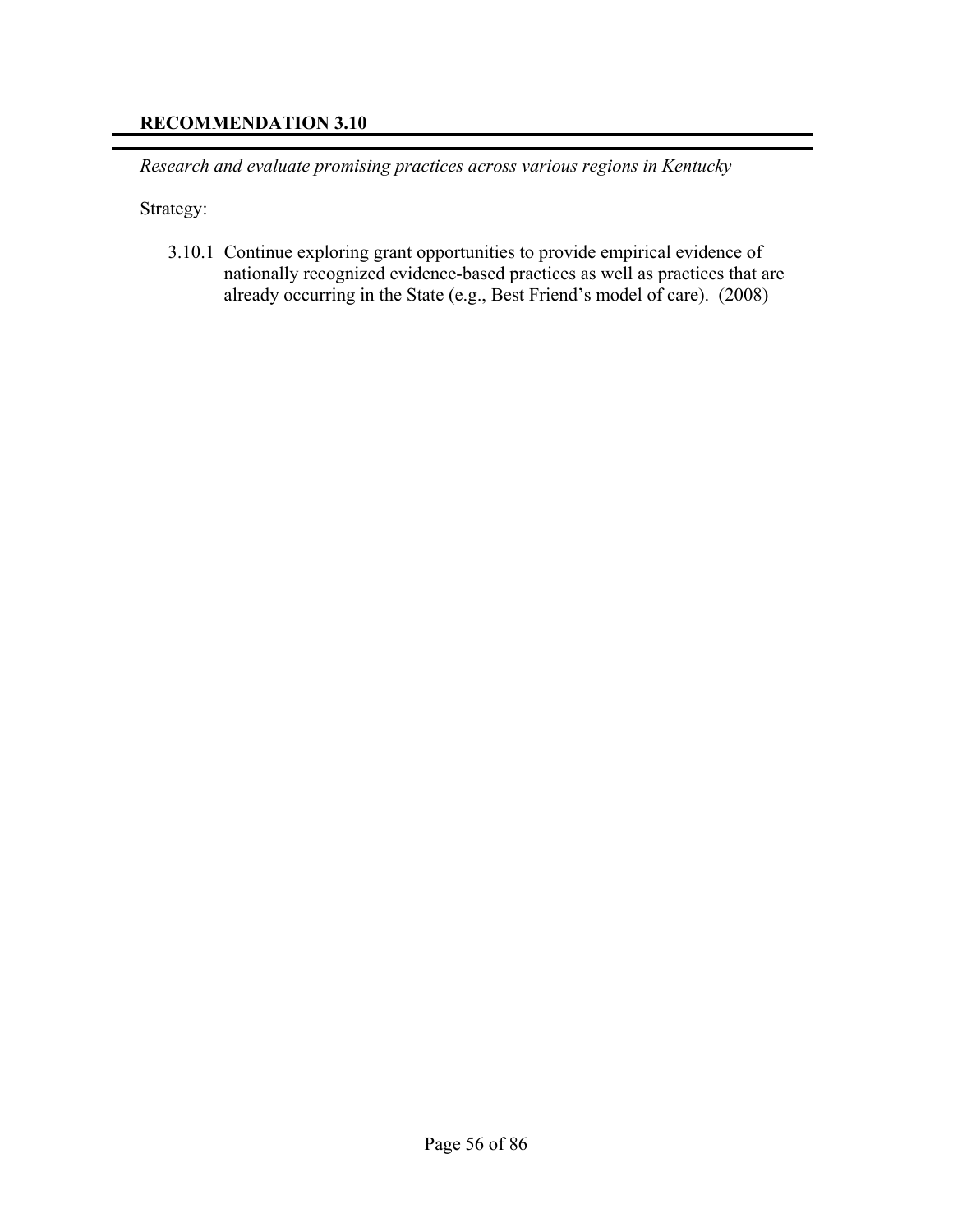# **APPENDICES**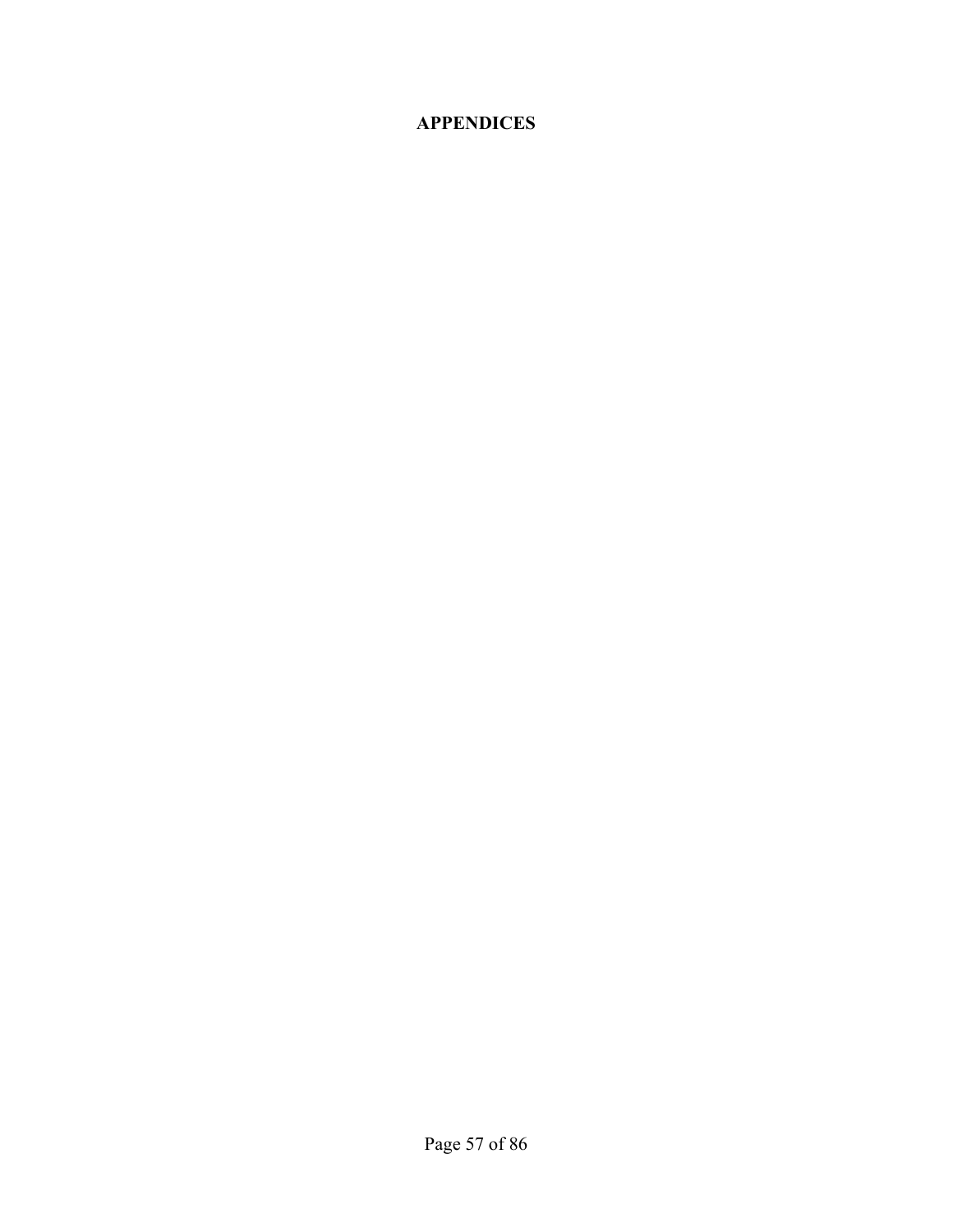# **Appendix A**

# **Glossary of Terms**

| <b>AAA</b>       |     | [Kentucky's] Area Agencies on Aging                          |
|------------------|-----|--------------------------------------------------------------|
| AD               | $=$ | <b>Alzheimer's Disease</b>                                   |
| <b>ADC</b>       | $=$ | Alzheimer's Disease Centers                                  |
| AD/D             | $=$ | Alzheimer's disease and other dementias                      |
| <b>AWARE</b>     | $=$ | Alzheimer's Wandering and Rescue Education [program]         |
| <b>BRAINS</b>    | $=$ | <b>Biologically Resilient Adults in Neurological Studies</b> |
| <b>CHD</b>       | $=$ | Coronary heart disease                                       |
| <b>CHF</b>       | $=$ | Congestive heart failure                                     |
| <b>COPD</b>      | $=$ | Chronic obstructive pulmonary disease, including emphysema   |
| <b>DAIL</b>      | $=$ | Department for Aging and Independent Living                  |
| <b>DOCJT</b>     | $=$ | [Kentucky's] Department of Criminal Justice Training         |
| <b>HUD</b>       | $=$ | Housing and Urban Development                                |
| <b>NIA</b>       | $=$ | National Institutes on Aging                                 |
| <b>NIH</b>       | $=$ | National Institutes of Health                                |
| <b>RDAD</b>      | $=$ | Reducing Disability in Alzheimer's Disease                   |
| <b>REACH</b>     | $=$ | Resources for Enhancing Alzheimer's Caregiver Health         |
| <b>RUGs</b>      | $=$ | <b>Resource Utilization Groups</b>                           |
| SIR <sub>6</sub> | $=$ | Senate Joint Resolution Six                                  |
| STAR-C           | $=$ | Managing Difficult Behaviors: A Standardized Intervention to |
|                  |     | <b>Help Family Caregivers</b>                                |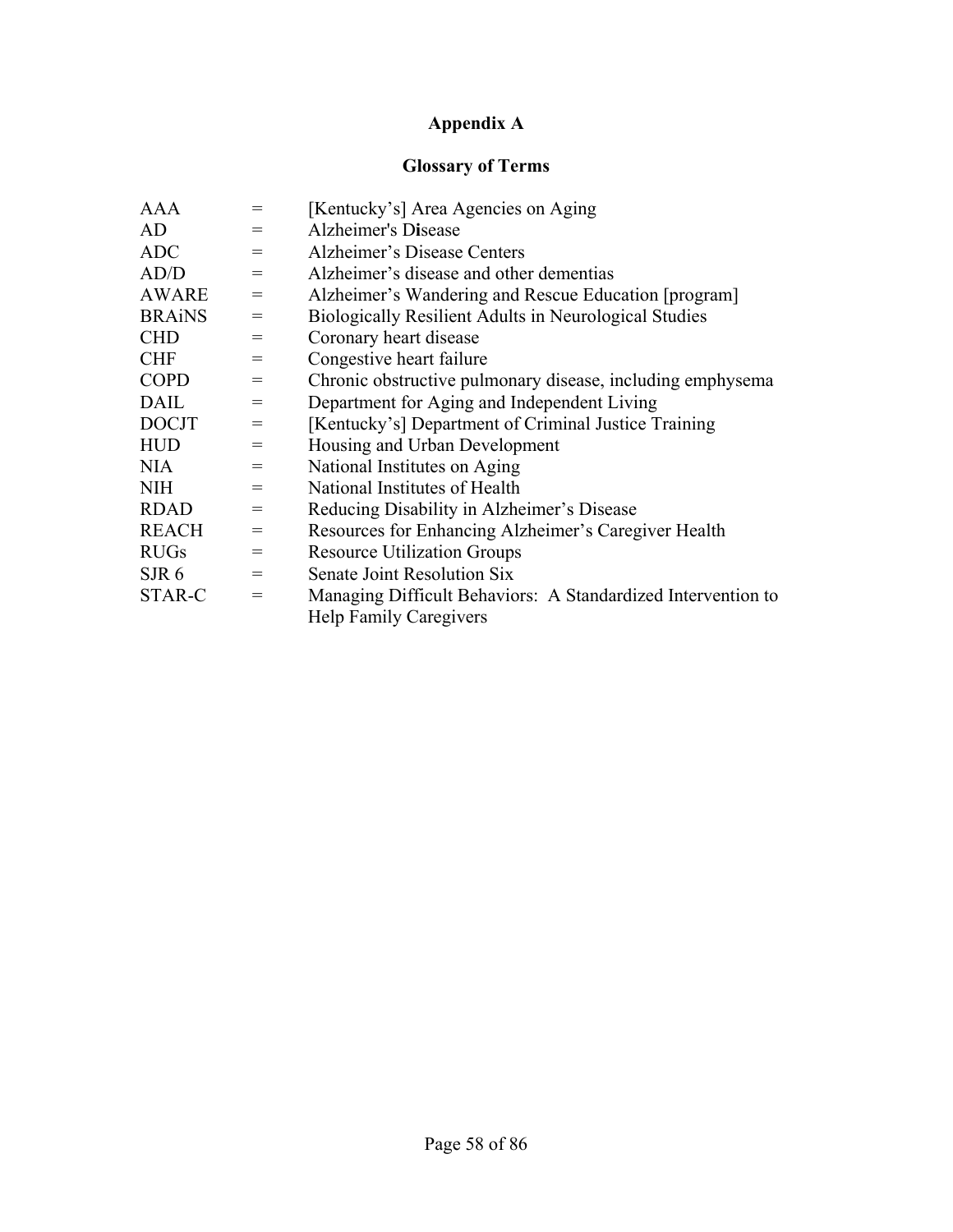# **Appendix B**

## **Senate Joint Resolution 6**

A JOINT RESOLUTION calling for a comprehensive state strategy to address the needs of persons with Alzheimer's disease and related disorders in the Commonwealth of Kentucky.

WHEREAS, Alzheimer's disease is a slow, progressive disorder of the brain that results in loss of memory and other cognitive function and, eventually, results in death; and

WHEREAS, because Alzheimer's is accompanied by memory loss, poor judgment, changes in personality and behavior, and a tendency to wander, individuals with this disease are at increased risk for accidental injury, getting lost, abuse, neglect, and exploitation; and

WHEREAS, one in ten persons over the age of 65 and almost one in every two people over the age of 85 has Alzheimer's disease or a related dementia; and

WHEREAS, over the past ten years, the number of Kentuckians with Alzheimer's and related dementia has risen dramatically to over 74,000 people and is expected to increase to over 97,000 by 2025, when baby boomers enter the age of greatest risk for Alzheimer's; and

WHEREAS, by 2005, the number of the baby boomer generation entering the age of greatest risk for Alzheimer's is expected to increase to over 97,000; and

WHEREAS, Alzheimer's disease takes an enormous toll on loving family members as caregivers watch the deleterious effects of the disease closely and often suffer more stress, depression, and health problems than caregivers of people with other illnesses; and

WHEREAS, Alzheimer's disease is considered to be early in onset if an individual is younger than age 65 when symptoms first appear in the 30s, 40s, and 50s; and

WHEREAS, new data shows that there may be half a million Americans under the age of 65 who have dementia or cognitive impairment at a early onset; and

WHEREAS, the Commonwealth of Kentucky recently undertook the Kentucky Elder Readiness Initiative (KERI) to examine its ability to meet the needs of a rapidly aging population and the Long Term Living Initiative to examine Medicaid and continuum of care services; and

WHEREAS, the Commonwealth of Kentucky needs to assess the current and future impact of Alzheimer's disease on Kentuckians and state systems, programs, and services to ensure an integrated, comprehensive, coordinated, and up-to-date strategy to address the needs of this growing segment of Kentucky's population; and

WHEREAS, within the Cabinet for Health and Family Services there is an Office on Alzheimer's Disease and Related Disorders and an Alzheimer's Disease and Related Disorders Advisory Council, which was established by statute; and

WHEREAS, the office and council are charged with overseeing policy and services affecting residents of Kentucky with dementia and their families and caregivers; recommending delivery of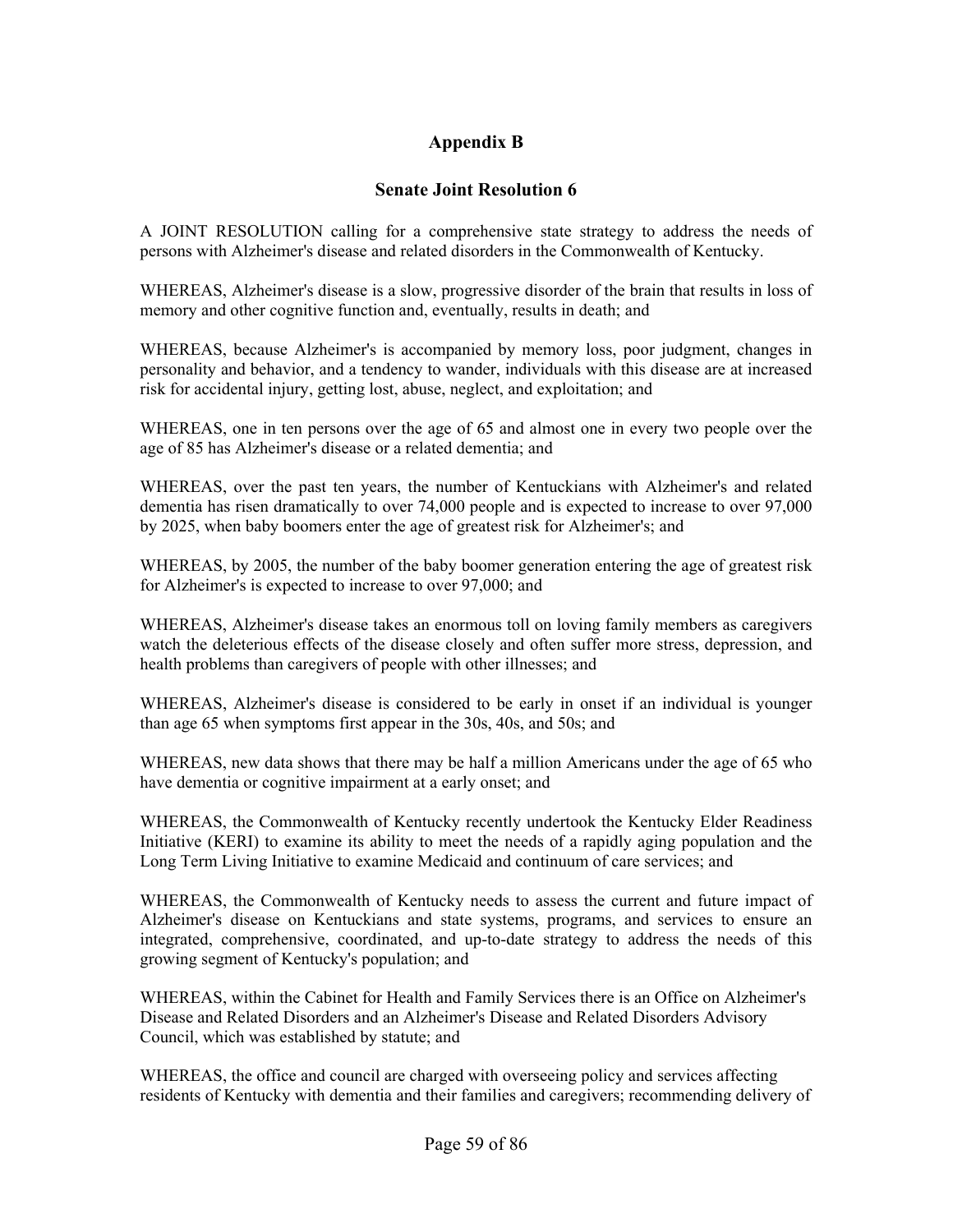services in the most effective and efficient manner possible to facilitate the needs of people with dementia and their caregivers; assisting with the dissemination of program and educational materials; promoting public and professional awareness and education of dementia and access to needed services and programs; and enhancing the quality of life for persons affected by Alzheimer's, and their caregivers; and

WHEREAS, currently state programs, resources, information and services serving this population are fragmented and many are out-dated;

NOW, THEREFORE,

Be it resolved by the General Assembly of the Commonwealth of Kentucky:

Section 1. The Kentucky Alzheimer's Disease and Related Disorders Advisory Council and Office are directed to assess the current and future impact of Alzheimer's disease on Kentuckians; to examine the existing services and resources addressing the needs of persons with Alzheimer's, their families, and caregivers; and to develop a strategy to mobilize a state response to this public health crisis.

Section 2. The Kentucky Alzheimer's Disease and Related Disorders Advisory Council shall include an examination of the following in its assessment and recommendations:

(1) Trends in state Alzheimer's population and needs, including the changing population with dementia, including but not limited to:

(a) State role in long-term care, family caregiver support, and assistance to persons with early-state and early onset of Alzheimer's; and

(b) State policy regarding persons with Alzheimer's and developmental disabilities;

(2) Existing services, resources, and capacity, including but not limited to the:

(a) Type, cost and availability of dementia services;

(b) Capacity of public safety and law enforcement to respond to persons with Alzheimer's;

(c) Availability of home- and community-based resources for persons with Alzheimer's and respite care to assist families;

(d) Inventory of long-term care special dementia care units;

(e) Adequacy and appropriateness of geriatric-psychiatric units for persons with behavior disorders associated with Alzheimer's and related dementia;

(f) Assisted living residential options for persons with dementia; and

(g) State support of Alzheimer's research through Kentucky universities and other resources; and

(3) Needed state policies or responses, including but not limited to recommendations for the provision of clear and coordinated services and supports to persons and families living with Alzheimer's and related disorders and strategies to address any identified gaps in services.

Section 3. The Kentucky Alzheimer's Disease and Related Disorders Advisory Council is directed to submit a report of its findings and recommendations to the Kentucky General Assembly and the Governor no later than January, 2008.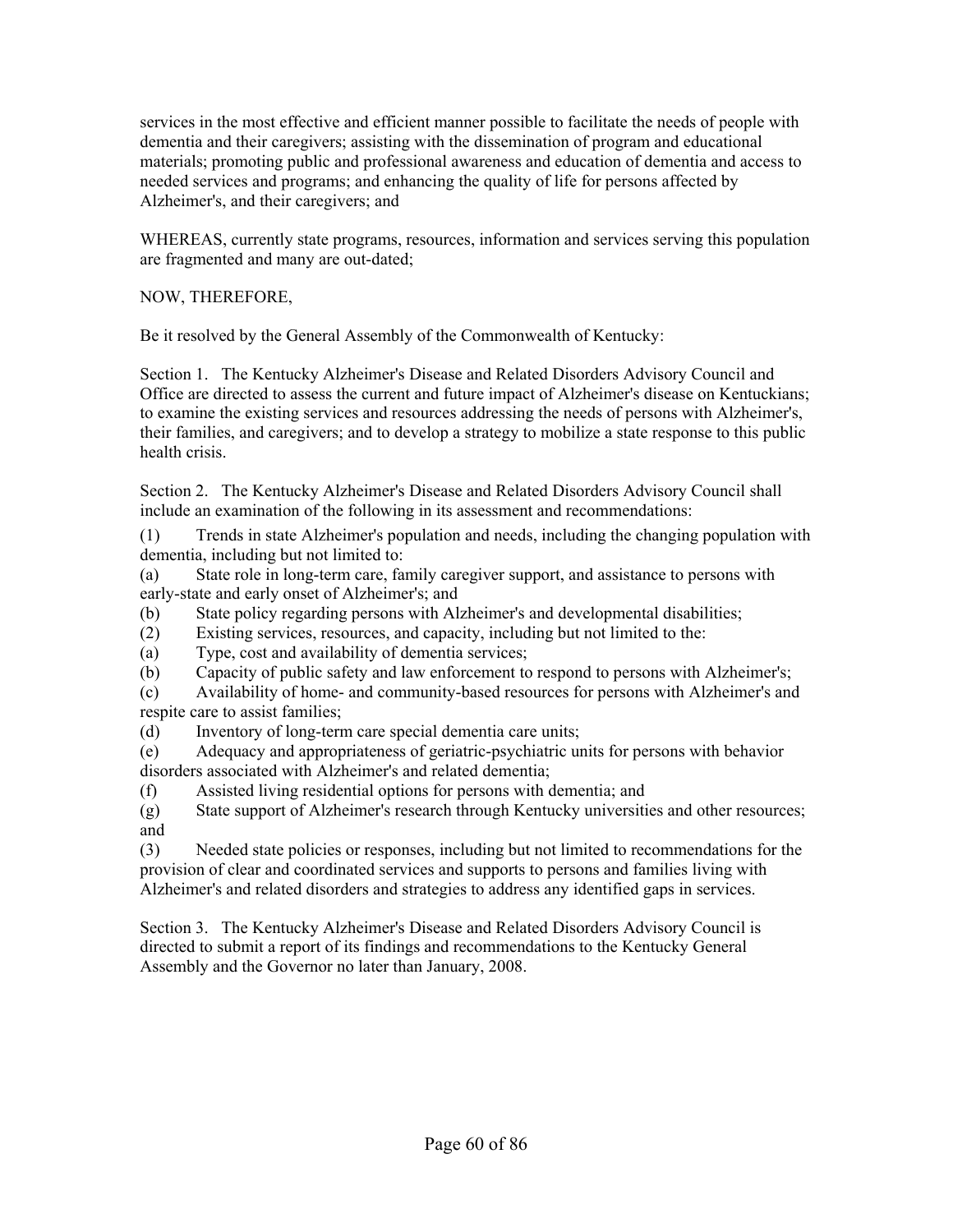### **Appendix C**

### **Evidence Based Training Curricula or Caregivers of Individuals with Alzheimer's Disease and Related Dementias**

 *Managing Difficult Behaviors: A Standardized Intervention to help Family Caregivers (STAR-C).* STAR-Caregivers (STAR-C) is a standardized intervention to help family caregivers identify, reduce, and manage difficult behavioral symptoms of their relative with Alzheimer's disease. STAR-C decreases both the symptoms and the caregivers' related feelings of stress, burden, and depression. Researchers conducting a rigorous study comparing a control group to STAR-C participants found the STAR-C caregivers reported that their relative with Alzheimer's disease had significantly fewer behavioral symptoms than were reported by caregivers in a control group. STAR-C caregivers also ranked their family member's quality of life higher than did caregivers in a control group. Additionally, STAR-C caregivers showed statistically significant reductions in depression, burden, and reactivity to their relative's behavioral symptoms. Before the intervention, 43% of the STAR-C caregivers scored as clinically depressed compared with 34% of caregivers in the control. After the eight in-home meetings, only 29% of the STAR-C caregivers scored as depressed, compared with 37% of the control group caregivers. At the end of the study, STAR-C caregivers were significantly less likely than the control group to be depressed; they were less likely to report feelings of burden; and they had fewer problems with sleeping.

*Making Sense of Memory Loss.* Making Sense of Memory Loss is a training program intended to help families and other caregivers of people in the early stages of Alzheimer's disease. The Making Sense of Memory Loss program was developed by the Mather LifeWays Institute on Aging and the Greater Illinois Alzheimer's Association Chapter. The five training modules are: 1) overview of memory loss and related symptoms; 2) communication strategies; 3) making decisions; 4) planning for the future; and 5) effective ways of caring and coping. Evaluations of training results showed a statistically significant increase in the caregivers' knowledge about Alzheimer's disease from pre- to post-training and nine months later. It also showed a slight reduction in caregiver reports of being upset about the person and a slight increase in caregiver depression, both post-training and nine months later. The program developers believe the increase in depression may reflect the program's effect on caregivers' awareness of the person's condition and their new caregiving roles and responsibilities. Additional evaluations found statistically significant increases from pre- to post-training in caregivers' knowledge about Alzheimer's disease and confidence in their ability to provide care. The evaluations also found a statistically significant reduction in caregivers' reports of being upset about the person and no change in caregiver depression.

*The New York University Counseling and Support Intervention for Caregivers.*  An Evidence-Based Intervention for Caregivers of People with Alzheimer's Disease, the focus of the New York University (NYU) Counseling and Support Intervention for Caregivers is to diminish the negative impacts and increase the positive supportive elements of family caregiving. This is achieved through a combination of individual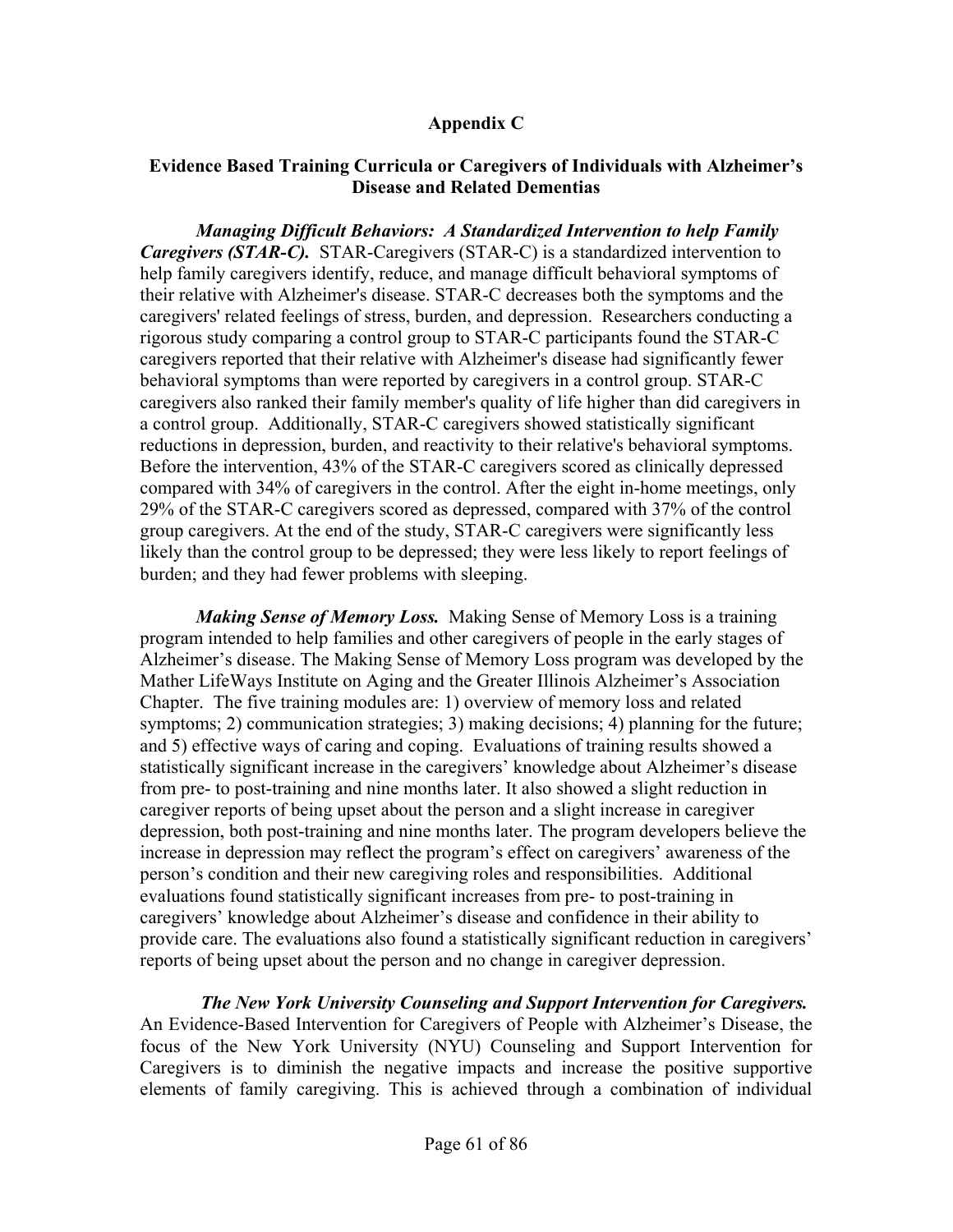counseling and additional support interventions, such as support groups and the availability of ad hoc counseling. Published articles provide evidence-based information that this intervention: (1) decreases caregiver depression, (2) decreases negative caregiver appraisals of behavior problems in the person with dementia, and (3) delays nursing home placement of the person with dementia. Thus far, the NYU Counseling and Support Intervention has proven effective for spouse caregivers. It is currently being tested with adult children caregivers.

Most recently, it has been found that receiving the NYU Counseling and Support Intervention leads to delayed nursing home placement of the person with dementia. Data analyses suggest that the median delay in placement is 557 days, or approximately 1.5 years. This extends a result found in 1996 that studied the first 206 participants in intervention and found a median delay of 329 days. Importantly, delaying nursing home placement of the person with Alzheimer's disease did not diminish caregiver well-being. Data indicates that participants were, in fact, able to keep their spouses at home longer as a result of improvements in the participants' well-being.

*Reducing Disability in Alzheimer's Disease (RDAD)* The Reducing Disability in Alzheimer's Disease (RDAD) program provides exercise training for people with Alzheimer's disease who live at home and simultaneous training for their family caregivers about how to manage behavioral symptoms. The program is intended to reduce behavioral symptoms and depression and improve the person's physical functioning. Behavioral symptoms and fall-related fractures often result in nursing home placement for people with Alzheimer's disease. The RDAD program combines two interventions to address these problems. The behavioral research findings published in the Journal of the American Medical Association show statistically significant short- and long-term benefits for people in the treatment group. Three months after the RDAD program ended, people in the treatment group were exercising more; their physical functioning had improved, while the physical functioning of people in the control group had gotten worse; and people in the treatment group had decreased depression, while those in the control group had increased depression. Two years after the RDAD program ended, people in the treatment group still had better physical functioning than those in the control group. Only 19% of those in the treatment group had been placed in a nursing home because of behavioral disturbances, compared with 50% of those in the control group. (The last finding did not reach statistical significance.)

*Resources for Enhancing Alzheimer's Caregiver Health (REACH) I.* Alzheimer's Caregiver Health (REACH) is a unique, multisite research program sponsored by NIH and the National Institute on Nursing Research. The primary purpose of REACH is to carry out social and behavioral research on interventions designed to enhance family caregiving for AD and related disorders. Specifically, REACH has two goals: to test the effectiveness of different interventions and to evaluate the pooled effect of REACH interventions overall.

Although the interventions were derived from diverse theoretical frameworks, they are all consistent with basic health stress models in which the goal is to change the nature of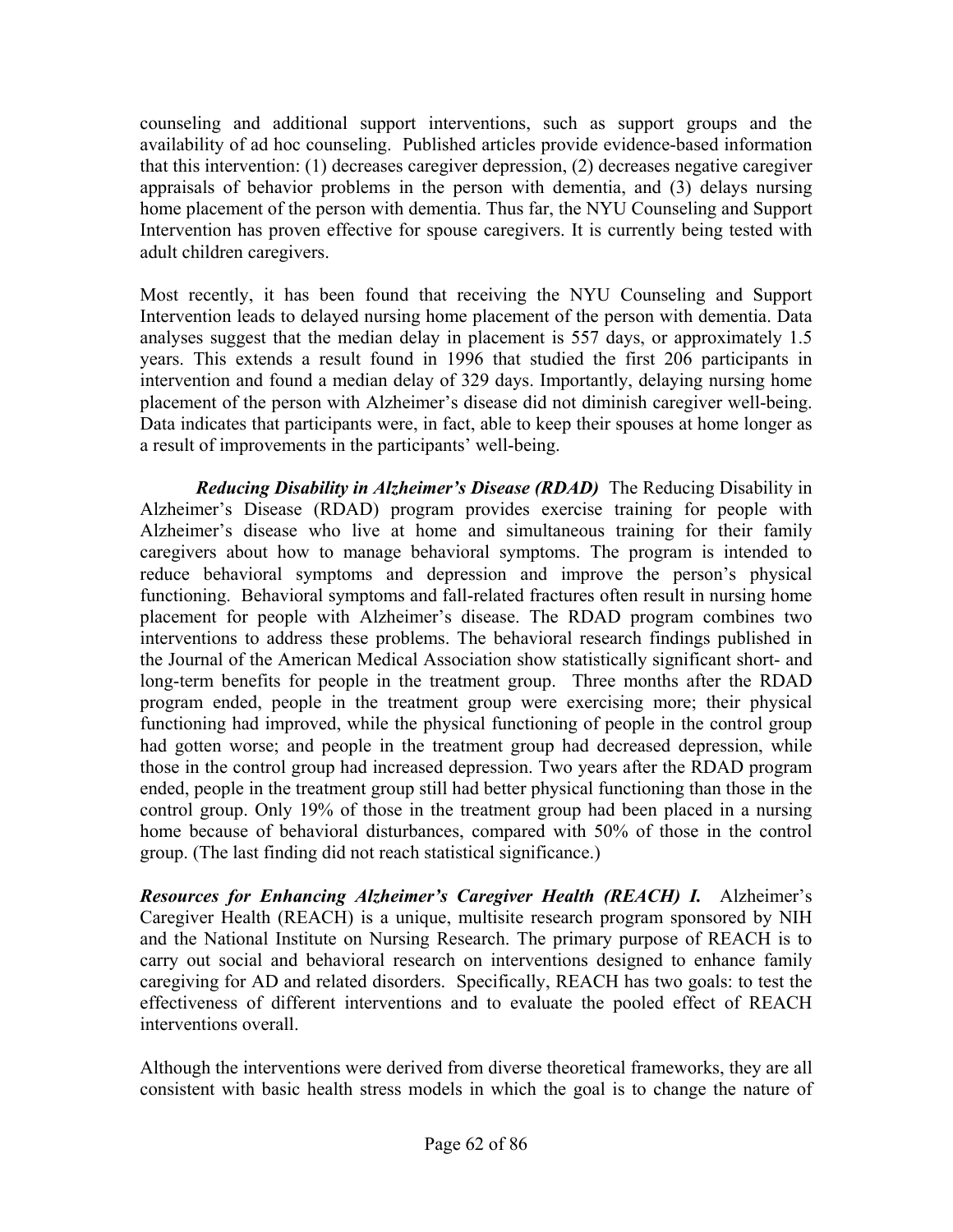specific stressors (e.g., problem behavior of the care recipient), their appraisal, and/or the caregivers' response to the stressors. All of the REACH interventions were guided by detailed treatment manuals and certification procedures that ensured that the interventions were delivered as intended and consistently over time at each site.

*Resources for Enhancing Alzheimer's Caregiver Health (REACH) II*. The design of the REACH II intervention was guided by a careful consideration of existing research literature as well as the experience and findings from REACH I. Because caregiving presents multiple challenges that are not easily addressed, there is no single, easily implemented, and consistently effective method for achieving clinically significant effects among caregivers or care recipients.

Researchers have achieved small to moderate statistically significant outcomes on a wide variety of indicators such as depressive symptoms, burden, and other indicators of psychological well-being. The lack of strong findings is in part due to the misapplication of intervention approaches borrowed from medical and psychotherapeutic approaches. For example, although most caregivers have elevated levels of depressive symptoms they do not meet criteria for clinical depression. Thus, unless one targets specific subgroups of caregivers who are clinically depressed, the ability to demonstrate large effects is constrained by the moderate level of the problem being addressed and the limited range of improvement possible. In general, caregivers can be characterized as having problems in multiple and interrelated domains, which exist at varying, but typically not extreme, levels of intensity. The intervention approach selected for this study is based on this assumption and is designed to maximize outcomes in multiple different domains by tailoring the intervention to respond to individual variation in risk. For example, persons in active treatment who have minimal problems with depression will receive only a small dose of the intervention component designed to enhance emotional well-being. This will enable the interventionist to concentrate on those areas where risk factors are higher.

*Savvy Caregiver.* Savvy Caregiver is intended to train families and others for the unfamiliar role they face as caregiver for a relative or friend with Alzheimer's disease or another dementia. The program focuses on helping caregivers think about their situation objectively and providing them with the knowledge, skills, and attitudes they need to manage stress and carry out the caregiving role effectively. The curriculum was specifically developed for targeting rural caregivers.

An evaluation of Savvy Caregiver found statistically significant positive outcomes for caregivers who participated in the program vs. those in the control group with respect to the caregivers' beliefs about caregiving, their reactions to the behavioral symptoms of their care recipient, and their feelings of stress and burden (Ostwald et al., 1999; Hepburn et al., 2001). This evaluation was conducted in an academic setting where the program was delivered by its developers.